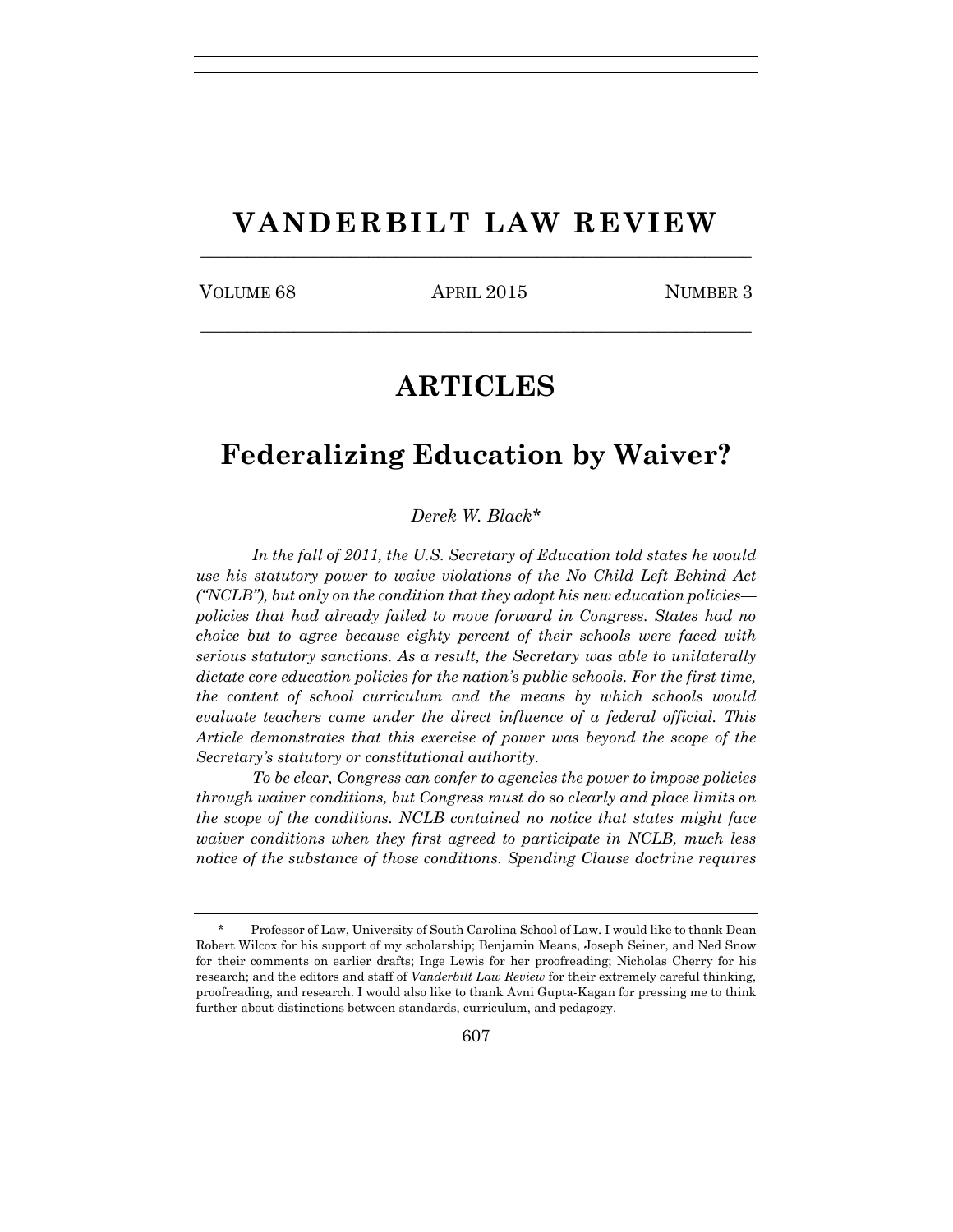*both. Moreover, states' inability to say no to these conditions raises serious questions of unconstitutional coercion.*

*The Secretary also exercised the equivalent of lawmaking power when he imposed wide-reaching conditions with no statutory guidance from Congress. To avoid the difficult separation of powers issues this raises, however, a reviewing court might narrowly construe the statutory authority conferred to the Secretary. The statutory analysis is easy. The Secretary lacks explicit authority to condition waivers. At best, NCLB implies authority to condition waivers, but implied conditions would be limited to the scope of NCLB itself. The waiver conditions the Secretary imposed go well beyond the scope of NCLB. For instance, the text of NCLB specifically prohibits the Secretary from requiring "specific instructional content, academic achievement standards and assessments, [or] curriculum." In short, NCLB waivers are void on multiple grounds.*

*This unilateral imposition of policy through waiver conditions is remarkable not only for its transformation of key aspects of education but also for the entire federal administrative state. It opens the door to the spread of a more expansive administrative power than ever seen before. Current scholarship and precedent provide almost no direction for this spread. This Article does, calling into doubt the constitutionality and efficacy of the power to remake law through waiver.*

| Ι. |                                                   |                                                  |             |                                       |  |  |  |
|----|---------------------------------------------------|--------------------------------------------------|-------------|---------------------------------------|--|--|--|
| Η. | THE CONSTITUTIONAL LIMITS OF WAIVER CONDITIONS IN |                                                  |             |                                       |  |  |  |
|    |                                                   |                                                  |             |                                       |  |  |  |
|    | A.                                                | Spending Clause Restraints: Unambiguous          |             |                                       |  |  |  |
|    |                                                   |                                                  |             |                                       |  |  |  |
|    | В.                                                | Separation of Powers Restraints: Nondelegation   |             |                                       |  |  |  |
|    |                                                   |                                                  |             |                                       |  |  |  |
|    | $C_{\cdot}$                                       | Constitutional Dangers of Waiver Conditions  628 |             |                                       |  |  |  |
|    |                                                   | 1.                                               |             | Insufficient Notice of                |  |  |  |
|    |                                                   |                                                  |             |                                       |  |  |  |
|    |                                                   | 2.                                               |             | Leverage and Surprise at the          |  |  |  |
|    |                                                   |                                                  |             |                                       |  |  |  |
|    |                                                   | 3.                                               |             | Agencies Using Conditional Waivers to |  |  |  |
|    |                                                   |                                                  |             |                                       |  |  |  |
|    |                                                   | 4.                                               |             | Statutory Construction to Avoid       |  |  |  |
|    |                                                   |                                                  |             |                                       |  |  |  |
|    |                                                   |                                                  | $a_{\cdot}$ | Requiring Explicit Condition Power    |  |  |  |
|    |                                                   |                                                  |             |                                       |  |  |  |
|    |                                                   |                                                  | b.          | <i>Inferring Condition Power</i>      |  |  |  |
|    |                                                   |                                                  |             |                                       |  |  |  |
|    |                                                   |                                                  |             |                                       |  |  |  |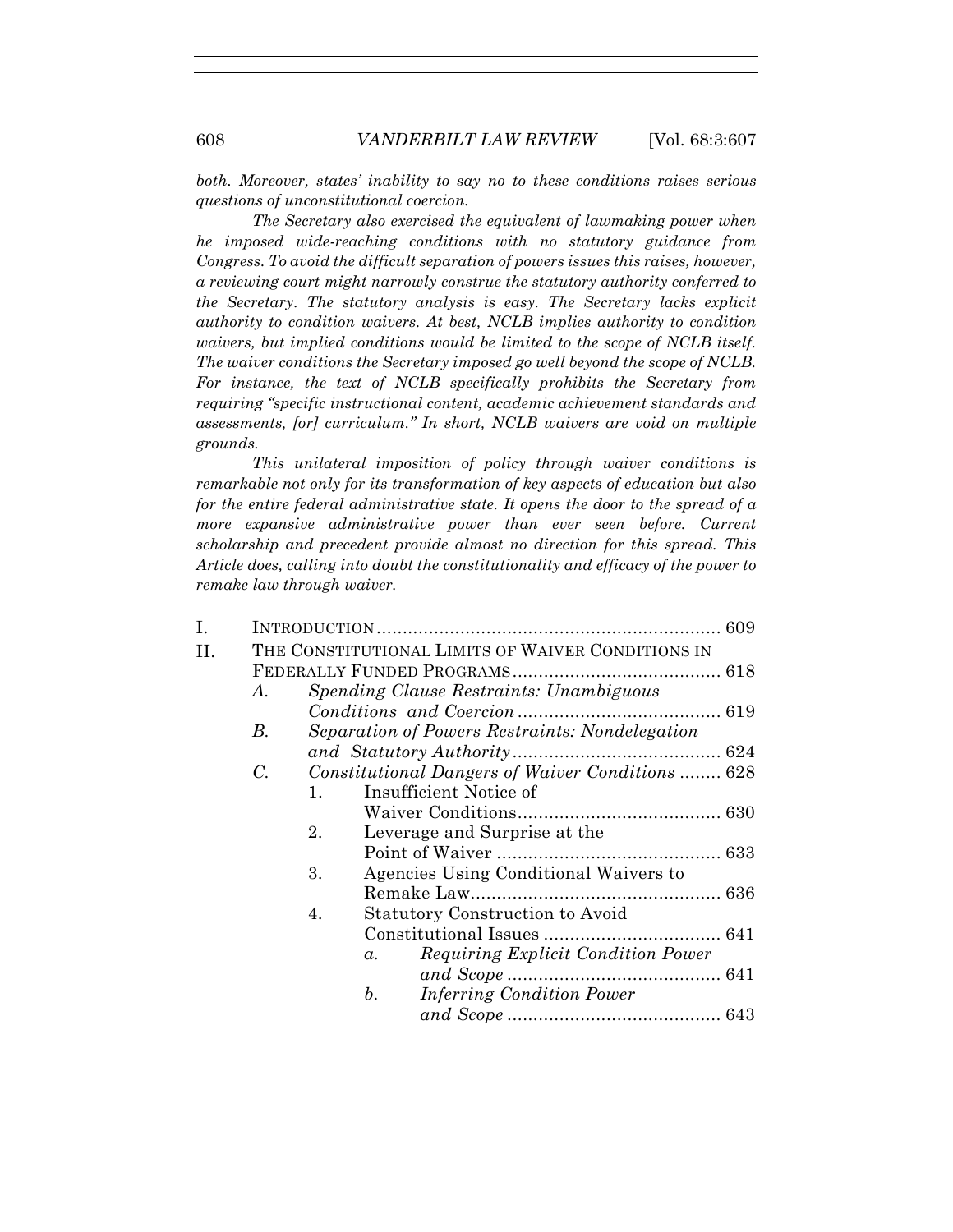|      |                                              |                                                                                  | Identifying the Scope of<br>$\mathcal{C}$ .     |  |  |  |  |  |
|------|----------------------------------------------|----------------------------------------------------------------------------------|-------------------------------------------------|--|--|--|--|--|
|      |                                              |                                                                                  |                                                 |  |  |  |  |  |
| III. | <b>IMPOSING NEW POLICY BY WAIVING</b>        |                                                                                  |                                                 |  |  |  |  |  |
|      |                                              |                                                                                  |                                                 |  |  |  |  |  |
|      | $\boldsymbol{A}$ .                           | Setting the Stage: Race to the Top Grants  649                                   |                                                 |  |  |  |  |  |
|      | $B$ .                                        | The Administration's Blueprint for Reauthorizing<br>the Elementary and Secondary |                                                 |  |  |  |  |  |
|      |                                              |                                                                                  |                                                 |  |  |  |  |  |
|      |                                              |                                                                                  |                                                 |  |  |  |  |  |
|      | $C_{\cdot}$                                  |                                                                                  |                                                 |  |  |  |  |  |
|      | D.                                           |                                                                                  |                                                 |  |  |  |  |  |
| IV.  | THE CONSTITUTIONAL AND STATUTORY FLAWS OF NO |                                                                                  |                                                 |  |  |  |  |  |
|      |                                              |                                                                                  |                                                 |  |  |  |  |  |
|      | A.                                           |                                                                                  |                                                 |  |  |  |  |  |
|      | B.                                           |                                                                                  |                                                 |  |  |  |  |  |
|      |                                              | 1.                                                                               | Altering an Entrenched Program: The             |  |  |  |  |  |
|      |                                              |                                                                                  | Elementary and Secondary Education Act          |  |  |  |  |  |
|      |                                              |                                                                                  |                                                 |  |  |  |  |  |
|      |                                              | 2.                                                                               | Monetary and Nonmonetary Consequences           |  |  |  |  |  |
|      |                                              |                                                                                  |                                                 |  |  |  |  |  |
|      |                                              | 3.                                                                               | Transforming No Child Left Behind into a        |  |  |  |  |  |
|      |                                              |                                                                                  | Nationalized Education Program and              |  |  |  |  |  |
|      |                                              |                                                                                  |                                                 |  |  |  |  |  |
|      | $C$ .                                        |                                                                                  | Exceeding Statutory Authority and the           |  |  |  |  |  |
|      |                                              |                                                                                  | Constitutional Problem with Granting It 668     |  |  |  |  |  |
|      |                                              | $\mathbf{1}$ .                                                                   | Exceeding Limited Statutory Authority 669       |  |  |  |  |  |
|      |                                              |                                                                                  | Scope of No Child Left Behind 671<br>$\alpha$ . |  |  |  |  |  |
|      |                                              |                                                                                  | b.<br>Scope of the Waiver Conditions 672        |  |  |  |  |  |
|      |                                              |                                                                                  | Eliminating No Child Left<br>$\mathfrak{c}$ .   |  |  |  |  |  |
|      |                                              |                                                                                  | Behind's Centerpiece 673                        |  |  |  |  |  |
|      |                                              | 2.                                                                               | The Exercise of Unlimited Judgment 674          |  |  |  |  |  |
| V.   |                                              |                                                                                  |                                                 |  |  |  |  |  |

## I. INTRODUCTION

Two of the most significant events in the history of public education occurred over the course of the past five years. First, after two centuries of local control and variation, states adopted a national approach to "curriculum."1 Second, states changed the way they would

 <sup>1.</sup> Editorial, *Caution and the Common Core*, N.Y. TIMES, May 28, 2013, at A18, *available at* http://www.nytimes.com/2013/05/28/opinion/caution-and-the-common-core-state-educationstandards.html, *archived at* http://perma.cc/L5MM-N3DP (indicating forty-five states had adopted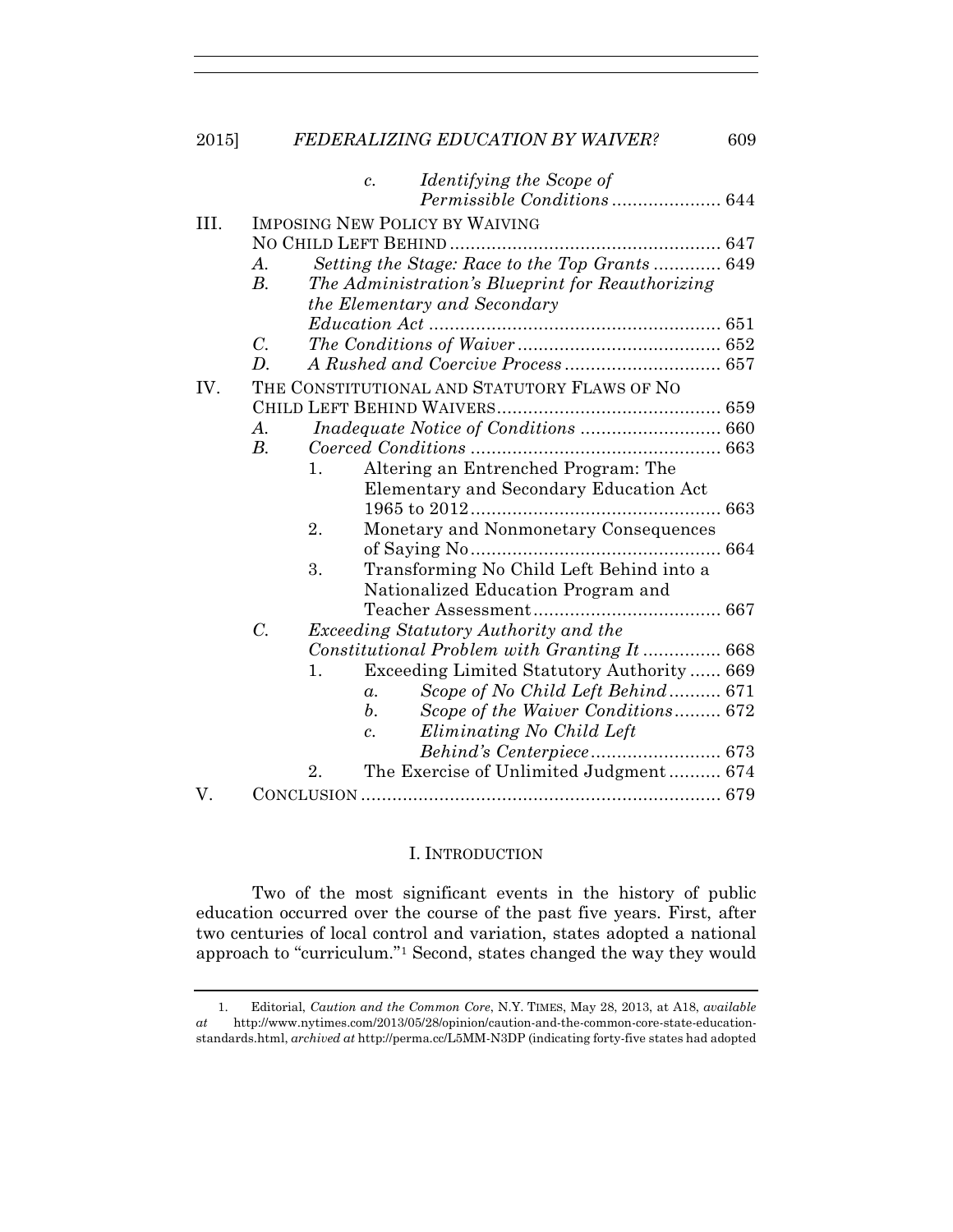evaluate and retain teachers, significantly altering teachers' most revered right, tenure.<sup>2</sup> A significant number of states had previously

*Myths and Facts*, COMMON CORE STATE STANDARDS INITIATIVE, http://www.corestandards.org/ about-the-standards/myths-vs-facts/, *archived at* http://perma.cc/777V-LVG7 (last visited Jan. 15, 2015). This Article does not seek to settle the debate over whether the Common Core is a curriculum, as the debate seems driven largely by politics and defined by semantics. It suffices to say that, if by "curriculum" one means a list of books or facts that a student must learn, the Common Core is not a curriculum (although it will include core book lists from which districts and teachers should choose). If by "curriculum" one means what one teaches in general or the skills and competencies one expects students to learn, the Common Core is a curriculum, particularly given that it requires states to replace what states and localities formerly understood to be curriculum. What is undisputable is that the Common Core sets the standards to which states must conform their curricula. Thus, at best (for those who would defend the Secretary's actions), the Common Core is a set of curriculum standards, and a distinction between curriculum standards and curriculum—if there is a meaningful one—is not one that would save the Secretary's actions from the legal analysis contained herein.

 For the purposes of this Article, I define or understand curriculum to pertain to those things that will and will not be taught in the classroom, but I also emphasize that various institutions and individuals play a role in what is taught. Collectively these actions and choices represent the curriculum. Broad decisions about the curriculum are made at the state level, and more precise decisions are made at the district level. Any gaps or discretion remaining after those actors exert their influence are left to principals and teachers. Understood this way, to argue that curriculum pertains solely to those things that teachers, schools, or districts choose for classroom instruction is untenable. One must acknowledge that those local actors can only choose within the universe that the state creates and leaves for them, and that the state need not leave any choice for them. That the state might leave options for inferior officers does not transform what would have otherwise been state curriculum into no more than academic standards.

 This understanding of curriculum, moreover, is consistently reflected in courts' approach to resolving numerous disputes between teachers and school officials over what is taught in the classroom. *See, e.g.*, Hazelwood Sch. Dist. v. Kuhlmeier, 484 U.S. 260, 271 (1988):

[S]chool-sponsored publications, theatrical productions, and other expressive activities that students, parents, and members of the public might reasonably perceive to bear the imprimatur of the school . . . may fairly be characterized as part of the school curriculum, whether or not they occur in a traditional classroom setting, so long as they are supervised by faculty members and designed to impart particular knowledge or skills to student participants and audiences.;

Evans-Marshall v. Bd. of Educ., 624 F.3d 332, 338 (6th Cir. 2010) (holding that teachers' right to free speech is not protected for in-class curricular speech made pursuant to their official duties); Boring v. Buncombe Cnty. Bd. of Educ., 136 F.3d 364, 370 (4th Cir. 1998) ("[S]chool administrative authorities had a legitimate pedagogical interest in the makeup of the curriculum of the school . . . ."). Like these cases, the current battle is not really over what curriculum is but over who controls curriculum. Most telling may be the fact that the fight over the semantics of curriculum did not grow heated until the Common Core became a political battle, which was a few years after the process of creating it and adopting it had begun.

 2. *See, e.g.*, Bruce Baker et al., *The Legal Consequences of Mandating High Stakes Decisions Based on Low Quality Information: Teacher Evaluation in the Race-to-the-Top Era*, EDUC. POL'Y

the curriculum). A lively debate persists over whether the Common Core is actually curriculum. The Common Core State Standards Initiative website states:

The Common Core is *not* a curriculum. It is a clear set of shared goals and expectations for what knowledge and skills will help our students succeed. Local teachers, principals, superintendents, and others will decide how the standards are to be met. Teachers will continue to devise lesson plans and tailor instruction to the individual needs of the students in their classrooms.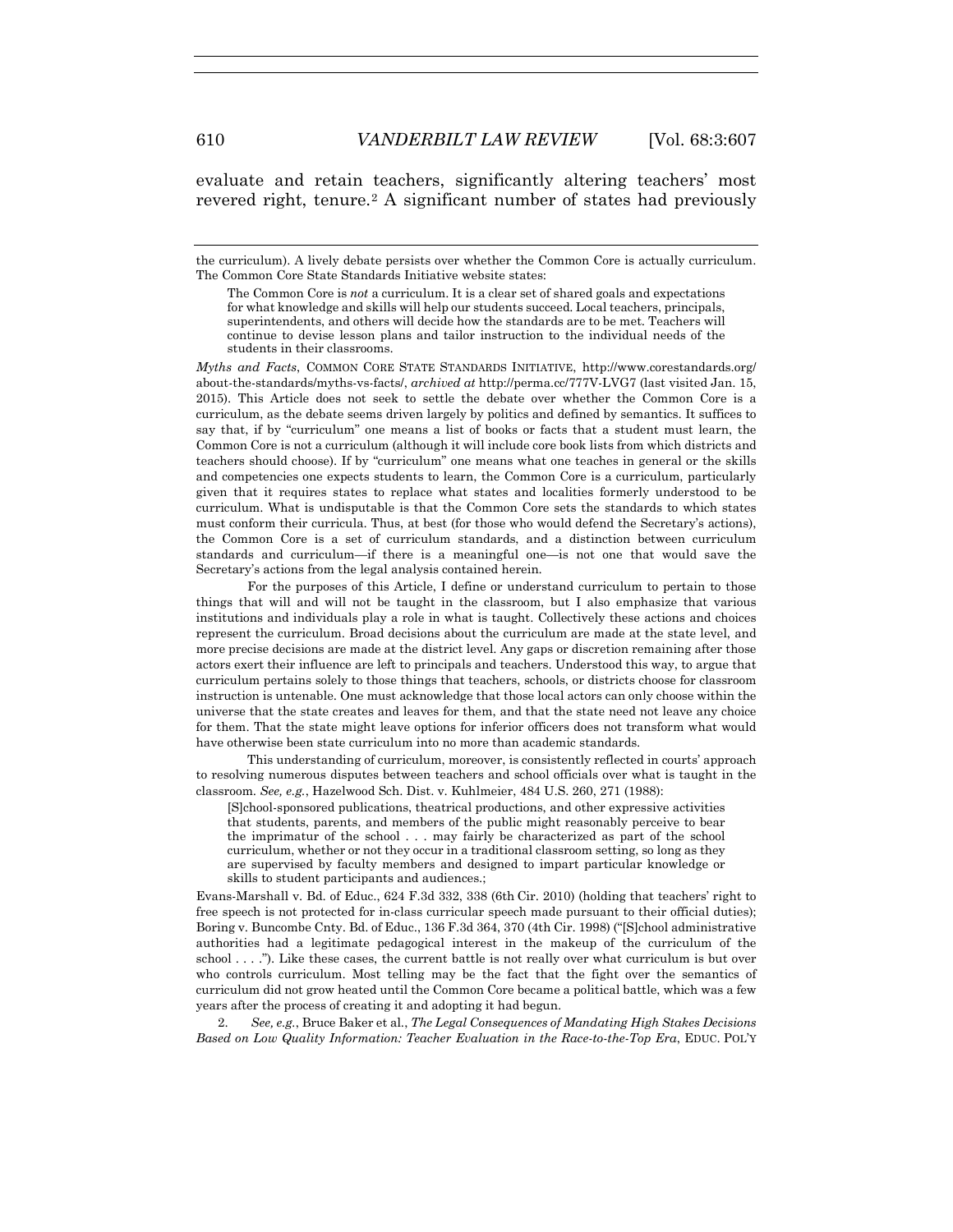taken some voluntary steps toward these ends, but in 2012, states lost the choice. Nearly all of the nation's schools were projected to be labeled as failing under the No Child Left Behind Act ("NCLB") that fall.3 The Secretary of Education, Arne Duncan, had the power to waive states' failure, but he indicated he would only do so if states accepted new requirements that would move education in an entirely new direction.4 Relying on what previously appeared to be a relatively narrow statutory waiver mechanism, the Secretary was able to impose his policy agenda for curriculum standards and teacher quality on almost all of the nation's schools.5 As a practical matter, he federalized core aspects of education in just a few short months.6

This unilateral action is remarkable not only for education policy but also from a constitutional balance-of-power perspective. Some scholars and politicians have called for the expansion of conditional waivers in other areas of federal regulation.<sup>7</sup> Yet, as efficacious as unilateral action through statutory waiver might be, conditional waiver power is unconstitutional absent carefully crafted legislative authority. Secretary Duncan lacked that authority. Thus, the federalization of education through conditional waivers was momentous, but legally unfounded.

 7. *See, e.g.,* David J. Barron & Todd D. Rakoff, *In Defense of Big Waiver*, 113 COLUM. L. REV. 265, 292 (2013).

ANALYSIS ARCHIVES, Jan. 28, 2013, at 1; Winnie Hu, *10 States Are Given Waivers from Education Law*, N.Y. TIMES, Feb. 10, 2012, at A13, *available at* http://www.nytimes.com/2012/02/10/ education/10-states-given-waivers-from-no-child-left-behind-law.html, *archived at* http:// perma.cc/7B58-MHSQ.

 <sup>3.</sup> Sam Dillon, *Overriding a Key Education Law*, N.Y. TIMES, Aug. 8, 2011, at A12, *available at* http://www.nytimes.com/2011/08/08/education/08educ.html?pagewanted=all, *archived at* http:// perma.cc/CRN8-WEP6 (predicting that the number of failing schools would reach eighty thousand out of one-hundred thousand in 2011).

 <sup>4.</sup> Hu, *supra* note 2.

 <sup>5.</sup> *See ESEA Flexibility*, U.S. DEP'T OF EDUC., http://www.ed.gov/policy/elsec/guid/eseaflexibility/index.html, *archived at* http://perma.cc/Y5N2-UBWQ (last modified Dec. 19, 2014) (indicating that forty-five states applied for waivers and the Department had granted forty-three).

 <sup>6.</sup> A prepublication draft of this Article was released on August 24, 2014. In the months that followed, states increasingly began to push back against this federal exercise of power. Many did so for reasons having little to do with the arguments contained in this Article, but at least two explicitly relied upon this article in challenging the Department of Education's authority. *See*  Letter from Governor Rick Scott to Sec'y Arne Duncan, Request to Designate Jurisdiction to the Office of Administrative Law Judges 5 (Oct. 17, 2014), *available at* http://www.flgov.com/wpcontent/uploads/2014/10/Florida-Request-to-Secretary-Arne-Duncan.pdf, *archived at* http:// perma.cc/8VQM-3DJ5; Letter from Sean D. Reyes, Attorney Gen., State of Utah, to Gary Herbert, Governor, Common Core Standards Legal Analysis 1 (Oct. 7, 2014), *available at* http://schoolboard.utah.gov/wp-content/uploads/Common-Core-Report-FINAL-1.pdf, *archived at*  http://perma.cc/SU86-9AD4. Since then, the U.S. Department of Education has begun to retreat from its earlier hardline positions. *See, e.g*., Alyson Klein, *Added Waiver Leeway for Some States*, EDUC. WEEK, Jan. 7, 2015, at 20.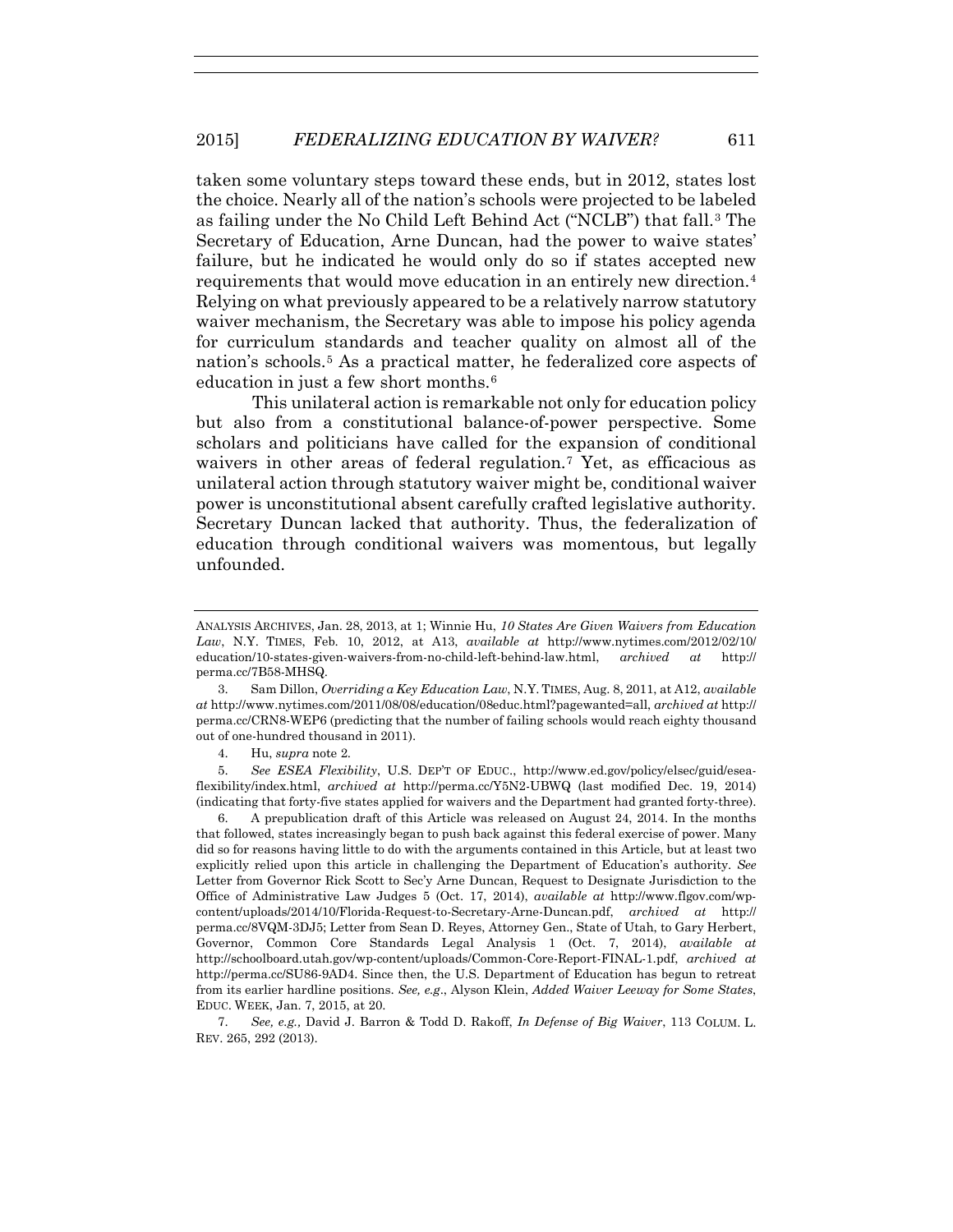When Congress passed NCLB in 2002, the waiver condition terms that Secretary Duncan imposed were inconceivable. The key provisions of NCLB required states to move all students to academic proficiency by 2014 and ensure that all teachers of core subjects were highly qualified.<sup>8</sup> While setting these national goals, the Act left the substance of meeting these goals to states and school districts. States and districts retained control of the curriculum they would teach, the standards for that curriculum, the exams they would use to test students, the meaning of academic proficiency, and the certification and evaluation of teachers.9 The federal role was to hold states accountable for meeting the standards that states themselves would set.10 Scholars characterized NCLB as a model of cooperative federalism, through which states and the federal government shared responsibility.<sup>11</sup> To be clear, this was a new and significant federal role, but a limited one.

NCLB, however, was beset by numerous flaws. Many states manipulated their standards and tests in an effort to manufacture higher levels of "proficiency."12 The requirement that all students reach proficiency, however, was just too high. The same was true in regard to requirement for highly qualified teachers. By the summer of 2011, eighty percent of the nation's school districts were a few months away from failure under the Act due to insufficient progress toward full proficiency, and the number of failing schools would only grow until the final deadline of  $2014<sup>13</sup>$  Failure under the Act would trigger stiff sanctions, including the restructuring of schools and districts and the potential loss of funds.14

Both Congress and the President anticipated this failure and its disastrous consequences for education coming well in advance. Amending NCLB had been a topic of national debate since at least

10. *Id.*

 <sup>8.</sup> *See* James E. Ryan, *The Perverse Incentives of the No Child Left Behind Act*, 79 N.Y.U. L. REV. 932, 932–33 (2004).

 <sup>9.</sup> *Id.* at 941–42.

<sup>11.</sup> *See, e.g.*, Kamina Aliya Pinder, *Federal Demand and Local Choice: Safeguarding the Notion of Federalism in Education Law and Policy*, 39 J.L. & EDUC. 1, 2 (2010) (noting that NCLB followed the classic paradigm of cooperative federalism); *see also* Kimberly Jenkins Robinson, *The High Cost of Education Federalism*, 48 WAKE FOREST L. REV. 287, 292–93 (2013) (analyzing the cooperative federalism approach to education in recent decades).

<sup>12.</sup> Paul E. Peterson & Frederick M. Hess, *Few States Set World-Class Standards*, EDUC. NEXT, Summer 2008, at 70, 71–72 (finding that three-quarters of states had lowered their standards).

<sup>13.</sup> Dillon, *supra* note 3.

<sup>14. 20</sup> U.S.C § 6316(b)(7) (2012).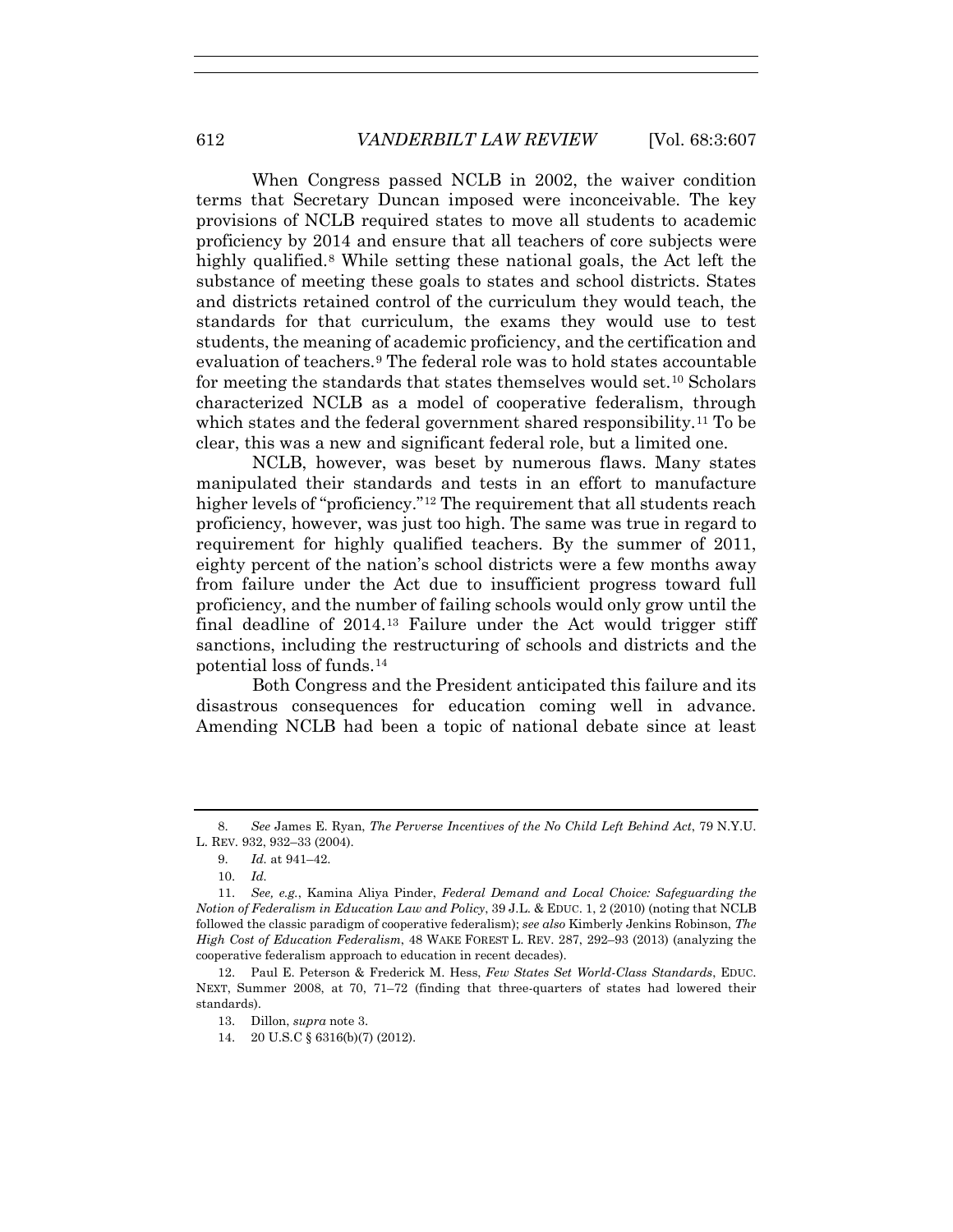## 2015] *FEDERALIZING EDUCATION BY WAIVER?* 613

2008.15 In 2010, President Obama issued an official blueprint for reforming the Act.16 Bitter political division over health care and the economy, however, blocked almost all legislation in Congress, and NCLB reform became an indirect casualty. NCLB, fortunately, included an escape clause. It granted the Secretary of Education the power to waive noncompliance and its consequences for states.<sup>17</sup>

This waiver power, coupled with the impending failure of eighty percent of school districts, became the means through which the Obama Administration implemented its educational agenda outside of the legislative process. Rather than simply waive noncompliance and avert the disastrous consequences for districts until new legislation passed, the Secretary placed specific conditions on the waivers. To receive a waiver, states would have to meet an entirely new set of requirements pertaining to curriculum, student achievement data, and teacher evaluations.18 Tellingly, these terms were identical to those the President had proposed to Congress in 2010,<sup>19</sup> and which Congress chose not to adopt—terms that the Administration had previously indicated would move education in an entirely different direction from NCLB.20 Therein lies the key.

Without any specific legislative authority, the Secretary imposed new conditions on states that go beyond the scope of the underlying statute. States' impending failure, the consequences they would face, and the Secretary's power to waive noncompliance permitted the Secretary to coerce states into accepting terms of which they had no notice they would ever face when they first agreed to participate in NCLB. Until the circumstance presented itself, the Department had not even intimated that it had the power to impose policy through waivers. To the contrary, it had petitioned Congress for new legislation.21 Moreover, given the scope of the policy changes the

17. 20 U.S.C. § 7861(a).

<sup>15.</sup> *See, e.g.*, Maria Glod, *In Rush to White House, 'No Child' is Left Behind; Obama, McCain Reveal Little on Updates for Plan*, WASH. POST, Sept. 15, 2008, at A4, *available at* http://www.washingtonpost.com/wp-dyn/content/article/2008/09/14/AR2008091402461.html, *archived at* http://perma.cc/2PLR-2RUA

<sup>16.</sup> U.S. DEP'T OF EDUC., A BLUEPRINT FOR REFORM (2010), *available at* http://www.ed.gov/ policy/elsec/leg/blueprint/blueprint.pdf, *archived at* http://perma.cc/YHZ2-YN7W.

 <sup>18.</sup> U.S. DEP'T OF EDUC., ESEA FLEXIBILITY 4 (June 7, 2012), *available at* https://www.ed.gov/sites/default/files/esea-flexibility.doc.

<sup>19.</sup> *Compare id.* (Secretary's requirements for waiver), *with* U.S. DEP'T OF EDUC., *supra* note 16 (terms proposed in 2010).

<sup>20.</sup> U.S. DEP'T OF EDUC., *supra* note 16, at 2.

<sup>21.</sup> *See, e.g.*, Sec'y Arne Duncan, Remarks at the Monthly Stakeholders Meeting: Reauthorization of ESEA: Why We Can't Wait*,* (Sept. 24, 2009), *available at*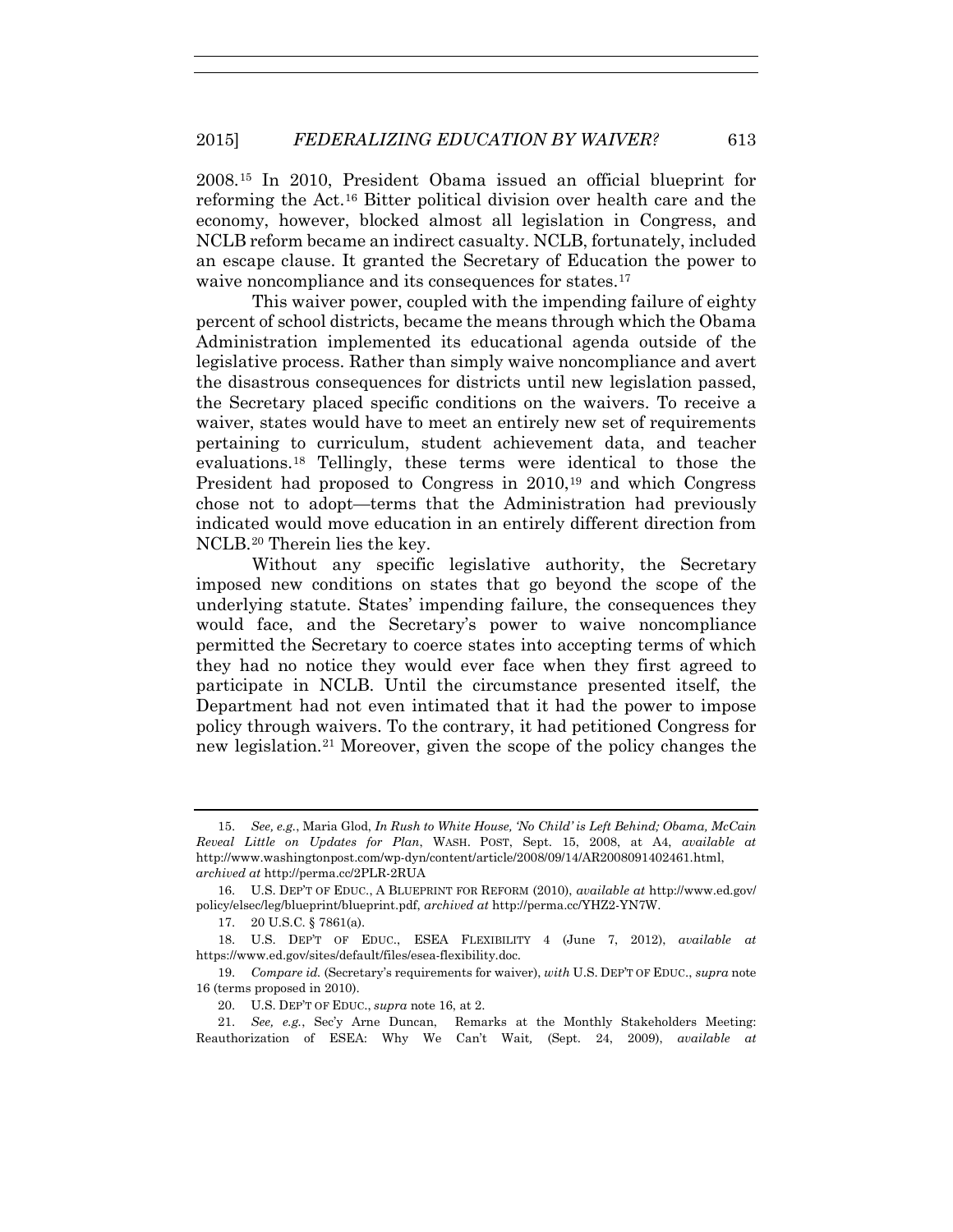Administration sought, it is not clear that the changes could have been constitutionally achieved through waiver even had NCLB explicitly granted the Secretary power to condition waivers.

No doubt, NCLB reform was absolutely necessary, and the Administration's reforms may have been a step in the right direction. In the past, numerous leading scholars, including the author of this Article, have repeatedly advocated for the expansion of the federal role in education.22 But scholars have predicated federal expansion in education on new legislative measures that Congress should take to increase its stake in funding and supporting education.23 No one imagined that the federal government could substantively reform curriculum standards and teacher evaluations without new legislation, much less do it preemptively through administrative action. The waiver process happened so quickly and unilaterally that it was not until it was over that Congress, state officials, and scholars seriously considered whether the Secretary did, in fact, have the power he purported to exercise.24 The extent of Congress's constitutional authority to

http://www2.ed.gov/news/speeches/2009/09/09242009.html, *archived at* http://perma.cc/N47U-MR5P (highlighting the need for a new education law that promotes "well-rounded education").

<sup>22.</sup> *See, e.g.*, Derek W. Black, *The Congressional Failure to Enforce Equal Protection Through the Elementary and Secondary Education Act*, 90 B.U. L. REV. 313, 323 (2010) ("Congress . . . has the ability through funding, administrative structures, and legislation to exercise more expansive power."); William S. Koski & Rob Reich, *When "Adequate" Isn't: The Retreat from Equity in Educational Law and Policy and Why It Matters*, 56 EMORY L.J. 545, 554 (2006); Goodwin Liu, *Education, Equality, and National Citizenship*, 116 YALE L.J. 330, 404 (2006) ("[A]n approach that gives meaningful content to the national citizenship guarantee will entail a stronger role for the federal government."); Michael A. Rebell, *Poverty, "Meaningful" Educational Opportunity, and the Necessary Role of the Courts*, 85 N.C. L. REV. 1467, 1514 (2007) (highlighting areas in which Congress should have an increased role); Kimberly Jenkins Robinson, *The Case for a Collaborative Enforcement Model for a Federal Right to Education*, 40 U.C. DAVIS L. REV. 1653, 1682, 1686 (2007) (describing a federal right to education).

<sup>23.</sup> Some go one step further and argue that the Fourteenth Amendment demands that Congress and courts increase their role in safeguarding education. *See, e.g.*, Derek Black, *Unlocking the Power of State Constitutions with Equal Protection: The First Step Toward Education as a Federally Protected Right*, 51 WM. & MARY L. REV. 1343 (2010) (advocating use of the Equal Protection Clause to challenge disparities in the quality of education); Barry Friedman & Sara Solow, *The Federal Right to an Adequate Education*, 81 GEO. WASH. L. REV. 92, 96–97 (2013); Liu, *supra* note 22, at 334.

<sup>24.</sup> *See, e.g.*, Alyson Klein, *Waivers and ESEA Renewal Get Hard Look From Senators*, EDUC. WEEK, Feb. 7, 2013, http://blogs.edweek.org/edweek/campaign-k-12/2013/02/senators\_ take\_a\_hard\_look\_at\_w.html, *archived at* http://perma.cc/6YK6-4FC3 (describing multiple opinions about waivers); Benjamin Wood, *State School Board Divided on Extending No Child Left Behind Waiver*, DESERET NEWS, July 17, 2014, http://www.deseretnews.com/article/ 865607128/State-School-Board-postpones-decision-on-NCLB-waiver.html?pg=all, *archived at* http://perma.cc/Q373-9EDB (describing how state officials questioned the Department's authority one year after having received a waiver). The House Committee on Education and the Workforce had requested analysis from the Congressional Research Service on the Secretary's overall waiver power in 2010. *See* EMILY BARBOUR, ET. AL., CONG. RESEARCH SERV., 7-5700, SECRETARY OF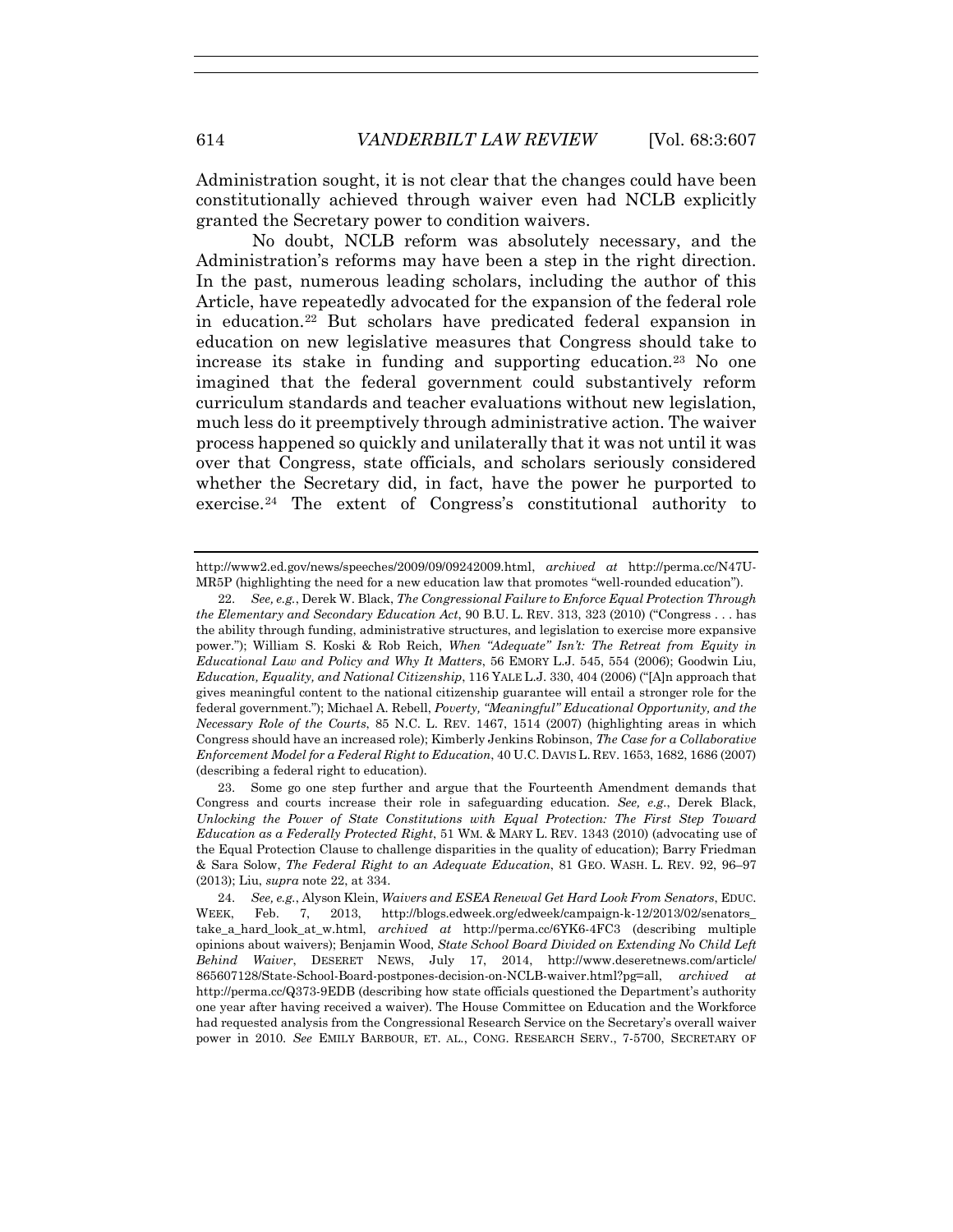condition federal funds and delegate power to agencies controls the answer.

David Barron and Todd Rakoff's recent article, "In Defense of Big Waiver," offered the first thorough analysis of agency power to impose policy through statutory waivers.25 That article, however, preceded the final evolution of the NCLB waiver process and did not fully contemplate the issues NCLB waivers have raised—issues that accentuate the balance of powers at stake between Congress and agencies, and the federalism tensions between the federal and state governments. In particular, the NCLB waiver process raises the issue of whether Congress must articulate a conditional waiver power and the extent to which Congress must set any limits on the conditions an agency can impose. As currently written, NCLB lacks explicit language pertaining to the scope of the waiver power, much less the power to impose conditions.26 Neither scholarship nor judicial opinions directly address this fundamental problem of allocating conditional waiver authority between the executive and the legislature.

Against this dearth of literature, this Article reasons that imposing new conditions through waiver that go beyond the scope of an organic statute violates the Spending Clause, the nondelegation doctrine, and the organic statute itself. First, Spending Clause doctrine requires that Congress clearly articulate all conditions on federal funds in advance.27 While there are distinctions between agency conditions and statutory conditions, post facto imposition of new conditions on federal funds through waiver violates the clear notice rule embodied in Spending Clause precedent. NCLB does not suggest, and indeed even contradicts, the conditions that the Department of Education ultimately imposed on states.28 In other words, Spending Clause doctrine restricts agencies' ability to use conditional waiver power to change the rules of the game in unexpected ways—which is what Secretary Duncan did.

- 26. 20 U.S.C. § 7861(a) (2012).
- 27. *See* South Dakota v. Dole, 483 U.S. 203, 207 (1987).

EDUCATION'S WAIVER AUTHORITY WITH RESPECT TO TITLE I-A PROVISIONS INCLUDED IN THE ELEMENTARY AND SECONDARY EDUCATION ACT (2011), *available at* http://edworkforce.house.gov/uploadedfiles/june\_28\_2011\_crs\_report.pdf, *archived at* http:// perma.cc/QM92-C3PG. The Congressional Research Service's analysis, however, was equivocal on many important issues.

<sup>25.</sup> Barron & Rakoff, *supra* note 7, at 277; *see also* BARBOUR ET AL., *supra* note 24 (offering short examination of Secretary's potential waiver authority).

<sup>28.</sup> *See, e.g.*, 20 U.S.C. § 7371 (stating that the Act does not authorize the Department to require "specific instructional content, academic achievement standards and assessments, curriculum, or program of instruction").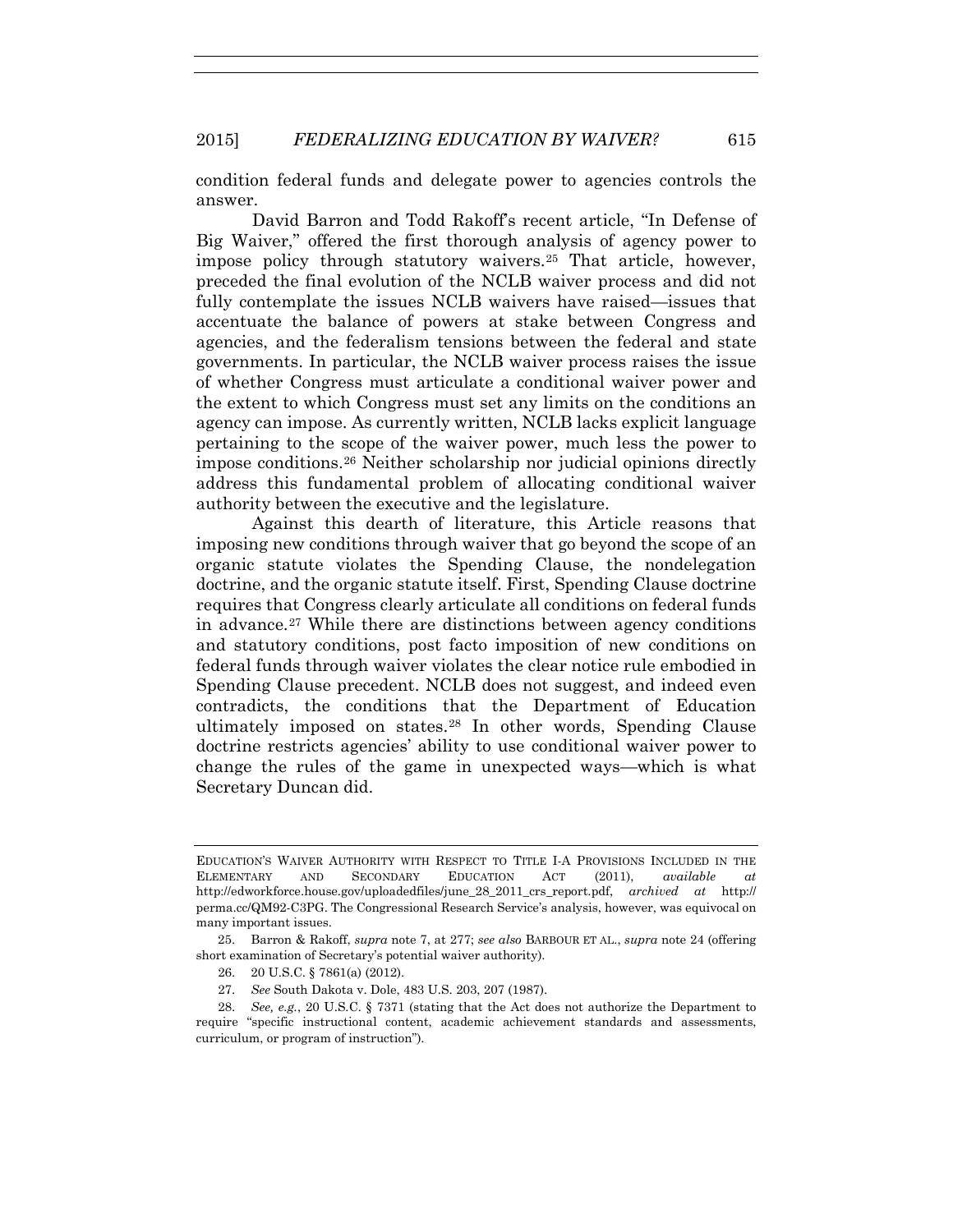Second, Spending Clause doctrine prohibits Congress from using federal funds to coerce states, to the point of compulsion, to adopt federal policies.29 As Samuel Bagenstos explains, "when Congress takes an entrenched federal program that provides large sums to the states and tells states they can continue to participate in that program only if they *also* agree to participate in a separate and independent program," Congress unconstitutionally coerces states.30 With waivers, an agency rather than Congress is coercing states, but the same principle applies insofar as the agency is exercising delegated authority. To continue receiving NCLB funds and remain compliant, the Secretary required states to adopt an entirely new set of conditions that fundamentally transformed the structure and substance of NCLB—one of the more entrenched federal programs in existence—into an independent program focused on a nationalized curriculum and teacher assessments.31 The funds at stake with NCLB waivers were not as large as those in the *National Federation of Independent Business v. Sebelius*32—the only case in which the Court has found conditions unconstitutionally coercive—but NCLB funds and nonmonetary sanctions have an analogous impact on states and districts. As such, the Secretary's conditions raise serious questions as to whether he may have unconstitutionally coerced states.

Third, the Constitution prohibits Congress from delegating its lawmaking function to agencies.<sup>33</sup> The Court has adopted a permissive standard to police congressional delegations, requiring only that Congress articulate an "intelligible principle" to guide agency action.<sup>34</sup> This Article argues that, because waivers occur in a much different context than traditional delegations and are one step further removed from congressional will, the Court should apply the intelligible principle standard more rigorously to conditional waivers. But even under the current liberal approach, a power to condition NCLB waivers as the Secretary might deem necessary raises constitional concerns because

<sup>29.</sup> *See* NFIB v. Sebelius, 132 S. Ct. 2566, 2601 (2012); *Dole*, 483 U.S. at 207.

<sup>30.</sup> Samuel R. Bagenstos, *The Anti-leveraging Principle and the Spending Clause After*  NFIB, 101 GEO. L.J. 861, 865 (2013).

<sup>31.</sup> *See Sebelius*, 132 S. Ct. at 2663 (plurality opinion) (noting that education spending was second only to Medicaid in terms of size). *See generally* Black, *supra* note 22, at 336–40 (discussing the fifty-year history of the Elementary and Secondary Education Act and its most recent iteration, NCLB).

<sup>32. 132</sup> S. Ct. 2566. While upholding the constitutionality of the Affordable Care Act in general, seven Justices agreed that the Act's mandatory Medicaid expansion was impermissibly coercive.

<sup>33.</sup> *See* Whitman v. Am. Trucking Ass'ns, 531 U.S. 457, 472 (2001); Loving v. United States, 517 U.S. 748, 771 (1996).

<sup>34.</sup> *Whitman*, 531 U.S. at 472.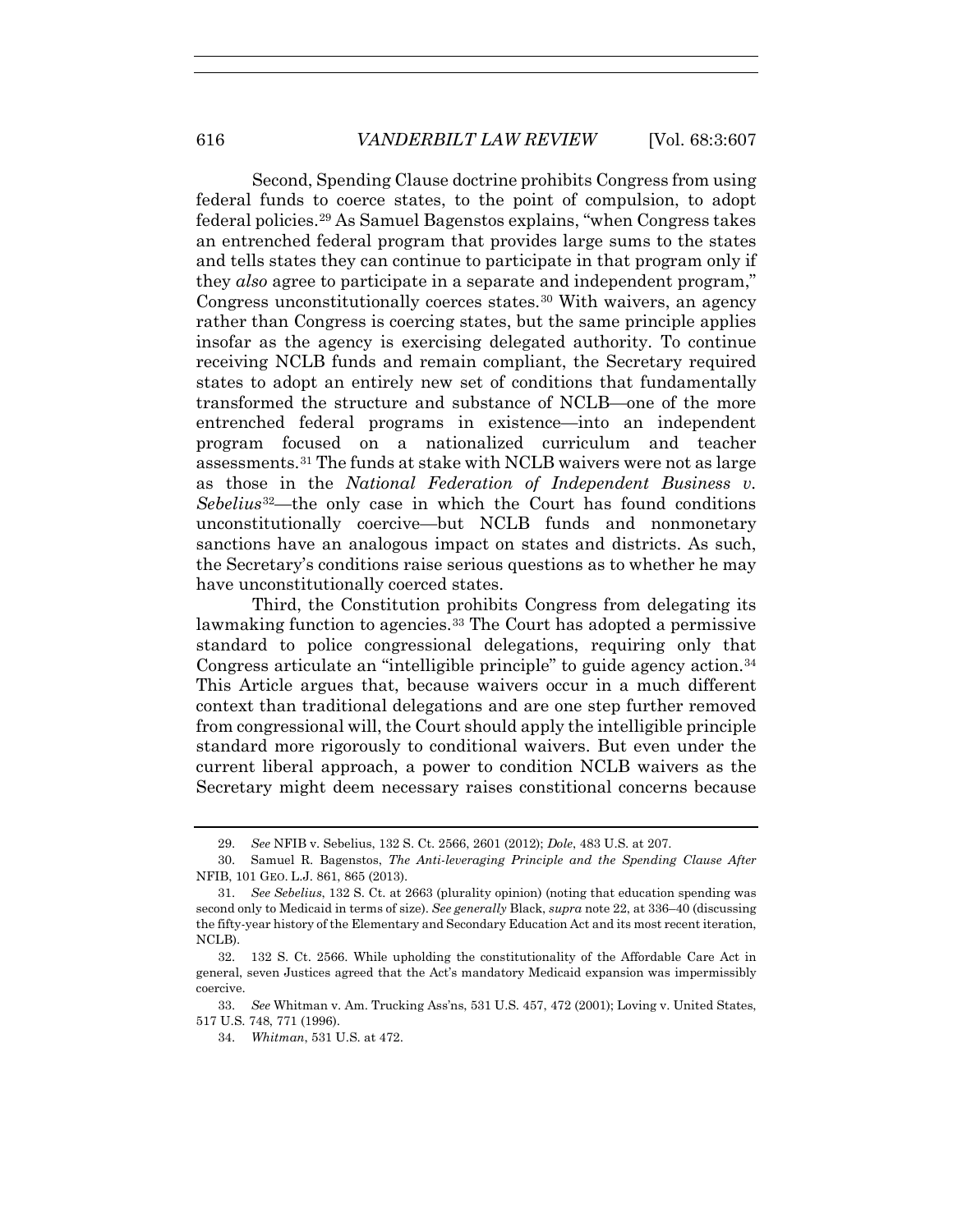such a power would permit the Secretary to impose terms that know no bounds. Given the nature of education, the Secretary would possess unilateral power to pursue almost any policy imaginable and eliminate the democratic processes at the local, state, and, more recently, federal levels that have always debated and decided these issues. As such, the delegation would be different in scope and nature than the delegations previously upheld by the Court.

A court, however, need not even reach the intelligible principle analysis because NCLB does not explicitly grant the Secretary power to condition waivers. Thus, the waivers also fail on statutory grounds. Even if a court inferred that Congress had implicitly granted the Secretary the authority to impose conditions on NCLB waivers, the power would not include the authority to condition waivers with terms that fundamentally alter the underlying legislative framework.35 At most, waiver power implies an authority to condition waivers with terms designed to ensure substantial and continued compliance with the existing legislative framework. Waivers of that sort are more appropriately understood as partial waivers, not full waivers with new conditions attached. Moreover, the Supreme Court has increasingly construed statutes narrowly when the power asserted by an agency would otherwise push the constitutional bounds of permissible congressional delegation.36

In sum, the use of conditional waivers to impose new policies is a significant and powerful innovation.37 Waivers are far more efficient than the legislative process. Secretary Duncan used them to effectively federalize major aspects of education and achieve goals that have previously eluded other federal actors. For that reason, their appeal is likely to grow in other areas of federal regulation.<sup>38</sup> This growth, however, must be tempered by constitutional principles that require that states receive advance notice of the power and its scope. The conditions recently imposed on our nation's schools transgress those principles.

Part II of this Article identifies the controlling constitutional precedent regarding congressional conditions on federal funds and delegations of authority to agencies. This Part also provides the statutory analysis necessary to apply those doctrines. Part III then

<sup>35.</sup> *See id.* at 468 (explaining that Congress does not grant agencies vast power to alter core statutory premises in less-than-obvious language).

<sup>36.</sup> *See* Gillian E. Metzger, *Administrative Law as the New Federalism*, 57 DUKE L.J. 2023, 2027 (2008).

<sup>37.</sup> *See* Barron & Rakoff, *supra* note 7, at 270–71.

<sup>38.</sup> *See id.*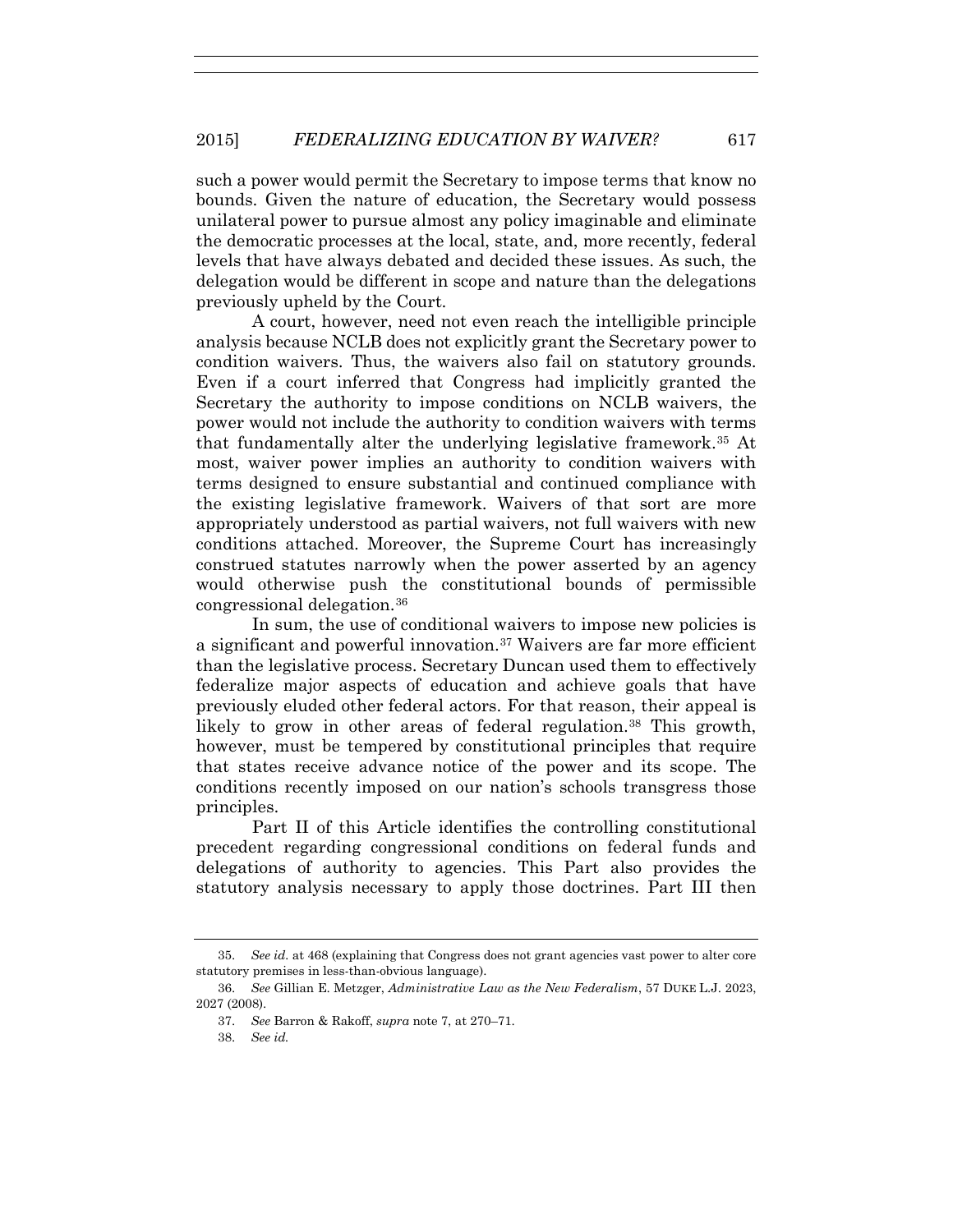applies that constitutional precedent and statutory analysis to conditional waivers, concluding that Congress cannot grant, and courts cannot reasonably infer, an open-ended authority to condition waivers that would permit an agency official to impose conditions beyond the scope of the underlying statute. To permit an agency to impose conditions that do anything more than ensure substantial compliance with the existing statutory framework, Congress must explicitly grant the authority to condition waivers and delineate the scope of permissible conditions. Part IV develops the relevant history that preceded the NCLB waivers, revealing that the waiver conditions had been part of the Administration's legislative policy reform agenda for three years and were not designed to further compliance with NCLB. To the contrary, they were designed to fundamentally alter education policy. Part V considers the constitutionality of these particular conditions in light of the underlying statutory text in NCLB, finding that states lacked sufficient notice of these conditions and an opportunity to reject them. In addition, the Secretary exceeded his statutory authority. The conditions were so broad that Congress may have been unable, within constitutional bounds, to extend the Secretary the necessary power, even had it wanted to. This Article concludes by considering the wider effects and implications the power to condition waivers will have on the various disputes currently proceeding through courts, Congress, and state legislatures.

## II. THE CONSTITUTIONAL LIMITS OF WAIVER CONDITIONS IN FEDERALLY FUNDED PROGRAMS

NCLB waivers implicate two major constitutional constraints: the limits on Congress's spending power and the limits on Congress's ability to delegate lawmaking authority to administrative agencies. Spending power limits are relevant because NCLB is a federal spending program that grants the Secretary of Education power to terminate federal funds and impose sanctions on those states and districts that are in violation of NCLB's requirements. The statute also grants the Secretary the option to waive those requirements. Congress, no doubt, can extend these powers to the Secretary without violating the Spending Clause, but when the Secretary imposes new conditions in exchange for waivers, the new conditions implicate Spending Clause limits that (a) require clear and advance notice of conditions and (b) prohibit coercive conditions that amount to compulsion.

Administrative and constitutional questions also arise as to whether the Secretary has been or can be granted the power to impose conditions in exchange for waivers. First, the Secretary can only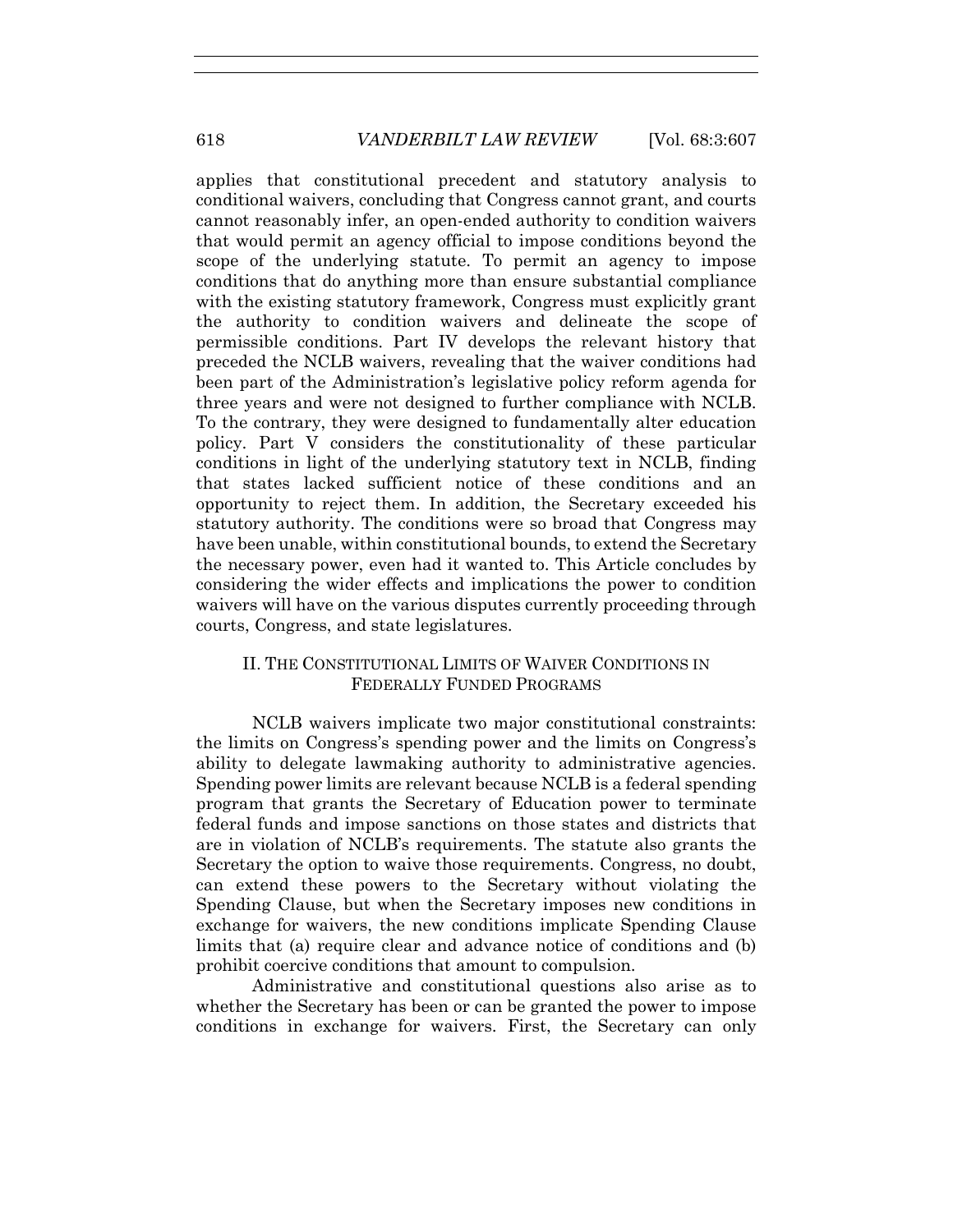exercise those powers conveyed to him by Congress. Thus, the statutory text of NCLB must either explicitly grant the Secretary power to impose conditions or contain language that implies such a power. Otherwise, conditioning waivers would be beyond the scope of the Secretary's authority. Second, if the authority to condition does exist, the authority to condition is not open-ended. The scope of permissible conditions would be limited explicitly by statutory text or implicitly by the overall scope of the statute. Third, the Constitution prohibits Congress from implicitly or explicitly delegating certain powers to the executive, namely legislative powers. A waiver power that did not include precise limits on the Secretary's authority to condition waivers would reach the outer boundaries of Congress's delegation authority, if not cross over them. To avoid striking down broad delegations on constitutional grounds, the Court has increasingly narrowly construed statutory texts and found agencies' action beyond the scope of their authority. In other words, a delegation of questionable constitutionality makes it even more likely that a court would find that an agency has exercised power beyond the scope of the underlying statute. Under either of these approaches—spending or delegation—conditional NCLB waivers, as currently exercised, place an enormous amount of coercive power in the hands of the Secretary and upset the balance of power between the states and the federal government in a way not intended by Congress or permitted by the Constitution. The following sections address each of these doctrines in turn.

## *A. Spending Clause Restraints: Unambiguous Conditions and Coercion*

The Court announced its five-pronged standard for assessing the constitutionality of conditions on federal funds in *South Dakota v. Dole*.39 First, the Congressional spending must "provide for the . . . general Welfare."40 Second, if Congress intends to condition federal funds, "it 'must do so unambiguously . . . , enabl[ing] the States to exercise their choice knowingly, cognizant of the consequences of their participation.' "41 Third, the conditions must be related "to the federal interest in particular national projects or programs."42 Fourth,

<sup>39. 483</sup> U.S. 203 (1987).

<sup>40.</sup> U.S. CONST. art. I, § 8, cl. 1.

<sup>41.</sup> *Dole*, 483 U.S. at 207 (quoting Pennhurst State Sch. & Hosp. v. Halderman, 451 U.S. 1, 17 (1981)).

<sup>42.</sup> *Id.* at 207–08 (quoting Massachusetts v. United States, 435 U.S. 444, 461 (1978) (plurality opinion)).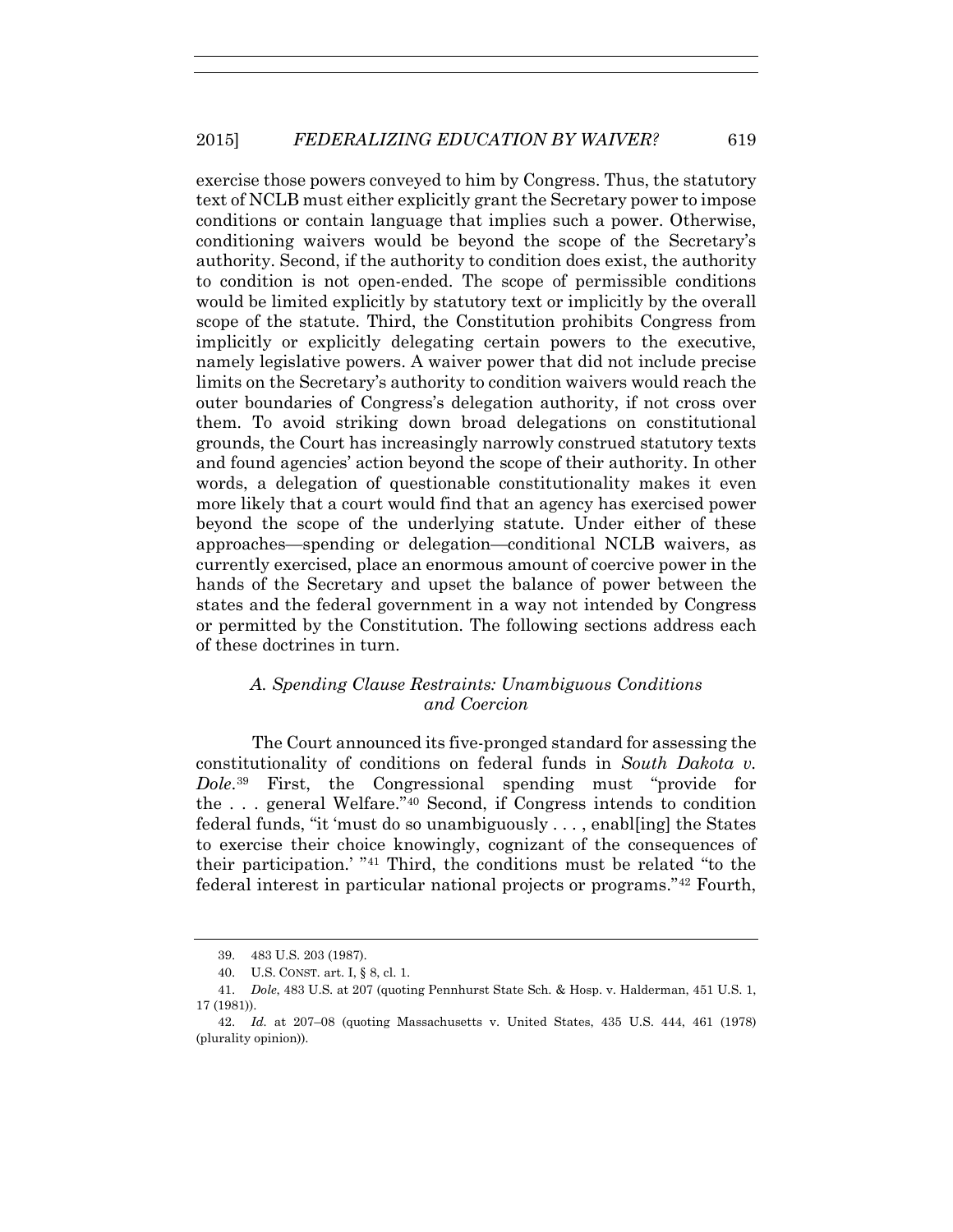the conditions must not violate any other constitutional provision.<sup>43</sup> Fifth, while Congress is free to incentivize or coerce states to adopt policies that they might not otherwise adopt, Congress cannot use financial inducement and the conditions accompanying the funds to exert so much coercive pressure that it turns into "compulsion."<sup>44</sup>

As a practical matter, the *Dole* standard has imposed almost no restraint on Congressional spending. The Court completely defers to Congress on the issue of whether expenditures are for the general welfare. The Court has been nearly as deferential on whether conditions on the funds are related to the federal interest. In *Dole*, the Court found that Congress could withhold federal highway funds from states that permitted individuals under the age of twenty-one to purchase alcohol.45 The Court reasoned that this condition on federal funds was related to Congress's interest in highway construction because drinking and driving creates a safety hazard on those highways.<sup>46</sup> The dissent argued that Congress's interest was not in highway construction but in liquor sales and that, by the majority's reasoning, Congress could require a state to move its capital next to the interstate because "transportation is facilitated by locating local governments in places easily accessible to interstate highways—or, conversely, that highways might become overburdened if they had to carry traffic to and from the state capital."47 In short, the relatedness prong has proven very permissive.

If *Dole* imposes any enforceable limitation, it is that the conditions, whatever they may be, must be unambiguous. For Congress, this requirement is no more than a legislative drafting guide: Congress may impose any related conditions it wishes, so long as it is clear when it does so. But for agencies and litigants, this principle prevents them from reading new or more stringent conditions into statutes. States may be bound by almost any condition that Congress might explicitly impose, but courts will overturn agency actions and reject private party claims when states had no notice of, nor could have reasonably anticipated, the underlying term or condition upon which the agency or litigant relies.

For instance, the Court in *Arlington Central School District Board of Education v. Murphy*<sup>48</sup> addressed whether prevailing

<sup>43.</sup> *Id.* at 208.

<sup>44.</sup> *Id.* at 211 (quoting Steward Mach. Co. v. Davis, 301 U.S. 548, 590 (1937)).

<sup>45.</sup> *Id.* at 208–09.

<sup>46.</sup> *Id.*

<sup>47.</sup> *Id.* at 215 (O'Connor, J., dissenting).

<sup>48. 548</sup> U.S. 291 (2006).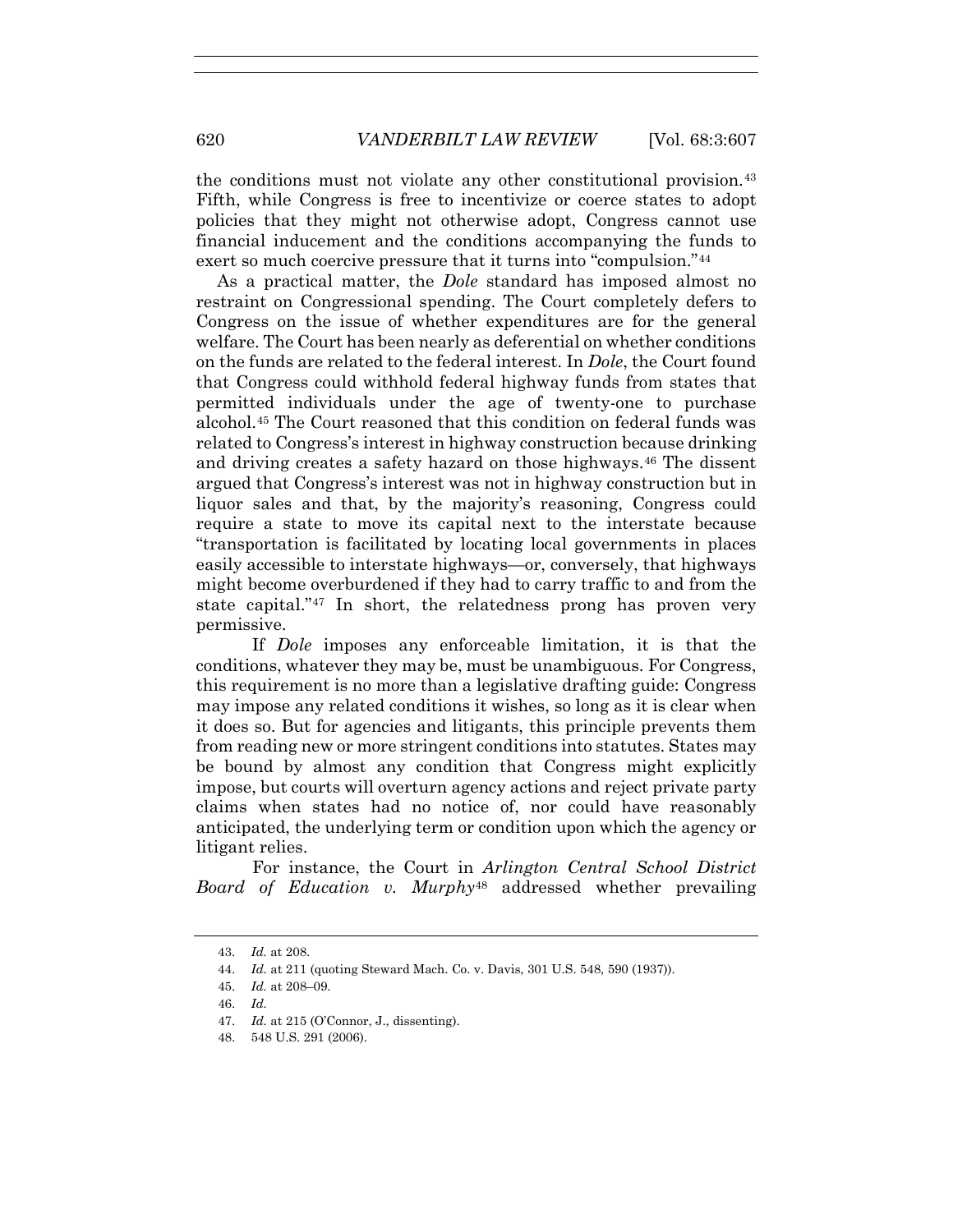plaintiffs could recover expert fees from schools under the Individuals with Disabilities Education Act ("IDEA"). The Court framed the question as whether, when it accepted federal funds, the state would have "clearly underst[oo]d" that expert fees fell within IDEA's feeshifting provision.49 The Court found that, even if one could reasonably interpret expert fees to fall within the meaning of "fees," the statute did not put states on clear notice of liability for expert fees.50 Thus, reimbursing expert fees is not a condition of receiving federal funds under the IDEA. Congress remains free to explicitly include expert fees as a condition in the future, but neither agencies nor courts can do so of their own accord. This principle has come to be known simply as the "clear notice" rule,<sup>51</sup> and lower courts have further built upon it, indicating that Congress must put states on clear notice not only of the conditions but also of the consequences of breaching the conditions.52

The final *Dole* prong—coercion—provides a theoretical limit on congressional and agency action, but in practice it has been difficult to define and apply. States routinely claim federal spending programs are coercive, but until 2012 they had never succeeded on the merits.53 Samuel Bagenstos reasons that the difficulty in applying the Court's coercion doctrine is that there is no baseline against which to measure coercive action.54 All spending legislation is coercive, and that is its point. Congress gives states money to do things they would not otherwise do. But because coercion is relative, there is no exact point at which coercion becomes impermissible compulsion. For instance, a state might claim it was forced to take on federal obligations it substantively objected to because it was in dire financial straits. The federal response would be that it offered a deal sufficiently enticing that it offset the state's policy concerns. In other words, the state liked the money more than it disliked the policy. This does not amount to compulsion. One's sense of which party is correct depends, in large part, on perception. Current doctrine has offered no analysis by which to objectify the competing claims of states and Congress.

<sup>49.</sup> *Id.* at 296.

<sup>50.</sup> *Id.* at 300–04.

<sup>51.</sup> *See generally* Nicole Huberfeld, *Clear Notice for Conditions on Spending, Unclear Implications for States in Federal Healthcare Programs*, 86 N.C. L. REV. 441 (2008) (analyzing the evolution of the notice standards required in Spending Clause jurisprudence).

<sup>52.</sup> *See, e.g.*, West Virginia v. United States, 289 F.3d 281, 292 (4th Cir. 2002); Virginia Dep't of Educ. v. Riley, 106 F.3d 559, 579 (4th Cir. 1997) (en banc).

<sup>53.</sup> *See* NFIB v. Sebelius, 132 S. Ct. 2566, 2603–04 (2012) (plurality opinion).

<sup>54.</sup> Samuel R. Bagenstos, *Spending Clause Litigation in the Roberts Court*, 58 DUKE L.J. 345, 372–84 (2008).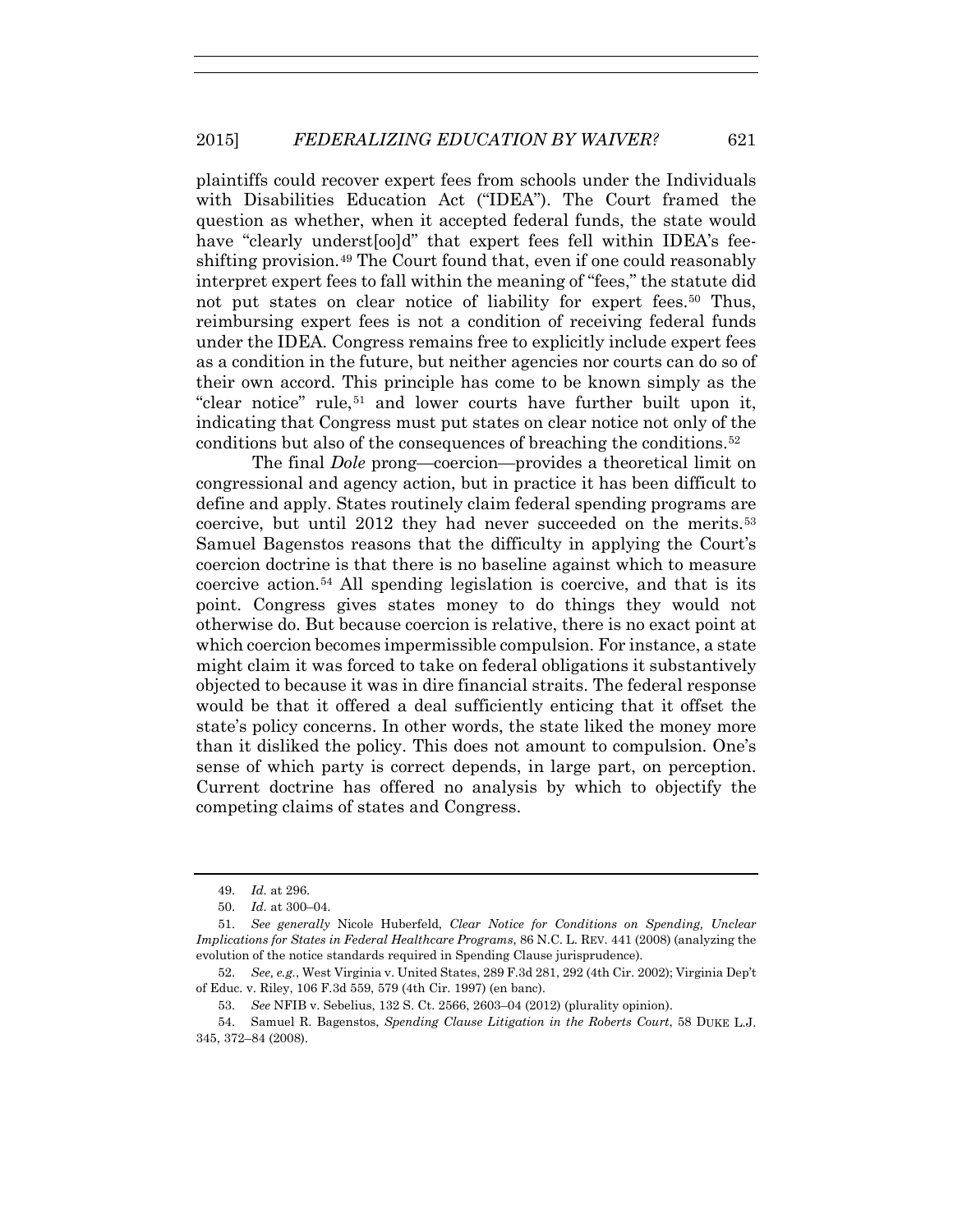In 2012, in *National Federation of Independent Business v. Sebelius*, the Court for the first time struck down spending legislation as impermissibly coercive, but the decision failed to offer a straightforward analysis of when coercion becomes compulsion.55 The most direct statement was that the Affordable Care Act's conditions on expanding Medicaid amounted to a "gun to the head."56 This vivid characterization, however, is no more of an applicable doctrinal standard than the terms coercion and compulsion. Scholars have since parsed the determinative factors of the *Sebelius* analysis to provide some clarity. Bagenstos discerns what he terms an antileveraging principle in *Sebelius*: "[W]hen Congress takes an entrenched federal program that provides large sums to the states and tells states they can continue to participate in that program only if they *also* agree to participate in a separate and independent program, the condition is unconstitutionally coercive."57

He breaks the antileveraging principle into three analytical steps. First, the controlling opinion "draws a distinction between conditions that govern the use of the funding Congress offers and conditions that threaten to terminate other significant independent grants."58 If Congress has not threatened an independent grant, the program passes constitutional muster. Second, if Congress threatens an independent program, the question becomes "whether the condition at issue leaves states a real choice, 'not merely in theory but in fact.' "59 Here, the amount of money is crucial. When little money is at stake, states have a real choice.<sup>60</sup> Third, when a relatively large sum of money is a stake, the nature and history of the federal program is relevant. In *Sebelius*, the Court "found it significant that the new conditions were attached to continued participation in an entrenched and lucrative cooperative program."61 The "independent program" in *Sebelius* was the newly amended version of Medicaid. There, the Court reasoned that the amended version was an independent program, rather than merely a continuation of the old program. According to Bagenstos, the Court came to this conclusion because the law

- 57. Bagenstos, *supra* note 30, at 865.
- 58. *Id.* at 870–71.
- 59. *Id.* at 871 (quoting *Sebelius*, 132 S. Ct. at 2604 (plurality opinion)).

<sup>55. 132</sup> S. Ct. at 2601–08 (plurality opinion). The plurality section of the opinion is consistent with the position of the four dissenting justices. *See id.* at 2656–68 (Scalia, Kennedy, Thomas, and Alito, JJ., dissenting).

<sup>56.</sup> *Id.* at 2604.

<sup>60.</sup> *See, e.g.*, South Dakota v. Dole, 483 U.S. 203, 211–12 (1987) (reasoning that the loss of five percent of highway grants was a "relatively mild encouragement").

<sup>61.</sup> Bagenstos, *supra* note 30, at 871.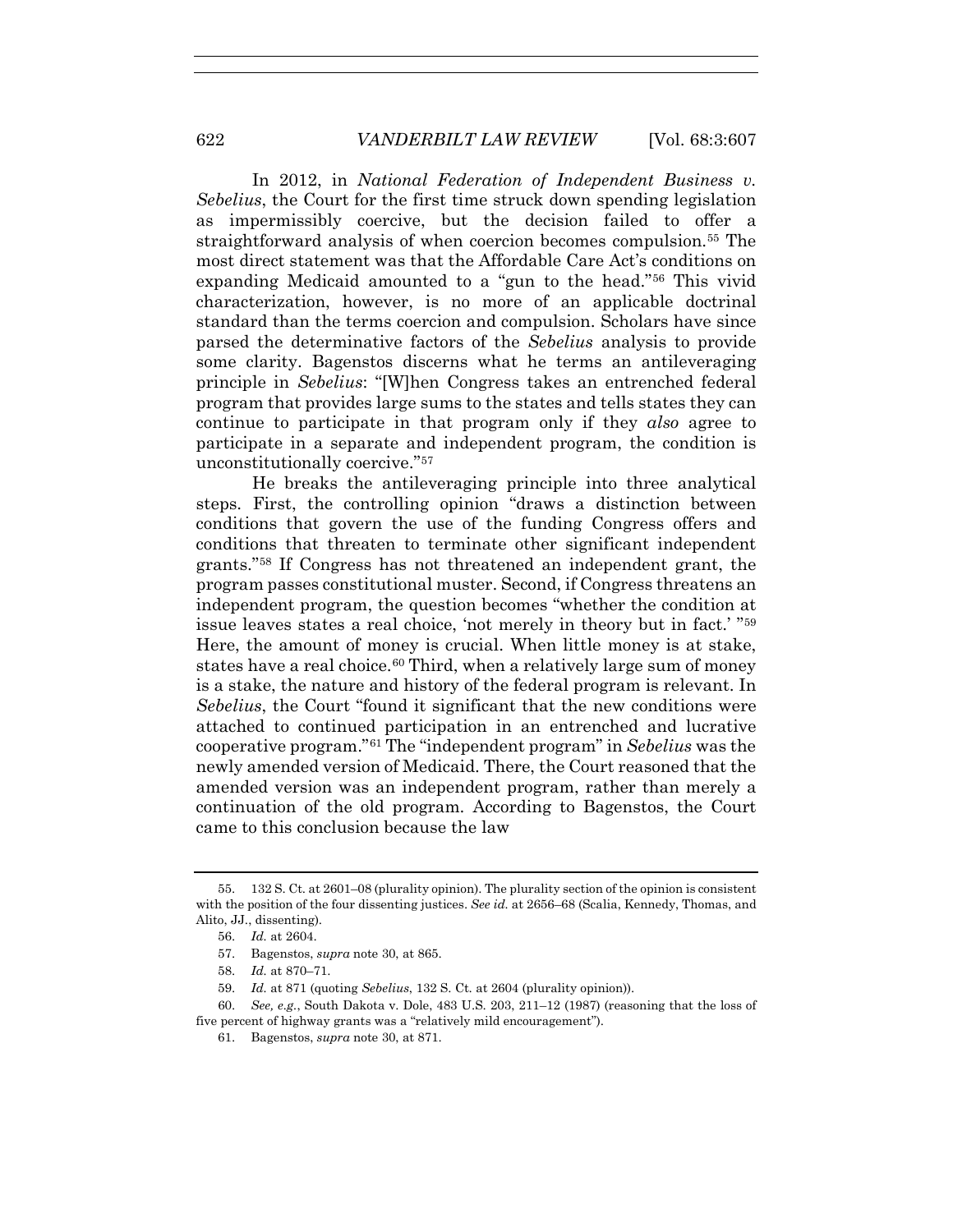changed—in what seemed to be a fundamental way—the terms by which states could continue to participate in the ongoing Medicaid program. The Chief Justice emphasized that Congress was not threatening to shut off the spigot for failure to comply with new obligations within the general scope of the preexisting Medicaid program. Rather, the new conditions effected a "shift in kind, not merely degree," transforming Medicaid's federalstate contract from "a program to care for the neediest among us" to "an element of a comprehensive national plan to provide universal health insurance coverage."<sup>62</sup>

The Medicaid expansion was unconstitutionally coercive only because all three factors converged: (1) the Affordable Care Act was not simply an expansion of the existing Medicaid program but a distinct and independent program; (2) a huge amount of money was at stake; and (3) remaining eligible for the old entrenched Medicaid program required states to join the new one.

Eloise Pasachoff concurs in Bagenstos's analysis, although she articulates a slightly differently worded framework.63 Her framework hints at an important connection between coercion analysis and the unambiguous conditions standard. She correctly points out that the Court's opinion in *Sebelius* emphasized that the lack of notice that the program would later transform into something different added to the coercion. From this, one might reason that all conditions must be clearly stated to pass the unambiguous conditions standard. And, to survive coercion analysis, the possibility that those conditions might be changed in the future must also be clearly stated in advance (if those changes threaten huge sums of money and work transformative changes to entrenched programs). Thus, the only hard rule in Spending Clause doctrine—unambiguous conditions—may now drive coercion doctrine as well. After all, had the states been on sufficient notice of the conditions, the states' claim of coercion would have failed, regardless of the substance of the conditions.<sup>64</sup> As subsequent sections discuss in

<sup>62.</sup> *Id*. at 881–82 (quoting *Sebelius*, 132 S. Ct. at 2605–06 (plurality opinion)).

<sup>63.</sup> Eloise Pasachoff, *Conditional Spending After* NFIB v. Sebelius*: The Example of Federal Education Law*, 62 AM. U. L. REV. 577, 583 (2013) (providing a three-step coercion analysis that starts with evaluating whether "the condition in question threaten[s] to take away funds for a program that is separate and independent from the program to which the condition in question is attached.").

<sup>64.</sup> A lingering question is why the Court finally intervened on coercion grounds in this particular case. Nothing in prior Spending Clause doctrine would have suggested that the Affordable Care Act was unconstitutionally coercive. Professors Bagenstos and Pasachoff reason that this new coercion doctrine is motivated by Tenth Amendment concerns over the federal government commandeering states and upsetting traditional federalism boundaries, which, prior to *Sebelius*, had arisen solely in Commerce Clause and Fourteenth Amendment cases. Some scholars had urged the Court to import those analyses into the Spending Clause, but because states were voluntarily conceding to federal leadership through spending programs, Tenth Amendment concerns seemed inapplicable. The Court in *Sebelius* was careful not to hinge its holding on the Tenth Amendment but clearly wrapped its coercion analysis within a similar set of concerns. It reasoned that the need to respect states as "independent sovereigns in our federal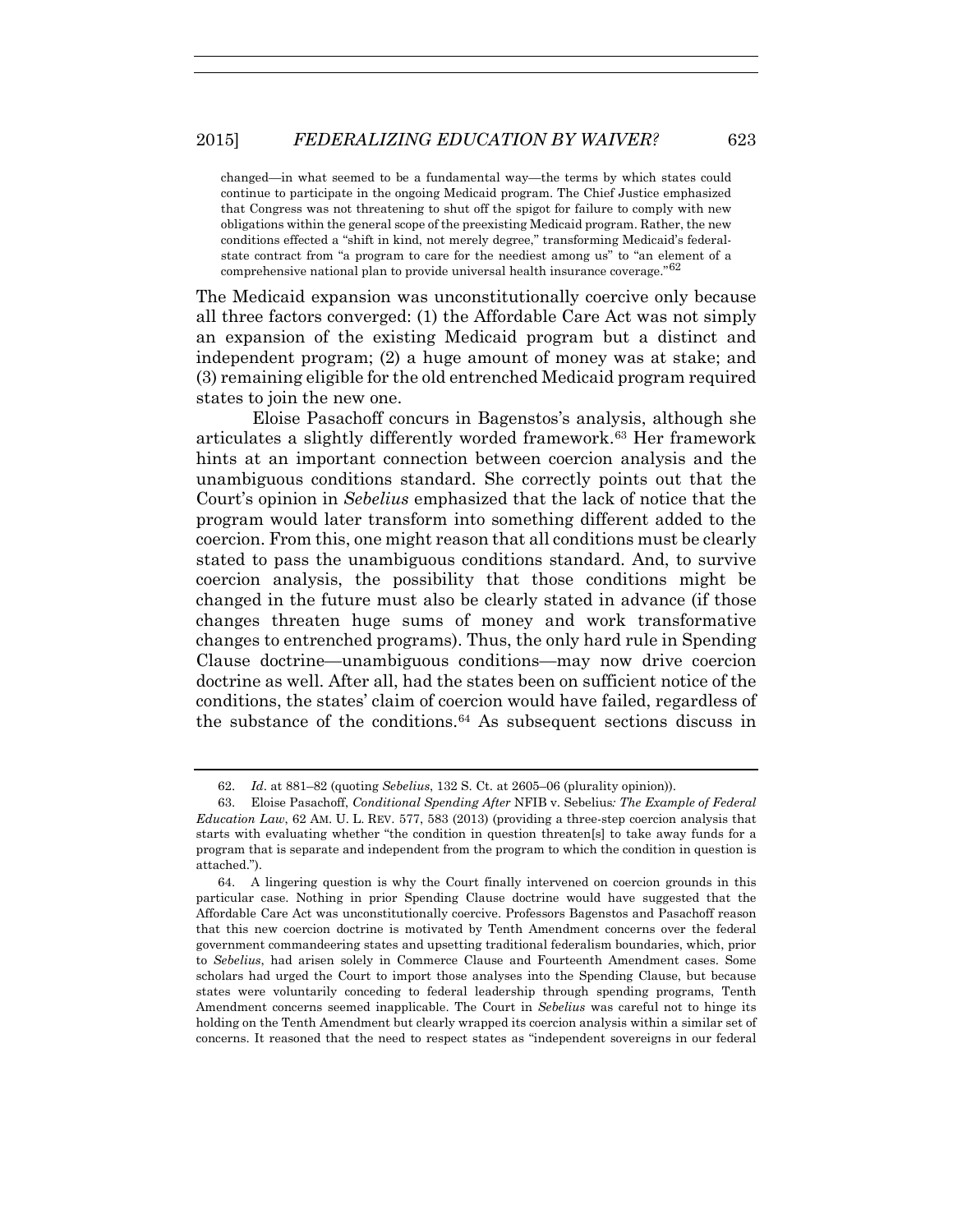detail, Secretary Duncan's use of his waiver power implicates both the clear notice and coercion doctrines.

## *B. Separation of Powers Restraints: Nondelegation and Statutory Authority*

When Congress leaves agencies to further define and interpret statutes, questions arise as to whether Congress has run afoul of the constitutional structure of separation of powers between the branches of government. In particular, the Constitution prohibits Congress from delegating its legislative power to the executive or changing the process by which legislation is enacted.65 As a practical matter, however, the executive necessarily exercises judgment and discretion in carrying out legislation, and Congress often specifically directs agencies to use that judgment and discretion to fill in the gaps in legislative text. The line between permissible and impermissible delegations is whether Congress has articulated a meaningful principle by which an agency must act or has left the agency to act with complete discretion. As the Court stated in *Whitman v. American Trucking Associations*, <sup>66</sup> "[W]hen Congress confers decision making authority upon agencies Congress must 'lay down by legislative act an intelligible principle to which the person or body authorized to [act] is directed to conform.' "67 Moreover, an agency cannot "cure an unlawful delegation of legislative power by adopting in its discretion a limiting construction of the statute."68

The Court's nondelegation doctrine originates from two *Lochner* Era cases in which the Court struck down portions of the National Industrial Recovery Act. In *Panama Refining Co. v. Ryan*,69 Congress had authorized the President to prohibit the interstate and foreign transportation of petroleum but had not articulated any standard or

system" and to prevent the centralization of all power in the federal government justified its coercion analysis. *Sebelius*, 132 S. Ct. at 2602 (plurality opinion); *see also* at 2656–68 (Scalia, Kennedy, Thomas, and Alito, JJ., dissenting) (articulating a position consistent with the plurality opinion). Moreover, according to the Court, voters would "not understand which government officials—federal or state—to blame for a particular program" and political accountability would suffer unless the Court intervened. Pasachoff, *supra* note 63, at 592; *see also* Printz v. United States, 521 U.S. 898, 919–21 (1997) (discussing the merits of the federal system and emphasizing the importance of the accountability of the states to the citizenry); New York v. United States, 505 U.S. 144, 168–69 (1992) (discussing the problems of reduced political accountability when the citizenry are not sure which level of government to blame for a certain policy).

<sup>65.</sup> *See, e.g.,* Whitman v. Am. Trucking Ass'ns, 531 U.S. 457 (2001); Clinton v. New York, 524 U.S. 417 (1998).

<sup>66. 531</sup> U.S. 457.

<sup>67.</sup> *Id.* at 472 (quoting Hampton v. United States, 276 U.S. 394, 409 (1928)).

<sup>68.</sup> *Id.*

<sup>69. 293</sup> U.S. 388 (1935).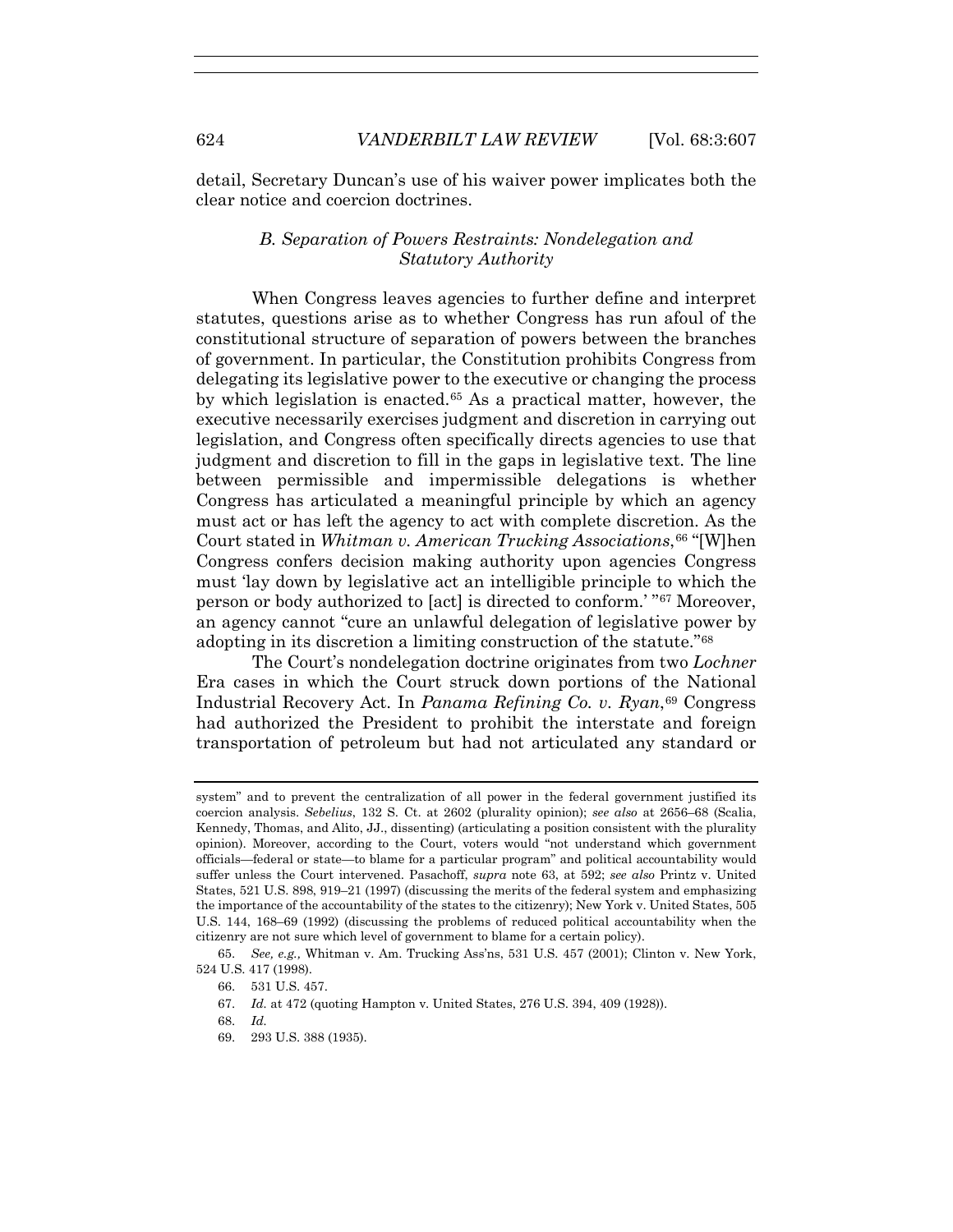conditions under which the executive would decide to exercise this authority.70 The Act effectively granted the executive a blank check to limit and punish petroleum transfers as it saw fit. The Court held that the absence of a standard to limit the executive's exercise of discretion was an impermissible delegation of legislative power.

In the other case, *A.L.A. Schechter Poultry Corp. v. United States*<sup>71</sup> Congress had granted the President the power "to approve 'codes of fair competition' " for trades and industries.72 The only substantive limitation on the codes was that they could not promote monopolies or oppress small enterprises.73 The Court reasoned that the phrase "unfair methods of competition" lacks a precise or set definition.74 Rather, the meaning of the phrase depends on the way in which competition is occurring in a given context and one's sense of what the public interest would be in that context.<sup>75</sup> By leaving these crucial issues to the judgment of trade associations and/or the President, the Court concluded that Congress had unconstitutionally delegated its lawmaking function. The Court explained that the Constitution allows Congress the necessary flexibility to lay down general policies and standards, within which others will make subordinate rules and adapt "legislation to complex conditions involving a host of details with which the national Legislature cannot deal directly."76 But it does not permit Congress "to abdicate or to transfer to others the essential legislative functions with which it is thus vested."77

<sup>70.</sup> *Id.* at 415:

It does not attempt to control the production of petroleum and petroleum products within a state. It does not seek to lay down rules for the guidance of state Legislatures or state officers. It leaves to the states and to their constituted authorities the determination of what production shall be permitted. It does not qualify the President's authority by reference to the basis or extent of the state's limitation of production. Section 9(c) does not state whether or in what circumstances or under what conditions the President is to prohibit the transportation of the amount of petroleum or petroleum products produced in excess of the state's permission. It establishes no criterion to govern the President's course. It does not require any finding by the President as a condition of his action. The Congress in section 9(c) thus declares no policy as to the transportation of the excess production. So far as this section is concerned, it gives to the President an unlimited authority to determine the policy and to lay down the prohibition, or not to lay it down, as he may see fit. And disobedience to his order is made a crime punishable by fine and imprisonment.

<sup>71. 295</sup> U.S. 495 (1935).

<sup>72.</sup> *Id.* at 521–22 (quoting 15 U.S.C. § 703 (1933)).

<sup>73.</sup> *Id.* at 522–23.

<sup>74</sup> *Id.*

<sup>75.</sup> *Id.* at 532–33.

<sup>76.</sup> *Id.* at 529–30.

<sup>77.</sup> *Id*. at 529.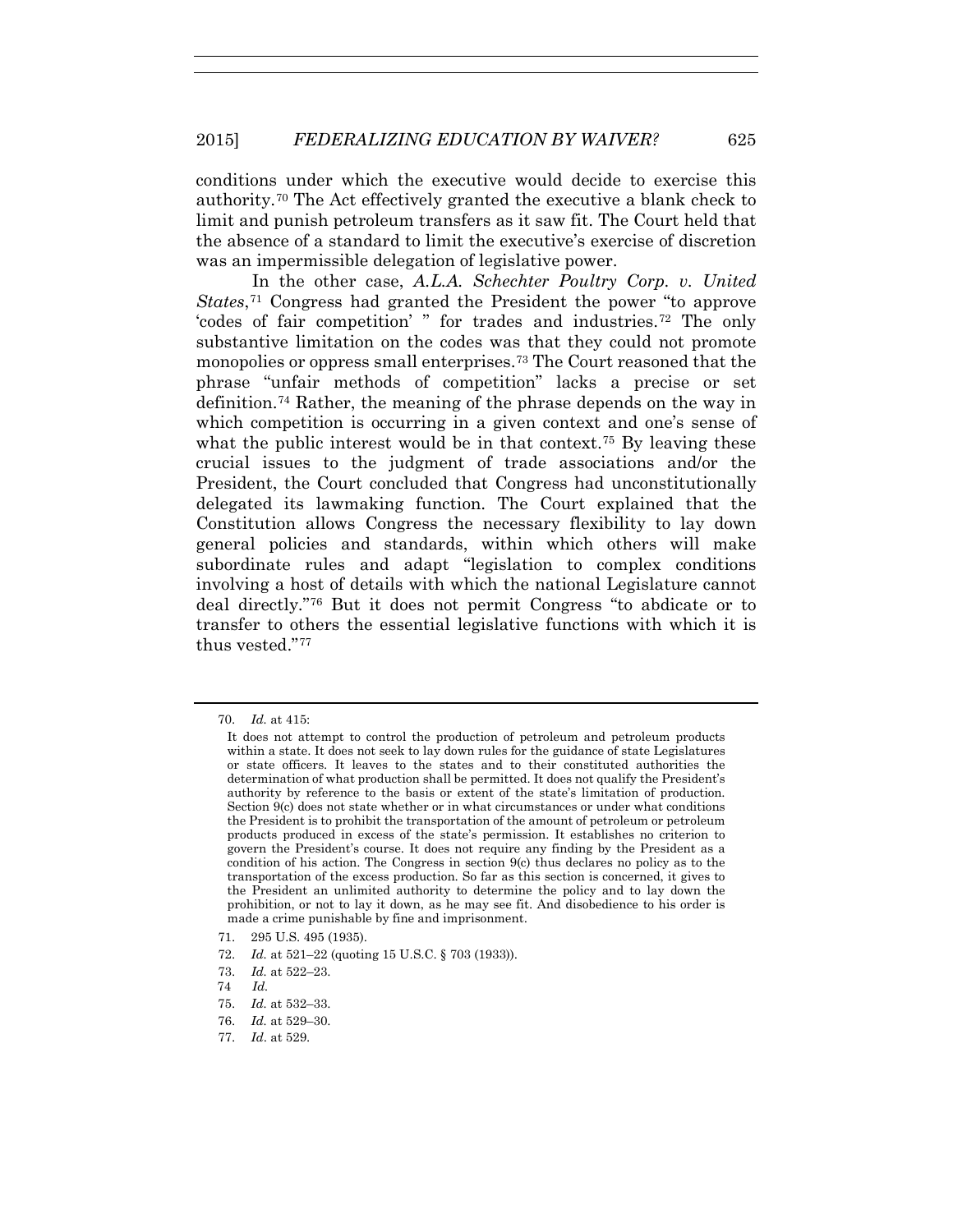Since *Panama* and *Schechter*, the Court has not struck down a single Congressional grant of power to the executive as violating the nondelegation doctrine.78 This trend is significant given that Congressional grants of power to the executive have grown broader, not narrower, over the past eighty years.<sup>79</sup> The Court's recent decisions, however, show the interplay between nondelegation doctrine and statutory techniques for narrowing delegations, with the Court increasingly striking down agency actions on statutory grounds. In other words, the Court remains concerned with broad delegations but prefers to address them on statutory grounds.

In 2001, in *Whitman*, plaintiffs challenged the Environmental Protection Agency's power to set air quality standards to promote public health and the agency's decision to consider cost in setting those standards.80 Plaintiffs charged that the statutory language directing the EPA to "establish uniform national standards at a level that is requisite to protect public health from the adverse effects of the pollutant in the ambient air" violated the Court's intelligible principle doctrine.81 Because public health operates across a spectrum and there is no point at which one can precisely say some level of air quality is requisite, the agency was given authority to adopt almost any standards it saw fit.82 While plaintiffs' factual assertion about the spectrum of air quality is true, the Court reasoned that this fact did not rob the statute of an intelligible principle. The Court wrote that "a certain degree of discretion, and thus of lawmaking, inheres in most executive or judicial action."83 Congress directed the EPA to protect health and adopt standards with an "an adequate margin of safety."84 That the agency would need to exercise its judgment in adopting the precise level did not mean Congress had abdicated its lawmaking function to the agency.

The Court's permissiveness on constitutional doctrine was balanced by its stricter statutory analysis of what the EPA could consider in adopting standards. The Court found that the EPA had exceeded the statutory discretion delegated to it when it considered

<sup>78.</sup> *See* Whitman v. Am. Trucking Ass'ns, 531 U.S. 457, 474 (2001) ("In the history of the Court we have found the requisite 'intelligible principle' lacking in only two statutes . . . .").

<sup>79.</sup> *See generally* Lisa Schultz Bressman*,* Schechter Poultry *at the Millennium: A Delegation Doctrine for the Administrative State*, 109 YALE L.J. 1399 (2000) (arguing that the Supreme Court's "New Delegation Doctrine" permits Congress to delegate broadly but requires agencies themselves to create standards limiting their own authority under those delegations).

<sup>80.</sup> *See Whitman*, 531 U.S. at 462–64.

<sup>81.</sup> *Id.* at 464, 473.

<sup>82.</sup> *Id.* at 474–76.

<sup>83.</sup> *Id.* at 475 (quoting Mistretta v. United States, 488 U.S. 361, 417 (1989) (Scalia, J., dissenting) (emphasis omitted)).

<sup>84. 42</sup> U.S.C. § 7409(b)(1) (2012).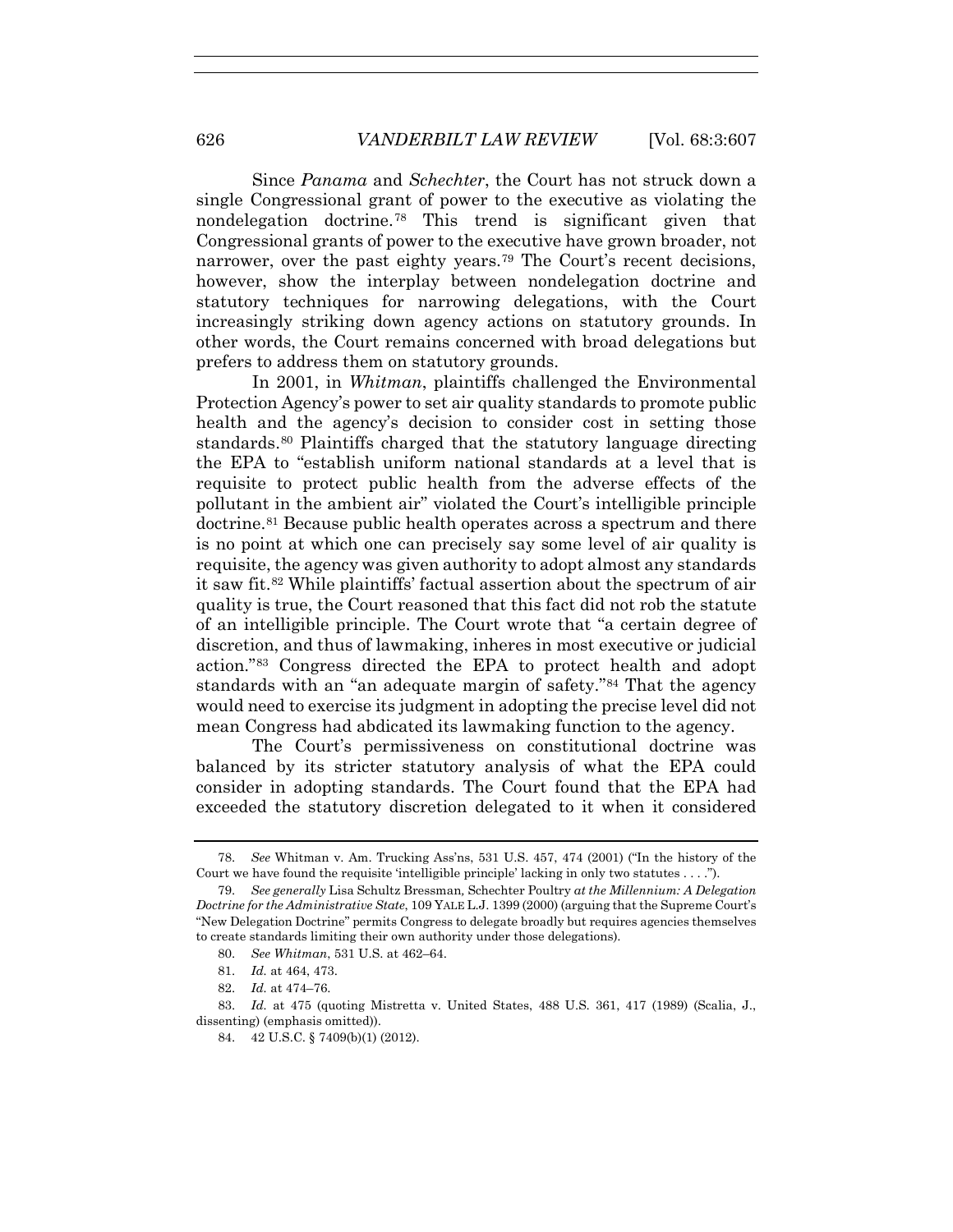economic costs in adopting standards. The relevant statute "instructs the EPA to set primary ambient air quality standards 'the attainment and maintenance of which . . . are requisite to protect the public health' with 'an adequate margin of safety.' . . . Nowhere are the costs of achieving such a standard made part of that initial calculation."85 The Court allowed that "the terms 'adequate margin' and 'requisite' [arguably] leave room to pad health effects with cost concerns," but it is highly unlikely, if not implausible, that Congress would make such an important criteria for assessing public health effects so subtle.<sup>86</sup> "Congress . . . does not alter the fundamental details of a regulatory scheme in vague terms or ancillary provisions—it does not, one might say, hide elephants in mouseholes."87 To claim a grant of crucial authority at the center of legislation, an agency must be able to point to a "clear" textual commitment of that authority.88 Otherwise, the power is beyond the scope of agency authority.

The Court has increasingly taken similar approaches in other cases where the grant of authority an agency claims, if validated, might present serious nondelegation concerns.89 These delegation and statutory scope decisions collectively reveal an extremely permissive application of the intelligible principle standard, making it hard to project circumstances under which a delegation would be so vague that the Court could not uphold it. But these cases also reveal the Court's serious concern with broad delegations and a willingness to identify statutory bases to narrow and strike down agency authority.

Gillian Metzger finds that this narrowing is particularly prevalent in cases implicating federalism concerns. She writes, "[T]he Court has demonstrated an unwillingness to impose significant constitutional limits on the substantive scope of Congress's regulatory powers," but it has raised "federalism concerns about protecting the states' independent regulatory role" and policed that balance through

<sup>85.</sup> *Whitman,* 531 U.S. at 465 (quoting 42 U.S.C. § 7409(b)(1)).

<sup>86.</sup> *Id*. at 468.

<sup>87.</sup> *Id*.; *see, e.g.,* FDA v. Brown & Williamson Tobacco Co., 529 U.S. 120, 159–60 (2000); MCI Telecomms. Corp. v. AT&T Co., 512 U.S. 218, 231 (1994).

<sup>88.</sup> *Whitman,* 531 U.S. at 468.

<sup>89.</sup> *See, e.g*., Rapanos v. United States, 547 U.S. 715 (2006) (plurality opinion) (rejecting the Army Corps of Engineers' broad definition of "navigable waters" under the Clean Water Act); Gonzales v. Oregon, 546 U.S. 243 (2006) (holding that the Controlled Substances Act, requiring registration with the Attorney General to dispense controlled substances, did not authorize the Attorney General to decide what constituted "legitimate medical practice" under the Act). *But see* Watters v. Wachovia Bank, N.A., 550 U.S. 1 (2007) (holding that the National Banking Act's grant of powers incidental to banking, including conducting certain activities via operating subsidiaries, preempted state regulations that would otherwise apply to such subsidiaries).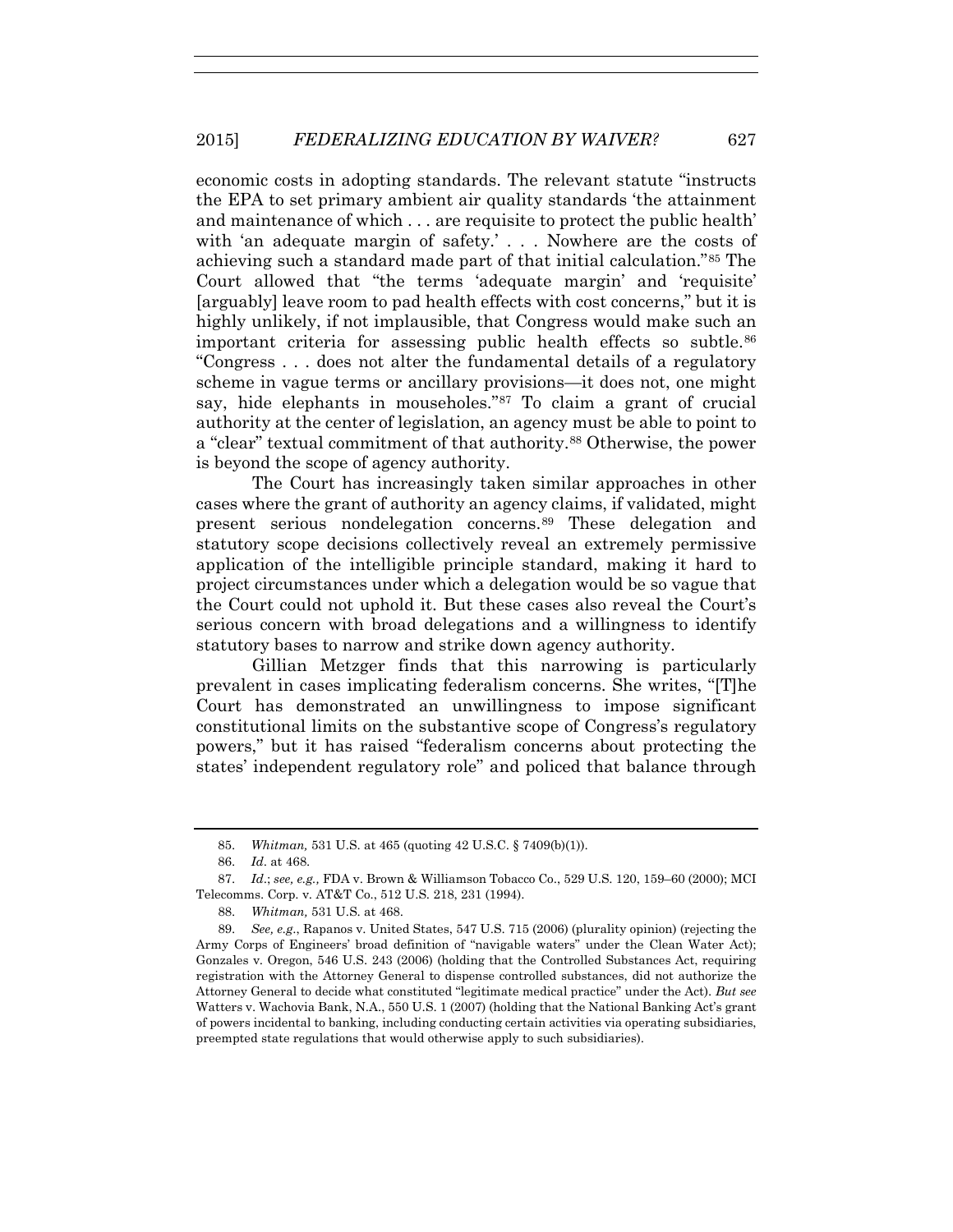statutory scope and administrative law.<sup>90</sup> When federal regulation has substantially impacted states, the Court has curbed Congressional delegations and agency interpretations by "requiring clear authorization for federal agency action."91 Thus, she concludes that strict statutory analysis and administrative law doctrines are "becoming the home of a new federalism."92 Many others also point out that restraining agencies in these cases is particularly important because, even if agencies are experts in their given substantive fields of environment, health or education,<sup>93</sup> they are not experts in constitutional values and governmental structures.94 Moreover, agencies' confidence in their substantive policies may make them the most likely of all to encroach on other branches' powers.95

### *C. Constitutional Dangers of Waiver Conditions*

Case law addressing general statutory waivers is underdeveloped and nonexistent as to conditional waivers. In those few decisions analyzing waiver power, courts have refrained from addressing the key constitutional issues this Article raises. Instead, courts have focused on standing and whether the agency decision was even reviewable.96 Waivers have generated little case law because those

94*. See, e.g.*, Brian Galle & Mark Seidenfeld, *Administrative Law's Federalism: Preemption, Delegation, and Agencies at the Edge of Federal Power*, 57 DUKE L.J. 1922, 1948–84 (2008); Nina A. Mendelson, Chevron *and Preemption,* 102 MICH. L. REV. 737, 779–94 (2004); Thomas W. Merrill, *Preemption and Institutional Choice*, 102 Nw. U. L. REV. 727, 749–50 (2008). *See generally* NEIL K. KOMESAR, IMPERFECT ALTERNATIVES: CHOOSING INSTITUTIONS IN LAW, ECONOMICS, AND PUBLIC POLICY (1994) (emphasizing the need to assess institutional competence in comparative perspective).

95. *See, e.g*., Damien J. Marshall, Note, *The Application of* Chevron *Deference in Regulatory Preemption Cases*, 87 GEO. L.J. 263, 279 (1998) (discussing how *Chevron* deference may undermine the *Rice* presumption).

96. *See, e.g.,* Beno v. Shalala, 30 F.3d 1057, 1064–67 (9th Cir. 1994); Connecticut v. Spellings, 453 F. Supp. 2d 459, 464–65 (D. Conn. 2006); C.K. v. Shalala, 883 F. Supp. 991, 1001–04 (D.N.J. 1995); Complaint, Nat'l Ass'n of Cmty. Health Ctrs. v. Shalala, No. 1:94-CV01238 (D.D.C. June 7, 1994); *see also Recent Case*, 108 HARV. L. REV. 1208 (1995) (discussing how judicial review of the

<sup>90.</sup> Metzger, *supra* note 36, at 2027.

<sup>91.</sup> *Id.* at 2047.

<sup>92.</sup> *Id.* at 2027.

<sup>93.</sup> *See* Chevron, U.S.A., Inc. v. Natural Res. Def. Council, 467 U.S. 837, 844 (1984) (noting that the "decision as to the meaning or reach of a statute" frequently requires "a full understanding of the force of the statutory policy in the given situation," which "depend[s] upon more than ordinary knowledge respecting the matters subjected to agency regulations" (quoting United States v. Shimer, 367 U.S. 374, 382 (1961)); *see also* David F. Engstrom, *Drawing Lines Between*  Chevron *and* Pennhurst*: A Functional Analysis of the Spending Power, Federalism, and the Administrative State*, 82 TEX. L. REV. 1197, 1211–12 ("[T]he values [*Chevron*] promotes are straightforward and include deference to agency expertise, which is assumed to be greater than that of judges.").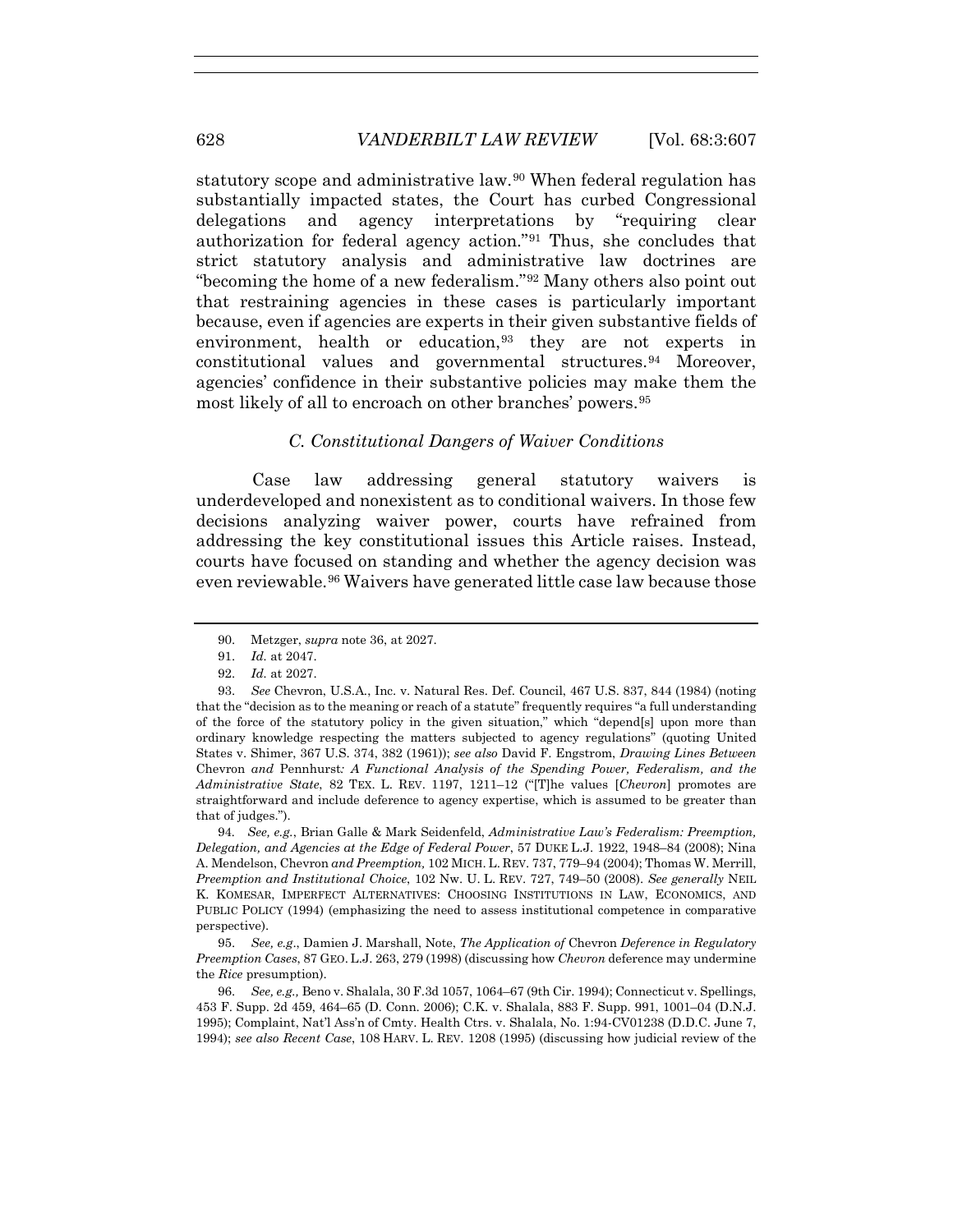receiving them have little incentive to challenge them—even if they dislike the terms—and everyone else faces standing problems.97 David Barron and Todd Rakoff offer the only thorough analysis of waivers. They distinguish between "little waiver" and "big waiver."98 "Little waiver" has existed for some time and is common.<sup>99</sup> Little waivers, however, were designed to deal with exceptional cases that Congress could not have foreseen or those where enforcing a statute might impede other congressional goals.100 Big waiver is not the power to deal with the extraordinary case but the power to waive a major aspect of legislation for an entire class of regulated entities.<sup>101</sup> It is the power to "undo what Congress has done" and potentially remake the law through regulations or conditions on the waiver.102

Barron and Rakoff primarily resolve the question of whether Congress can extend agencies waiver power, including the power to condition the waiver. They persuasively demonstrate that Congress can give agencies waiver power and the authority to condition them, pointing out that (a) waiver power does not violate the Presentment Clause in the way that a presidential line-item veto does;<sup>103</sup> (b) waiver is more akin to nonenforcement of the law than a veto of law;<sup>104</sup> and (c) conditional waiver power that permits agencies to remake the law is no more of a delegation violation than broad congressional delegations that authorize agencies to interpret the law and pass regulations on the front end.105

welfare waiver process safeguards the rights of welfare recipients by checking administrative agency authority and how *Beno* has increased public participation).

<sup>97.</sup> *See Spellings*, 453 F. Supp. 2d at 482–89; Anthony Consiglio, Comment, *Nervous Laughter and the High Cost of Equality: Renewing "No Child Left Behind" Will Safeguard a Vibrant Federalism and a Path Toward Educational Excellence*, 2009 B.Y.U. EDUC. & L.J. 365, 370; Second Amended Complaint at ¶¶ 104–06, 114, 117–26, 133–36, 143–59, Connecticut v. Spellings, 549 F. Supp. 2d 161 (D. Conn. 2008) (No. 3:05CV1330), 2005 WL 4748348. Even were standing not a problem, the Administrative Procedure Act precludes review of discretionary acts. 5 U.S.C. § 701(a)(2) (2012). Thus, the merits of the Secretary's decision are generally beyond challenge. To make out a claim, a plaintiff would probably have to attack the process and show that the Secretary considered or excluded from consideration factors that the controlling statute mandated or excluded.

<sup>98.</sup> Barron & Rakoff, *supra* note 7, at 271.

<sup>99.</sup> *See, e.g.*, Consolidated Omnibus Budget Reconciliation Act of 1985 ("COBRA") § 10001(c), Pub. L. No. 99–272, 100 Stat. 222, 223 (1986) (codified at I.R.C. § 162 (2012)).

<sup>100.</sup> *See* Barron & Rakoff, *supra* note 7, at 276–77.

<sup>101.</sup> *See id.* at 267–71, 277–90.

<sup>102.</sup> *Id.* at 267, 269–70.

<sup>103.</sup> *See id.* at 275, 313–14.

<sup>104.</sup> *See id.* at 272–74.

<sup>105.</sup> *See id.* at 266–69.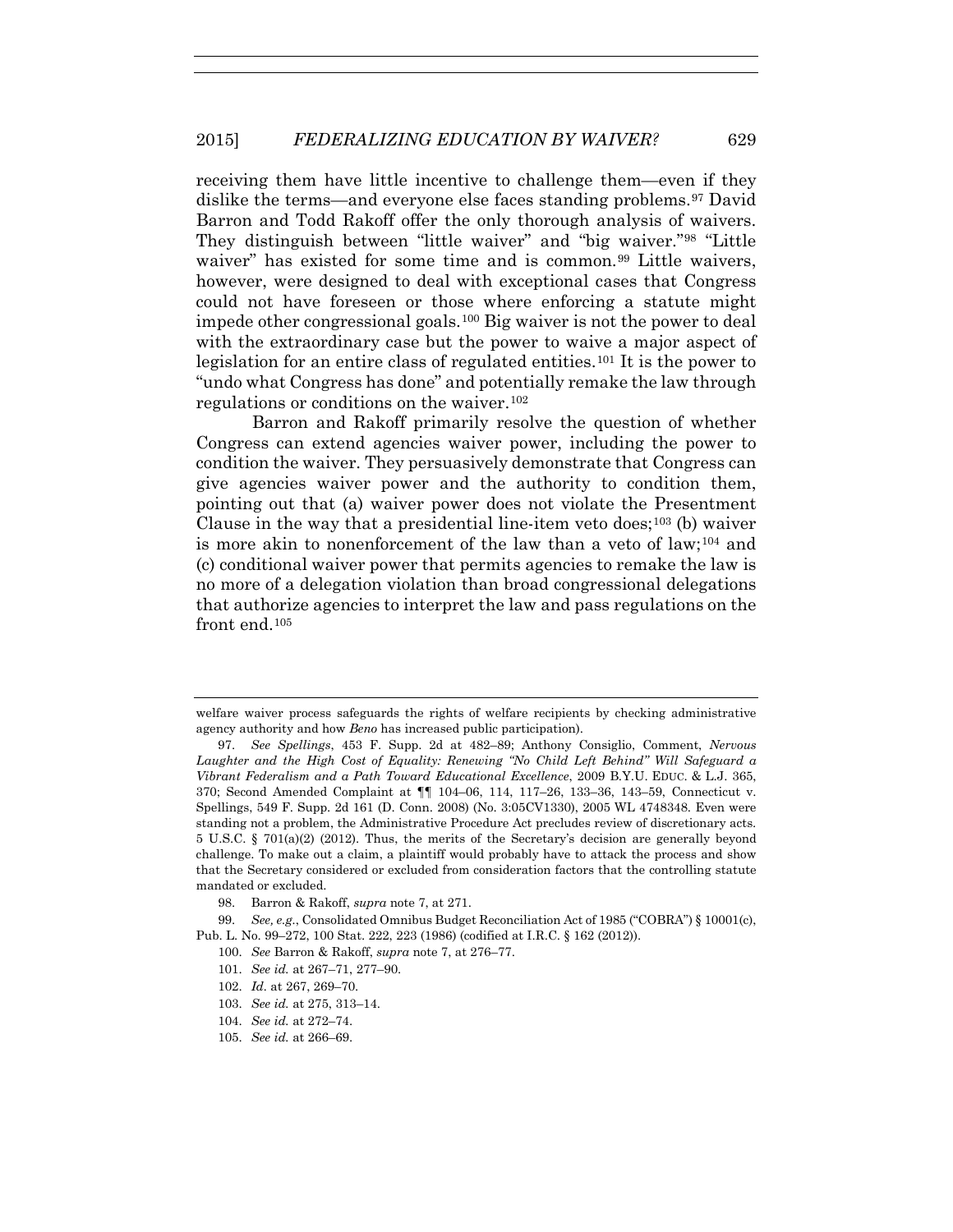That Congress can constitutionally extend waiver and condition power to agencies, however, does not resolve the more complex question of what, if any, limits might exist on the scope of the power that Congress might delegate or agencies might exercise. Once an agency exercises conditional waiver power in its broadest form—which Barron and Rakoff assume an agency can—another set of key spending, delegation, and scope problems arise that Barron and Rakoff do not fully consider.

## 1. Insufficient Notice of Waiver Conditions

Big waiver power implicates both the notice and coercion prongs of *South Dakota v. Dole*. In general, Congress can always cure notice problems by stating its conditions unambiguously. A clearly stated waiver poses no problem because it puts states on notice. One might even argue that states need not have notice of waiver power under spending doctrine because a waiver is not a condition. Rather, waiver power gives the secretary authority to eliminate conditions that Congress previously imposed on the state. While that may be true, when an agency imposes new conditions on states through its waiver power, notice problems can rise to the fore. In the absence of statutory criteria governing the conditions that the secretary might place on waivers or where the secretary imposes a condition beyond the scope of the statutory criteria, states may be deprived of the notice required by *Dole*.

The predicate question, however, is whether the clear statement rule even applies to conditions on waivers. One might argue, along the following lines, that it does not. States only encounter additional conditions through waiver as a result of violating some statutory condition of which they were on full notice, or by asking for advance permission to develop a state-specific program that goes beyond the scope of the controlling statute. In either event, states are not entitled to a waiver and, thus, not entitled to advance notice either. Rather, states are asking for a statutory variance, which justifies variance of the conditions in exchange. Neither states nor Congress could have anticipated all of the circumstances that might necessitate a waiver, which is why Congress specifically included the provision and why the agency is not taking advantage of the state in a way that requires advance notice through the clear statement rule. At worst, the statute puts states on notice that, if they violate the statute, they may apply for a waiver, which is granted in the secretary's discretion and, by virtue of that discretion, may include new conditions.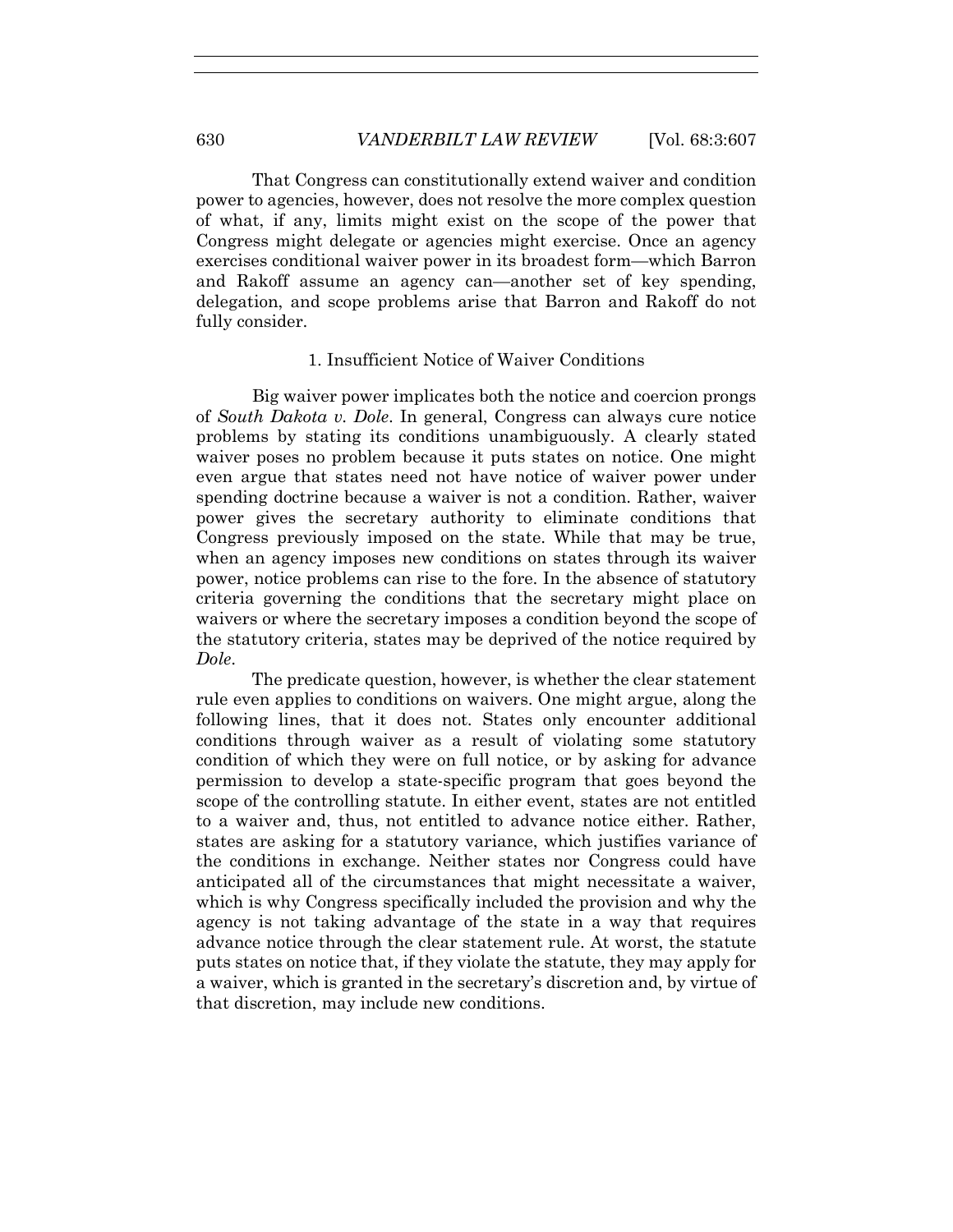This argument attempts to transform waiver "conditions" into "consequences" that occur at the point of a statutory violation, or an impending violation. But framing waiver conditions as consequences does not eliminate notice requirements. Courts have held that must Congress place states on notice of not only the conditions of accepting federal funds but also the consequences of violating those conditions.106 A condition might be clearly spelled out, but if the state lacks knowledge of the specific consequences of breach, courts have enjoined those consequences.107 Thus, a statute that clearly provides for waivers and the possibility of conditions on waivers but does not specify what those conditions might be or place limits on the conditions fails to give the state clear and unambiguous notice of the consequences it may suffer. It leaves the secretary free to impose the conditions as he sees fit, which deprives states of the clear notice required by *Dole* and its progeny.

In the alternative, one might defend waiver conditions by arguing that even if clear notice applies to waiver conditions, it ought not to apply in the same way that it does to statutory conditions because agencies do not preemptively impose new conditions through waivers. States only become subject to additional conditions when they apply for waivers. At that point, states receive notice of the new conditions and voluntarily accept them. Thus, in the context of the waiver process, states do receive clear notice of conditions before they become subject to them.108 In other words, this notice is the functional equivalent of the notice a statute might provide and could be treated as such by the law.

The foregoing argument, however, disregards congressional notice, which is more important. When Congress gives an agency waiver power and the implicit or explicit authority to condition waivers, Congress is giving states notice that they will have no notice of the conditions. That type of notice is insufficient to meet the clear statement rule. Advance notice of future nonnotice is not equivalent to clear notice of unambiguous conditions at the time the state agreed to participate in a federal program. Advance notice of future nonnotice is the opposite of clear notice and the Court's objectives in *Dole*. A statute would be telling states that the conditions of taking federal dollars are potentially limitless if circumstances change or compliance becomes infeasible or undesirable. Courts have held that statutory notices that

<sup>106.</sup> South Dakota v. Dole, 483 U.S. 203, 207 (1987).

<sup>107.</sup> *See, e.g.*, Terry Jean Seligmann, *Muddy Waters: The Supreme Court and the Clear Statement Rule for Spending Clause Legislation*, 84 TUL. L. REV. 1067, 1117 (2010).

<sup>108.</sup> *See, e.g.*, Jackson v. Birmingham Bd. of Educ., 544 U.S. 167, 181 (2005); Davis v. Monroe Cnty. Bd. of Educ., 526 U.S. 629, 639 (1999); Gebser v. Lago Vista Indep. Sch. Dist., 524 U.S. 274, 288 (1998).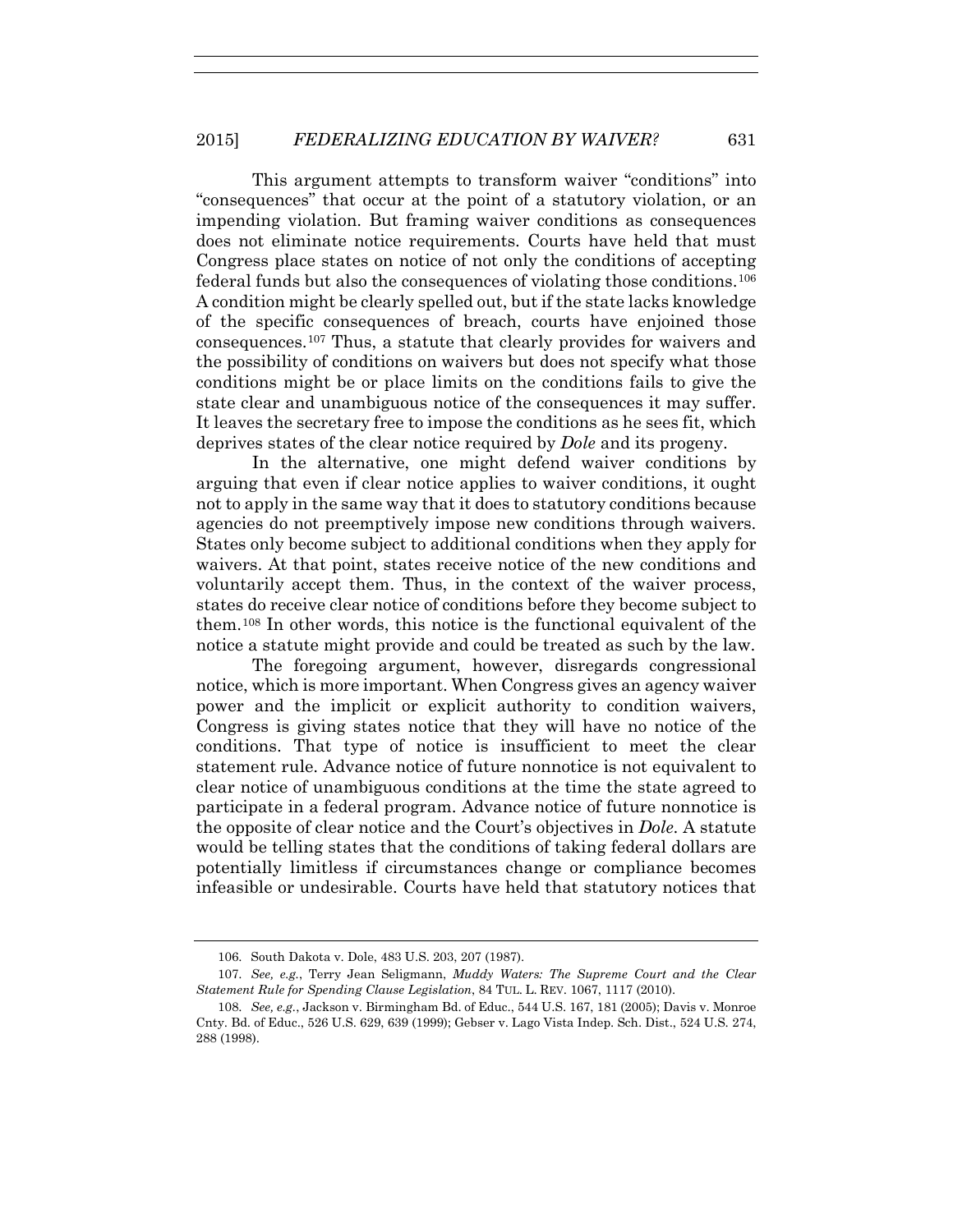only give states the ability to vaguely anticipate future conditions are insufficient to meet the unambiguous conditions requirement.109

Big waivers that include broad conditions only accentuate the foregoing problems of insufficient or vague notice. Were waivers reserved only for the exceptional circumstance—i.e., for those few states that fail to meet statutory requirements for unique and legitimate reasons—and the conditions imposed were limited to the scope of initial statutory conditions, conditional waivers, even if not fully articulated in advance, might escape problems under the clear statement rule. Those waivers are exceptional and, thus, might warrant an exception to general notice requirements. But where Congress has enacted a detailed regulatory structure that later proves unworkable and requires mass waivers, it creates a legislative structure that affords an agency an open-ended license to rewrite the law through waiver conditions in ways that states could not have anticipated, much less have had unambiguous knowledge of.110

In sum, while one could make a plausible argument that conditional waivers fall in a grey area of clear notice requirements, the sound argument, based on precedent and the manner in which waivers function, is that the controlling statute must provide states with clear and unambiguous notice of the terms of the conditions and consequences. If conditions on waivers are treated as a condition on funding, states lack notice of those conditions when an agency is free to set them as it sees fit. If conditions on waivers are consequences of a violation, states still have no notice of those consequences. The only way to avoid notice problems is to reason that states are not entitled to notice because they are not entitled to waivers. But this line of reasoning misses the point. This reasoning is premised on the general rule that the substantive judgment of whether to grant a waiver is unreviewable because it involves a discretionary  $act<sub>111</sub>$  but that the substantive decision falls within agency discretion is irrelevant to whether an agency followed the correct process or considered statutorily required factors. Spending Clause notice requirements speak to

<sup>109.</sup> *See* Pennhurst State Sch. & Hosp. v. Halderman, 451 U.S. 1, 17 ("[I]f Congress intends to impose a condition on the grant of federal moneys, it must do so unambiguously."); Bagenstos, *supra* note 30, at 887.

<sup>110.</sup> This problem does arise when agencies regulate pursuant to the Commerce Clause because states are not entering into a voluntary and contractual relationship with the federal government. Rather, they are subject to regulation by virtue of the federal government's explicit and inherently unilateral authority over areas affecting interstate commerce. The question in those cases is one of agency authority to act, not notice. This distinction is crucial and not always fully accounted for because so many challenges to agency action arise in regard to Commerce Clause regulation.

<sup>111. 5</sup> U.S.C. § 701(a)(2) (2012).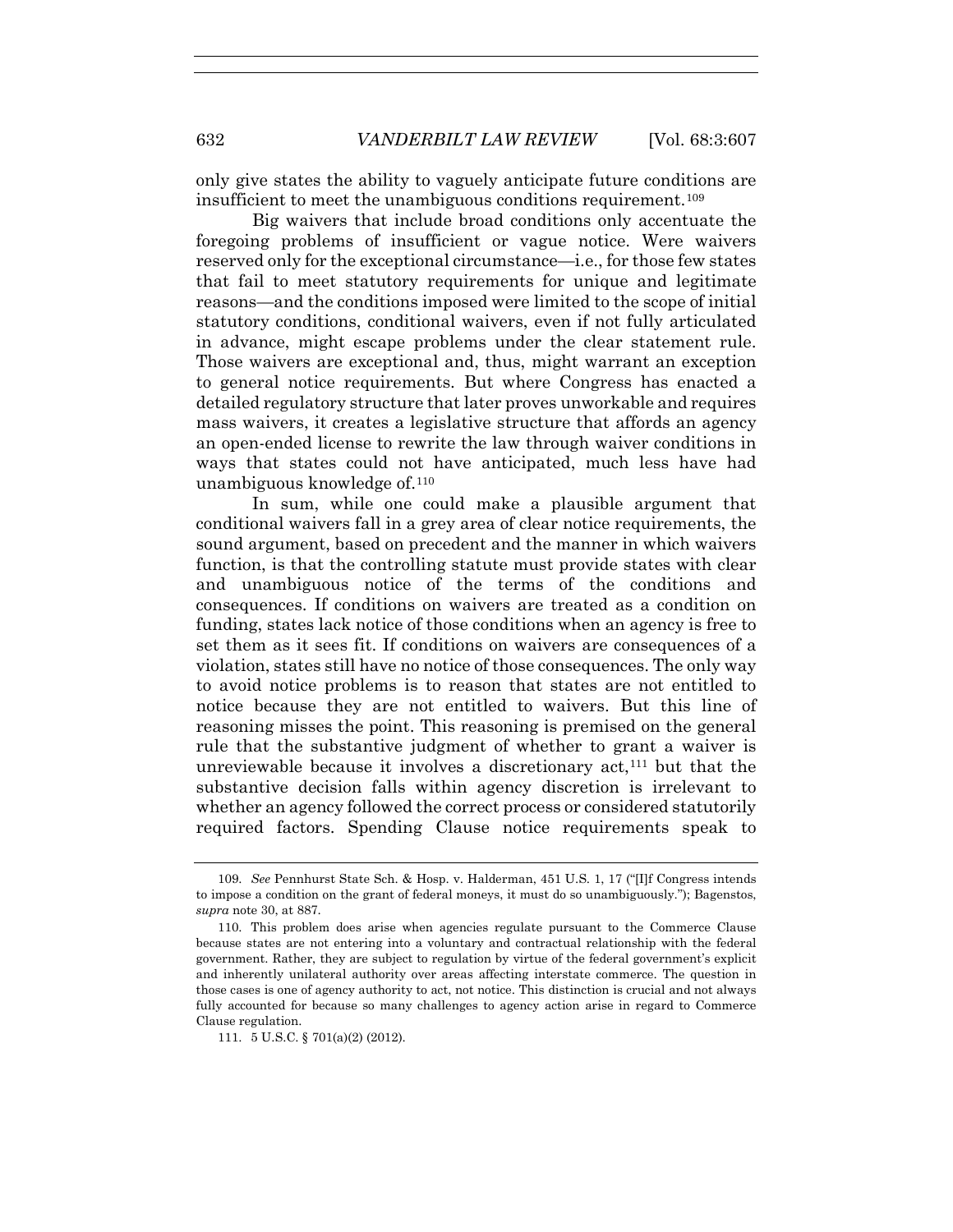process, not substance. Likewise, that an agency exercised discretion in awarding waivers does not answer the question of whether the agency went beyond the scope of its discretionary power.<sup>112</sup> Conditional waivers that impose conditions beyond the scope of the organic statute, or conditions that fall within the scope of agency authority but which states cannot reasonably anticipate, do not satisfy Spending Clause notice requirements. The Spending Clause requires specific statutory language that places states on notice of the terms to which they will be subject.

## 2. Leverage and Surprise at the Point of Waiver

Waivers, particularly those negotiated in context of an imminent statutory violation, afford agencies significant leverage against a state—far more than an agency would have had when the state first agreed to participate in the program. This leverage offers the opportunity for an agency to impose conditions of which a state might have had no notice, raising the possibility of impermissible coercion. Not all waivers, however, raise serious coercion concerns. To breach *Sebelius*'s antileveraging approach, the waiver would need to jeopardize a large sum of money in an entrenched program—so that the state has no real choice but to accept the conditions—and the waiver would have to impose new obligations that effectively transform the underlying program into a separate and independent program.113

The average waiver is unlikely to be impermissibly coercive under *Sebelius* because the funds at stake are too small or, even if they are more significant, the conditions do not transform the original program into a new independent program. Bagenstos postulated that, under certain circumstances, the availability of waivers might work to the advantage of states.114 Because *Sebelius* made claims of coercion viable, he suggested that states would be able to extract waivers from an administration wary of defending its more aggressive funding conditions, such as those in NCLB.115 In other words, waiver provisions would allow states to coerce the federal government.

<sup>112.</sup> *See, e.g.*, Beno v. Shalala, 30 F.3d 1057, 1066 (9th Cir. 1994) (confirming the statute granted considerable discretion to the agency but still proceeding to review the use of that discretion).

<sup>113.</sup> Bagenstos, *supra* note 30, at 865; Pasachoff, *supra* note 63, at 594–95.

<sup>114.</sup> *See* Bagenstos, *supra* note 30, at 907–08 (discussing how the *Sebelius* decision may give states more power to pick and choose which conditions on federal funds to comply with); Samuel R. Bagenstos, *Federalism By Waiver After the Health Care Case, in* THE HEALTH CARE CASE: THE SUPREME COURT'S DECISION AND ITS IMPLICATIONS 227 (Gillian Metzger et al. eds., 2013).

<sup>115.</sup> *See* Bagenstos, *supra* note 30, at 907–08, 911–12.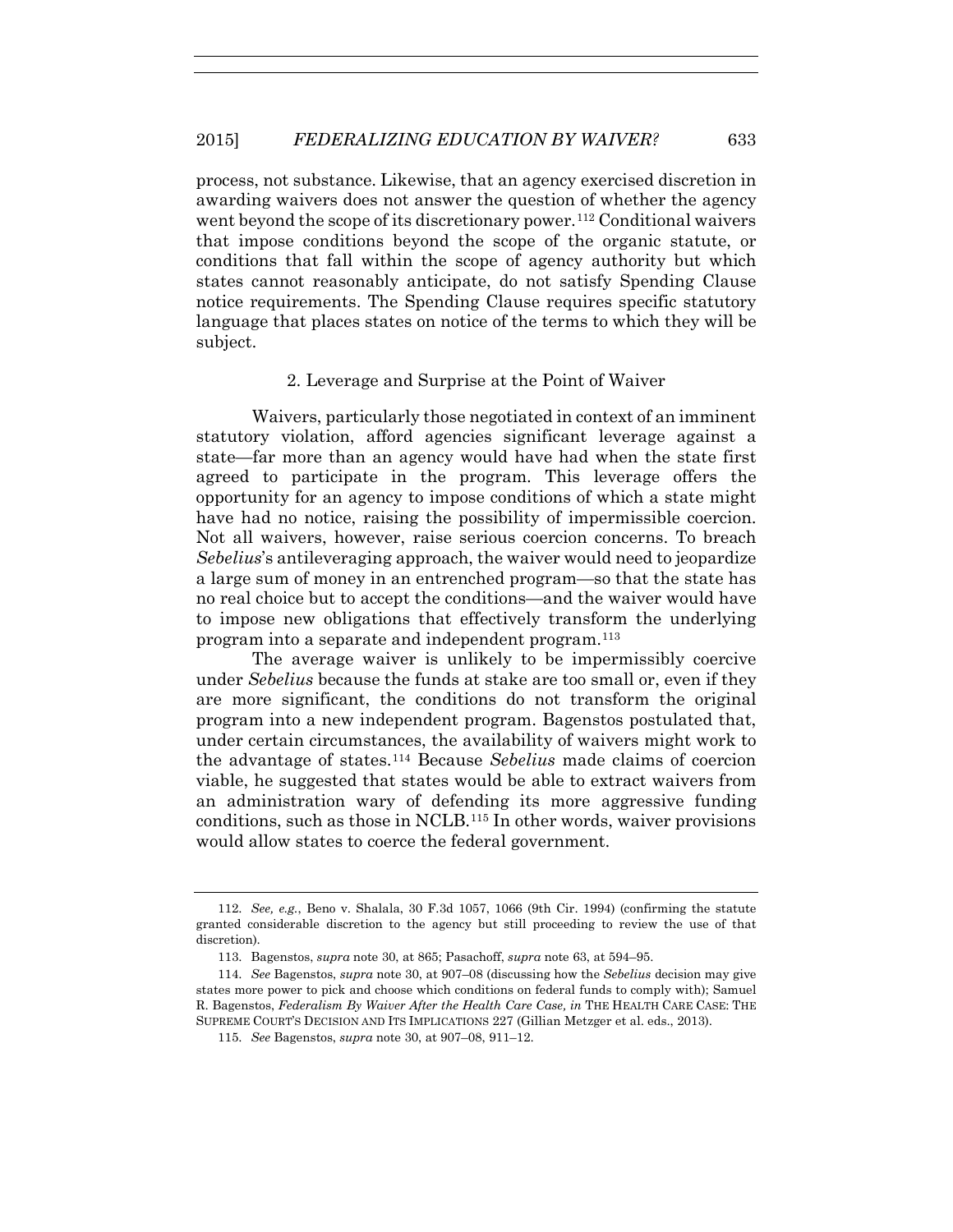This reasoning, however, proceeds on two questionable assumptions: (1) that there were regulatory statutes for which a reasonable claim of coercion can be made and (2) that the Administration was more wary of courts than it was of inviting and granting an avalanche of waiver requests that would undermine its ability to enforce old policy or impose new policy through the administrative process. The dissent in *Sebelius* suggested that NCLB might be one of the closest analogs to the Affordable Care Act and, thus, might come under attack,<sup>116</sup> but Professor Pasachoff convincingly demonstrated shortly thereafter that NCLB, nonetheless, would pass the *Sebelius* coercion analysis.117 If NCLB is not unconstitutionally coercive, it is unlikely many, if any, other statutory programs are. In short, the Affordable Care Act may have been a one-of-a-kind statute in terms of coercion.

Bagenstos may have been correct that the Administration was generally wary of constitutional challenges, but the notion that the cost of freely granting waivers greatly outweighs the relatively small risk of a state making a colorable coercion claim is incorrect. In any event, the risk could be confronted when it arose rather than preemptively.118 The most effective strategy for warding off colorable claims may have been for the Administration to stand its ground, even in the face of strong claims. As Brigham Daniels explains, the "administrative nuke" of fund termination only works if a state believes the agency will use it.119 If the state perceives uncertainty, it only becomes more likely to launch challenges or engage in further noncompliance.<sup>120</sup>

All of this is simply to say that waivers are neither per se coercive nor per se noncoercive. Context and relative positioning power matter immensely, which is why the Court's coercion analysis has eluded clear doctrinal articulation for so long. Most waiver provisions are not coercive. A number of federal entitlement and antipoverty programs are entrenched, dating back to the War on Poverty in the

<sup>116.</sup> *See* NFIB v. Sebelius*,* 132 S. Ct. 2566, 2662–64 (2012) (Scalia, Kennedy, Thomas, and Alito, JJ., dissenting) (discussing the level of coercion present in the Affordable Care Act).

<sup>117.</sup> *See* Pasachoff, *supra* note 63, at 629.

<sup>118.</sup> After having been denied a waiver in the fall of 2014, Florida explicitly challenged the administration's authority in regard to waivers and requested a hearing before an administrative law judge, relying in part on the analysis in this article. Letter from Governor Rick Scott, *supra* note 6.

<sup>119.</sup> Brigham Daniels, *When Agencies Go Nuclear: A Game Theoretic Approach to the Biggest Sticks in an Agency's Arsenal*, 80 GEO. WASH. L. REV. 442, 474 (2012).

<sup>120.</sup> *See id.* at 475–76, 490, 497–98.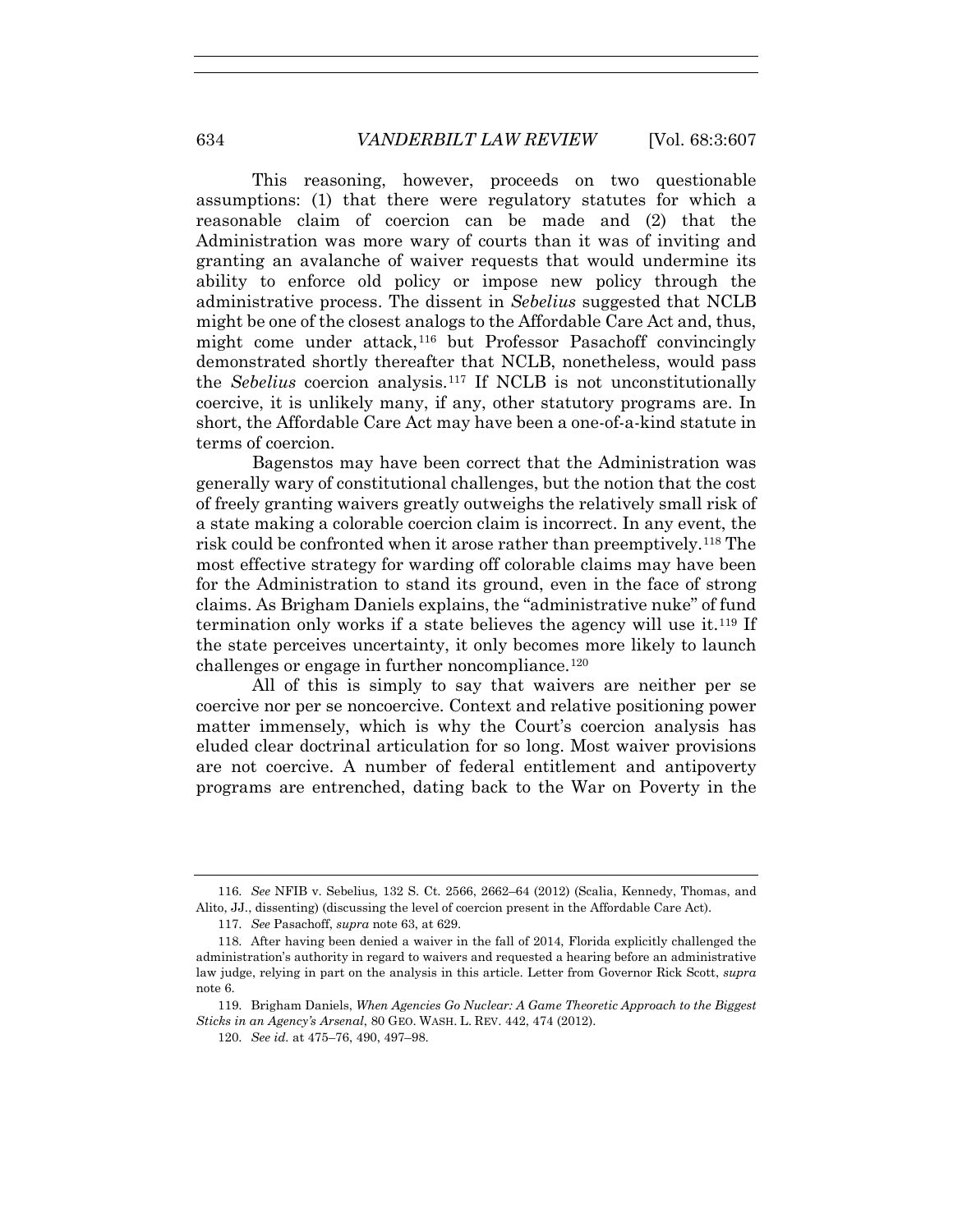1960s or the Great Depression,121 and the funds that flow through them are large.122 But to be overly coercive, *Sebelius* indicates they must also impose some new, unexpected conditions that are different in kind, not just in degree.123 This requirement precludes a viable challenge of the run-of-the-mill waiver because it does not impose new conditions. Even those that impose conditions would presumably be aimed at moving a state toward compliance with the existing statutory requirements. Thus, those conditions would not transform the program in kind.

Under certain circumstances, however, a waiver could violate *Sebelius*'s antileveraging approach to coercion. The paradigmatic leveraging case would arise not out of the statutory terms of the program, but from the way in which the agency exercises a waiver of that program. Assuming the funds and entrenchment are significant, *Sebelius*-style coercion might arise in two contexts: (1) the statutory waiver language sets no meaningful substantive limits on the conditions that the secretary might impose and the agency grants waivers only based on conditions that go outside of the scope of the statutory framework, either in substance or structure, or (2) the agency imposes conditions beyond those which the statute explicitly authorizes. Under both circumstances, the agency would have replaced the substantive provisions of a statutory program with a new program of its own making, which the states would have had no way of anticipating when they initially signed onto the program, much less clear notice.

If the statute explicitly granted an agency broad power to condition, the agency would argue that the state was on notice of the possibility of open-ended conditions. But *Sebelius* contemplates precise, not generalized, notice. When states signed up for Medicaid decades ago, they knew it was subject to revision.124 They could not have expected the program to remain static. Congress could and would always tinker with it.125 But *Sebelius* indicates that knowledge of possible change is insufficient to nullify coercion when the underlying change is a matter of kind rather than degree.<sup>126</sup>

<sup>121.</sup> *See generally* Patricia E. Dilley, *The Evolution of Entitlement: Retirement Income and the Problem of Integrating Private Pensions and Social Security*, 30 LOY. L.A. L. REV. 1063 (1997) (discussing the evolution of entitlement programs across time).

<sup>122.</sup> *Id.*

<sup>123.</sup> *See* NFIB v. Sebelius*,* 132 S. Ct. 2566, 2605–06 (2012) (plurality opinion).

<sup>124.</sup> *See id.* at 2605.

<sup>125.</sup> *See id.* ("Congress has in fact [made adjustments to the Medicaid program], sometimes conditioning only the new funding, other times both old and new.").

<sup>126.</sup> *See id.* at 2605–06.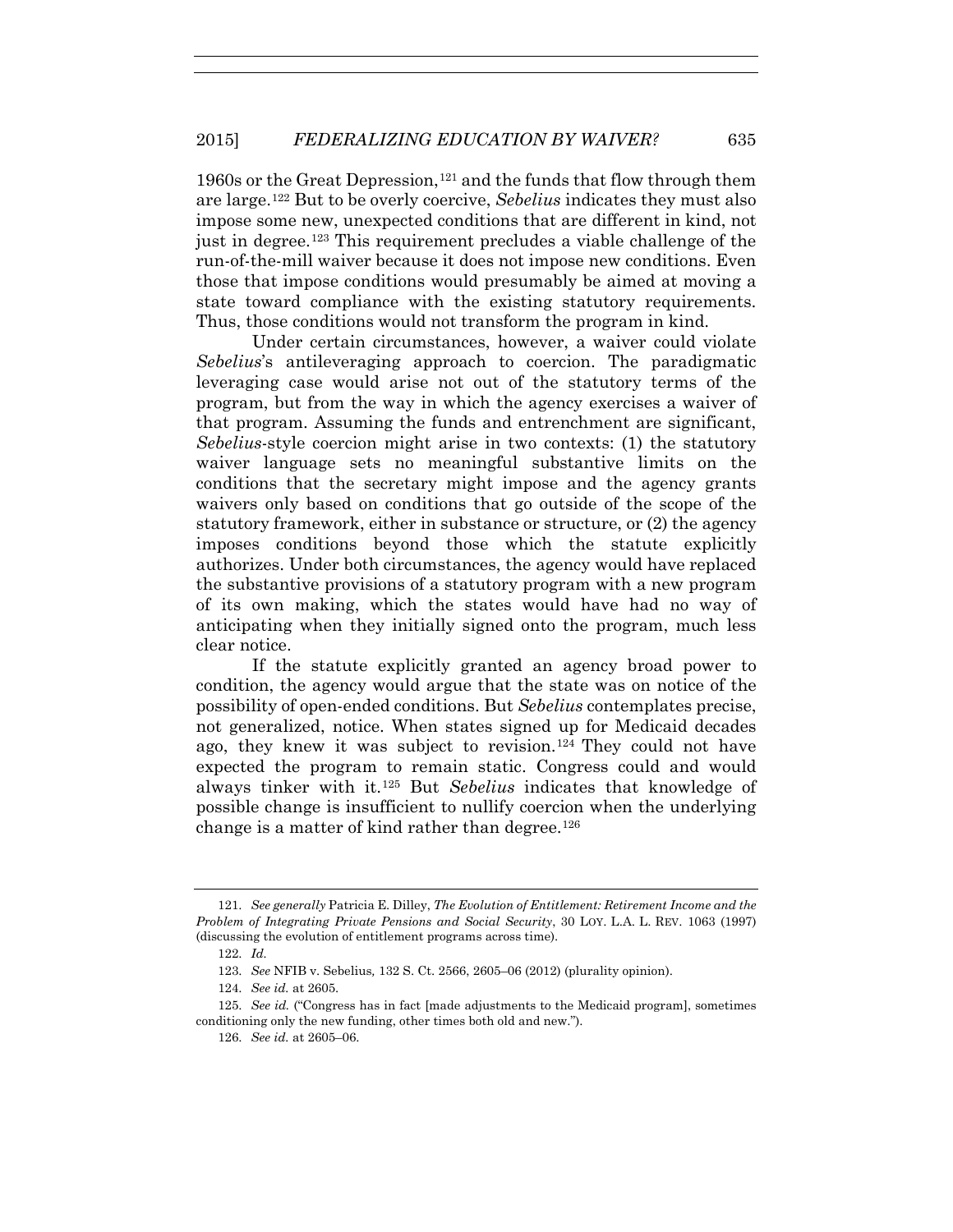When an agency transforms an entrenched and financially substantial program through conditioned waivers that the statute did not previously announce, a state likely has no choice but to agree.<sup>127</sup> The choice is to suffer federal sanctions or accept the conditions of a new waiver. The sanctions could be as simple as fund termination, which could also include reimbursing the federal government for some prior expenditures.<sup>128</sup> Where citizens depend on or benefit from those services, there is harm to both the state and its citizens. When the funds are high enough, *Sebelius* indicates that suffering these harms is not a real option.129 The other potential sanction might be to keep the money—or some of it—but suffer sanctions or consequences on the program and those that receive its funds, which may again harm the state's subdepartments and citizens.130 These sanctions also entail the state earning the label of failure or statutory violator, which carries less tangible but potentially serious stigmatic and political harms.131 Thus, freely saying no to the conditions and exercising its own policy judgment may not be an option for the state.

In sum, in contexts where agencies use waiver power to impose conditions that go outside the scope of the underlying statute, the program is transformed in ways that states could not have anticipated. If the program is entrenched and involves significant funds, states may have no choice but to agree. If states lack a real choice, they have been subject to unconstitutional coercion. The political uncertainty this situation may create only further intensifies the underlying coercion. This context, however, is more likely the exception than the rule. Most waivers and conditions would likely be narrower and would not involve impermissible coercion.

#### 3. Agencies Using Conditional Waivers to Remake Law

Waiver powers that effectively permit agencies to remake the law raise two delegation doctrine questions. First, can Congress grant agencies such power? Second, are there any limits on the scope of the power that Congress may grant? Barron and Rakoff definitively answer the first question, which also happens to be the easier one. No direct or roughly analogous Supreme Court precedent prohibits a waiver power,

<sup>127.</sup> *See id.* at 2605.

<sup>128.</sup> *See, e.g.*, *id.* at 2607.

<sup>129.</sup> *See id.* at 2604 ("[T]he financial 'inducement' Congress has chosen is much more than 'relatively mild encouragement'—it is a gun to the head.").

<sup>130.</sup> *See, e.g.*, 20 U.S.C. § 6316(c)(10)(C) (2012).

<sup>131.</sup> *See, e.g.*, Ryan, *supra* note 8, at 973.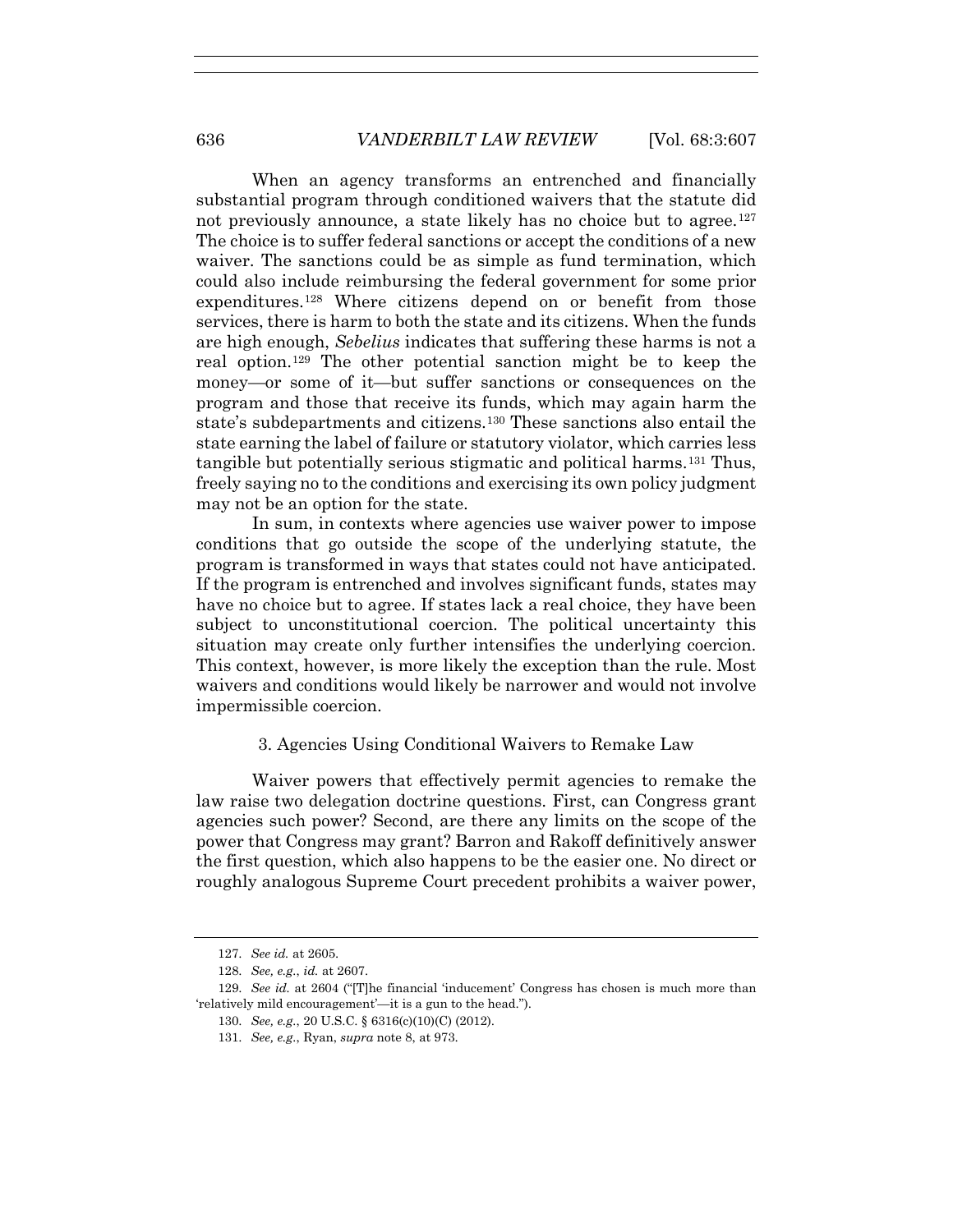or a conditional waiver power, on its face.132 Thus, Congress can extend agencies the authority to waive statutory requirements and replace them with new ones. Barron and Rakoff reach this conclusion by distinguishing the presidential line-item veto—which the Court struck down—from conditional waivers133 and by emphasizing that delegation doctrine permits agencies wide discretion in filling in legislative blanks through regulation, so long as the legislation contains an intelligible principle.134 They reason the same principle would permit agencies to fill in blanks through conditions on waivers.

At a functional level, waiver power is very close to a presidential line-item veto power, the latter of which the Court struck down in *Clinton v. City of New York*.135 Both nullify or cut off the implementation of a duly enacted law.136 They are, however, entirely distinct in form. A line-item veto changes the constitutionally dictated process through which a congressional bill becomes law.137 Waiver does nothing to formally change legislation or the way it is made. Rather, waiver involves an agency exercising the discretion afforded to it by a duly enacted law. In addition, a line-item veto would formally eviscerate a portion of the law that has passed both Houses of Congress, whereas waiver leaves the law in place and amounts to a deferral on enforcing it.138 Thus, Barron and Rakoff reason that *Clinton*'s holding is inapplicable to big waivers.139

138. *See id.* at 313–14.

139. Barron and Rakoff's conclusion is likely correct, but they do not fully account for the possibility that the Court in *Clinton* had functional concerns beyond the formalistic presentment clause problems. Presentment formalities aside, a line-item veto affords the executive more practical power in the lawmaking process than Congress, which is contrary to our constitutional structure, even if Congress could find some way to achieve it without violating the presentment clause. Big waiver involves the same functional shift of power to the executive. If this functional shift is important, one should be careful in dismissing *Clinton*. Barron and Rakoff do indirectly respond to this problem by emphasizing a timing difference between veto and waiver. *Id.* at 316– 17. A line-item veto invalidates congressional judgment within days of Congress reaching a conclusion. In other words, the executive second guesses and overrides Congress. Because waiver

<sup>132.</sup> *See* Barron & Rakoff, *supra* note 7, at 317–18. *But see* Andrew Dudley, Comment, *Opening Borders: Congressional Delegation of Discretionary Authority to Suspend or Repeal the Laws of the United States*, 41 ARIZ. ST. L.J. 273 (2009) (arguing that the implications of "constitutional, practical, and judicial concerns" in the context of "excisionary delegations" to agencies militate against waiver power).

<sup>133.</sup> *See* Barron & Rakoff, *supra* note 7, at 313–14.

<sup>134.</sup> *See, e.g.*, Whitman v. Am. Trucking Ass'ns, 531 U.S. 457, 474–75 (2001); A.L.A. Schechter Poultry Corp. v. United States, 295 U.S. 495, 530 (1935); Pan. Ref. Co. v. Ryan, 293 U.S. 388, 428– 30 (1935); Barron & Rakoff, *supra* note 7.

<sup>135. 524</sup> U.S. 417, 447–49 (1998).

<sup>136.</sup> *See* Barron & Rakoff, *supra* note 7, at 268–69, 313–14.

<sup>137.</sup> *See id.* at 313 (explaining that the Line Item Veto Act was found to violate the presentment requirement of the Constitution).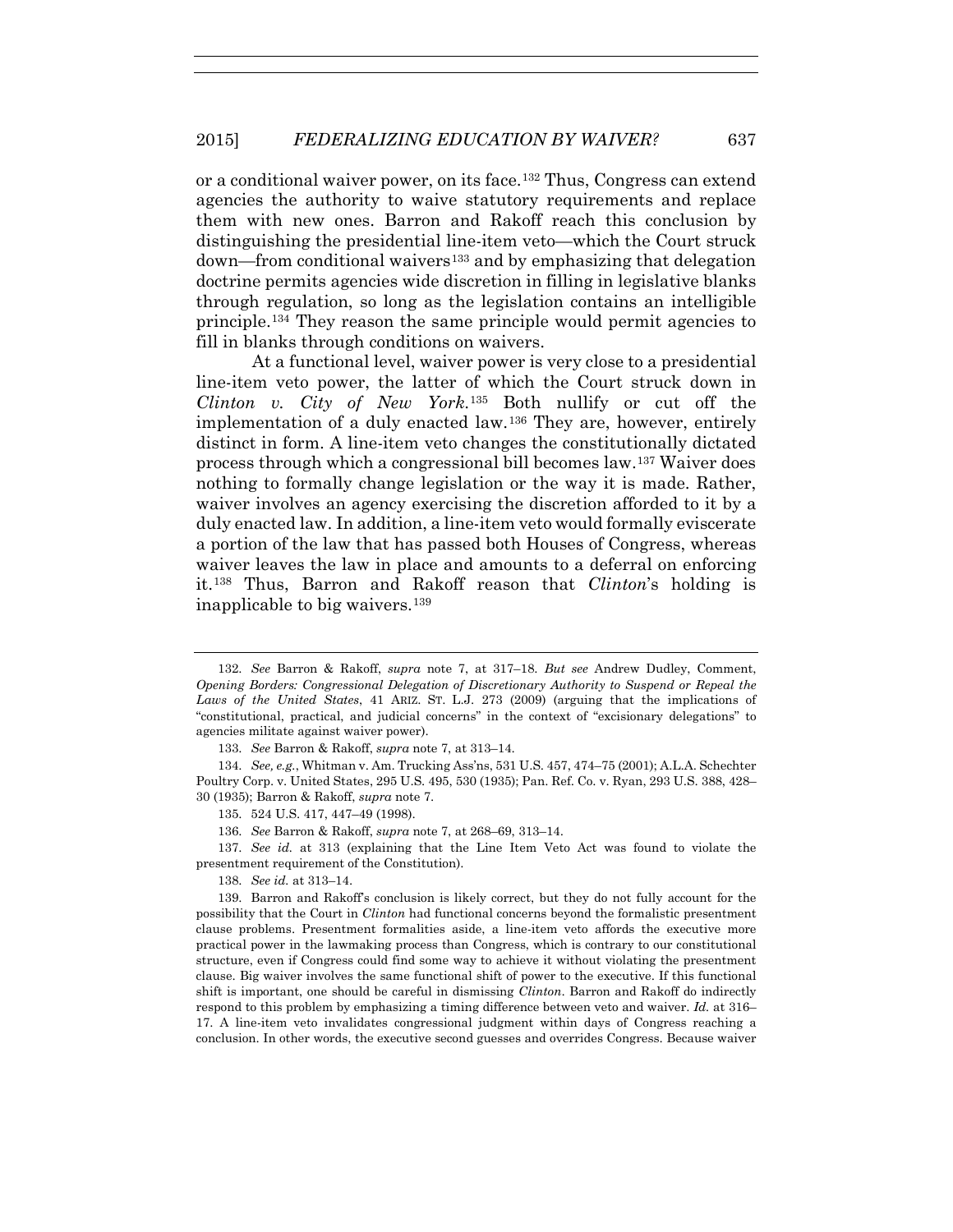The functional balance of power between Congress and the executive is limited only by the nondelegation doctrine, which is extremely permissive, making successful constitutional challenges to big waiver on this ground generally unlikely. Baron and Rakoff reason that if the nondelegation doctrine allows Congress to grant agencies the power to initially make law through regulation, Congress may also grant them the power to unmake and remake law through conditional waivers.140 So again, on the question of whether Congress can extend waiver power to an agency, including the power to condition waivers, the answer is yes. This, however, is a justification for small waiver, not necessarily big waiver with broad or relatively limitless power to condition the waiver.

Big waiver, unlike standard delegations of regulatory authority, may involve a greater delegation than previously seen, and one not easily susceptible to congressional constraint. In theory, conditional waivers, big or small, pose no more problems than any other regulatory authority, so long as Congress has articulated an intelligible principle by which the agency is to exercise its power. But, in practice, conditional waiver power raises questions and concerns that traditional delegations do not.

First, as a functional matter, conditional waivers are three steps removed from Congress, whereas traditional rulemaking is only one step removed. The typical delegation of rulemaking authority involves a broadly worded congressional standard and a directive to agencies to pass regulations (step one).141 A conditional waiver can involve a specifically worded statute, no initial delegation to the agency (step one), intervening facts that give rise to the waiver (step two), and the

140. *See id.* at 325–26.

would occur later in time, Congress's factual predicate may have proven false. Rather than secondguessing Congress, an agency waiver may be necessary to carry out Congress's judgment and desire that the law adapt to and fit varied circumstances. Thus far, however, waiver power is not subject to time limitations or factual predicates, meaning waiver power could operate nearly identically to a line-item veto. A court concerned with the functionally similar transfer of power to the executive would unlikely have its concerns alleviated by the mere fact that Congress has evaded the presentment clause problem by delaying the point at which the executive might act until right after the bill becomes law. Nonetheless, those concerns are more easily addressed through delegation doctrine and administrative law, which the following paragraphs address. Thus, Baron and Rakoff's conclusion regarding *Clinton* stands.

<sup>141.</sup> *See, e.g.*, 42 U.S.C. § 7409(b)(1) (2012) ("National primary ambient air quality standards, prescribed under subsection (a) of this section shall be ambient air quality standards the attainment and maintenance of which in the judgment of the Administrator, based on such criteria and allowing an adequate margin of safety, are requisite to protect the public health."); *see also*  Bressman, *supra* note 79 (discussing how the Court addressed Congress's broad delegation of authority in *AT & T Corp. v. Iowa Utilities Board*, 525 U.S. 366 (1999))*.*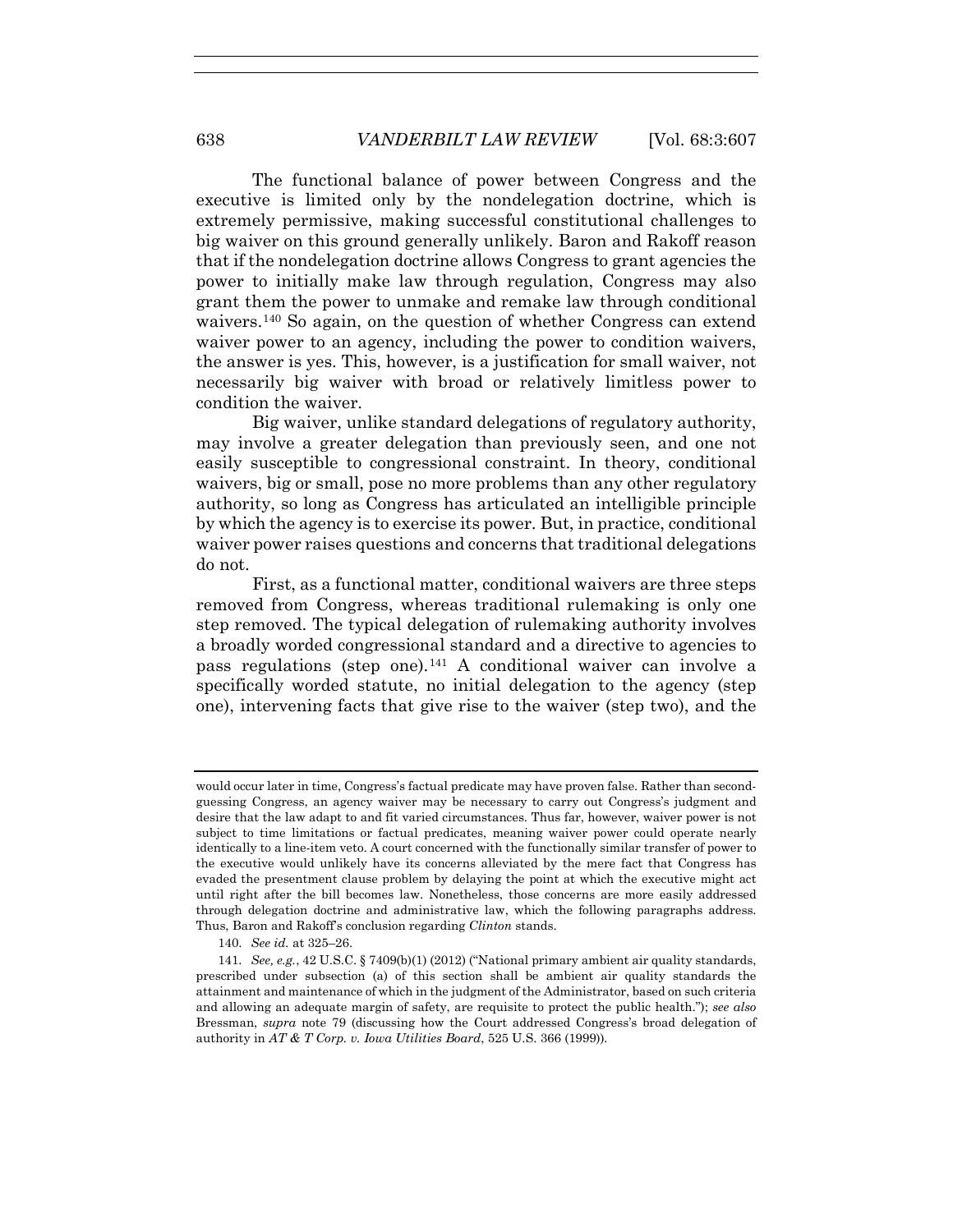imposition of conditions on those waivers (step three).142 This further removal from Congress is a legitimate reason why a court may be more restrictive on delegations. If the functional and temporal removal from Congress does not factor into the analysis, a permissive nondelegation doctrine could theoretically permit Congress to pass a statutory framework that never requires revisiting or revision—regardless of changes in the predicate upon which Congress initially acted—as the agency would always have the authority to take "the next step." In other words, Congress would no longer need to legislate.

Second, articulating workable intelligible principles for conditional waivers may be more challenging than with a traditional delegation. With big waiver, Congress is necessarily trying to legislate for unforeseeable future circumstances,  $143$  which makes articulating substantive criteria for conditions difficult. If Congress articulates precise intelligible principles for the waiver and conditions, the legislation would easily comply with the nondelegation doctrine, but the principle likely hamstrings agencies in confronting changed circumstances for which the provisions were written.144 Vaguer principles free the agency to address changed circumstances, but they tend to become less intelligible and create more constitutional concerns. To be fully effective in meeting a distant and unknown future, the intelligible principle would need to be as broad as possible. This alone does not render the delegation unconstitutional but suggests that effective big waivers may inherently tend toward the outer reaches of delegation doctrine and risk breaches of it, while traditional delegations do not.

Third, the power to undo law and remake it is potentially larger than the power to make it. In so far as the power to remake is exercised formally and temporally further from Congress and under more vague language, an agency has the propensity to act more on its judgment than Congress's. If Congress's initial statute explicitly constrains the conditional waiver power or the Court reasons that the overall statute operates as a limitation on the scope of conditions, the conditional waiver power remains in check. This, however, is not equivalent to the big waiver power to remake the law that Barron and Rakoff propound. If an agency has true power to remake the law, Congress would have retained no power for itself other than to write a "first draft" of a law

<sup>142.</sup> *See, e.g.*, No Child Left Behind Act of 2001, Pub. L. No. 107-110, 115 Stat. 1425 (2002) (codified in scattered sections of 20 U.S.C.); U.S. DEP'T OF EDUC., *supra* note 18 (describing the conditions for the granting of NCLB waivers).

<sup>143.</sup> *See* Barron & Rakoff, *supra* note 7, at 270–71.

<sup>144.</sup> *See id.* at 322–23.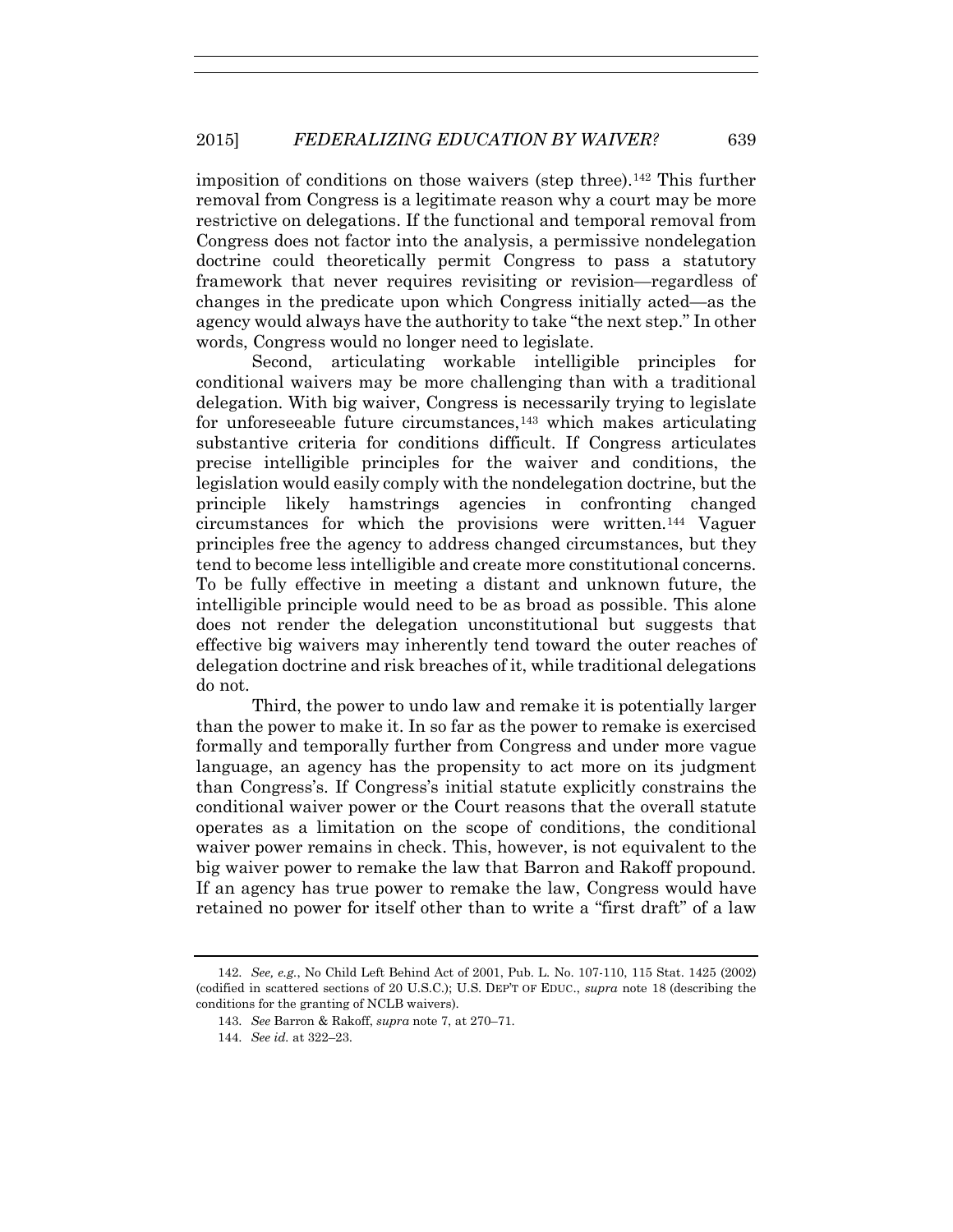that has no binding effect on the agency. And, if an agency can unmake the law for any reason and then condition that unmaking on any basis it wishes, almost nothing would be off limits to the agency. In other words, a veto power followed by an unconstrained legislative power is broader than a power to regulate within an existing and continued legislative framework. So long as the legislation exists, it necessarily limits. Once it is waived, it does not limit. It is this small but meaningful distinction of substantive power that also distinguished the President's normal constitutional legislative veto from the statutorily enacted and unconstitutional—presidential power to exercise a line-item veto.145 The latter is a greater power than the former.

These distinctions and concerns, however, do not point to a simple doctrinal solution. One solution is to ignore the problems and summarily reason that conditional waivers are constitutional because remaking the law is no different than making it pursuant to an intelligible principle. To the extent big waiver would be the largest delegation to date, this solution would be yet another concession to the notion that there are no meaningful limits to delegation. The other option is for the Court to limit waivers through constitutional doctrine. The Court could hold that (1) big waivers are per se unconstitutional delegations because they veto law, (2) conditional waivers are per se unconstitutional because they rewrite the law, (3) waivers and the conditions to be imposed on them must be constrained by an intelligible limiting principle in the statute, or (4) waivers and the conditions to be imposed on them must be constrained by a definite—more than intelligible—limiting principle in the statute.

The first two holdings are undesirable. As Baron and Rakoff point out, big waiver is a positive policy development in many respects—the exact thing the Court has shied from impeding in the past.146 The likelihood of the Court categorically limiting waiver power is next to zero.<sup>147</sup> The third holding would provide greater flexibility, but possibly too much if the Court wanted to provide a meaningful hedge against the dangers of big waiver. If big waiver is a bigger power than traditional delegation, applying the intelligible principle doctrine to waivers would theoretically permit larger delegations than the already enormous ones previously sanctioned. On the other hand, a factually intense analysis of conditional waivers and the context in

<sup>145.</sup> *See* Clinton v. City of New York, 524 U.S. 417, 442–44 (1998).

<sup>146.</sup> *See* Barron & Rakoff*, supra* note 7, at 270–71.

<sup>147.</sup> *See generally* Bressman*, supra* note 79 (arguing that rather than reining in Congress's delegation authority, courts will require agencies to limit their own authority under those delegations).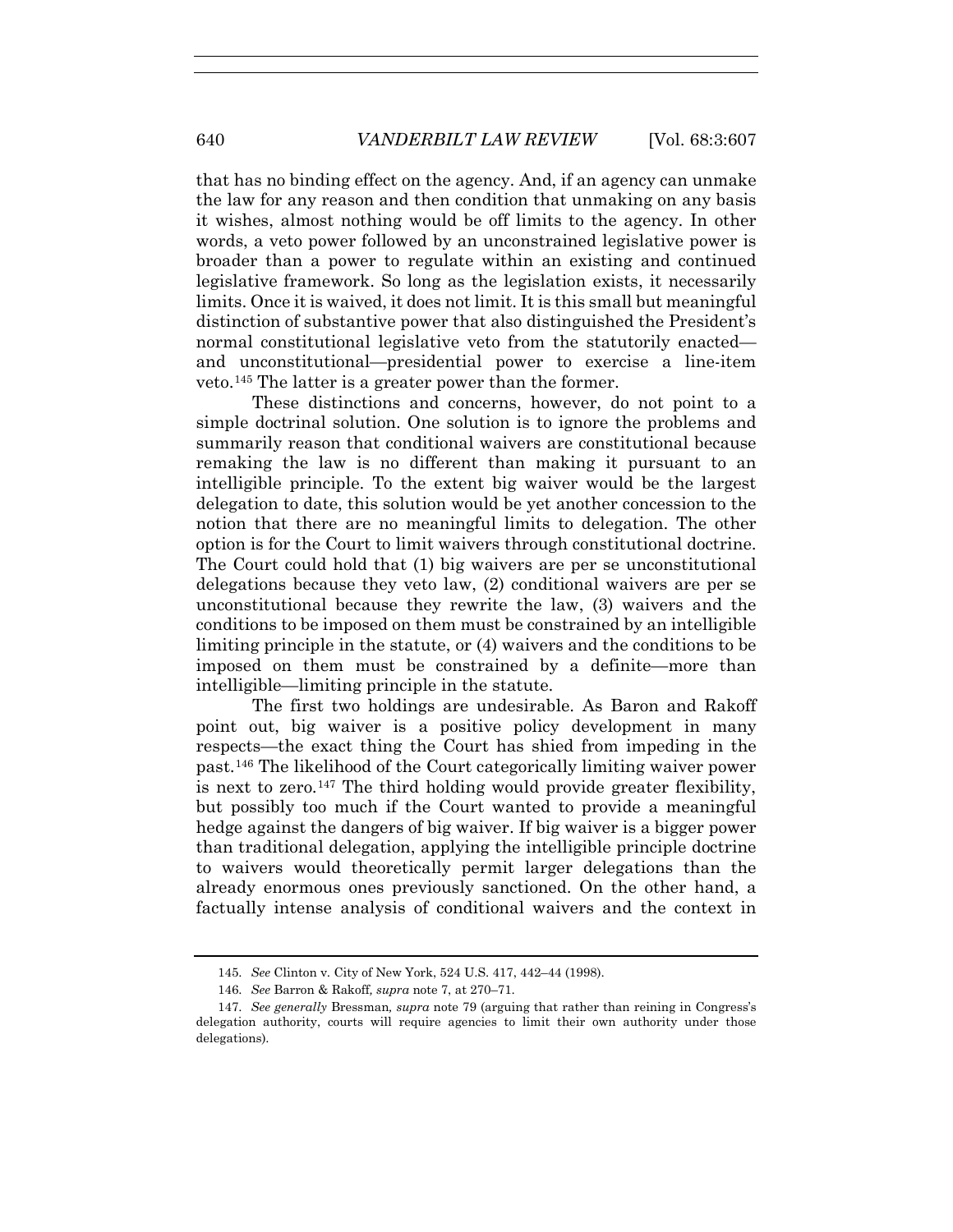which they operate, on a case by case basis, could expose the breadth of the delegation in some circumstances and demonstrate that a statute lacked a sufficiently intelligible principle. Part IV.B's application of delegation doctrine to NCLB waivers provides but one example.

The fourth holding would avoid the problems of the first three. It would permit conditional or big waiver, but could circumscribe waiver power in a way that makes the size of the power granted through big waiver roughly proportional to traditional delegations under the intelligible principle doctrine. Thus, it would retain the current balance of power between Congress and the executive branch struck by the Court in *Whitman v. American Trucking* and its progreny. Weighing against this approach, however, is that a "definite principle" approach would increase the legislative burden on Congress and require statutory precision that could indirectly limit Congress's ability to prospectively deal with complex and evolving contexts through agency waiver power.<sup>148</sup>

In sum, the Court has two viable constitutional approaches to dealing with the problem of big waiver, but each has a potential downside, which explains why the Court has avoided adopting restrictive constitutional delegation doctrine for so long. Faced with the issue of big waivers, the Court could easily stay its current doctrinal course, adopting the approach of third holding but would have good reason to consider the fourth. This Article's analysis considers both in its later application of delegation doctrine to NCLB waivers.

## 4. Statutory Construction to Avoid Constitutional Issues

#### *a. Requiring Explicit Condition Power and Scope*

To avoid the dangers of policing delegations through constitutional doctrine, the Court has increasingly turned to statutory and administrative law analysis, with a particular focus on scope of authority.149 Rather than finding the delegations themselves unconstitutional—even when they normatively might be—the Court has found that agencies exercised powers beyond the scope of those

<sup>148.</sup> *See generally* Cass R. Sunstein, *Nondelegation Canons*, 67 U. CHI. L. REV. 315, 321 (2000) (arguing that revival of nondelegation doctrine poses two serious problems: "judicial enforcement of the nondelegation doctrine would raise serious problems of judicial competence and would greatly magnify the role of the judiciary in overseeing the operation of modern government" and this oversight would do little "to improve the operation of the regulatory state. It may well make things worse, possibly much worse.").

<sup>149.</sup> *See, e.g.*, MCI Telecomms. Corp. v. AT&T Co., 512 U.S. 218, 220 (1994); *see also* Sunstein, *supra* note 148, at 329–36 (discussing the Court's cannons for policing delegation without resorting to constitutional doctrine).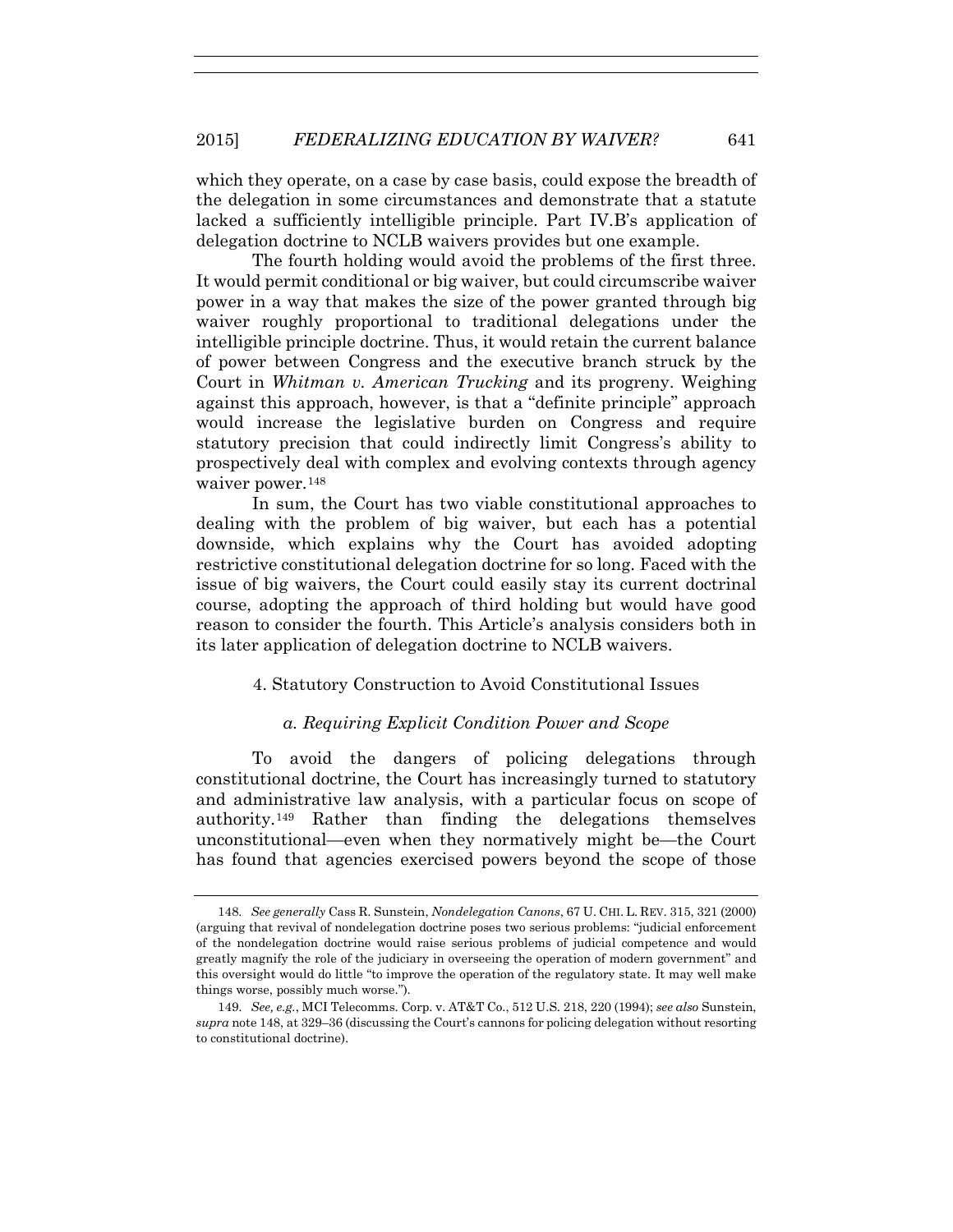delegated by statute.<sup>150</sup> In the era of big delegations, this entails the Court narrowly construing the scope of Congress's delegation. Whether the problem originates from an otherwise unconstitutional delegation or an overreach by the agency, the Court, through scope analysis, can place checks on Congressional delegations.

A scope of authority approach to conditional waiver power could, likewise, enforce meaningful limits without impeding Congress's ability to extend power to agencies when needed. A scope analysis could guard against delegation problems in one of two ways. The first would be to reason that the power to condition does not fall within the scope of the power to waive. Thus, in the absence of explicitly statutory language, an agency lacks the authority to condition waivers. One step further would be to reason, even when condition power is explicitly granted, agencies can only impose those categories or types of conditions provided for in the statute. This second approach would put the onus on Congress to articulate how and when conditions can be imposed but allow Congress substantial latitude when it articulates terms.

The second approach, however, might overlook nuance in how waivers operate in practice. Absent an emergency necessitating a waiver,<sup>151</sup> the decision to waive is rarely clear cut. In a typical case, the decision of whether to waive would involve an agency's assessment of state's past compliance with the statute, the extent of the current noncompliance, and the likelihood of the state achieving further compliance in the future.<sup>152</sup> In this context, an agency would not want to unconditionally waive compliance, nor would it want to flatly deny waiver.153 But limiting the agency to these two options increases the risk of the agency adopting an intractable position rather than engaging in back and forth negotiations aimed at both the agency and the state getting something out of the deal.154 If forced to choose between unconditioned waiver and no waiver, an agency might often grudgingly choose no waiver and impose sanctions—the "agency nuke"—in the attempt to scare other states straight.155 This option amounts to the

<sup>150.</sup> *See MCI Telecomms*., 512 U.S. at 234.

<sup>151.</sup> *See* Kate R. Bowers, *Saying What the Law Isn't: Legislative Delegations of Waiver Authority in Environmental Laws*, 34 HARV. ENVTL. L. REV. 257, 267–70 (2010) (discussing environmental emergency waivers and noting that "[w]aiver provisions are frequently triggered by emergencies").

<sup>152.</sup> *See* Jim Rossi, *Waivers, Flexibility, and Reviewability*, 72 CHI.-KENT L. REV. 1359, 1365– 66 (1997) (discussing circumstances under which an agency would waive its own regulations).

<sup>153.</sup> *See* Barron & Rakoff, *supra* note 7, at 326; Daniels, *supra* note 119, at 471–73.

<sup>154.</sup> *See* Daniels, *supra* note 119, at 485–86, 493–94.

<sup>155.</sup> *See* Second Amended Complaint, *supra* note 97, at ¶¶ 104–06, 114, 117–26, 133–36, 143– 59 (demonstrating the Bush administration's early refusal to grant waivers of provisions of the No Child Left Behind Act); *see also* CAL. EDUC. CODE §§ 10601, 10601.5, 10802, 10804 (West 2014). It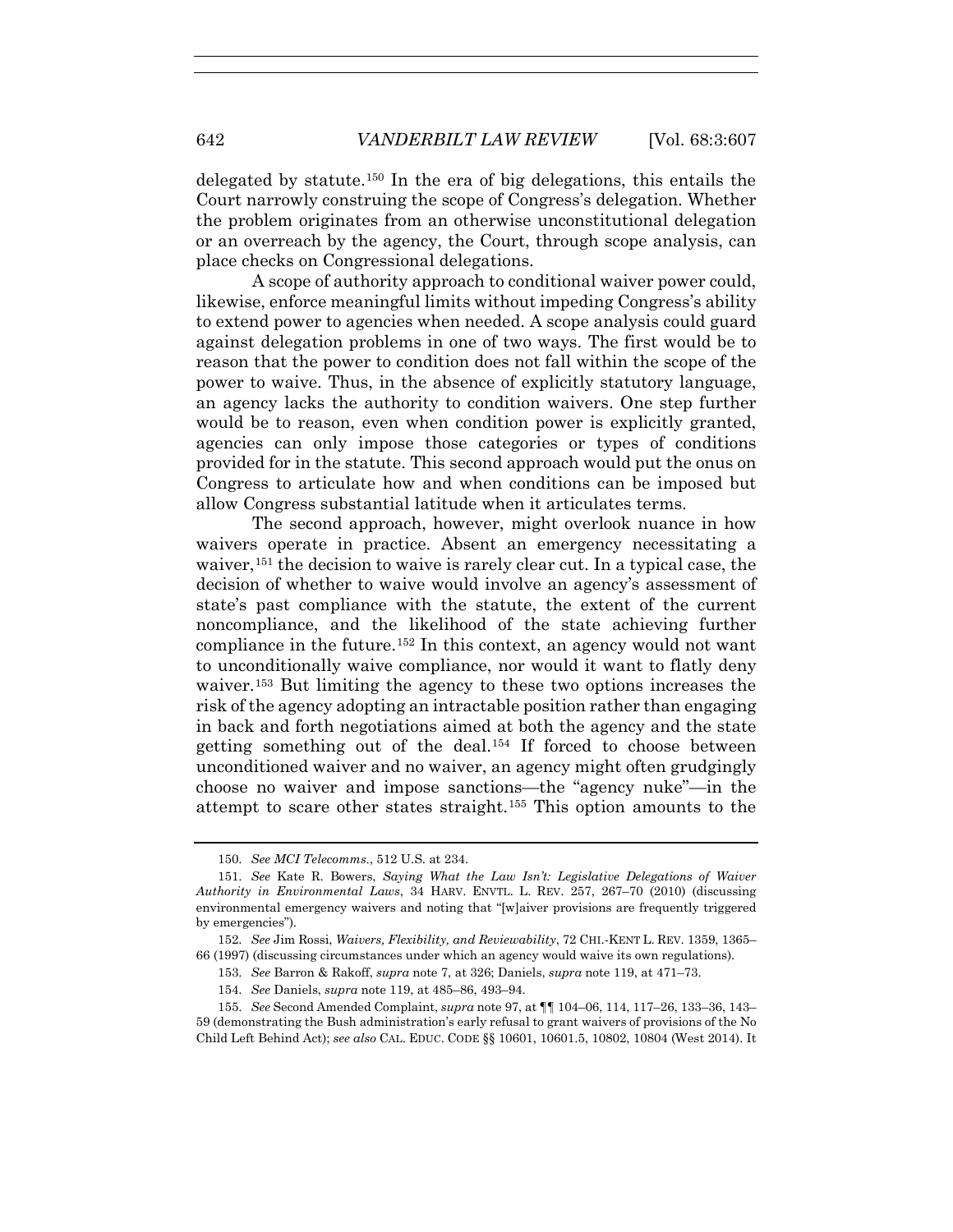lesser of two evils that thwarts both congressional and agency objectives in the short term.156

## *b. Inferring Condition Power and Scope*

Rather than cutting off the ability to impose any waiver conditions not specifically articulated by a statute, a scope of authority analysis could infer a conditional waiver authority but limit the conditions to those falling within the overall scope of the controlling statute. Thus, if a statute was designed to achieve objectives A and B, an agency could not condition a waiver on a state achieving objective C instead. A scope of analysis might, likewise, impose scope limitations not just on objectives—as objectives may be broad and manipulable but on the methods of achieving the objectives if Congress has delineated a type of method or placed certain methods off-limits.157 This approach would offer agencies the ability to negotiate further statutory compliance without the problem of open-ended authority.

This approach can also be harmonized with the Court's "intelligible principle" nondelegation doctrine. If an intelligible principle is the hallmark of constitutional delegations, the statutory text and framework as a whole operates as the intelligible principle by which an agency can condition a waiver. Inferring an intelligible principle for waiver conditions from the statute also reserves the lawmaking function and substantive judgments for Congress, while affording practical flexibility to Congress and agencies. In this respect, implying waiver condition authority that is limited to the scope of the statute maintains the precedential status quo, allowing agencies no more or less delegation authority in regard to waivers than elsewhere.

took a statutory amendment by Congress, eliminating California's statutory prohibition against linking student and teacher data, to deal with California's noncompliance on the high quality teacher requirement.

<sup>156.</sup> After all, Congress includes waivers as an escape clause from statutes and, thus, one that can be reasonably exercised.

<sup>157.</sup> *See* Barron & Rakoff, *supra* note 7, at 325–26. Using scope to limit methods becomes more complicated because waiver conditions that did anything other than condition the waiver on future substantial compliance would necessarily entail the state taking a different approach to compliance. A scope analysis that tightly limited methods would effectively eliminate the ability to condition waivers. Thus, by method scope, I mean to suggest that if Congress had said that the way to improve educational achievement is to increase teacher certification requirements, a scope analysis might prohibit waiver conditions mandating funding equity. While that condition might also improve achievement, it does so through a method far removed from increasing teacher certification requirements.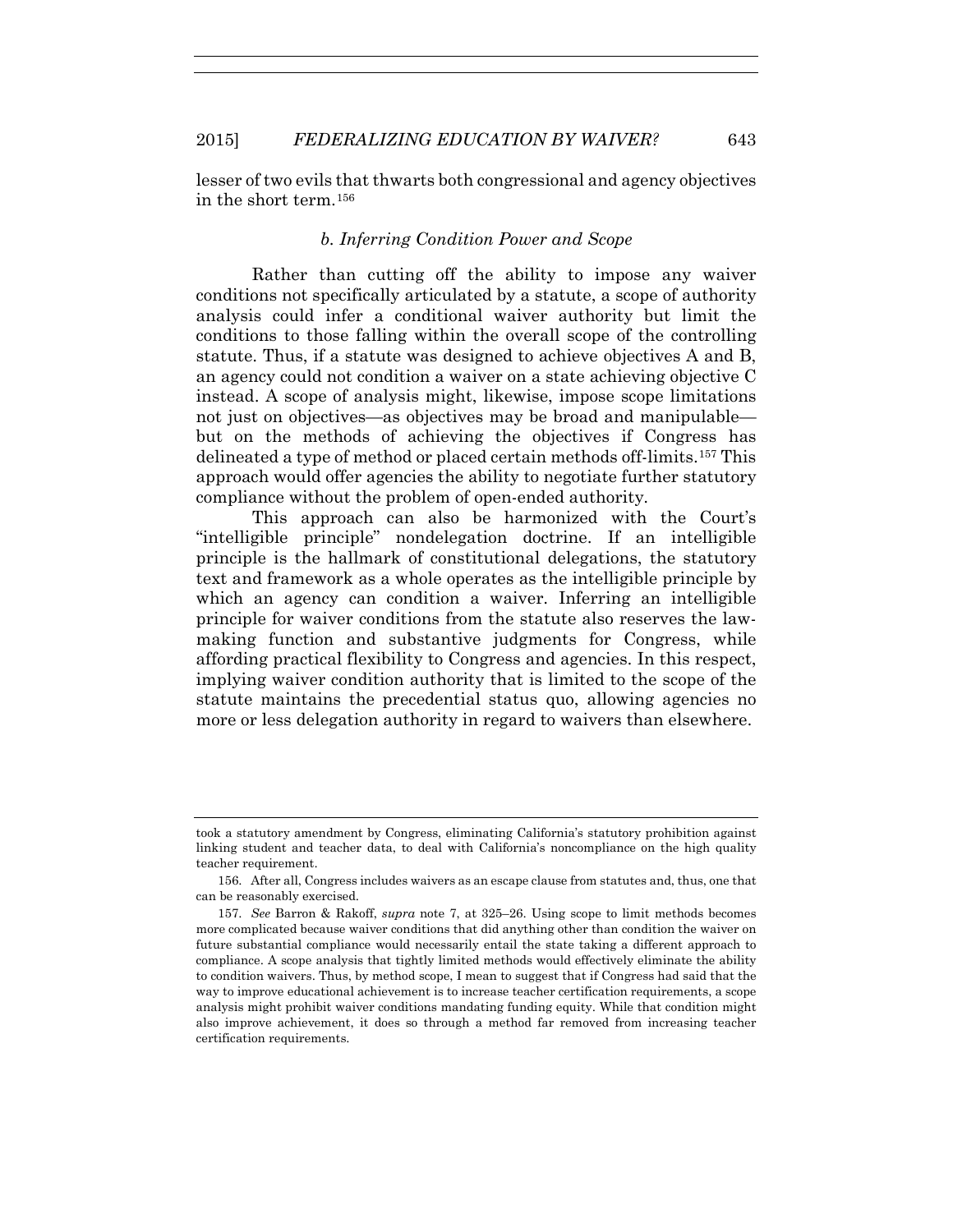### *c. Identifying the Scope of Permissible Conditions*

An implied scope approach, however, does not come without costs. It demands difficult analysis to determine the scope of a statute and raises the question of whose judgment of scope takes primacy: the courts' or the agencies'. The broader the statute in coverage or more complex in its statutory framework the more difficult it would be to characterize the scope of permissible conditions an agency can impose through waiver.

Consider environmental regulation. Current environmental laws focus not on the environment in general but on specific aspects. Individual statutes cover distinct aspects or categories of the environment (air, water, waste, etc.) and limit regulation in those categories to "activities" producing "pollutants."158 But imagine a statute that included four different mechanisms through which to achieve its stated purpose of promoting a healthy environment. Would the promotion of a healthy environment define the scope or the four mechanisms that Congress adopted to achieve that purpose? If the former, an agency could broadly define healthy environment and arguably adopt any rational means under the sun to promote it.159 For instance, one might argue that light and noise pollution degrade our environment and, thus, could be regulated.<sup>160</sup>

If the statute's chosen mechanisms for achieving a healthy environment defined the scope, the statute would have an articulable limiting scope that would likely exclude light and noise pollution regulation. Yet, the statute would still be subject to expansive interpretation of what things fall within the statute's current mechanisms. Assume, for instance, Congress had mandated an improvement in pollutants filtration in smoke stacks. A cap-and-trade system, although not mentioned or conceived of in the statute, arguably falls within the increase on filtration method because the agency reasons that a cap-and-trade system will incentivize substantial numbers of companies to increase filtration.

The point here is how quickly and how far the chain of proximate cause or asserted proximate cause could be stretched to make a desired policy position fit within an existing statutory scheme. This difficulty,

<sup>158.</sup> *See, e.g.*, Federal Insecticide, Fungicide, and Rodenticide Act, 7 U.S.C. §§ 136–136y (2012); Toxic Substances Control Act, 15 U.S.C. §§ 2601−2671; Federal Water Pollution Control Act, 33 U.S.C. §§ 1251–1388; Clean Air Act, 42 U.S.C. §§ 7401–7671q.

<sup>159.</sup> *See* John Copeland Nagle, *The Idea of Pollution*, 43 U.C. DAVIS L. REV. 1, 55–60 (2009) ("[E]nvironments affected by pollution are simply areas defined by boundaries of our own making.").

<sup>160.</sup> *See id.* at 29, 56, 67.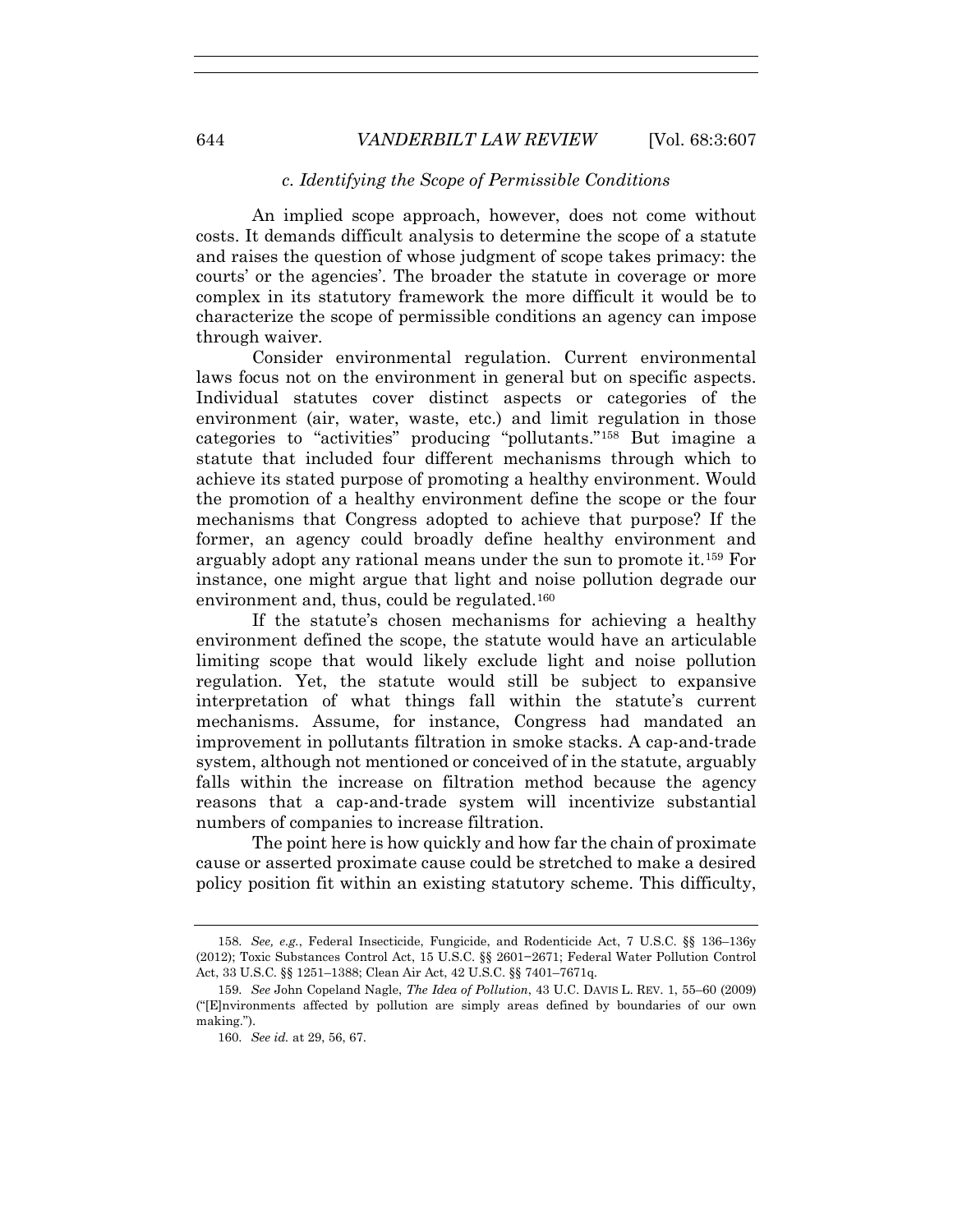of course, is not new. It is the standard battle that routinely occurs between agencies and regulated entities in regard to administrative rulemaking. With rulemaking, however, Congress has made it clear that agencies should fill statutory gaps. Thus, Congress contemplates and allows agency rationalizations. But when both the power to condition waivers and their scope are implied, an agency can both assert and define its own power.

To place any practical limit on agencies' conditioning of waivers, courts (not agencies) must be the arbiters of scope. Even Barron and Rakoff concur on this point.161 An agency could make a strong argument that the *Chevron* deference standard should apply to its reasonable interpretation of a statute's scope,  $162$  but scope inquiries are distinct from interpretations of ambiguous statutory language. Scope raises a question of legal authority, which is the domain of courts, as opposed to substantive and context-specific concepts in which agencies may have unique expertise. The Court, on more than one occasion, has emphasized this type of distinction between legal authority and substantive interpretation, rejecting agencies' attempt to use their interpretative discretion as a guise to expand their legal authority.

In *MCI Telecommunications Corp. v. AT&T*,163 Congress had granted the Federal Communications Commission the power to "modify" statutory requirements.<sup>164</sup> The FCC reasoned that the power to "modify" justified the agency's elimination of tariffs—tariffs that Congress had initially provided for by statute.165 The Court did not defer to the FCC's interpretation of "modify" but defined the term itself as meaning "to change moderately or in minor fashion."166 The Court then assessed the scope of the statute and how tariffs fit within it, concluding that the tariff provisions were at "the heart" of the statute.167 Thus, the "elimination of the crucial provision of the statute for forty percent of a major sector of the industry is much too extensive

- 166. *See id.* at 225–28.
- 167. *Id.* at 229.

<sup>161.</sup> *See* Barron & Rakoff, *supra* note 7, at 323–24 (reasoning if the determination of big waiver power is under review, courts should make the decision independently because big waivers enlarge agency power).

<sup>162.</sup> *See* Chevron, U.S.A., Inc. v. Natural Res. Def. Council, 467 U.S. at 837, 842–44 (1984) (creating the presumption that a reviewing court should assume that Congress has delegated the gap-filling task to the agency where Congress has left the statute ambiguous).

<sup>163. 512</sup> U.S. 218 (1994).

<sup>164.</sup> *Id.* at 220; *see also* 47 U.S.C. § 203(b)(2) (2012).

<sup>165.</sup> *MCI Telecomms.*, 512 U.S at 220.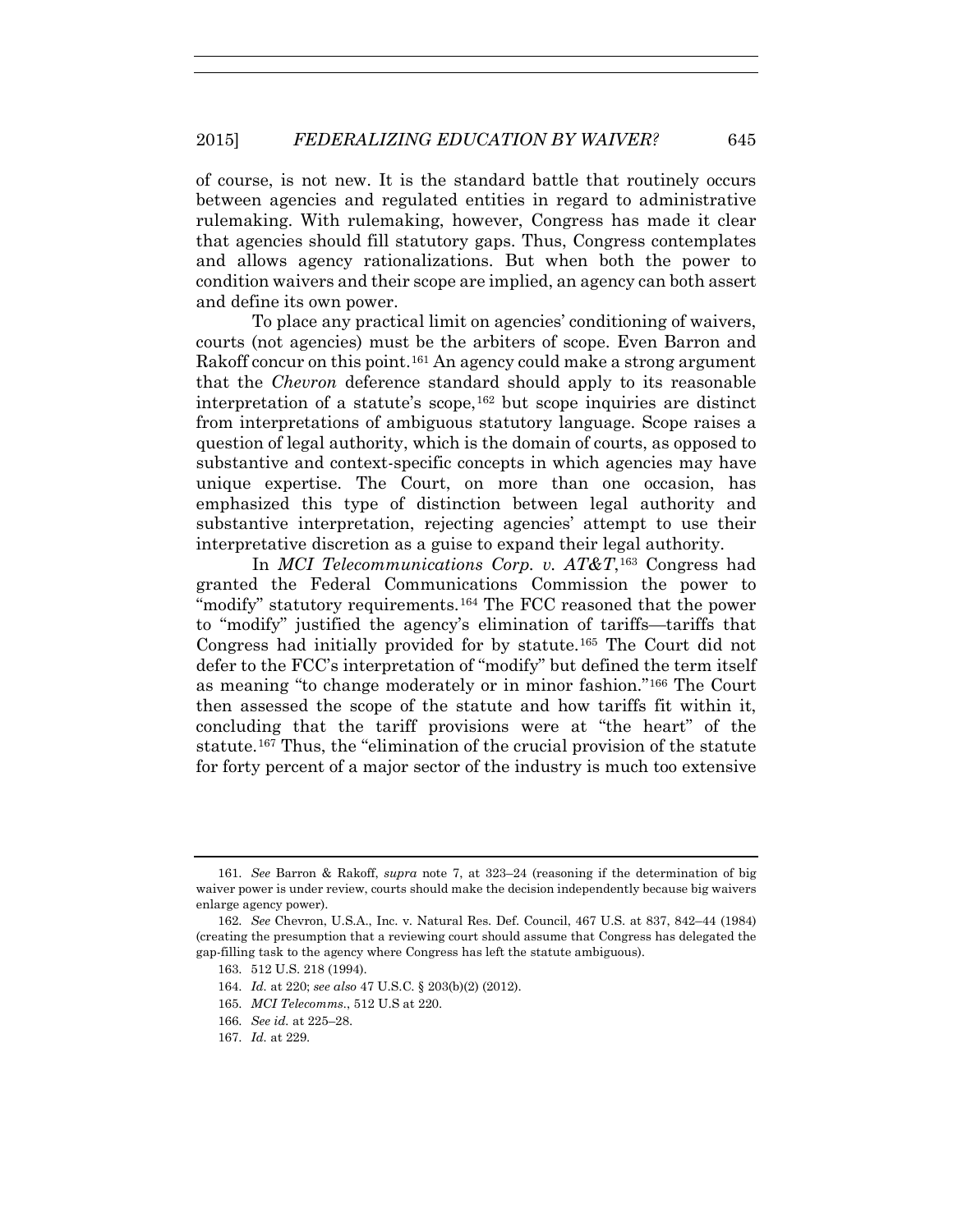to be considered a 'modification' " and "goes beyond the meaning that the statute can bear."168

In *FDA v. Brown & Williamson Tobacco Corp*, the Court applied the same reasoning, this time focusing on the importance of the interpretation and authority asserted by the agency.169 There the Court reasoned that the larger the authority asserted by the agency, the more clear it must be that Congress had intended that authority.170 "[W]e are confident that Congress could not have intended to delegate a decision of such economic and political significance to an agency in so cryptic a fashion."171 The Court reiterated this same point in *Whitman v. American Trucking Associations*: "Congress, we have held, does not alter the fundamental details of a regulatory scheme in vague terms or ancillary provisions—it does not, one might say, hide elephants in mouseholes."172

This line of cases offers strong support for the notion that when Congress reaches a conclusion as to how best to achieve its ends and creates a particular regulatory scheme—as opposed to leaving it to an agency in the first instance—it is antithetical to infer that Congress intended to permit an agency to replace that scheme with any one for which the agency can make a reasonable argument. In short, implied waivers and conditions cannot give rise to big waiver power—that is, the power to remake a statute. Thus, Barron and Rakoff concede that "[i]f we accept that the statute in *MCI* was linguistically ambiguous about granting the agency the authority of little waiver or big waiver, Justice Scalia's opinion can be read as establishing a clear statement rule for recognizing the existence of a big waiver authority."173

Barron and Rakoff discount this logic, however, for two reasons. First, Congress rarely hammers out the fundamental details of regulation, and, as a result, inferring waiver power does not portend numerous reversals of Congressional will. 174 Second, when Congress grants the power to waive, it is granting a reversal power.175 As to the first point, the number of congressional reversals is irrelevant as to

- 174. *See id.* at 323–234.
- 175. *Id.*

<sup>168.</sup> *Id.* at 229, 231.

<sup>169.</sup> *See* 529 U.S. 120, 159–60 (2000).

<sup>170.</sup> *See id.* In *Brown*, the Food and Drug Administration argued that its explicit statutory authority to regulate drugs included the authority to regulate tobacco, notwithstanding the fact that Congress had passed various other tobacco regulation statutes in which the FDA played no role. *Id*. at 125, 143–57.

<sup>171.</sup> *Id.* at 160.

<sup>172. 531</sup> U.S. 457, 468 (2001).

<sup>173.</sup> Barron & Rakoff, *supra* note 7, at 322.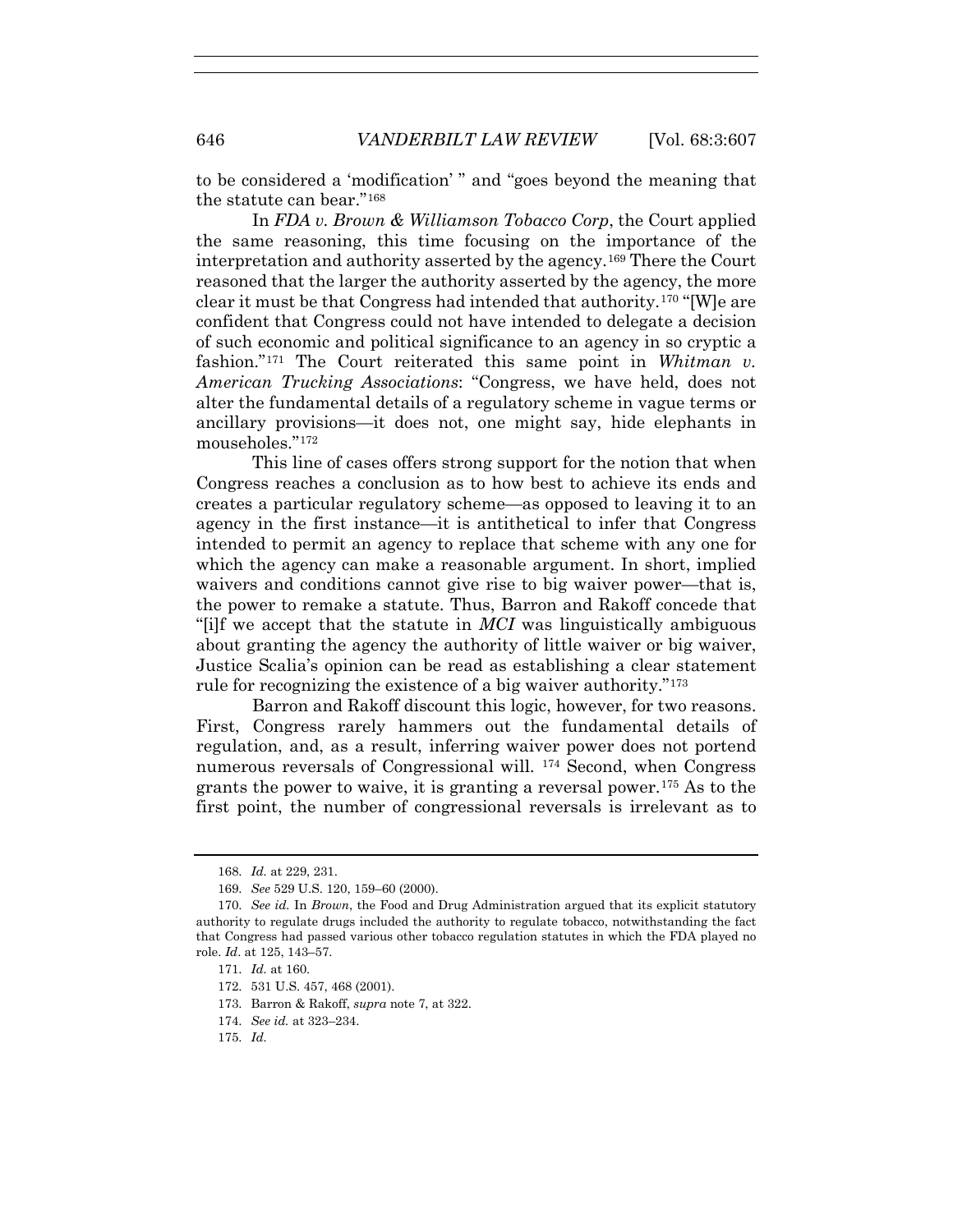whether those reversals are authorized. Thus, Barron and Rakoff's rejoinder rests on the single premise that reversal power is incidental to waiver power. But the term "waive" will not bear the weight of their interpretation. Waive is only the equivalent of reverse if, by reverse, one only means "to terminate the current course of action." When they speak of waive, they mean something more than terminate the current course of action. They mean big waiver, which includes termination and replacement.

In addition, when Congress intends waiver power as an escape clause from harming states that have acted in good faith, Congress is not extending to agencies a power to reverse Congress but to effectuate its will to do no undesirable harm. A reversal power can do the opposite. It can give agencies the power to determine that Congress's regulatory plan is insufficiently effective and needs change as the agency moves forward, or even more aggressively, that the agency has a better idea even if Congress's was not flawed. Congress can surely grant an agency reversal power without violating nondelegation and scope doctrine, but the lesson of the foregoing line of cases is that this power is so significant that Congress must explicitly grant it. Agencies cannot simply infer it. And courts, not agencies, are the appropriate arbiters of scope.

## III. IMPOSING NEW POLICY BY WAIVING NO CHILD LEFT BEHIND

Evaluating the constitutionality of the conditions imposed on NCLB waivers requires an understanding of the circumstances and events through which they developed. As funding legislation, NCLB was set to automatically expire after a period of years and required reauthorization in 2007.176 States' progress, or lack thereof, toward full proficiency on standardized tests during the intervening years made it clear that the Act needed more than a basic reauthorization. To avoid labeling an overwhelming majority of the nation's schools as failures that were subject to mandatory sanctions, NCLB needed a substantial rewrite.177 The demands of the Great Recession and the debate over the Affordable Care Act reduced an otherwise crucial reauthorization to an afterthought. Two years into his term, President Obama finally issued a detailed blueprint for reauthorization of the Elementary and

<sup>176.</sup> MARIS A. VINOVSKIS, FROM A NATION AT RISK TO NO CHILD LEFT BEHIND: NATIONAL EDUCATION GOALS AND THE CREATION OF FEDERAL EDUCATION POLICY 200 (2009).

<sup>177.</sup> *See* Derek W. Black, *Civil Rights, Charter Schools, and Lessons to Be Learned*, 64 FLA. L. REV. 1723, 1753, 1756 (2012) (explaining the Act set unrealistically high expectations that could only be met by blatant test manipulation).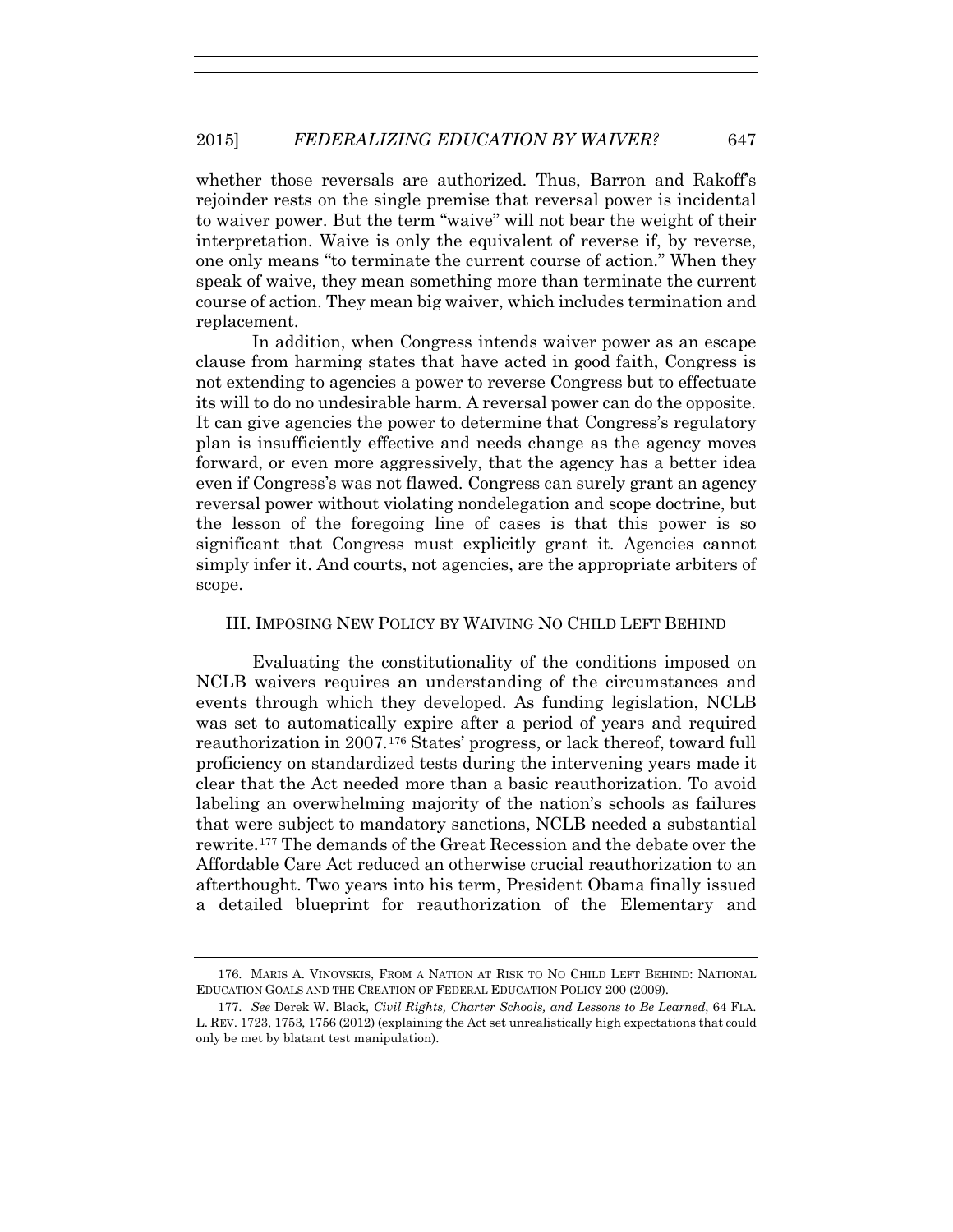Secondary Education Act ("ESEA").178 The terms of the blueprint mirrored the policies that the Administration had already been pursuing through a competitive grant process funded through economic stimulus funds.

Continued fights over health care and the economy and a shift of power in Congress prevented reauthorization from moving forward.179 Relations between the Administration and Congress grew so acrimonious that the Administration effectively gave up on any major legislative effort in any area, indicating it would take administrative action to achieve its policy ends.180 In education, this meant using the widespread occurrence of NCLB noncompliance and the Secretary of Education's waiver authority to promote policies consistent with the Administration's previously announced reauthorization policies. Thus, rather than an escape clause for states, waivers became a mechanism for achieving the Administration's affirmative policy objectives that could not be achieved elsewhere. In short, the waiver process became a substitute for the legislative process.

The Administration's objectives cannot resolve questions of constitutional authority and statutory scope, but the lead-up to the waivers provides an important frame of reference for identifying the scope of NCLB, proposed changes to it, and the conditional waivers that substituted for both. Because the waiver conditions mirrored the legislative rewrite of NCLB, which the Administration insisted was necessary in light of the Act's past failures, they beg the question of how that new legislative agenda could fall within the scope of the statute it was intended to replace. The following subsections identify the policy high points of the competitive grant process, the reauthorization blueprint, and the waiver conditions, drawing connections between them and providing a basis by which to assess whether the final waivers fall within the scope of NCLB.

<sup>178.</sup> *See* U.S. DEP'T OF EDUC., *supra* note 16. The ESEA was originally passed in 1965, and has been reauthorized seven times since. NCLB, enacted in January 2002, was the most recent authorization of the Act.

<sup>179.</sup> *See e.g.*, Sam Dillon, *New Challenges for Obama's Education Agenda in the Face of a G.O.P.-Led House*, N.Y. TIMES, Dec. 12, 2010, at A36, *available at* http://www.nytimes.com/ 2010/12/12/us/politics/12education.html?\_r=0, *archived at* http://perma.cc/8Y9W-KYD7 (noting that the new House committee chairman with jurisdiction over education had expressed interest in reducing the federal role in education); *US States, Local Governments Plead for New 'No Child Left Behind,'* REUTERS (Feb. 5, 2013), http://www.reuters.com/article/2013/02/05/usa-educationlegislation-idUSL1N0B5AJU20130205, *archived at* http://perma.cc/KPT8-BDEX (discussing letter from National Governors' Association reiterating continued requests for NCLB reauthorization).

<sup>180.</sup> *See* Peter Nicholas & Don Lee, *Obama Uses Executive Power—and the Bully Pulpit*, L.A. TIMES, Oct. 24, 2011, http://articles.latimes.com/2011/oct/24/news/la-pn-obama-housing-20111024, *archived at* http://perma.cc/LML6-F9FS.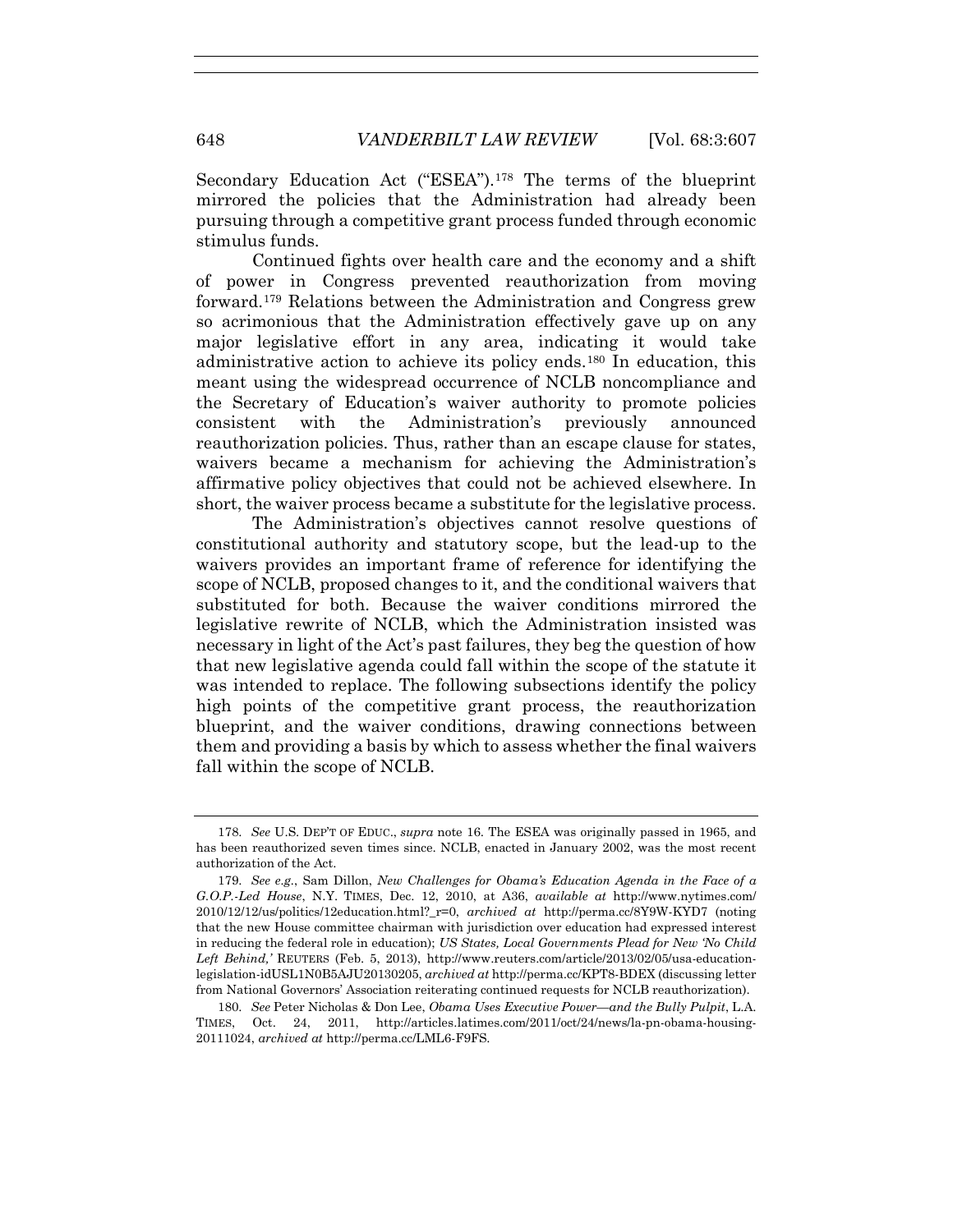#### *A. Setting the Stage: Race to the Top Grants*

In February 2009, Congress authorized \$787.2 billion to stimulate and stabilize the failing economy.181 Ninety-seven billion dollars was allocated to cover states' and local districts' education budget shortfalls and to prevent the massive layoff of teachers.182 A small but significant slice of those education funds were reserved for competitive grants.183 The Secretary of Education was authorized to use the funds to foster educational innovation and improvement.184 The authorizing legislation deferred to the Secretary regarding the criteria by which state applications would be evaluated.<sup>185</sup>

The first of these competitive grant programs was the \$4.35 billion Race to the Top Fund ("RTT").<sup>186</sup> The Department indicated that it would use RTT to spur four innovations and reforms:

Adopting standards and assessments that prepare students to succeed in college and the workplace and to compete in the global economy;

Building data systems that measure student growth and success, and inform teachers and principals about how they can improve instruction;

Recruiting, developing, rewarding, and retaining effective teachers and principals, especially where they are needed most; and

Turning around our lowest-achieving schools.<sup>187</sup>

States that did not commit to these strategies would be ineligible for grants.188

183. *See* American Recovery and Reinvestment Act of 2009 § 14006; U.S. DEP'T OF EDUC., EDUC., SUMMARY OF PROGRAMS, *supra* note 182, at 3.

184. *See* American Recovery and Reinvestment Act of 2009 § 14006; U.S. DEP'T OF EDUC., EDUC., SUMMARY OF PROGRAMS, *supra* note 182, at 241.

185. *See* American Recovery and Reinvestment Act of 2009, §§ 14006(c), 14007.

186. *See id.* 

<sup>181.</sup> *See* American Recovery and Reinvestment Act of 2009, Pub. L. No. 111-5, § 3, 123 Stat. 115, 115–16 (codified at I.R.C. § 1 note (2012)).

<sup>182.</sup> *See* U.S. DEP'T OF EDUC., AMERICAN RECOVERY AND REINVESTMENT ACT: SPENDING REPORT BY PROGRAM 1 (2011), *available at* http://www2.ed.gov/policy/gen/leg/recovery/ reports.html (detailing the funding allocated under the ARRA to educational programs); U.S. DEP'T OF EDUC., AMERICAN RECOVERY AND REINVESTMENT ACT REPORT: SUMMARY OF PROGRAMS AND STATE-BY-STATE DATA 3–4 (2009), http://www2.ed.gov/policy/gen/leg/recovery/spending/arraprogram-summary.pdf, *archived at* http://perma.cc/G2JA-C4ZS [hereinafter, U.S. DEP'T OF EDUC., SUMMARY OF PROGRAMS] ("As the economy slowed in 2008, State revenues declined dramatically and many were unable to fully fund their . . . education budgets.").

<sup>187. 74</sup> Fed. Reg. 59,836 (Nov. 18, 2009); U.S. DEP'T OF EDUC, RACE TO THE TOP PROGRAM: EXECUTIVE SUMMARY 2 (2009), *available at* http://www2.ed.gov/programs/racetothetop/executivesummary.pdf.

<sup>188.</sup> *See* 74 Fed. Reg. 59,843–45 (Nov. 18, 2009); Race to the Top Fund, 74 Fed. Reg. 59,688, 59,696–97 (Nov. 18, 2009) (codified in scattered sections of 34 C.F.R. subtit.B ch.II)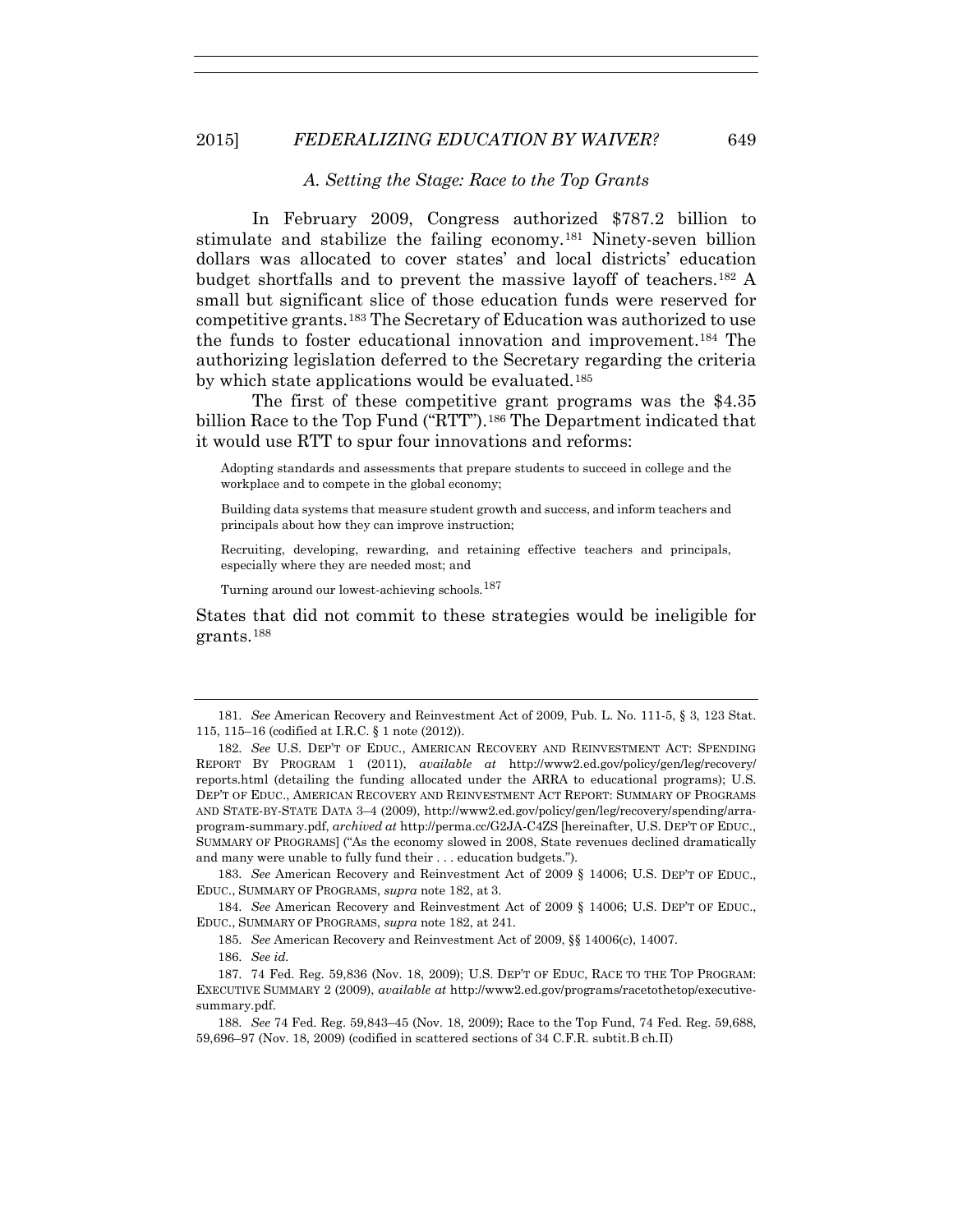The workplace and college standards requirement had a specific intent behind it: incentivizing states to adopt the Common Core standards or curriculum.189 In fact, all twelve states that received a RTT grant adopted or promised to adopt the Common Core.190 To be fair, several states had already begun the process of adopting the Common Core, but the Department clearly took a side in the debate.<sup>191</sup> The data and teacher effectiveness requirements were, likewise, designed to foster another specific agenda: basing teacher hiring, promotion, retention, and compensation on value-added assessments of teaching.192 The fourth requirement was part escape clause, part new agenda. The school turnaround requirement diverged from the NCLB approach of sanctioning all schools that fail to meet full proficiency, instead only requiring states to focus their turnaround strategies on the very lowest performing schools.193

While small in size, RTT proved effective in spurring significant change. Why is slightly less clear. Either states were willing to do almost anything to offset their dramatically falling revenues during the recession, or they substantively agreed with the Department's policies. Heated battles over teacher accountability and charter school laws at the local level suggest the former,<sup>194</sup> particularly given how quickly

<sup>189.</sup> *See* Robert S. Eitel & Kent D. Talbert, *The Road to a National Curriculum: The Legal Aspects of the Common Core Standards, Race to the Top, and Conditional Waivers*, 13 ENGAGE: J. FEDERALIST SOC'Y PRAC. GROUPS 17, 21 (2012); 74 Fed. Reg. at 59,733 ("In [the Race to the Top Fund], the phrase 'common standards' does not refer to any specific set of common standards, such as the Common Core Standards.").

<sup>190.</sup> *See* Eitel & Talbert, *supra* note 189, at 21. As discussed *supra* note 1, the definition of curriculum and whether the Common Core is curriculum became a heated battled, albeit well after it had already been adopted. Telling is the fact that the state agencies appeared to give little thought to calling it curriculum. *See, e.g.*, *Common Core*, ENGAGE NY, https:// www.engageny.org/common-core-curriculum, *archived at* https://perma.cc/H9KF-6ZNX (last visited Feb. 9, 2015). What is very clear is that the Common Core standards require that they adopt a Common Core Curriculum. *See generally id.*

<sup>191.</sup> *See* Eitel & Talbert, *supra* note 189, at 21*.* 

<sup>192.</sup> *See* Benjamin Michael Superfine, *Stimulating School Reform: The American Recovery and Reinvestment Act and the Shifting Federal Role in Education*, 76 MO. L. REV. 81, 98−99 (2011).

<sup>193.</sup> In later guidance, the Department demanded one particular type of turnaround strategy and innovation: charter schools. Secretary Duncan cautioned that states that "put artificial caps on the growth of charter schools will jeopardize their applications under the Race to the Top Fund." David Nagel, *Charter School Support Is a Prerequisite for Race to the Top Funds*, JOURNAL (June 09, 2009), http://thejournal.com/articles/2009/06/09/charter-school-support-is-a-prerequisite-forrace-to-the-top-funds.aspx, *archived at* http://perma.cc/TSA5-YR2K.

<sup>194.</sup> *See e.g.*, Lesli A. Maxwell, *California "Fire Wall" Becomes Hot Issue,* EDUC. WEEK, Aug. 12, 2009, at 19; Erik W. Robelen, *State Picture on Charter Caps Still Mixed: Some Easing Restrictions as Federal Officials Urge, Though Others Reluctant,* EDUC. WEEK, Aug. 12, 2009, at 19.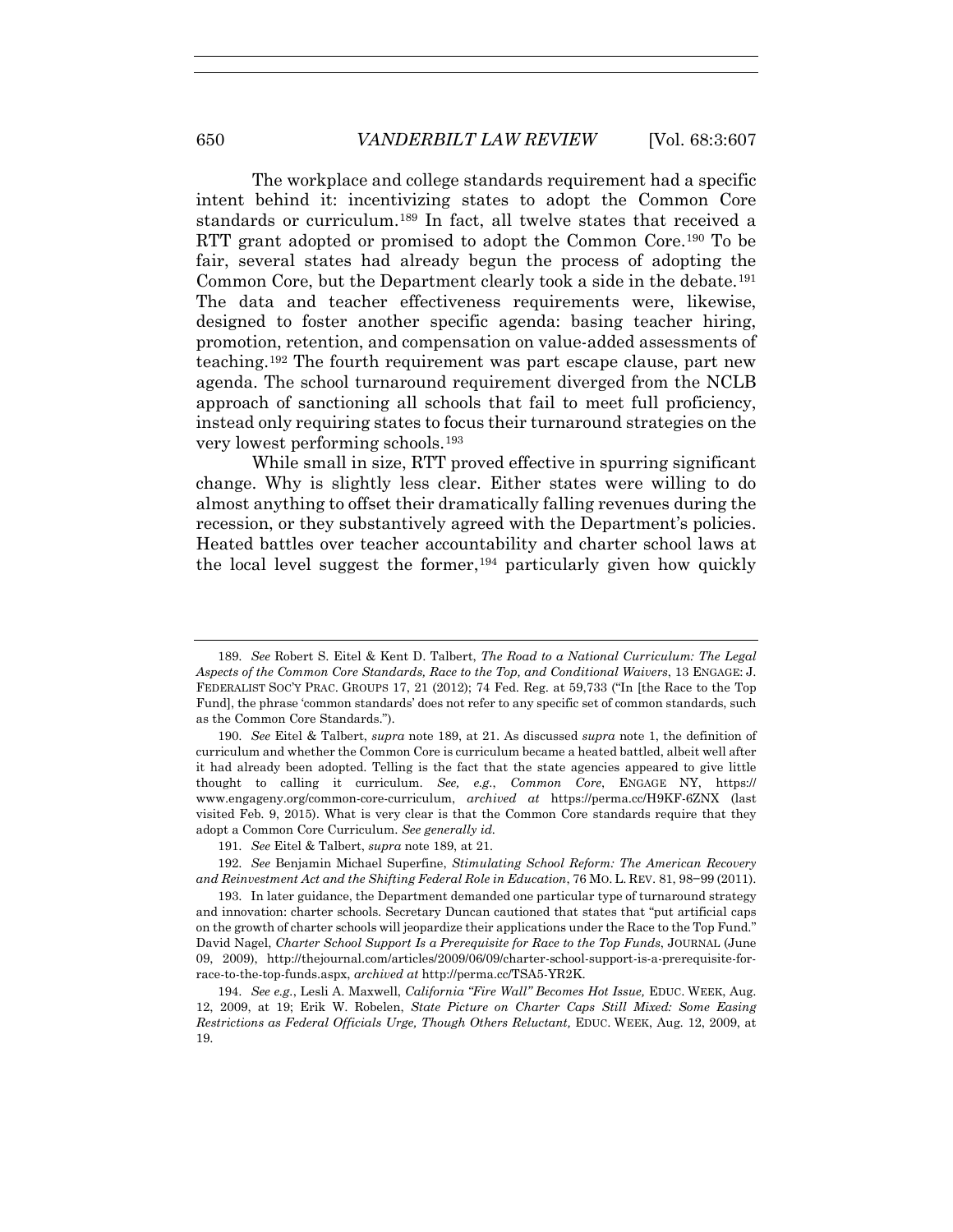states adopted the new policies notwithstanding controversy.<sup>195</sup> Motivations aside, the important point is that RTT was the first sign of a major shift in federal education policy, both in substance and form. "While NCLB largely focuses on the implementation of accountability mechanisms to leverage educational improvement, [RTT] at least appears to involve some sort of overarching strategy focused on building the capacities of states, districts, and schools to meet performance goals."196 Moreover, unlike NCLB, RTT focuses on "the quality and consistency of state standards themselves" and "emphasizes the broad improvement of the educator workforce and the development of data systems, linked to state standards, that can facilitate this improvement effort."197

# *B. The Administration's Blueprint for Reauthorizing the Elementary and Secondary Education Act*

A year later, the Administration released *A Blueprint for Reform: The Reauthorization of the Elementary and Secondary Education Act*.198 It summarized its four goals as "(1) Improving teacher and principal effectiveness; (2) Providing information to families to help them evaluate and improve their children's schools; (3) Implementing college- and career-ready standards; and (4) Improving student learning and achievement in America's lowest-performing schools by providing intensive support and effective interventions."199 For the purposes of this Article, two points are crucial. First, the Administration itself directly tied the blueprint to its prior RTT policy goals, stating that the blueprint was "[m]odeled after the Race to the Top."200 In fact, the four goals of reauthorization are almost identical to the conditions placed on RTT applications. The only distinctions between the two are semantic phrasing and the blueprint's inclusion of the generic goal of better informing parents. Second, the Administration indicated that the blueprint goals were a hard break

<sup>195.</sup> *See* CTR. ON EDUC. POL'Y, AN EARLY LOOK AT THE ECONOMIC STIMULUS PACKAGE AND THE PUBLIC SCHOOLS 2 (2009) (reporting that forty-one states planned to apply for RTT grants even though the requirements governing the program are stricter than the requirements for other ARRA programs); Superfine, *supra* note 192, at 107–08.

<sup>196.</sup> Superfine, *supra* note 192, at 105.

<sup>197.</sup> *Id.*

<sup>198.</sup> U.S. DEP'T OF EDUC., *supra* note 16 (describing the educational reform vision of the Obama Administration).

<sup>199.</sup> *Id.* at 3.

<sup>200.</sup> *Id.* at 36.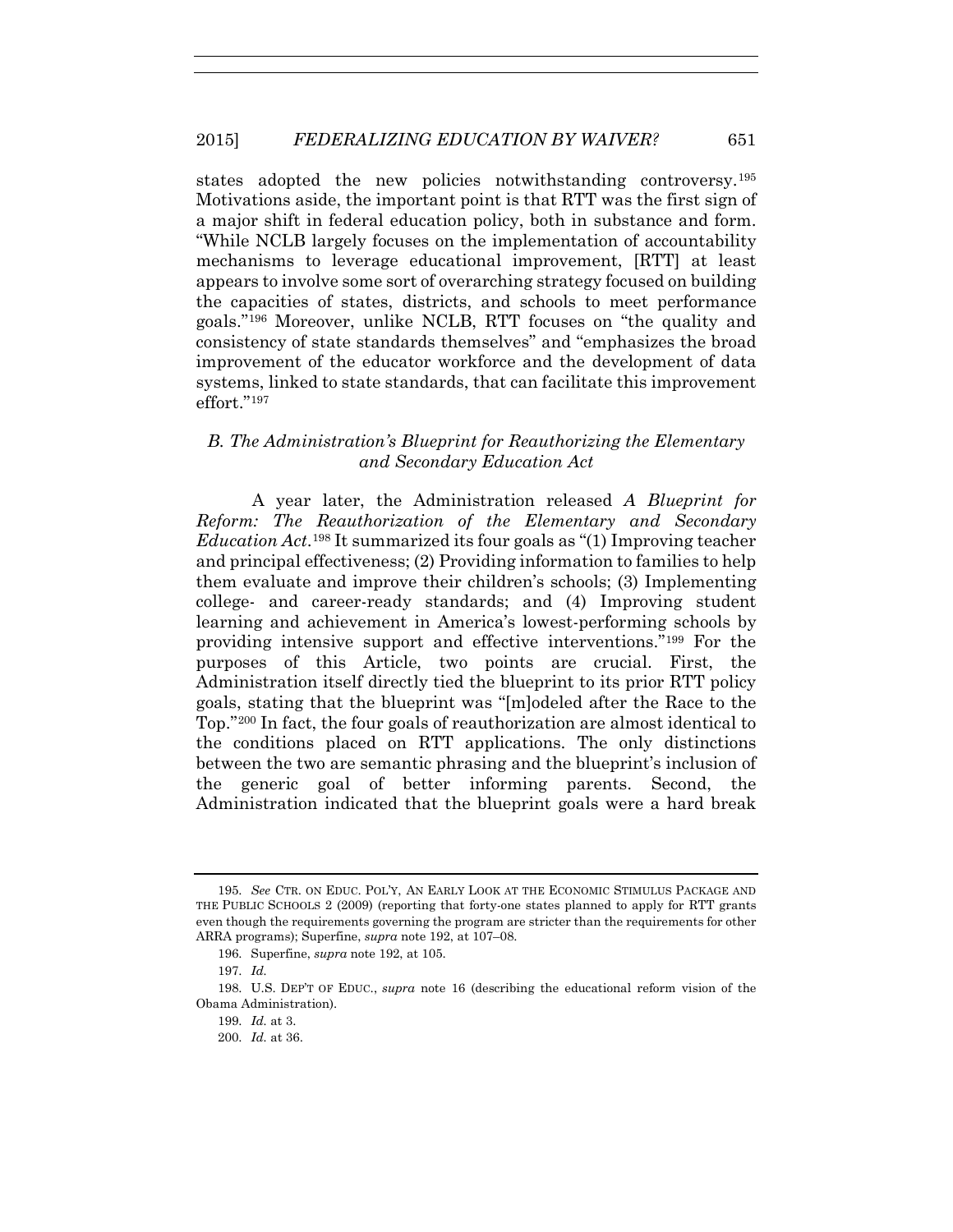from the substance and structure of NCLB.201 President Obama stated: "My Administration's blueprint for reauthorization of the Elementary and Secondary Education Act is not only a plan to renovate a flawed law, but also an outline for a re-envisioned federal role in education."202

Had NCLB been reauthorized, the subject of this Article would have been mooted, but reauthorization was initially stalled by the demands of the failing economy and the Administration's focus on health care reform.203 Reauthorization was later made all but impossible by intractable political fights over passing the budget, raising the debt ceiling, and repealing the Affordable Care Act.204 At that point, the Administration gave up on legislation, indicating it would not wait on Congress.205 Instead, the Administration would pursue policy changes through executive action.206 In most areas, the administrative action was but a half-measure to forestall immediate problems, but education provided the context to exercise a more expansive power.

### *C. The Conditions of Waiver*

By the fall of 2011, more than eighty percent of the nation's schools were set to be labeled as failing.<sup>207</sup> Under NCLB, those education systems would be subject to a series of escalating and harsh consequences, including school closings, district restructuring, and fund termination.208 Those sanctions would have been a practical and political disaster for both the schools and the U.S. Department of Education. The best solution—altering the legislation through reauthorization—was off the table at that point. The only viable option was for the Department to use its waiver power.

NCLB provides that "the Secretary may waive any statutory or regulatory requirement of this chapter for a State educational agency,

<sup>201.</sup> *See id.* at 2.

<sup>202.</sup> *Id.*

<sup>203.</sup> Perry Bacon Jr., *Health-care Debate Delayed Action on Other Big Issues*, WASH. POST, Jan. 19, 2010, http://www.washingtonpost.com/wp-dyn/content/article/2010/01/18/ AR2010011803519.html, *archived at* http://perma.cc/7LC8-JCVM.

<sup>204.</sup> *Id.*; Michele McNeil, *Committee Sets Sights on ESEA: House Hearings Mark Start of Reauthorization Process*, EDUC. WEEK, Feb. 24, 2010, at 20–21.

<sup>205.</sup> *See, e.g*., *Jobs & The Economy: Putting America Back to Work*, WHITEHOUSE.GOV, http://www.whitehouse.gov/economy/jobs/we-cant-wait, *archived at* http://perma.cc/V9BU-M7CT (last visited Mar. 10, 2015) (President Obama stating, "Where [Congress] won't act, I will.").

<sup>206.</sup> Bacon, *supra* note 203; Richard Wolf, *Obama Seeks an End Run Past Congress*, USA TODAY, Oct. 27, 2011, at 5A.

<sup>207.</sup> Dillon, *supra* note 3.

<sup>208. 20</sup> U.S.C § 6316(b)(7) (2012) (describing sanctions).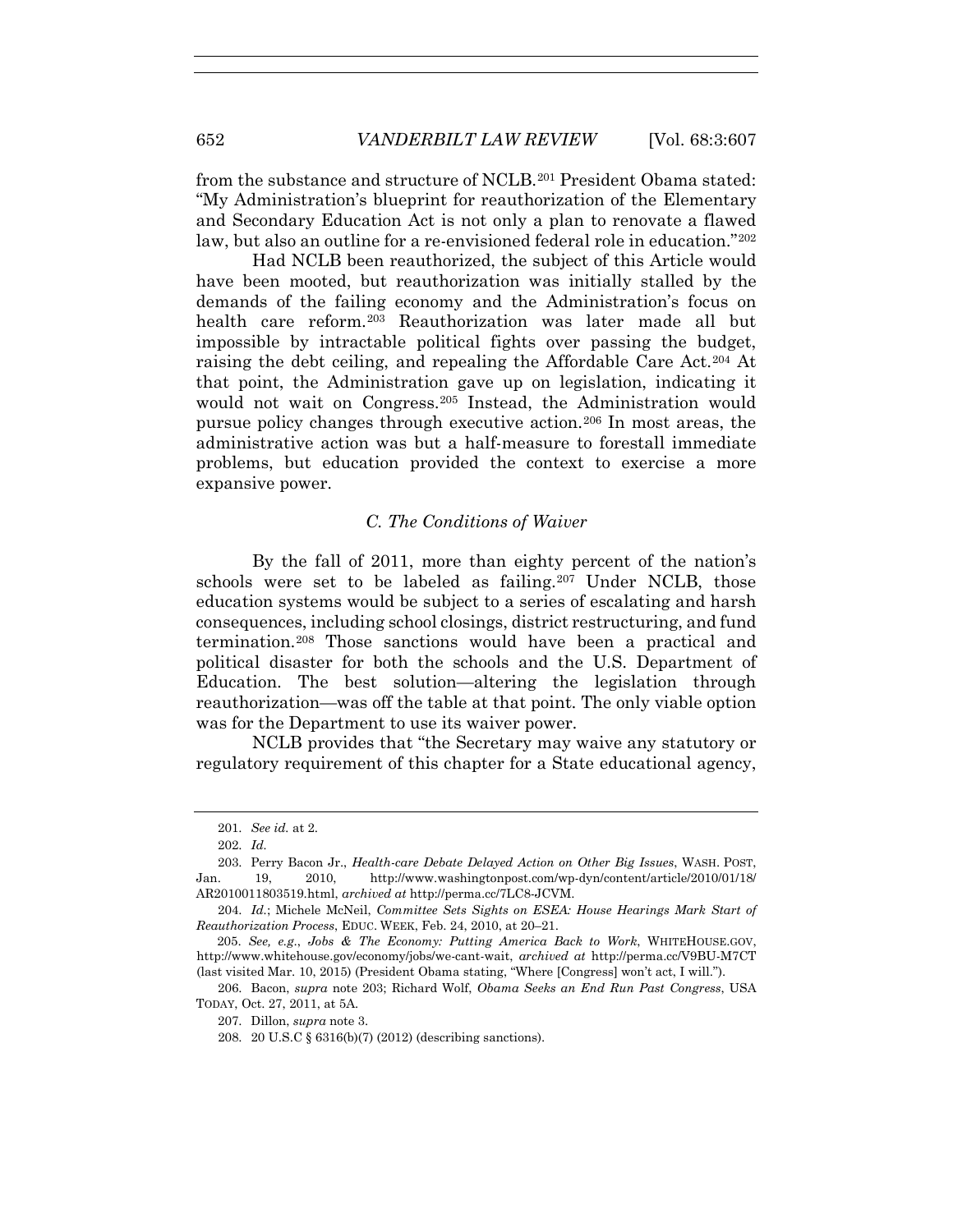local educational agency, Indian tribe, or school through a local educational agency, that . . . requests a waiver."209 In other words, the Secretary is free to waive all of the accountability, teacher and testing requirement provisions that were the hallmark of NCLB.210 A state that desires a waiver must "submit a waiver request" that specifically identifies those statutory or regulatory provisions of NCLB for which it is requesting a waiver and explain how a waiver will "(i) increase the quality of instruction for students; and (ii) improve the academic achievement of students."211 It must also set "measurable educational goals" and the methods for measuring and meeting those goals.212

In September 2011, Secretary Arne Duncan invited states to apply for waivers or request flexibility.213 He also announced the Administration's intent to break course from NCLB because too many circumstances had changed since its passage. First, state-level responses to RTT and movement toward the Common Core had demonstrated that better reforms were possible. He remarked that these reforms "were not anticipated when the No Child Left Behind Act of 2001 (NCLB) was enacted nearly a decade ago."214 Second, NCLB's approach simply does not work. He explained: "[I]t inadvertently encouraged some States to set low academic standards, failed to recognize or reward growth in student learning, and did little to elevate the teaching profession or recognize the most effective teachers."215 He would use the waiver process to "help ensure that Federal laws and policies can support these [new] reforms and not hinder State and local innovation aimed at increasing the quality of instruction and improving student academic achievement."216

The Secretary was crystal clear regarding what a state must do to receive a waiver: comply with his conditions. First, states must adopt "college- and career-ready expectations for all students in . . . at least

215. *Id.*

216. *Id.*

<sup>209.</sup> *Id.* § 7861(a).

<sup>210.</sup> *Id.* § 7861(c).

<sup>211.</sup> *Id.* § 7861(b)(1)(B)(i)–(ii).

<sup>212.</sup> *Id.* § 7861(b)(1)(C).

<sup>213.</sup> Letter from Arne Duncan, U.S. Sec'y of Educ., to Chief State School Officers (Sept. 23, 2011), *available at* http://www2.ed.gov/policy/gen/guid/secletter/110923.html, *archived at* http:// perma.cc/Y5NL-ZL5H. After some states chose not to seek or were denied waivers, the Department began allowing individual school districts to apply for waivers. *See, e.g.*, Lyndsey Layton, *Arne Duncan Gives No Child Left Behind Waivers to California Districts*, WASH. POST, Aug. 6, 2013, *available at* http://www.washingtonpost.com/local/education/arne-duncan-gives-no-child-leftbehind-waiver-to-calif-districts/2013/08/06/7de21f48-fed2-11e2-96a8-d3b921c0924a\_story.html, *archived at* http://perma.cc/JAD7-XA2C.

<sup>214.</sup> Letter from arne Duncan, *supra* note 213.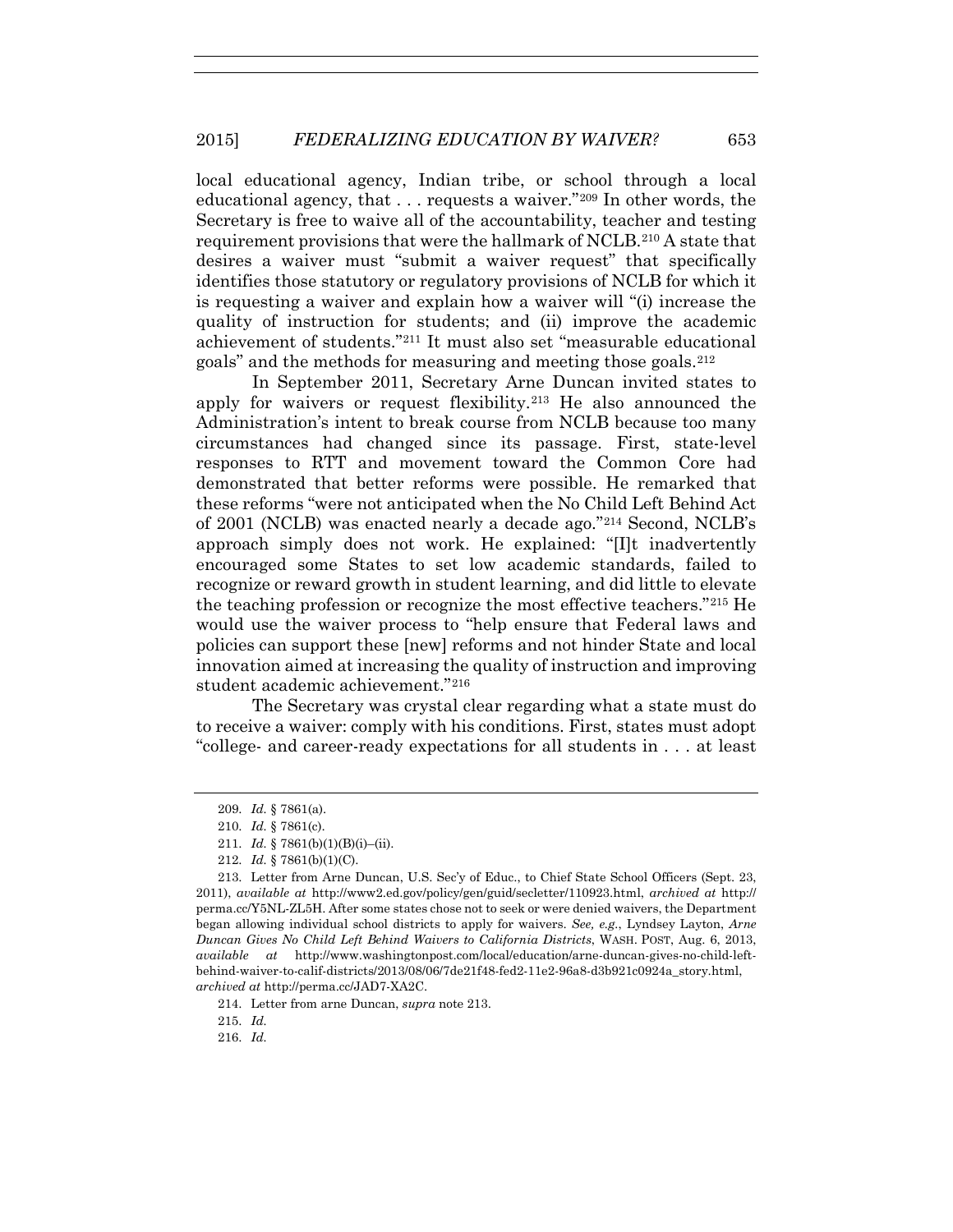reading/language arts and mathematics" and develop assessments of that curriculum that "measure student growth."217 Second, states "must develop and implement a system of differentiated recognition, accountability, and support for all [schools]," which means setting differentiated and achievable annual measurable goals and focusing turnaround strategies on the lowest performing schools and those with the highest achievement gaps.218 Third, states and local districts must adopt "teacher and principal evaluation and support systems" that "meaningfully differentiate [teacher] performance" into at least three levels based on "student growth" data and other factors.<sup>219</sup> States and districts must use that data to "evaluate teachers and principals on a regular basis" and "inform personnel decisions."220 Finally, states must "remove duplicative and burdensome reporting requirements that have little or no impact on student outcomes."221

These conditions mirrored the RTT conditions and the reauthorization blueprint.222 A meaningful distinction cannot be found between the three. The Department's waiver guidance documents are simply a solidification of the broad concepts first articulated in RTT and the blueprint, with the Administration offering nuance and detail regarding how states should measure student growth, evaluate teachers, and focus on failing schools.223 And by this time, the external work on developing the Common Core had significantly advanced, making it the de facto means by which to comply with the waiver requirement of college- and career-ready standards.224

Two things, however, were very different. First, the conditions were no longer part of a voluntary grant program or negotiated political process; they were unilateral executive prerogative. Second, these

223. U.S. DEP'T OF EDUC., *supra* note 18, at 4–6.

224. *See* Eitel & Talbert, *supra* note 189, at 12–13; *see also* Alyson Klein, *Arne Duncan Extends NCLB Waivers For Five States, Some with Caveats*, EDUC. WEEK BLOG (Aug. 14, 2014, 3:41 PM), http://blogs.edweek.org/edweek/campaign-k-12/2014/08/arne\_duncan\_extends\_nclb\_ waive\_1.html?gs=Arne+Duncan+Extends+NCLB+Waivers+For+Five+States,+Some+With+Cave ats, *archived at* http://perma.cc/H345-LBKT (indicating North Carolina's renewal of its NCLB waiver was held up in 2014 because the state was considering revising or reversing its adoption of the Common Core).

<sup>217.</sup> U.S. DEP'T OF EDUC., *supra* note 18, at 5.

<sup>218.</sup> *Id*.

<sup>219.</sup> *Id.* at 6.

<sup>220.</sup> *Id.*

<sup>221.</sup> *Id.*

<sup>222.</sup> Michele McNeil & Alyson Klein, *Obama Outlines NCLB Flexibility: Plan Waives Cornerstone Provisions of Law*, EDUC. WEEK, Sept. 28, 2011, at 1. 20. 21 ("Many of the provisions in the waiver package are embedded in the Obama administration's March 2010 blueprint for revamping the ESEA, such as a shift toward college- and career-ready standards and a more nuanced accountability system.").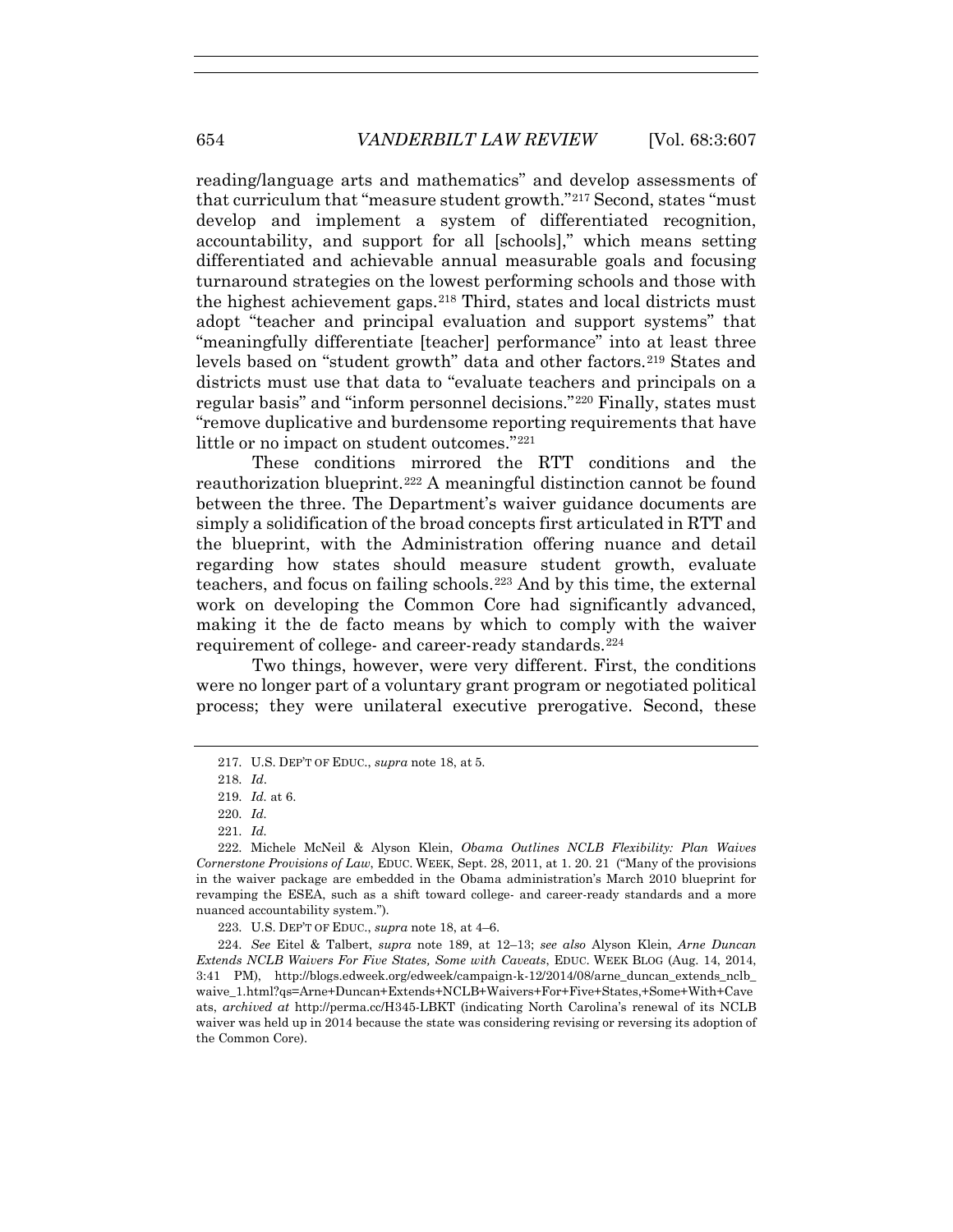conditions supplanted existing law with a new approach. NCLB's standardized testing goals, demographic group accountability, teacher certification requirements, and punitive sanctions would all be gone.  $225$ Also gone would be states' wide discretion over selecting and measuring academic standards.226

This consistent policy agenda may have seemed natural and advantageous to the Administration. But from a legal and legislative perspective, it raises serious questions of whether the Administration had the authority to impose its agenda through NCLB waivers. The legislation that provided RTT funding granted the Administration the power to pursue educational improvement as it saw fit in the context of competitive grants.227 The reauthorization process afforded the Administration the platform to promote and critique any agendas it saw fit and use any successes from RTT to back up its position. The Administration did both.

For two years, Secretary Duncan and President Obama asked Congress to grant them the power through the ESEA to force states to do two things in particular: (1) adopt college and career standards and (2) measure student growth and teacher effectiveness.<sup>228</sup> In 2011, the President's budget explicitly put this power request before Congress. In his budget request, he boiled down the reauthorization of NCLB to the following statement: "replace [NCLB's adequate yearly progress model] with a broader picture of school performance that looks at student growth and school progress."229 Implicit in this request and various other policy statements is either the concession that the Administration lacked the power to unilaterally pursue its education agenda or that doing so was politically unwise. Regardless, when it did not receive this power through reauthorization and its leverage through competitive grants was gone, the Administration stopped asking Congress for the power and nudging states to voluntarily comply; it instead took the power through the waiver process. It eliminated the entirety of the existing statutory framework and unilaterally replaced it with something else.

<sup>225.</sup> *See* Robinson, *supra* note 11, at 327, 329–30; Superfine, *supra* note 192, at 90.

<sup>226.</sup> *See* Robinson*, supra* note 11, at 324–25 ("[T]he existing structure of education federalism led Congress to allow each state to set its own academic standards.").

<sup>227.</sup> U.S. DEP'T OF EDUC, *supra* note 187, at 2.

<sup>228.</sup> *See* Andrew G. Caffrey, *No Ambiguity Left Behind: A Discussion of the Clear Statement Rule and the Unfunded Mandates Clause of No Child Left Behind*, 18 WM. & MARY BILL RTS. J. 1129, 1156 (2010).

<sup>229.</sup> Nick Anderson, *Obama Would Scrap 'No Child' Standard*, WASH. POST. Feb. 2, 2010, at A11, *available at* http://www.washingtonpost.com/wp-dyn/content/article/2010/02/01/ AR2010020101129.html, *archived at* http://perma.cc/U9X8-TZ7U.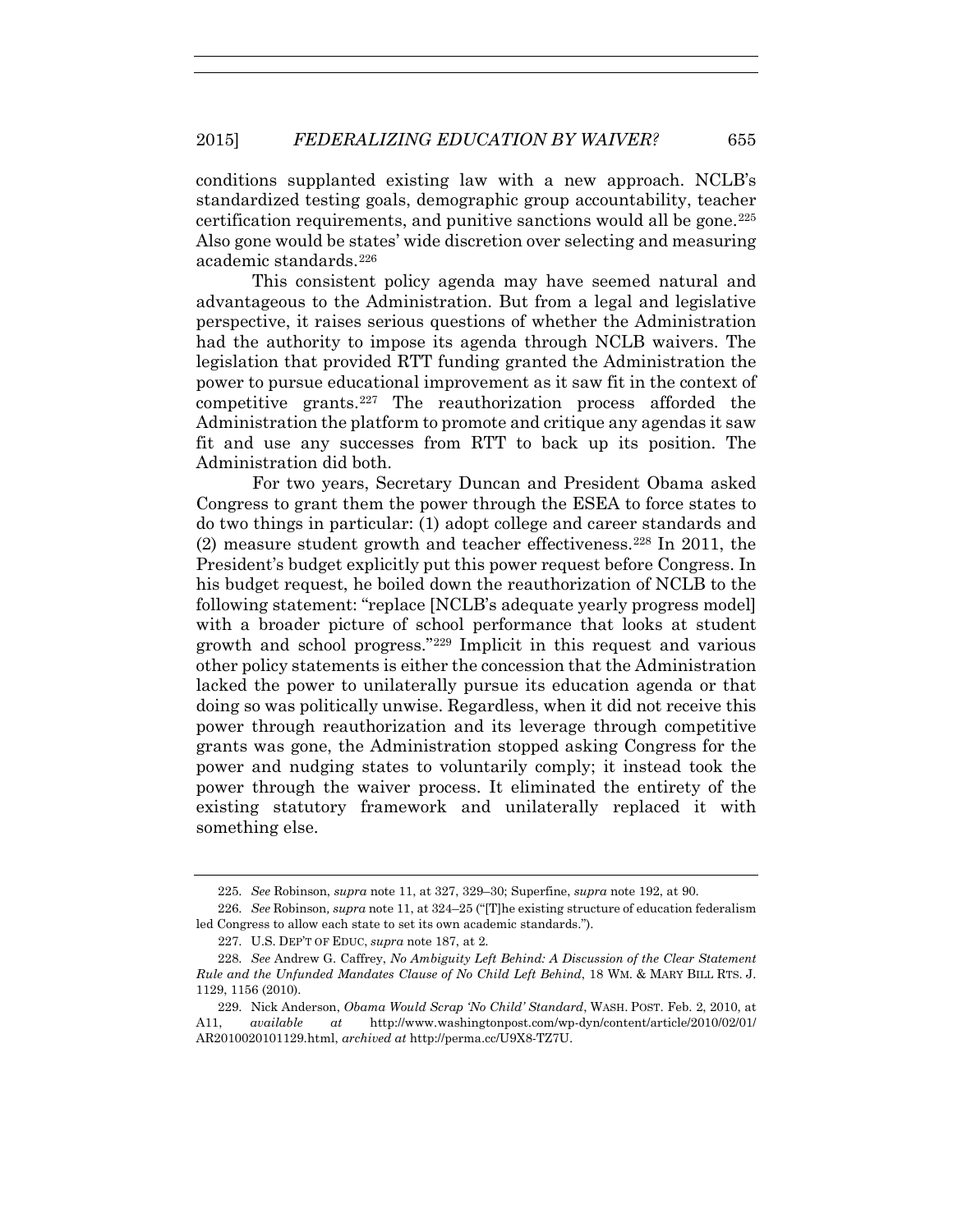The Administration may have always had the legal authority to impose policy change through waivers and simply never highlighted it. Having Congress reauthorize the ESEA consistent with the Administration's policy would have had significant political benefits. Thus, the Administration could have calculated that it would forego executive action unless its hand was forced. There is merit to this narrative. For example, two recent presidents insisted they possessed the authority to unilaterally deploy American troops into harm's way and probably do have such power—but, nonetheless, preferred to get some form of congressional approval before doing so.<sup>230</sup> On the other hand, this military example is unique. The Constitution vests the President with unilateral authority internationally that it does not vest domestically.231

In addition, it is hard to square the President and Secretary's claims that legislative change is necessary with later claims that the exact "change" they had requested could be achieved without actually amending the legislation. It is even harder when the authority by which the Secretary purports to achieve all of the Administration's desired substantive policy change is encompassed within the simple (albiet significant) power to waive statutory provisions. If such a power existed, one would have expected the Administration to, at least, signal that it would use this power if Congress did not act, as a means of spurring Congress. In short, while the events leading up to the waivers do not definitively resolve the issues surrounding the executive authority to pursue policy through waivers, the events offer no evidence that the executive believed that it had such power. Instead, the facts suggest implicit concessions that the Administration lacked such a power and only offered a rationalization for that power once it became clear the legislative process would not yield the results it desired.

More important, this backstory helps define the scope of NCLB and the waiver conditions. Even if the constitutional authority to condition waivers exists, the power would be limited by scope

<sup>230.</sup> *See, e.g.*, Peter Baker & Jonathan Weisman*, Obama Seeks Approval by Congress for Strike in Syria*, N.Y. TIMES, Aug. 31, 2013, at A1, *available at* http://www.nytimes.com/ 2013/09/01/world/middleeast/syria.html?pagewanted=all&\_r=0, *archived at* http://perma.cc/ K6V7-C9RA; Louis Fisher, *Deciding on War Against Iraq: Institutional Failures*, 118 POL. SCI. Q. 389, 395–96 (2003) (discussing President Bush's initial conclusion that he did not need authorization to go to war in Iraq and his later decision to ask Congress for approval); Letter from the President to Congress (Feb. 11, 2015), *available at* http://www.whitehouse.gov/the-pressoffice/2015/02/11/letter-president-authorization-use-united-states-armed-forces-connection, *archived at* http://perma.cc/L285-LB9E (requesting authorization from Congress for use of force against the Islamic State of Iraq and the Levant).

<sup>231.</sup> *See, e.g.*, United States v. Curtiss-Wright Export Corp., 299 U.S. 304 (1936).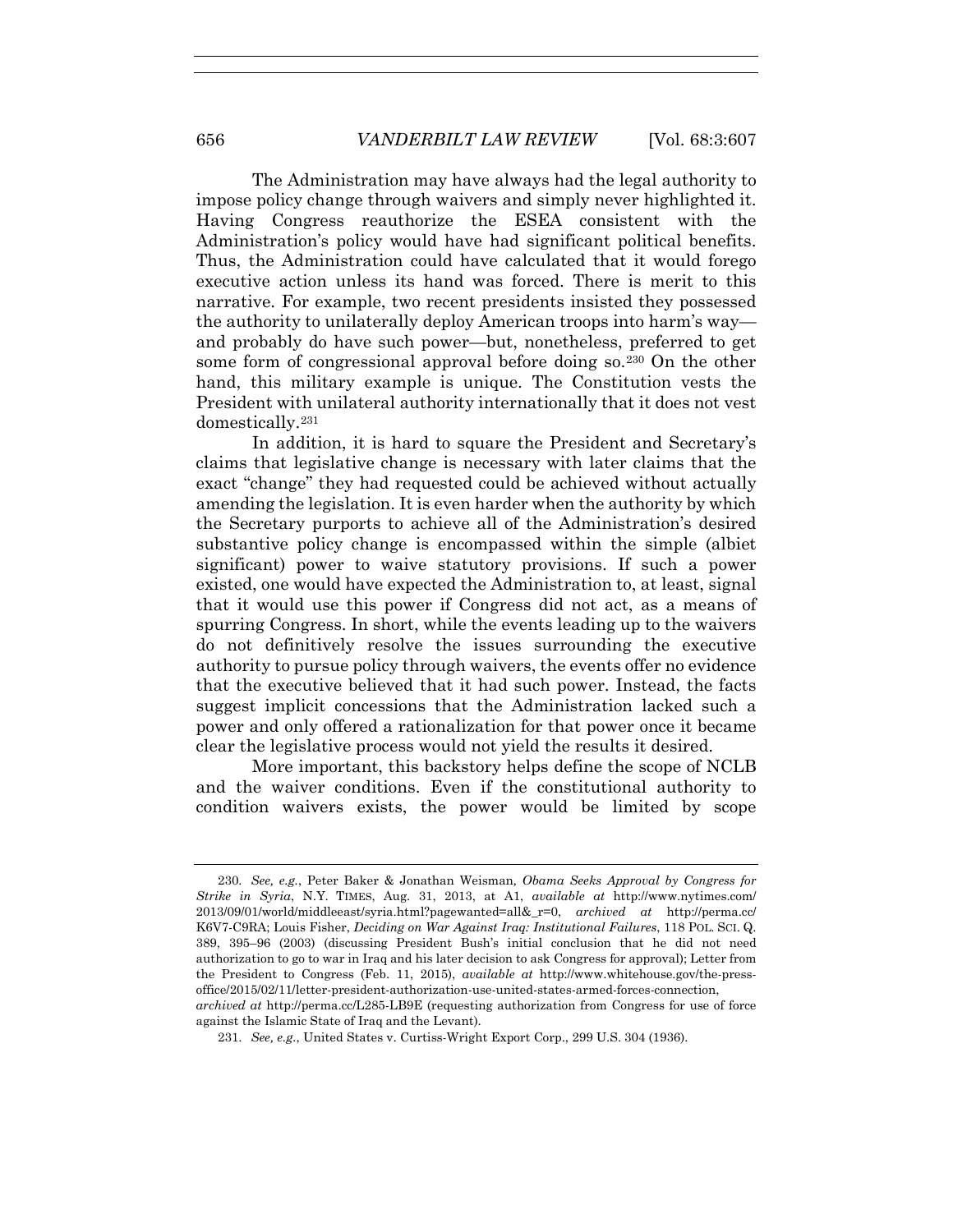analysis.232 As emphasized in later sections, determining whether agency action falls within the scope of statutory language or a statute's overall framework raises questions of substance and inference.233 On this point, the ways in which the Administration framed NCLB, RTT, reauthorization, and the waivers serve as meaningful guideposts. Without the specter of litigation and the perception bias it would bring, the Administration articulated and distinguished the scope of those education policies.

## *D. A Rushed and Coercive Process*

By the end of 2012, forty-five states had submitted requests for a waiver or flexibility, and the Department later approved all but two.234 The process involved quick but intense interactions between states and the Department regarding the changes the waiver conditions would require for teachers and curriculum standards. Iowa experienced one of the most contentious interactions. According to local officials, complying with the Department's teacher evaluation requirements categorizing teachers by three levels of effectiveness and basing employment decisions on them—presented a direct conflict with state law on teachers' rights.235 Some other states had taken executive action to meet the Department's conditions, but Iowa's governor indicated he lacked the legal authority to unilaterally implement such a teacher evaluation system.236 The Department's conditions would require legislative amendments. Iowa's legislature then indicated that such a significant change to teachers' rights would require serious study and consideration,237 which precluded the immediate response the Department was demanding. As a result, the Department denied Iowa's waiver application.<sup>238</sup> Confronting similar problems, a few other states chose to forgo submitting a waiver application that year.239

<sup>232.</sup> *See* Barron & Rakoff, *supra* note 7, at 325–26.

<sup>233.</sup> *See id.*

<sup>234.</sup> *ESEA Flexibility*, *supra* note 5.

<sup>235.</sup> *No Child Left Behind Waiver Request in Iowa Denied by Department of Education*, HUFFINGTON POST (June 25, 2012), http://www.huffingtonpost.com/2012/06/22/dept-of-educationturns-d\_n\_1620062.html, *archived at* http://perma.cc/D58U-6LTT.

<sup>236.</sup> Miker Wiser, *Feds Deny Iowa No Child Left Behind Waiver*, WATERLOO–CEDAR FALLS COURIER (June 21, 2012, 9:00 PM), http://wcfcourier.com/news/local/govt-and-politics/feds-denyiowa-no-child-left-behind-waiver/article\_ee035d3a-bc09-11e1-9db6-0019bb2963f4.html, *archived at* http://perma.cc/B92Z-X9HE.

<sup>237.</sup> *See id.*

<sup>238.</sup> *Id.*

<sup>239.</sup> *See, e.g.*, John Martin, *More States and D.C. Receive NCLB Waivers; Vermont, Alabama, Nebraska Reject Them,* CNN (July 24, 2012, 6:06 AM), http://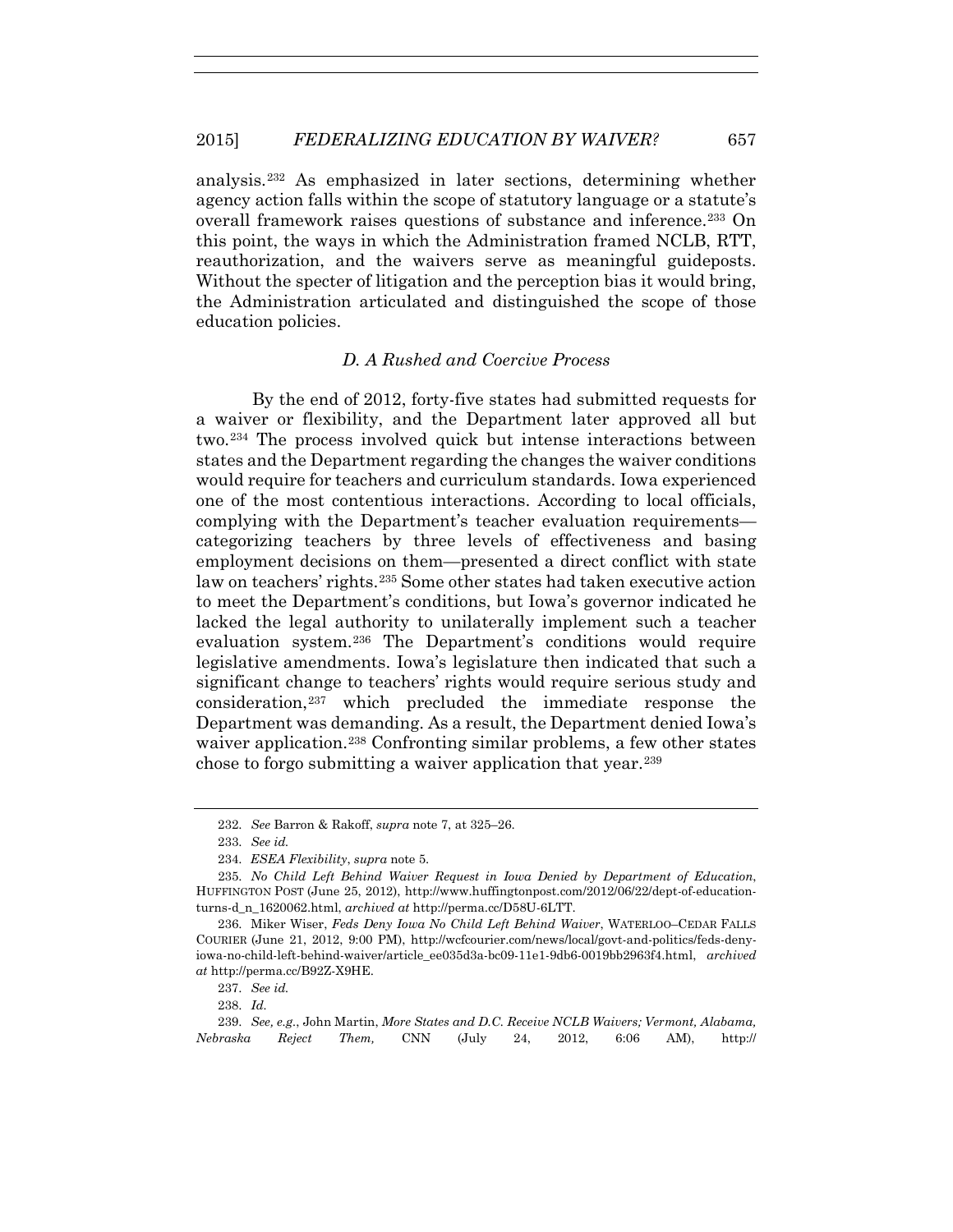Senator Lamar Alexander, then the ranking member of the U.S. Senate Health, Education, Labor, and Pensions Committee and now the chairman, claimed the Department transformed the waiver process from an application process into a game of "Mother May I?," exacting huge tolls from states that lacked any leverage. "This simple waiver authority has turned into a conditional waiver with the [Education] Secretary having . . . authority to make decisions that [are normally reserved for] state and local governments."240 He further accused the Administration of using its waiver power to subvert the legislative process, claiming that the Secretary had rewritten the law.241 The chairman of the House Education and the Workforce Committee shared Alexander's concerns.242 Political characterizations aside, the Secretary's leverage was indisputable. All but a couple of states moved at breakneck pace—by legislation or executive action—to make the curriculum and teacher changes necessary to meet the Department's conditions.

The pace of change may have masked the condition's substantive breadth from the wider public, but once the change set in, so did the backlash. Teachers and affiliate organizations in several states subsequently filed lawsuits challenging the changes as violations of teachers' state and federal constitutional rights.243 Likewise, a national grassroots movement against the Common Core began forming in late 2013 and early 2014.244 By the summer of 2014, some states had passed legislation to repeal the prior executive or legislative action adopting it;245 others were considering following suit;246 and others were

242. McNeil & Klein, *supra* note 222.

schoolsofthought.blogs.cnn.com/2012/07/24/more-states-and-d-c-receive-nclb-waivers-vermontalabama-nebraska-reject-them, *archived at* http://perma.cc/W3VJ-NA9T.

<sup>240.</sup> Klein, *supra* note 24; *see also* McNeil & Klein, *supra* note 222, at 31 (urging states to simply submit applications rather than play the game).

<sup>241.</sup> Alyson Klein, *Arne Duncan Makes Sales Pitch for Waivers, Turnarounds, Early Ed in Senate Hearing*, EDUC. WEEK BLOG (Apr. 30, 2014, 2:46 PM), http://blogs.edweek.org/edweek/campaign-k-12/2014/04/arne\_duncan\_makes\_sales\_pitch\_.html?q s=Arne+Duncan+Makes+Sales+Pitch+for+Waivers*, archived at* http://perma.cc/S2LA-BHL6.

<sup>243.</sup> *See* Derek Black, *North Carolina's Teacher Tenure Repeal Found Unconstitutional*, EDUC. LAW PROF BLOG (May 21, 2014), http://lawprofessors.typepad.com/education\_law/2014/05/ north-carolinas-teacher-tenure-repeal-found-unconstitutional.html, *archived at* http://perma.cc/ BJZ8-H6ZP.

<sup>244.</sup> Joseph P. Williams, *Who Is Fighting Against Common Core?*, U.S. NEWS & WORLD REPORT (Feb. 27, 2014, 3:58 PM), http://www.usnews.com/news/special-reports/a-guide-tocommon-core/articles/2014/02/27/who-is-fighting-against-common-core, *archived at* http:// perma.cc/CU32-NJMD.

<sup>245.</sup> Valerie Strauss, *Two More States Pull Out of Common Core*, WASH. POST ANSWER SHEET BLOG (June 5, 2014), http://www.washingtonpost.com/blogs/answer-sheet/wp/2014/06/05/twomore-states-pull-out-of-common-core/, *archived at* http://perma.cc/S48B-H94G.

<sup>246.</sup> *Id.*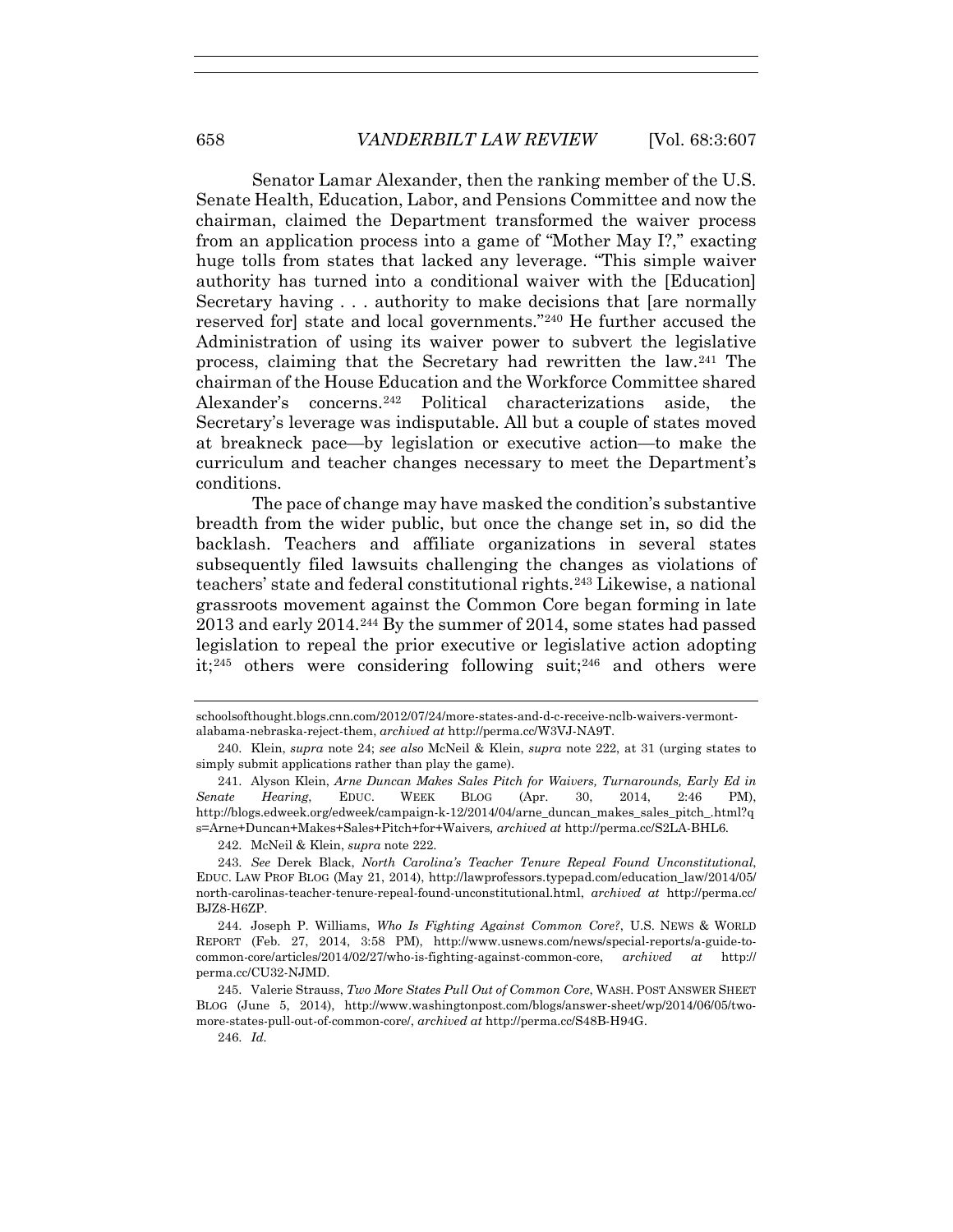### 2015] *FEDERALIZING EDUCATION BY WAIVER?* 659

embroiled in litigation challenging whether the adoption of the Common Core violated state law.<sup>247</sup> In short, the waiver process's frontend efficiency was largely a product of the states having little choice but to side-step difficult local problems of politics and law, which resurfaced later when important constituents caught up to the change.

# IV. THE CONSTITUTIONAL AND STATUTORY FLAWS OF NO CHILD LEFT BEHIND WAIVERS

The particular conditions that the Department required of states in exchange for waivers raise both constitutional and statutory problems. First, when states initially agreed to the terms of NCLB in 2001, they had no notice that they would be subject to new conditions should they later need to apply for a waiver. Congress could have put states on notice, but it did not. Thus, the waiver conditions likely violate the constitutional requirement of clearly stated conditions on federal spending. Second, the imposition of these conditions occurred under particularly coercive circumstances. Ten years into NCLB's multiyear program, the Secretary told states they would be subject to the Act's sanctions and loss of funds unless they agreed to his new unilateral conditions. Although the coercion was not identical to *Sebelius*, the relevant factors are substantially the same: unforeseeable changes, transformation of an entrenched program into a new one, and high stakes that deprived states of meaningful choice.

The third and most fatal flaw is the absence of any explicit statutory authority authorizing the Secretary to condition waivers. Even if one inferred an authority to condition waivers, the particular conditions the Department imposed are beyond the scope of NCLB. Thus, either way, Congress has not delegated the authority that the agency, in fact, exercised. Moreover, serious constitutional questions arise as to whether Congress could delegate such a power under these circumstances. The conditional waiver power exercised by the Department would potentially amount to the broadest and most expansive delegated power ever afforded an agency and, as such, goes beyond the Court's already permissive precedent regarding delegations of power. In short, while conditional waivers may be constitutional as a general matter, they have statutory and constitutional limits, which the

<sup>247.</sup> *See, e.g.*, Pack v. State, 330 P.3d 1216 (Okla. 2014) (per curiam); Complaint, Bateman v. Utah State Bd. of Educ. (Utah Dist. Ct. July 31 2014), *available at*  http://libertasutah.org/drop/commoncore\_lawsuit.pdf, *archived at* http://perma.cc/4R3M-EEQC.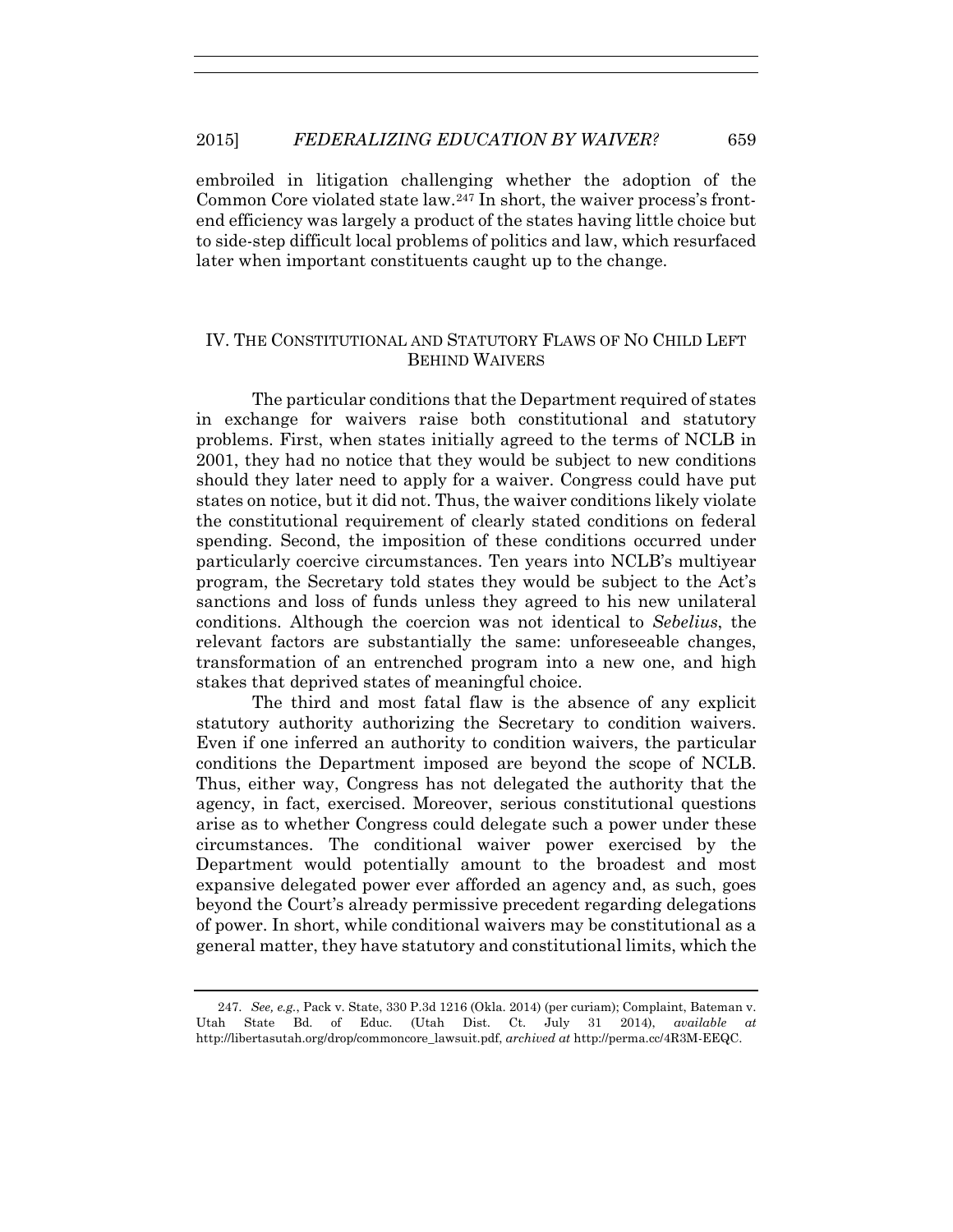Department's conditions transgressed. The following sections address each of these analyses in turn.

### *A. Inadequate Notice of Conditions*

The most exacting Spending Clause limitation is that any conditions placed on federal funds must be clearly and unambiguously stated when the state receives the funds.<sup>248</sup> NCLB clearly states that the Secretary has waiver power, but NCLB makes no mention of a power to condition waivers. The waiver provision does add that a state's applications for waiver must explain how a waiver will "(i) increase the quality of instruction for students; and (ii) improve the academic achievement of students,"249 and must include "measurable educational goals" and methods for measuring and meeting those goals.250 These requirements, however, are expressed as the points to which an application should speak and, thus, the criteria by which the Secretary should evaluate applications. They give no notice that some specific conditions beyond those broad criteria might be imposed on a state. To the contrary, the provisions explicitly articulate a waiver request process driven by state applications and the Secretary's evaluation of them based on an application's ability to meet broadly articulated goals, not on a Secretary's preconceived conditions. The Secretary can deny those applications based on his discretionary judgment, but not based on a predefined litmus test with no grounding in statutory text.

Even if one reasoned that the statutory criteria for granting waivers implied an authority to condition waivers, the permissible conditions would be limited to those falling squarely within those criteria and the scope of the overall statute. An open-ended authority that gave the Secretary significant flexibility in fashioning conditions on funds would be inconsistent with the clear statement rule because a funding recipient would have insufficient notice of the conditions that it might be required to meet later. At most, states would be on notice that NCLB's terms are subject to change, but the clear statement rule requires notice of the future terms themselves.251 Notice of the possibility that change may occur does not provide this.

The Department might counter that while the statute did not provide specific notice, the agency gave states notice prior to imposing the conditions. It is enough that the statute provided notice of future

<sup>248.</sup> South Dakota v. Dole, 483 U.S. 203, 207 (1987).

<sup>249. 20</sup> U.S.C. § 7861(b)(1)(B)(i)–(ii) (2012).

<sup>250. § 7861(</sup>b)(1)(C).

<sup>251.</sup> *See Dole*, 483 U.S. at 207.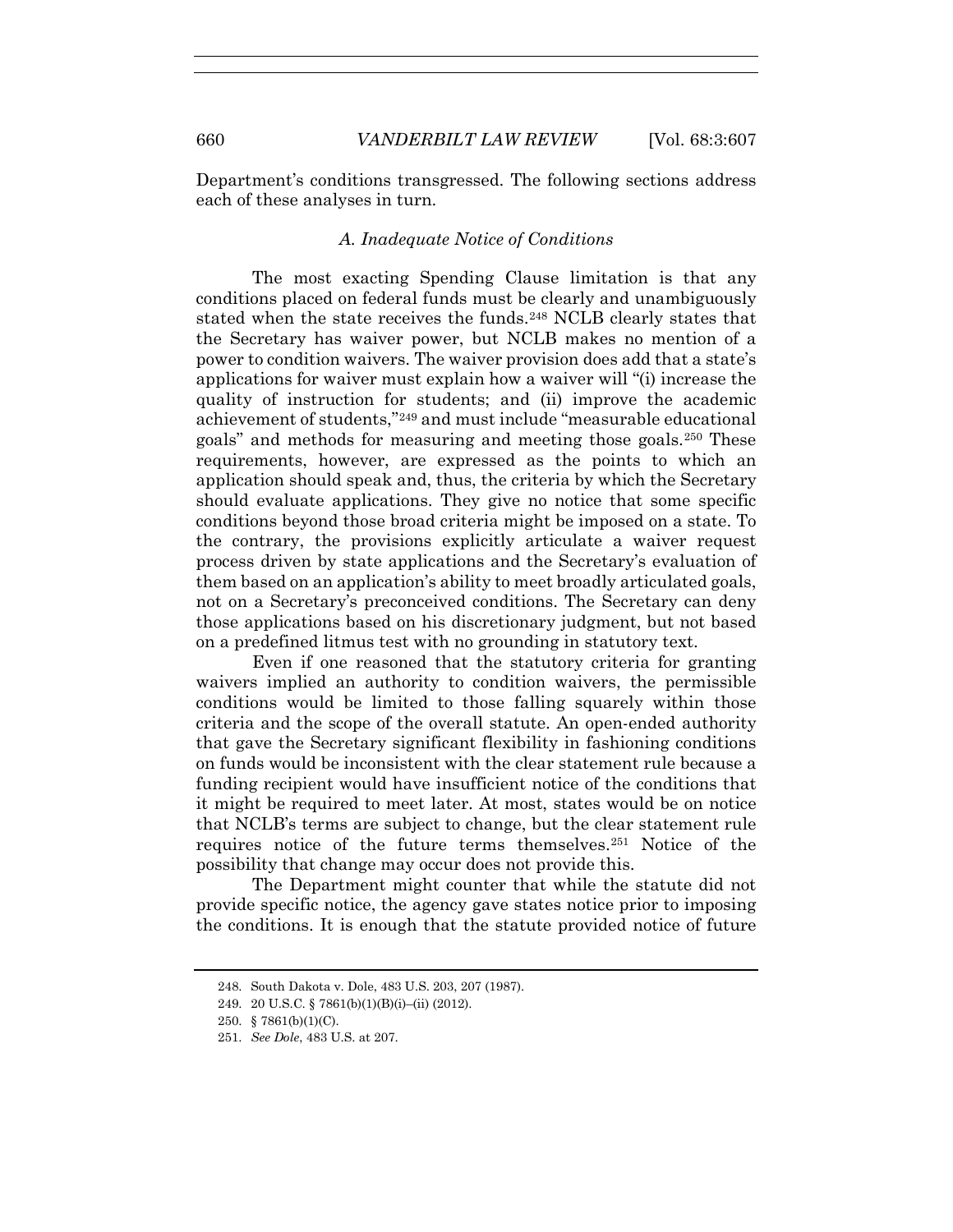change by the agency, so long as the agency did not apply the changes retroactively. In the context of statutory frameworks that do not entail multiyear projects and compliance that is interconnected across time, that position might warrant consideration, but it does not here. NCLB was developed as a multiyear program spanning the course of more than a decade.252 Upon accepting NCLB funds in year one, states committed to developing their own curricular standards and tests and to set course upon progressive yearly academic progress, for which they were accountable on a yearly basis.<sup>253</sup> Once they began the process, changing course along the way was untenable. The Department's waiver conditions, however, do exactly that: demand changes to states' existing programs midstream. In that respect, they are post facto or retroactive conditions of which a state must have had notice at the time of the passage of NCLB, not simply prior to their post facto development. In other words, NCLB conditions that substantively change the law are equivalent to changing the rules of a sporting event in the final minutes of the game. Fair play is not preserved simply because both teams know the rules going forward.

Most fatal to any clear notice defense of the NCLB waiver conditions is the fact that Congress was so definite in the articulation of all the other conditions it intended to place on states, including an articulation of the conditions that it was not imposing. First, NCLB articulated a detailed and lengthy set of conditions for adopting state standards, testing, teacher quality, accountability, and sanctions.254 The specific articulation of a detailed framework of statutory conditions is inconsistent with the notion of an unstated, open-ended agency power to replace NCLB's express condition with something new. Yet, this is what the Department did. By its own words, it imposed conditions that "re-envision[ed the] federal role in education" and "renovat[ed] a flawed law"255 with reforms that "were not anticipated when the No Child Left Behind Act of 2001 (NCLB) was enacted nearly a decade ago."256

Second, Congress specifically articulated the limits of its detailed framework, should they be later mistaken:

<sup>252.</sup> *See* Ryan, *supra* note 8, at 940–41; Superfine, *supra* note 192, at 89–90.

<sup>253. 20</sup> U.S.C. § 6311(b)(2)(A)–(C) (requiring "adequate yearly progress"); Ryan, *supra* note 8, at 939–41.

<sup>254. 20</sup> U.S.C. §  $6311(a)(1)$ ,  $(b)(1)(C)$  (2012) (adopting "challenging academic standards"); § 6311(b)(2) (testing at least once annually for students in grades three through eight and once in high school); §  $6311(b)(2)(A)$ –(C) (requiring schools to make "adequate yearly progress" for accountability);  $\S$   $6319(a)(2)$ ,  $7801(23)$  (requiring a "highly qualified" teacher in every public school classroom); § 6316 (b)(5)(B), (b)(8)(B) (declaring sanctions for failing schools).

<sup>255.</sup> U.S. DEP'T OF EDUC., *supra* note 16, at 2 (presidential letter introducing the blueprint). 256. Letter from Arne Duncan, *supra* note 213.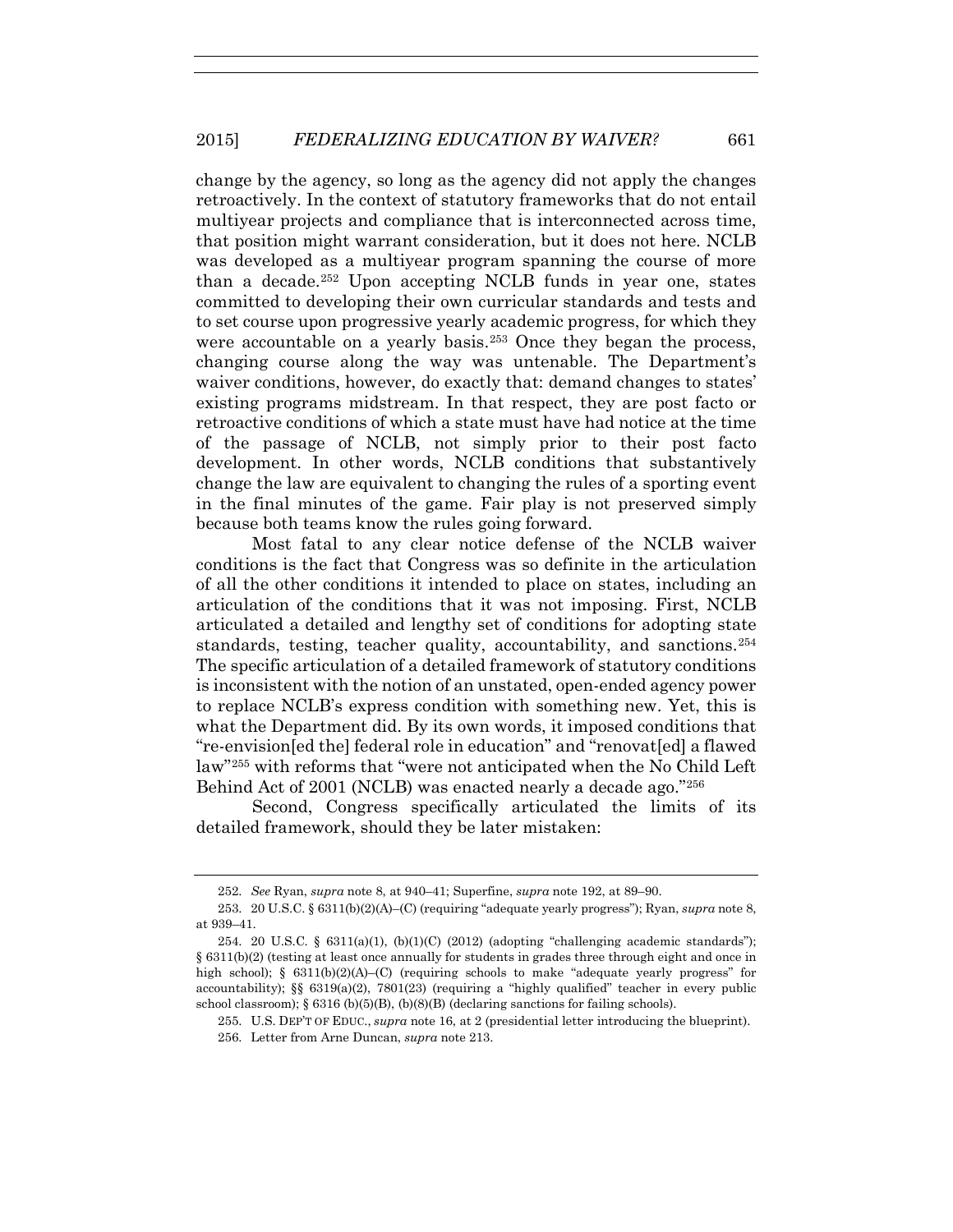Nothing in this subchapter shall be construed to authorize an officer or employee of the Federal Government to mandate, direct, or control a State, local educational agency, or school's specific instructional content, academic achievement standards and assessments, curriculum, or program of instruction, as a condition of eligibility to receive funds under this chapter.<sup>257</sup>

The college- and career-ready standards waiver condition is contrary to this limit. The most forgiving reading of this waiver condition is that it demands a *type* of curriculum, standard, or program of instruction college and career ready—without demanding a specific curriculum. This forgiving reading, however, fails because, as practically understood, the Department did demand a specific curriculum, standard, or program of instruction: the Common Core.258 Moreover, even if not a demand for specific curriculum, it was a demand for a sufficiently specific type of curriculum that the demand is inconsistent with the statute.

Finally, the overarching structure of NCLB is one built, at every level, on states determining educational content, delivery, and teacher quality.259 The federal government's role is limited to ensuring that states follow through on the substance to which states themselves commit.260 The waiver conditions represent a shift in decisionmaking, away from states to the Secretary.261 The Secretary set the waiver conditions, and states had to abide by them. The conditions take away states' primary control over teacher certification, instead mandating that states adopt a specific type of teacher quality assessment.262 The same is true of the college and career ready standards mandate. That states may retain flexibility at the margins of curriculum and teacher assessment cannot mask the fact that the waiver conditions direct or mandate states to do specific things with their curriculum and teachers.263 These shifts in substance, curriculum, and decisionmaking authority are simply too inapposite to the statutory language and framework of NCLB to reasonably fall within the scope of any clearly

- 259. *See* Ryan, *supra* note 8, at 939–942.
- 260. *See id.* at 942–43.
- 261. *See* Eitel & Talbert, *supra* note 189, at 24.
- 262. U.S. DEP'T OF EDUC., *supra* note 18, at 6.

263. As discussed *supra* in notes 1 and 190, the meaning of curriculum has become a subject of intense debate, primarily driven by political objectives, rather than a meaningful discussion of curriculum. In those notes, this Article takes the position that curriculum includes a host of policy, implementation, and practical decisions. Thus, rigid distinctions about what is or is not curriculum are fraught with problems, but those using the Common Core understand it to be curriculum, controlling of curriculum, or directly related to curriculum. *See, e.g*., *Common Core*, *supra* note 190.

<sup>257. 20</sup> U.S.C. § 7371.

<sup>258.</sup> *See* Eitel & Talbert, *supra* note 189, at 21.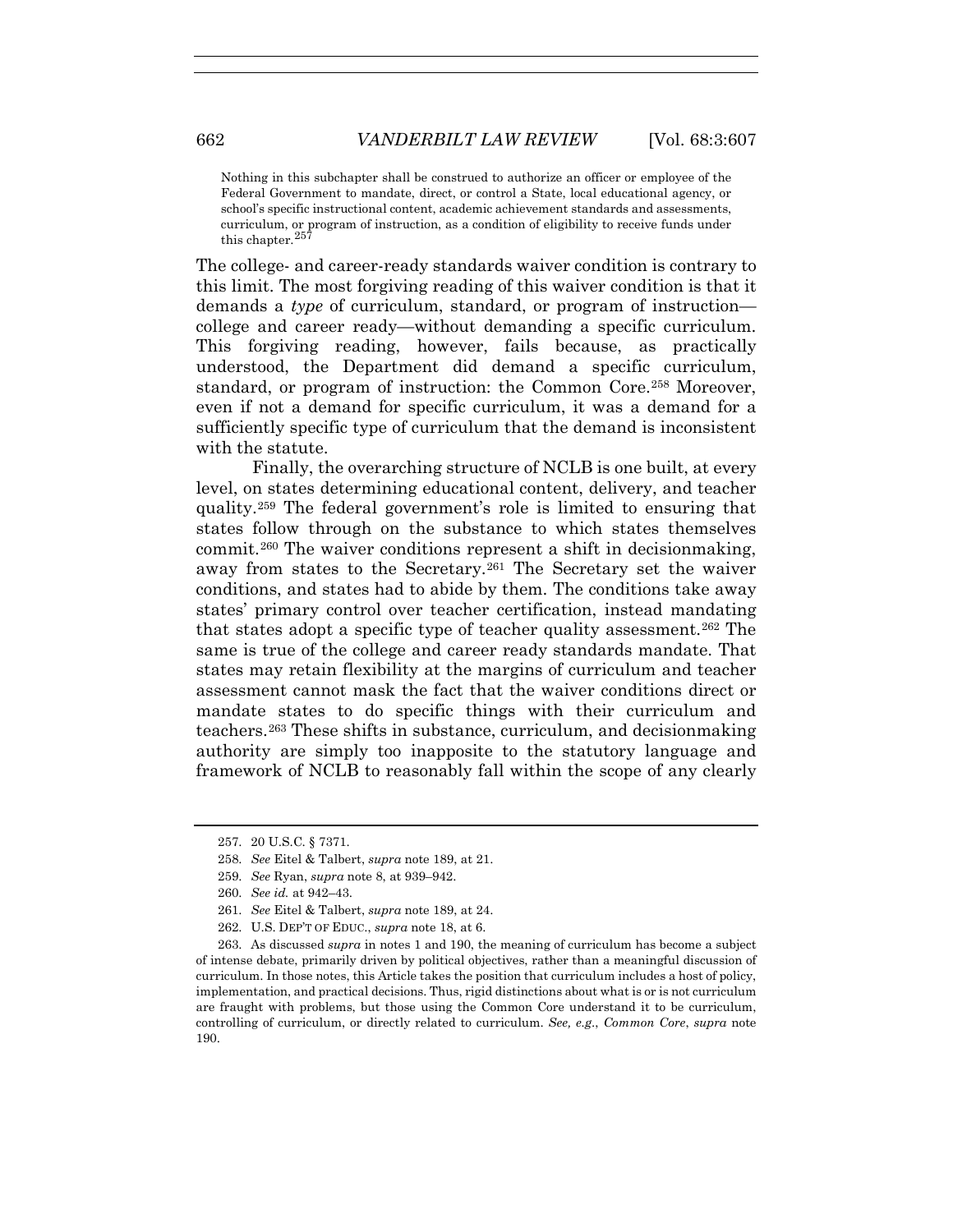stated conditions in NCLB. Thus, states could not have anticipated them when they first agreed to participate in NCLB.264

## *B. Coerced Conditions*

# 1. Altering an Entrenched Program: The Elementary and Secondary Education Act 1965 to 2012

If *Sebelius* prohibits "tak[ing] an entrenched federal program that provides large sums to the states and tell[ing] states they can continue to participate in that program only if they also agree to participate in a separate and independent program,"265 the conditions that the Department placed on NCLB waivers raise constitutional concerns. In terms of entrenched federal spending programs, the ESEA ranks toward the top of the list. NCLB is but the current popular title of the most recent reauthorization and amendment of the ESEA. The ESEA has been in place since 1965, funding and regulating the supplemental education of poor and disadvantaged students ever since.266 During the last two decades, its entrenchment has only grown deeper, with federal funding and detailed requirements steadily

<sup>264.</sup> That granting a waiver is within the Secretary's discretion cannot resolve notice problems either. The right to exercise discretion in executing a statutory waiver process is not equivalent to the power to impose unlimited conditions as a predicate to the exercise of discretion. *See generally* Andrew Dudley, *Opening Borders: Congressional Delegation of Discretionary Authority to Suspend or Repeal the Laws of the United States*, 41 ARIZ. ST. L.J. 273 (2009) (considering the constitutional, practical, and judicial implications of delegating discretionary authority to the executive branch in exercising a statutory waiver process). While the Secretary is free to deny waivers within his discretion even though they might speak to the statutory factors, he may not preclude the consideration of waivers or the possibility of granting waivers based on conditions and policy objectives not provided for in the statute. *See* Whitman v. Am. Trucking Ass'ns, 531 U.S. 457 (2001) (striking down agency decision based on the consideration of factors not included in the statute). To do so is not to exercise discretion, but to impose unilateral policy beyond the scope of the statute under the guise of discretion.

The Court's reasoning in takings jurisprudence is also instructive on this point. In a series of cases, the Supreme Court has rejected governments' attempts to use their discretion in granting permits to exact conditions or concessions from landowners. *See* Koontz v. St. Johns River Water Mgmt. Dist., 133 S. Ct. 2586 (2013); Dolan v. City of Tigard, 512 U.S. 374 (1994); Nollan v. Cal. Coastal Comm'n, 483 U.S. 825 (1987). That the government could have, in its discretion, rejected the permit request is of no accord. The government is prohibited from using this discretionary power to exact conditions that are not related and proportional to the request being made by the landowner.

<sup>265.</sup> Bagenstos, *supra* note 30, at 865. Pasachoff uses different phraseology, but identifies the same three key inquires. Pasachoff, *supra* note 63, at 583.

<sup>266.</sup> *See, e.g.*, Ryan, *supra* note 8, at 937.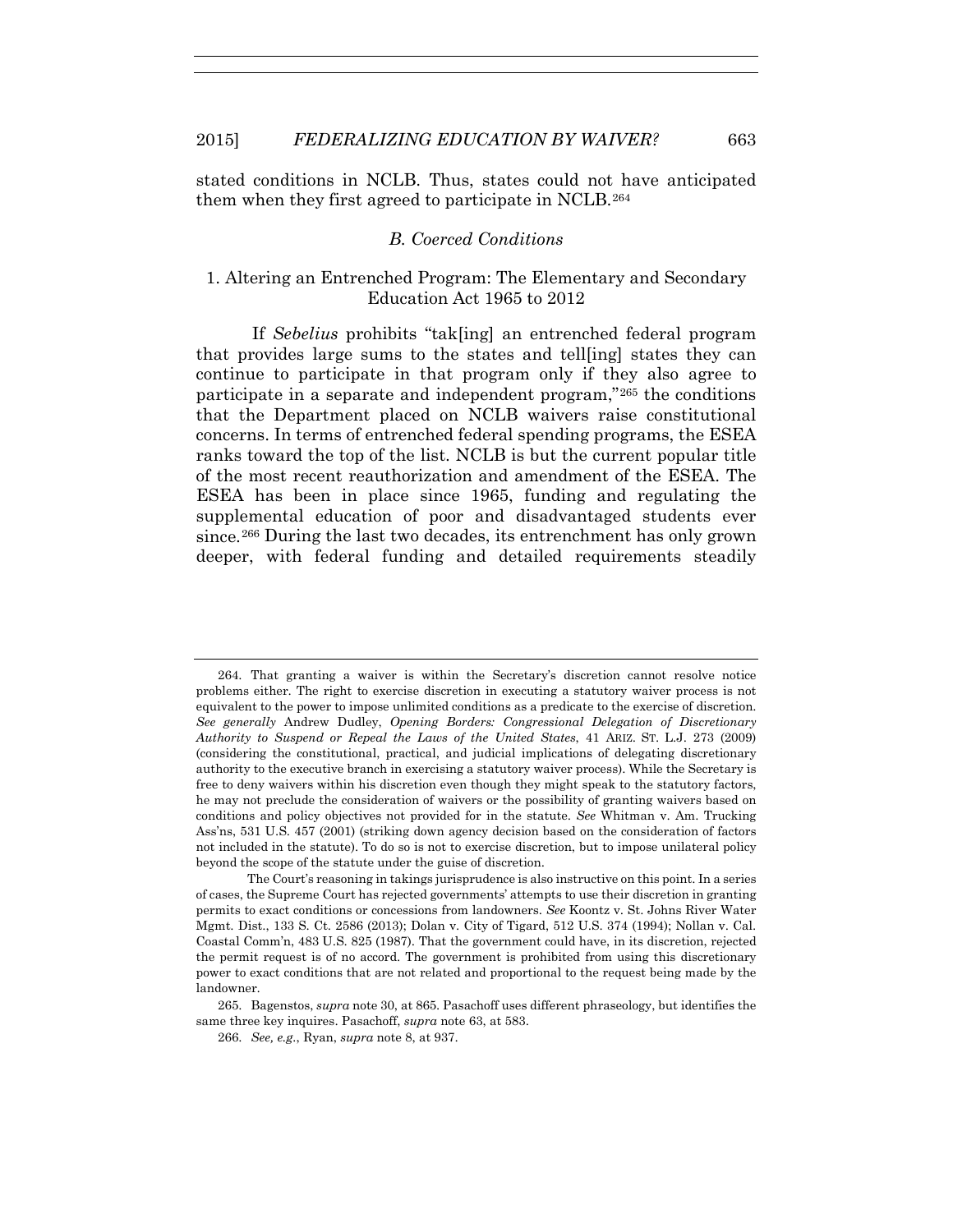increasing.267 Under NCLB, the program involves multiyear commitments that cannot simply be switched on and off.

2. Monetary and Nonmonetary Consequences of Saying No

While the fifty-year history and growth of the ESEA strongly indicate program entrenchment, money still matters, and whether NCLB funds are sufficiently large to coerce states is less obvious. In *Sebelius*, the Court evaluated funding largess in terms of the overall state budget, focusing on the fact that Medicaid funds accounted for more than ten percent of states' overall budgets.268 If this sets the minimum for establishing coercion, NCLB funds do not come close. But, if Medicaid funding is only an example and the percentage is not the sole determinate, NCLB waivers have serious coercive potential.<sup>269</sup>

Although the Department has been vague about the financial consequences of NCLB violations, Eloise Pashachoff reasons that only Title I funds would be at stake.270 Those funds were \$14.4 billion in total in 2014.271 This is only two percent of states' K–12 budgets and less than one percent of states' overall budgets.272 In other words, NCLB waivers jeopardize funds that have only one-tenth of the impact on state budgets that Medicaid does.

Evaluating NCLB funding only at the macro-level, however, understates the statute's coercive power. First, in poorer states like South Dakota, Mississippi, and Louisiana, federal education funds have a much stronger foothold. Federal education funds in total, not just Title I, are more than fifteen percent of education spending in those states.273 And in the nation's poorest districts, federal funds can be more than thirty percent of a school's budget.274 Thus, the Department's total

<sup>267.</sup> *See generally* Robinson, *supra* note 11 (detailing the increase in a cooperative federalism approach to education in the past twenty years).

<sup>268.</sup> NFIB v. Sebelius, 132 S. Ct. 2566, 2581 (2012).

<sup>269.</sup> *See id.* at 2663–64 (Ginsberg, J., dissenting) ("After Medicaid, the next biggest federal funding item is aid to support elementary and secondary education, which amounts to 12.8% of total federal outlays to the States . . . and equals . . . 6.6% of all state expenditures combined.").

<sup>270.</sup> Michael D. Barolsky, Note, *High Schools Are Not Highways: How* Dole *Frees States From the Unconstitutional Coercion of No Child Left Behind*, 76 GEO. WASH. L. REV. 725, 738 (2008) ("NCLB provides no clear guidance to states on what they stand to lose for violations. The text of the statute merely directs the Secretary of Education to withhold payment to states upon finding the state noncompliant with any material provision of the Act.").

<sup>271.</sup> *Federal, State, and Local K-12 School Finance Overview*, NEW AM. FOUND. (April 21, 2014, 10:59 PM), *available at* http://febp.newamerica.net/background-analysis/school-finance, *archived at* http://perma.cc/Y5N5-MGL8.

<sup>272.</sup> *Id.*

<sup>273.</sup> *Id.*

<sup>274.</sup> *Id.*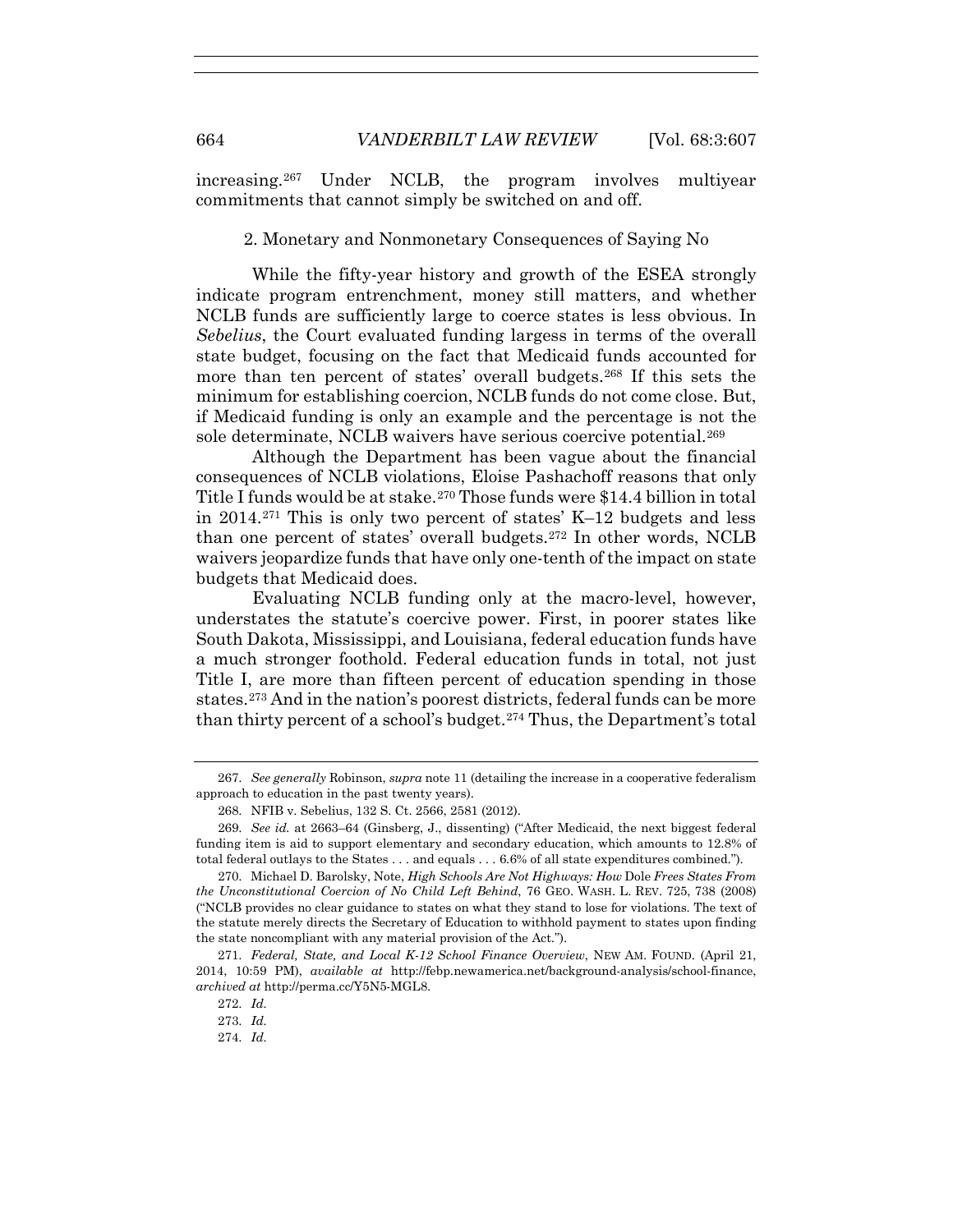or perceived leverage, which it will not clarify, may be greater than Title I funds alone, particularly since those non-Title I funds still flow through other titles of the ESEA.

Second, when looking at Title I dollars alone, the impact is still significant. In several states, Title I funds provide a twenty percent increase in per pupil funding beyond what the state provides.<sup>275</sup> In a typical year in North Dakota, Title I provided a thirty-seven percent increase in spending per pupil.276 In other words, without Title I funds, these states would find it extremely difficult to continue to deliver education as they know it throughout the state.

Third, the most appropriate level at which to examine the impact of Title I may be the district level, not the overall state budget. Medicaid is a state program, and, thus, analysis at that level makes sense. But education programs operate—and vary significantly—at the school district level. In many states, courts have forced the state to take primary responsibility for funding education, but this is not the case in all states.277 Moreover, regardless of the state, in districts with high concentrations of poverty, Title I funds can amount to a much larger increase in per pupil expenditures than they do at the state level.278 For those districts, which are delegates of the state, the consequences of losing Title I funds would be catastrophic.

Fourth, the frame of reference with which a state evaluates education funding is different. Unlike health care, states are constitutionally obligated to deliver education.279 Education is the foremost constitutional responsibility of most states.280 As such, it dominates state expenditures. Elementary and secondary education is the single largest budget item for states, amounting to twenty-five percent of state budgets.281 The next highest state expenditure is

279. Black, *supra* note 23.

<sup>275.</sup> *See* EDUC. TRUST, FUNDING GAPS 2006 at 14 (2006), *available at* http://www.edtrust.org/ dc/publication/the-funding-gap-0, *archived at* http://perma.cc/9SQ3-TWPW.

<sup>276.</sup> *Id.*

<sup>277.</sup> Rebell, *supra* note 22.

<sup>278.</sup> *See generally* EDUC. TRUST, *supra* note 275; *see also* Black, *supra* note 22 (explaining Title I funding formulas and the additional weights affording to districts with larger number and larger percentages of low income students).

<sup>280.</sup> *See, e.g.*, Seattle Sch. Dist. No. 1 v. State, 585 P.2d 71, 91 (Wash. 1978) (recognizing that "[b]y imposing upon the State a Paramount duty to make ample provision for the education of all children residing within the State's borders, the [state] constitution has created a 'duty' that is supreme, preeminent or dominant.").

<sup>281.</sup> *Policy Basics: Where Do Our Tax Dollars Go?*, CTR. ON BUDGET AND POLICY PRIORITIES (Mar. 27, 2014), http://www.cbpp.org/cms/?fa=view&id=2783, *archived at* http://perma.cc/6LLJ-Y9AN.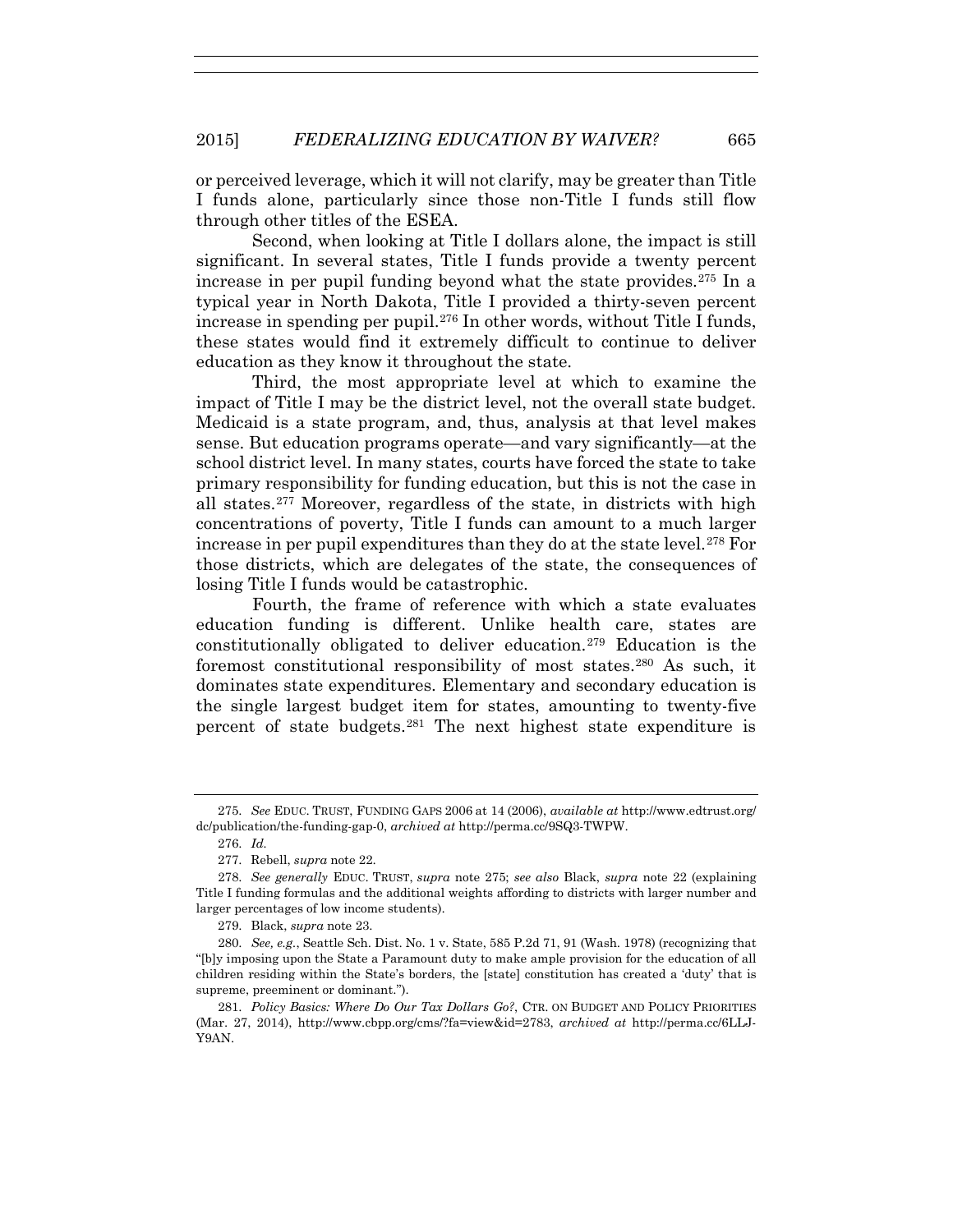Medicaid at sixteen percent.282 In California, elementary and secondary education is thirty-nine percent of the budget.283 At the local level, education can consume an even larger percentage of the budget.284 In other words, Title I dollars appear relatively small because states' education obligations are so large. But regardless of their relative size, Title I dollars offset a meaningful portion of the cost of states' foremost and largest constitutional obligation. If states lost those federal funds, state constitutional law would force many states to replace those federal funds.285 The same is not true of Medicaid.

Finally, more than money is at stake with a NCLB violation. States and districts are also subject to sanctions and stigma. NCLB sanctions would label states' premier constitutional programs as failures and demand structural reforms.286 Professor Daniels, in his wide-ranging analysis of federal agency powers, specifically identifies NCLB's accountability measures as a "regulatory nuke" because they are destructive and politically taboo.287 The stigma of suffering a "regulatory nuke" cannot be underestimated either. Local communities have expressed opposition to NCLB and federal oversight in education,288 but the political consequences of failure and restructuring would be heavily, if not almost exclusively, felt at the local level. Appointed and elected state and local education officials would be the "failures" who face job loss, not federal officials and politicians. As the Court has elsewhere indicated, inverting political accountability can increase coercion.289

In sum, while NCLB funding levels do not approach those of Medicaid, NCLB exerts a level of coercion that far exceeds the raw dollars at stake. Title I dollars cover a significant percentage of the cost of educating low-income children, whom states are obligated to educate with or without federal money, and violations of NCLB carry serious

<sup>282.</sup> *Id.*

<sup>283.</sup> CAL. BUDGET PROJECT, *Where Do California's Tax Dollars Go?* (July 2011), http://calbudgetcenter.org/wp-content/uploads/110728 Where Do State Tax Dollars Go pb.pdf, *archived at* http://perma.cc/85UB-KZM9 .

<sup>284.</sup> *See, e.g.*, *id*.

<sup>285.</sup> *See generally* Ross Wiener, *Strengthening Comparability: Advancing Equity in Public Education*, *in* ENSURING EQUAL OPPORTUNITY IN PUBLIC EDUCATION: HOW LOCAL SCHOOL DISTRICT FUNDING PRACTICES HURT DISADVANTAGED STUDENTS AND WHAT FEDERAL POLICY CAN DO ABOUT IT 40 (2008) (explaining the existing problems with the comparability requirement for Title I funding).

<sup>286.</sup> *See* Daniels, *supra* note 119, at 464.

<sup>287.</sup> *Id*. at 450, 464.

<sup>288.</sup> *See* L. Darnell Weeden, Essay, *Does the No Child Left Behind Law (NCLBA) Burden the States as an Unfunded Mandate Under Federal Law?,* 31 T. MARSHALL L. REV. 239 (2006).

<sup>289.</sup> NFIB v. Sebelius, 132 S. Ct. 2566, 2602–03 (2012) (plurality opinion).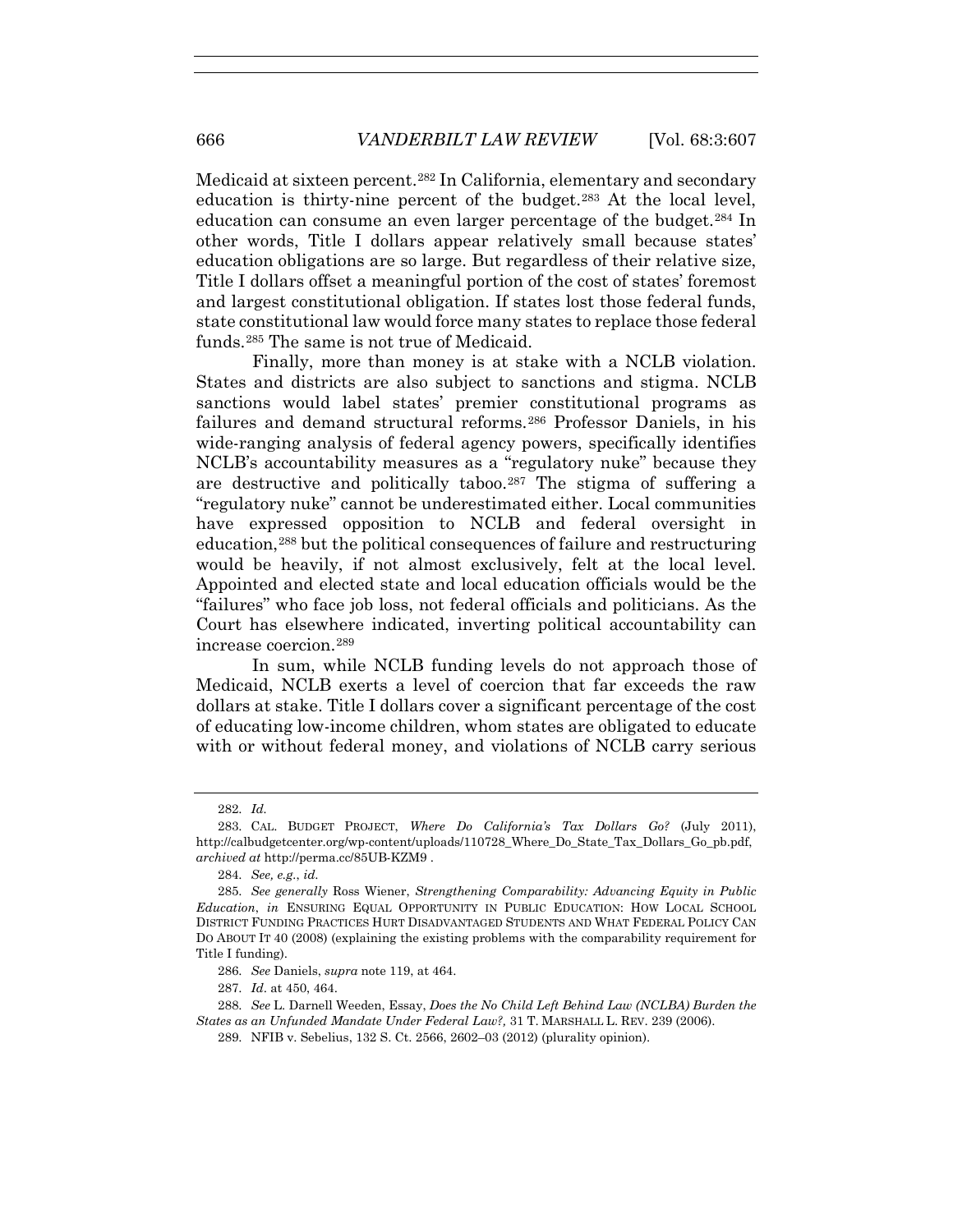political and structural consequences beyond money. These realities tipped the scales to the point where some states may have had no real choice but to comply with whatever conditions the Department of Education put forward in 2012.290 The time had already passed for legislative reform. Compliance through waiver conditions was the only remaining viable option. That several complied against their free will is further supported by the fact many states, in the midst of budget shortfalls, had rejected these same conditions and foregone equally large sums of money in the RTT application process.291 They could not do the same under NCLB.

# 3. Transforming No Child Left Behind into a Nationalized Education Program and Teacher Assessment

The foregoing coercion is of no consequence under *Sebelius* unless the federal government is also insisting that the states sign onto a separate and independent program to remain eligible under the initial program.292 On this factor, the waivers would appear to replicate the Affordable Care Act's flaw. To remain eligible for NCLB funding, the waiver conditions forced states to implement four new policies, which, as emphasized above, the Administration touted as moving education in a different direction. These new policies were a change in kind, not just degree from NCLB, which, as *Sebelius* emphasizes, would distinguish them from the expected year-to-year tinkering with federal programs.293 Thus, the conditional waivers, as exercised, likely meet the final *Sebelius* factor.

As a final note, one might argue that the *Sebelius* analysis is altogether inapplicable to waiver conditions because waiver conditions involve agency action rather than congressional action. This defense, however, would implicitly concede that the Department was acting

<sup>290.</sup> To be clear, several states had already voluntarily taken steps to adopt the Common Core and teacher evaluation systems prior to the waiver process. This Article's analysis is most directly applicable to those states that took action only in response to federal demands, but it is still broadly applicable on the question of the Secretary's and Congress's authority. That many states may have agreed with the Secretary's conditions may mean those states have no compulsion claim, but the absence of compulsion does not render the Secretary's action authorized by statute or constitution. In *New York v. United States*, 505 U.S. 144 (1992), the Court rejected the United States' argument that it could compel state action in regard to radioactive waste pursuant to the Commerce Clause because the states had asked the United States to set up an interstate compact. Although proceeding as a Tenth Amendment claim to limit Congress's Commerce Clause power, the case is instructive on the question of the limits of Spending Clause authority.

<sup>291.</sup> Superfine, *supra* note 192, at 107.

<sup>292.</sup> *See* Bagenstos, *supra* note 30, at 865–66.

<sup>293.</sup> *See Sebelius*, 132 S. Ct. at 2605 (plurality opinion); Eitel & Talbert, *supra* note 189, at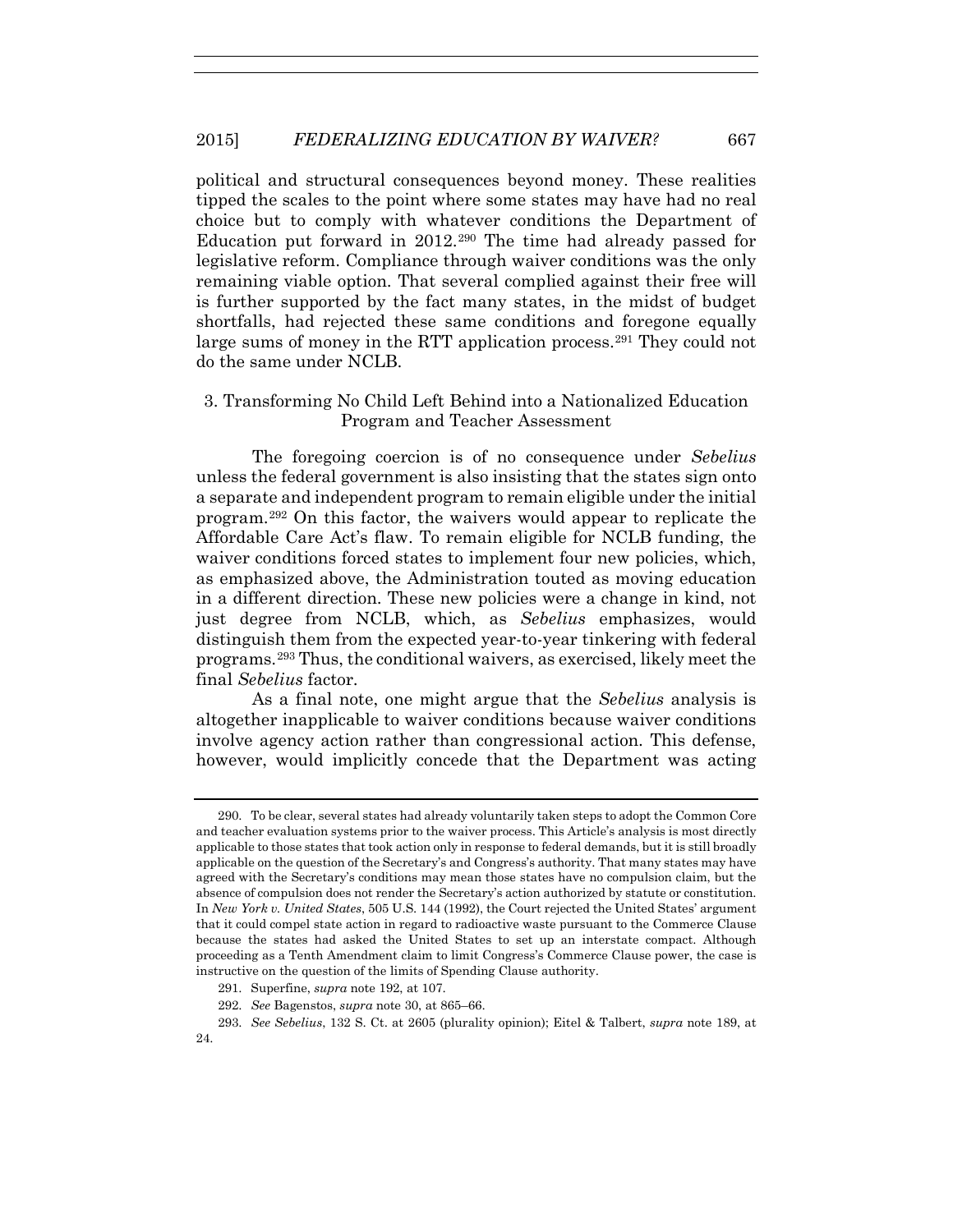beyond the scope of congressional authority. If conditional waivers of the sort exercised by the Department were authorized by Congress, *Sebelius* applies because the waiver conditions are congressional conditions. If the conditions were not authorized by Congress, *Sebelius* might not apply, but the defense of the agency conditions would implicitly concede the lack of agency authority. Either way, the waiver conditions would fail.

# *C. Exceeding Statutory Authority and the Constitutional Problem with Granting It*

Agencies can only exercise powers delegated to them by Congress,294 and Congress can only delegate those powers that the Constitution permits.295 Thus, constitutional concerns aside, for the Department of Education to possess the power to condition waivers, NCLB would have to expressly articulate such a power and the conditions an agency might impose, or imply a conditional power. An implied power, however, would limit permissible conditions to those falling within the scope of the statute. While NCLB explicitly granted the Secretary waiver power, it did not explicitly grant the power to condition those waivers, much less mention the permissible substance of those conditions. Thus, if the power to condition NCLB waivers exists, it is an implied power. But an implied power would not justify the particular conditions the Secretary imposed because they went beyond the scope of NCLB.

The conditions the Secretary imposed were so broad that it is not clear that Congress could, in advance, have articulated a conditional waiver power to justify them. The grant of power would have been so broad and unconstrained that a strong argument against its constitutionality would arise. It would have been not a power to waive NCLB—which Congress can grant—and not just the power to remake NCLB within certain limits after the waiver—which Congress can also grant. It would have been a power to eviscerate NCLB and remake it any way the Secretary sees fit. Such a power would lack an intelligible principle and vest all educational law making power in the Secretary.

<sup>294.</sup> *See generally* Chevron, U.S.A., Inc. v. Natural Res. Def. Council, 467 U.S. 837, 842 (1984) (analyzing statutory language to determine what authority Congress explicitly or implicitly granted to the agency).

<sup>295.</sup> Pan. Ref. Co. v. Ryan, 293 U.S. 388 (1935).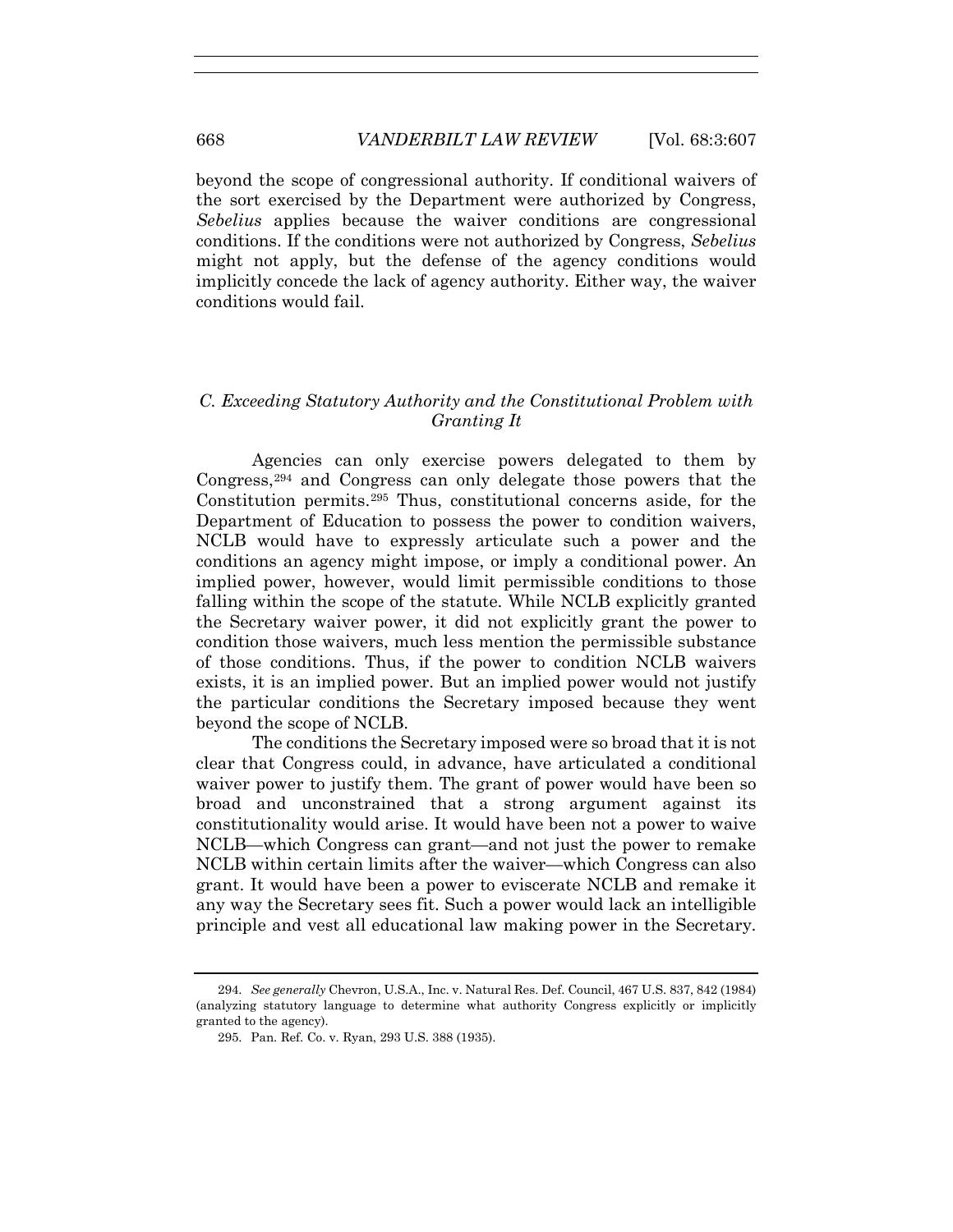This would be unconstitutional. The following sections take up each of these issues—statutory power and constitutional power—in turn.

### 1. Exceeding Limited Statutory Authority

An analysis of the scope of statutory authority that NCLB grants the Secretary largely mirrors the earlier application of the clear statement rule to NCLB waivers and need not be rehashed in detail here. It suffices to say that NCLB's statutory text extends the power to waive, but it says nothing of a power to condition waivers. It only indicates that states shall apply for waivers. States' waiver applications must identify educational goals, set measurements for those goals, and explain how a waiver will "increase the quality of instruction" and "improve the academic achievement."296 The statute provides that the Secretary "may" waive NCLB's provisions and, thus, explicitly grants him discretion in doing so. That discretion, however, pertains to his judgment of whether an application meets those objectives or is wise to approve. It is not an explicit grant of authority for the Secretary to establish narrow parameters or conditions under which he will grant an application, notwithstanding the merit an application otherwise presents in meeting statutory objectives.297 In short, the waiver power does not include an explicit power to condition waivers.

One might argue that the power to condition waivers is implied or inherent in the power to grant a waiver.<sup>298</sup> As demonstrated above, however, an implied power to condition has limits. It is not an implied power to remake the law as the Secretary sees fit. At most, it is an implied power to impose conditions that fall within the scope of the existing statute. Waiver, by name and definition, is the authority to exempt an entity from the law's application.<sup>299</sup> As to this authority, NCLB specified the circumstances under which the Department has the authority to exempt states. While the Secretary may have discretion as to when and who to exempt, the power is framed as a narrowing of the

<sup>296. 20</sup> U.S.C. § 7861(b)(1)(B)(i)–(ii) (2012).

<sup>297.</sup> To use discretionary government power to achieve ulterior objectives not provided for by law is central to the Court's takings jurisprudence. The Court has prohibited local government from using its discretionary power to grant land use exemptions or permits to exact disproportionate or unrelated concessions from landowners. *See* Koontz v. St. Johns River Water Mgmt. Dist., 133 S. Ct. 2586 (2013); Dolan v. City of Tigard, 512 U.S. 374 (1994); Nollan v. Cal. Coastal Comm'n, 483 U.S. 825 (1987). Of course, this precedent bears no direct relevance to waivers, but offers a compelling rationale for limiting the ends that government might achieve through discretionary power. Moreover, those limitations closely correlate with the scope analysis developed in this article.

<sup>298.</sup> Barron & Rakoff, *supra* note 7, at 326.

<sup>299.</sup> *See Waiver*, BLACK'S LAW DICTIONARY 1718 (9th ed. 2009).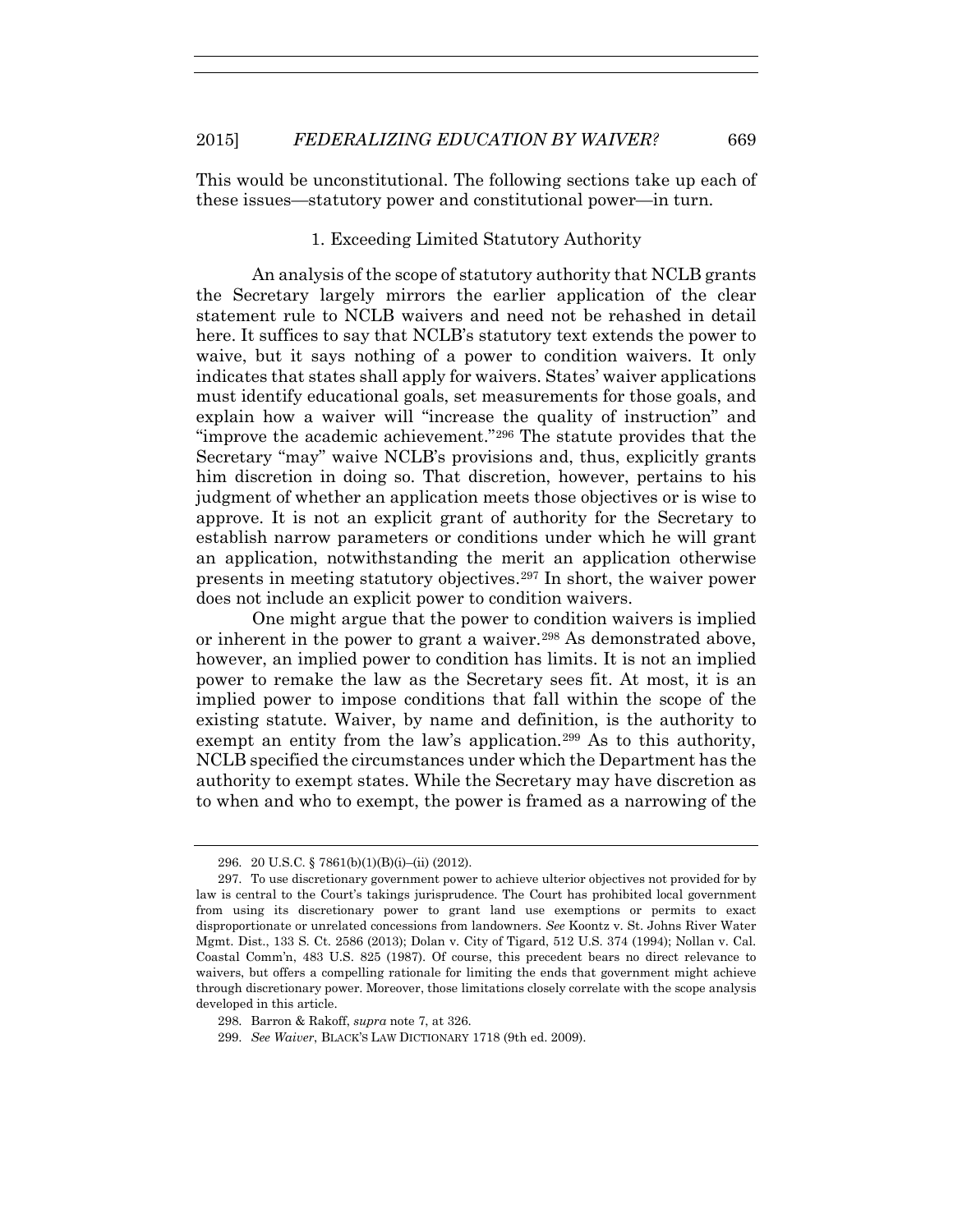statute's reach or scope, not an expanding of the statute's scope or reach. Thus, one might infer a power to impose waiver conditions that force a state to take additional steps toward complying with NCLB, but one cannot reasonably infer the power to impose conditions that require a state to make progress toward ends not embodied by NCLB.

Broad waiver condition power under NCLB would require explicit statutory authorization. As the Court in *Utility Air Regulatory Group v. EPA*.300 emphasized, "[t]he power of executing the laws necessarily includes both authority and responsibility to resolve some questions left open by Congress that arise during the law's administration. But it does not include a power to revise clear statutory terms that turn out not to work in practice."301 Because NCLB has clear terms that did not work and lacks clear statutory terms for revising them, the statute does not imply the authority to impose conditions that alter it. If Congress "wishes to assign to an agency decisions of vast . . . political significance," Congress must "speak clearly."302

A less aggressive defense of the Secretary's implied conditional waiver power would be that the Secretary, in exercising his discretion to grant waivers, will review the substance of each state's application and look for aspects of an application that signal compliance with the statutory requirements for a waiver. "Waiver conditions" might be no more than an advance articulation of his criteria for evaluation. The Secretary's transparent advance articulation of the criteria that will factor into his exercise of discretion does not necessarily transform discretion into an excess of statutory authority. The criteria could be guideposts for helping the Secretary measure progress toward Congress's statutorily articulated goals. For instance, predetermined waiver criteria, such as substantial compliance in areas A and B, would assist the Secretary in being fair and consistent and ensuring statutory compliance. It would also assist states in preparing applications. Moreover, criteria or guideposts could be defended as reasonable interpretations of the statutory goal under *Chevron* deference.303

This argument, even if valid, fails to provide a defense for NCLB waivers. First, the Department did not announce college- and careerready standards, data systems, and teacher evaluation as criteria for assessing the merit of an application. States were not awarded credit on a sliding scale of how well they performed on these criteria. These were absolute conditions that a state must meet, regardless of the merit

<sup>300. 134</sup> S. Ct. 2427 (2014).

<sup>301.</sup> *Id.* at 2446.

<sup>302.</sup> *Id.* at 2444.

<sup>303.</sup> Chevron, U.S.A., Inc. v. Natural Res. Def. Council, 467 U.S. 837 (1984).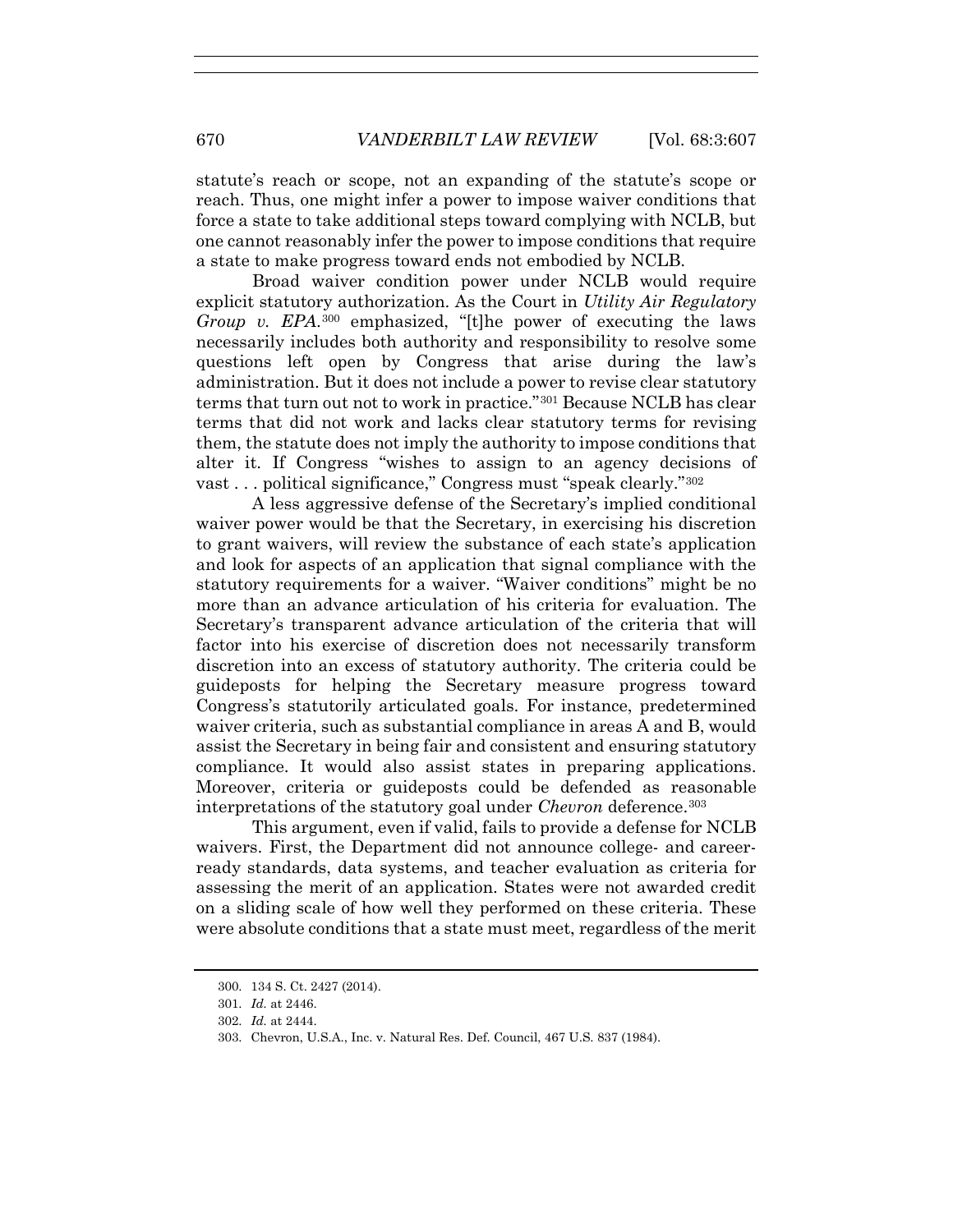# 2015] *FEDERALIZING EDUCATION BY WAIVER?* 671

or substance otherwise included in the application.304 Second, and more important, the conditions did not fall within the scope of NCLB, making it impossible to conceptualize them as criteria or conditions that measured or furthered compliance with the Act. As the Court emphasized in one of its most recent and important administrative law decisions:

[e]ven under *Chevron'*s deferential framework, agencies must operate "within the bounds of reasonable interpretation." And reasonable statutory interpretation must account for both "the specific context in which . . . language is used" and "the broader context of the statute as a whole." . . .Thus, an agency interpretation that is "inconsisten[t] with the design and structure of the statute as a whole," does not merit deference.<sup>305</sup>

In other words, the assessment of whether an agency's regulation, interpretation, condition, or criteria does not operate in a vacuum. The fact that the Secretary might be able to make a theoretical argument that the waiver conditions are reasonably related to some aspect of NCLB is irrelevant.306 The appropriate question is whether a broad conditional waiver power and the particular conditions imposed can reasonably be framed as falling within the scope and intent of NCLB's overall provisions and structure, as written.<sup>307</sup> The answer is no. The following subsections substantiate this point in detail.

## *a. Scope of No Child Left Behind*

NCLB is one-thousand pages long, detailing five major education policies. First, it demands that states develop content and performance standards in reading, math, and science.308 Second, states must develop tests that are aligned with those standards, and administer them on a regular basis.309 Third, schools and school districts must make adequate yearly progress toward the final goal of one-hundred percent proficiency for all major student demographic groups on those exams by 2014.310 Fourth, states must hold schools and districts accountable for progress and impose specific sanctions and turnaround methods for insufficient progress.311 Finally, all teachers of core academic subjects must be "highly qualified,"312 which means that

310. § 6311(b)(2)(A)–(C), (F).

<sup>304.</sup> U.S. DEP'T OF EDUC., *supra* note 18, at 1–3.

<sup>305.</sup> *Util. Air Regulatory Grp.*, 134 S. Ct. at 2442 (internal citations omitted).

<sup>306.</sup> *Id*.

<sup>307.</sup> *See generally* No Child Left Behind Act of 2001, Pub. L. No. 107-110, 115 Stat. 1425 (2002) (codified in scattered sections of 20 U.S.C.).

<sup>308. 20</sup> U.S.C. § 6311(a)(1), (b)(1)(C) (2012).

<sup>309. § 6311(</sup>b)(2).

<sup>311.</sup> *See e.g.*, § 6316(b)(1)(A), (E)(i); § 6316(b)(5)(B); § 6316(b)(8)(B).

<sup>312. § 6319(</sup>a)(2).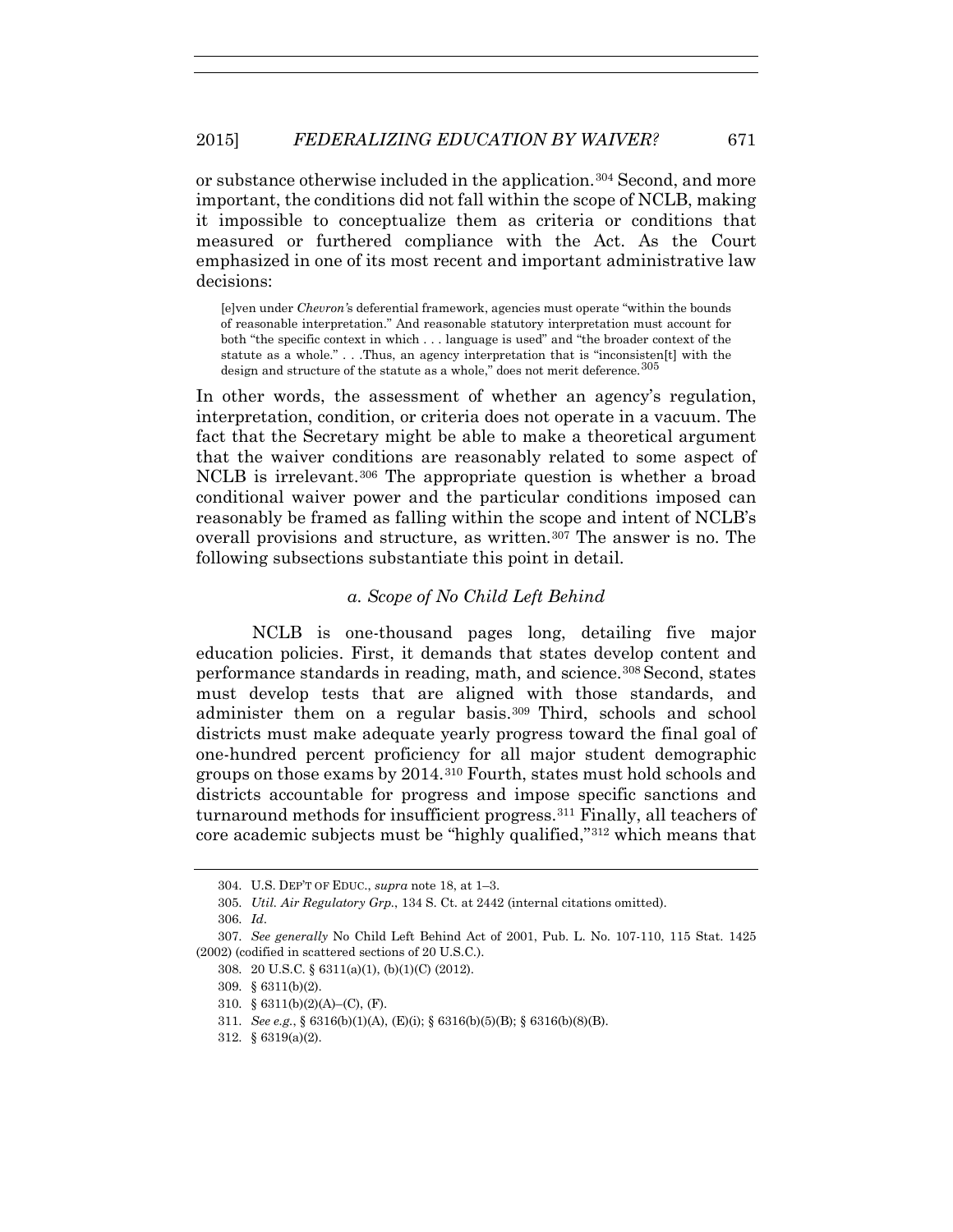a teacher is fully certified and competent based on the teacher's course of study in college or passing a state-based exam or evaluation.313

This five-component Act is built on a framework of the federal government holding states accountable for the substance that states themselves dictate. States define the curriculum standards, develop the tests, determine the cut-off scores for passing the tests, and determine the meaning of "highly qualified" teacher.<sup>314</sup> Whatever its flaws,  $315$  this chosen structure for NCLB reflects a "cooperative federalism" approach, whereby both the state and the federal government share responsibility under the Act.316

#### *b. Scope of the Waiver Conditions*

The waiver conditions are distinct in both substance and form from NCLB. First, while NCLB afforded states almost complete autonomy in regard to curricular standards, the waivers demanded career- and college-ready standards, which were not mentioned in NCLB. As a practical matter, states had to adopt the Common Core or something that closely resembled it. While these standards are a response to the watered down standards states first adopted under NCLB,317 the fact remains that NCLB did not authorize the Department then or now to demand specific curriculum or standards.318 In short, the waivers change the final decisionmaker on curriculum standards from the states to the federal government. Moreover, such a shift is explicitly prohibited by statute.<sup>319</sup>

Second, the waivers conditions make the same shift in regard to teacher qualifications and eliminate states' authority to independently

<sup>313.</sup> *Id*.

<sup>314.</sup> Ryan, *supra* note 8, at 947–48, 976.

<sup>315.</sup> *See id.* at 947–48 (describing how NCLB encourages states to create easier tests in order to make it easier for students to achieve proficiency).

<sup>316.</sup> Pinder, *supra* note 11, at 11–14; Robinson, *supra* note 11.

<sup>317.</sup> *See* DEREK W. BLACK, EDUCATION LAW: EQUALITY FAIRNESS AND REFORM (2013).

<sup>318. 20</sup> U.S.C. § 7371:

Nothing in this subchapter shall be construed to authorize an officer or employee of the Federal Government to mandate, direct, or control a State, local educational agency, or school's specific instructional content, academic achievement standards and assessments, curriculum, or program of instruction, as a condition of eligibility to receive funds under this chapter.'

<sup>319.</sup> *See* 20 U.S.C. § 1232a ("No provision of any applicable program shall be construed to authorize any department , agency, officer, or employee of the United States to exercise any direction, supervision, or control . . . ."); § 3403(b) ("No provision of a program administered by the Secretary or by any other officer of the Department shall be construed to authorize the Secretary or any such officer to exercise any direction, supervision, or control . . . ."); § 7907(a) ("Nothing in this chapter shall be construed to authorize an officer or employee of the Federal Government to mandate, direct, or control a State, local educational agency, or school's curriculum. . . .").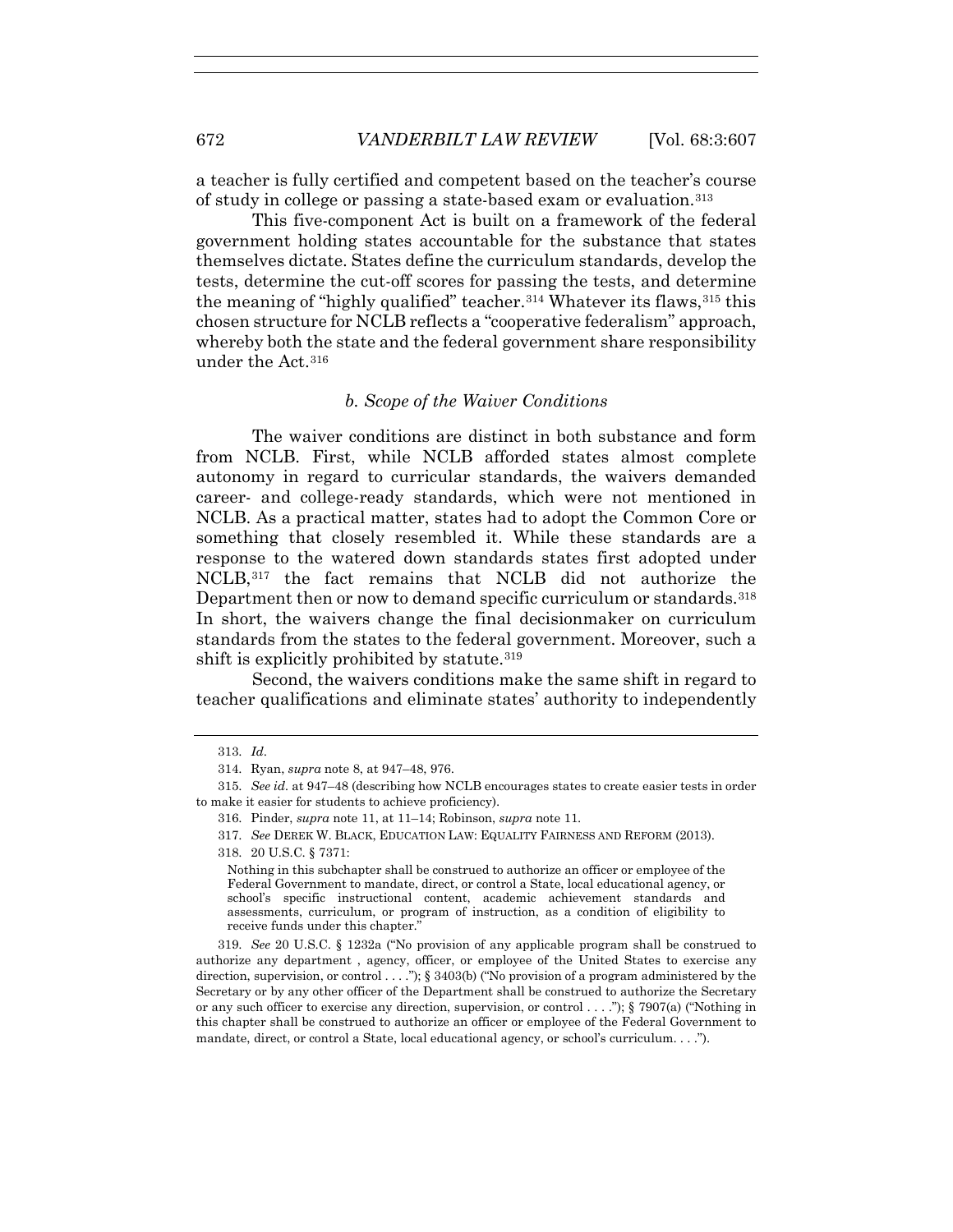control how they evaluate teachers. States must evaluate teachers based on students' progress on standardized exams and then place teachers in one of three categories of performance.320 This measure is partly a response to states' failure to put highly qualified teachers in every class.321 In this respect, the condition is generally related to NCLB's goal of improving teaching but is nonetheless beyond the scope of the NCLB's specific goal of ensuring qualified teachers and its chosen approach for doing this. The value-added assessment of teachers based on students' exam performance and categorization of teachers by performance are not even remotely intimated by NCLB. NCLB sought only to differentiate between the qualified and unqualified, and it left that differentiation to states.

In short, NCLB is an extremely detailed Act that specifically refrained from addressing the substance of curriculum, standards, instruction, and teacher certification. These important details were left undeveloped for an explicit and obvious reason: the substance of those subjects rested within the domain of states. Through the waivers, the Department specified those details itself—an authority not belonging to it—and did so with terms that are inconsistent with NCLB. Thus, the Department inverted NCLB's state-led "cooperative federalism" approach to one of federal dictates.

#### *c. Eliminating No Child Left Behind's Centerpiece*

Most striking, however, may not be a comparison of NCLB's scope to the waiver conditions, but the fact that NCLB's centerpiece, if not primary goal, is gone. NCLB's regime of standardized tests and teacher certification were not ends in themselves. The purpose was to create the data and mechanisms through which to hold states and schools accountable for the achievement of all demographic groups and to force them to close achievement gaps between them.322 The failure to do this is what brought states to the point of statutory violation.323 The waivers eliminated and replaced this central goal.

The waivers allow states to collapse subgroups into larger groups—thereby eliminating subgroup accountability—and focus not on closing achievement gaps but measuring general progress.324 Of

<sup>320.</sup> *ESEA Flexibility*, *supra* note 5, at 3.

<sup>321.</sup> BLACK, *supra* note 317.

<sup>322.</sup> *See* U.S. DEP'T OF EDUC., A GUIDE TO EDUCATION AND NO CHILD LEFT BEHIND (2004); Ryan, *supra* note 8.

<sup>323.</sup> *See* Dillon, *supra* note 3.

<sup>324.</sup> *See* Klein, *supra* note 24 (discussing concerns about "supersubgroups," which were not part of the original NCLB law).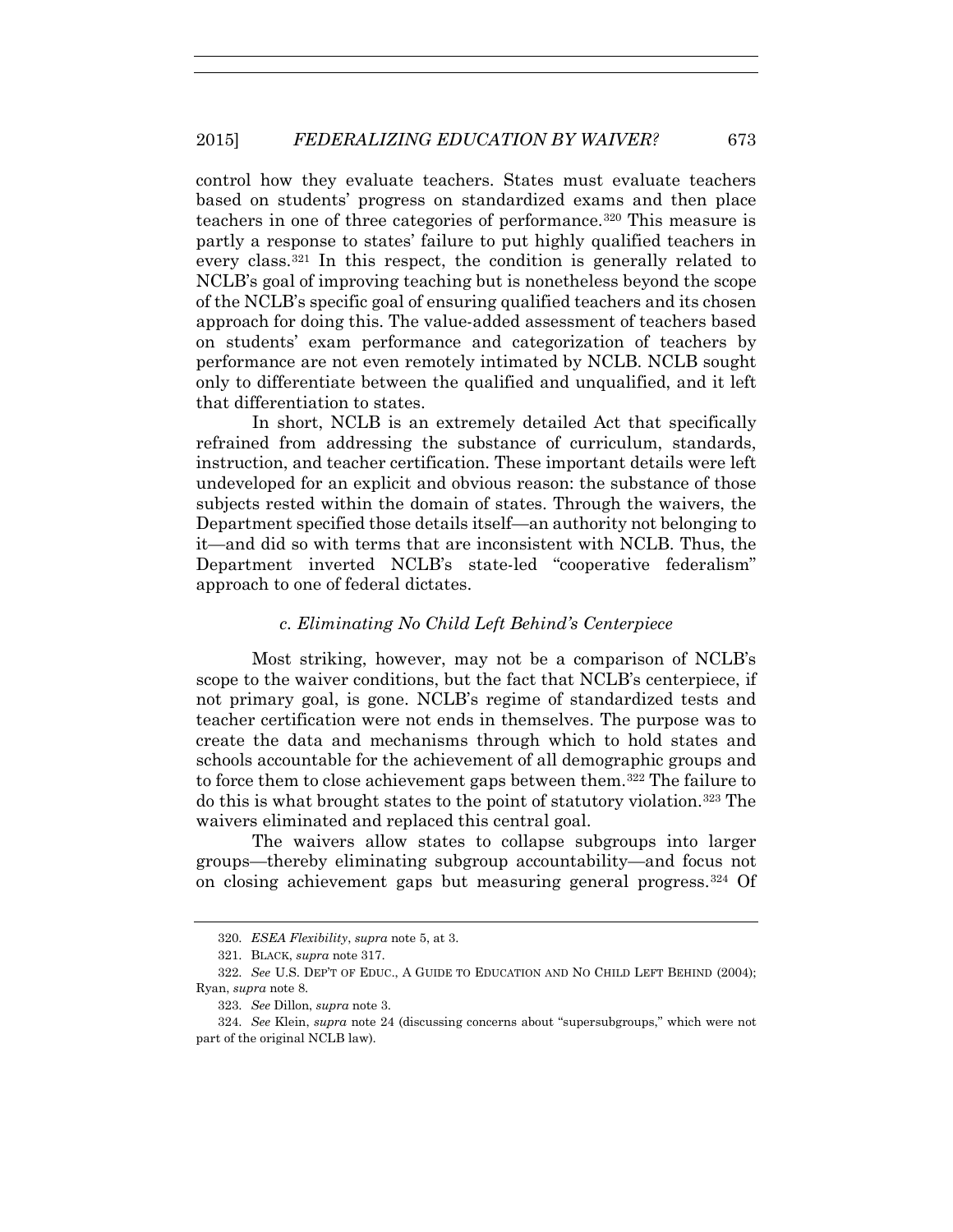course, waiver power gives the Secretary the authority to excuse states' failure on this score, but that this primary goal is not part of the waivers only cements the conclusion that the conditions that the Secretary did impose are related to new goals and not within the scope of NCLB. This type of "course reversal" is exactly what the Court in *Utility Air Regulatory Group. v. EPA*<sup>325</sup> indicated an agency cannot do absent explicit authorization. An agency cannot, under the guise of reasonable interpretation, adopt positions that "would overthrow [an] Act's structure and design."326

The fact that the Secretary and President had on several prior occasions distinguished its new education policies from NCLB's approach, and had gone so far as to call for the Act to be amended to fit its policies, undermines the argument that those policies could later be treated as reasonable interpretations of NCLB. Similar prior admissions in *Utility Air* were particularly damning to the EPA's position.327 And the Court directly chided the EPA for trying to use reasonable statutory interpretation as the avenue through which to ram its predetermined policy agenda: "[a]n agency has no power to 'tailor' legislation to bureaucratic policy goals by rewriting unambiguous statutory terms."328 The historical events preceding NCLB waivers indicates this is what the Administration did.

### 2. The Exercise of Unlimited Judgment

The Court's tendency to avoid constitutional issues by striking down agency power on other statutory grounds, coupled with the specific absence of conditional waiver power in NCLB, make it unlikely that the Court would reach the merits of constitutional challenge to NCLB waivers. Most likely, a court would hold that the Secretary exceeded his statutory authority in conditioning NCLB waivers, at least, under current facts. Nonetheless, fleshing out the constitutional issue is relevant to future reauthorizations of the ESEA, which might include broader waiver and condition power. The problems this constitutional analysis reveals should also give courts pause before entertaining the notion that NCLB implies a waiver power sufficiently broad to authorize the Secretary's recent conditions.

Congress could easily extend to the Secretary of Education the authority to condition waivers without transgressing the nondelegation

<sup>325. 134</sup> S. Ct. 2427 (2014).

<sup>326.</sup> *Id*. at 2442.

<sup>327.</sup> *Id*.

<sup>328.</sup> *Id*. at 2445.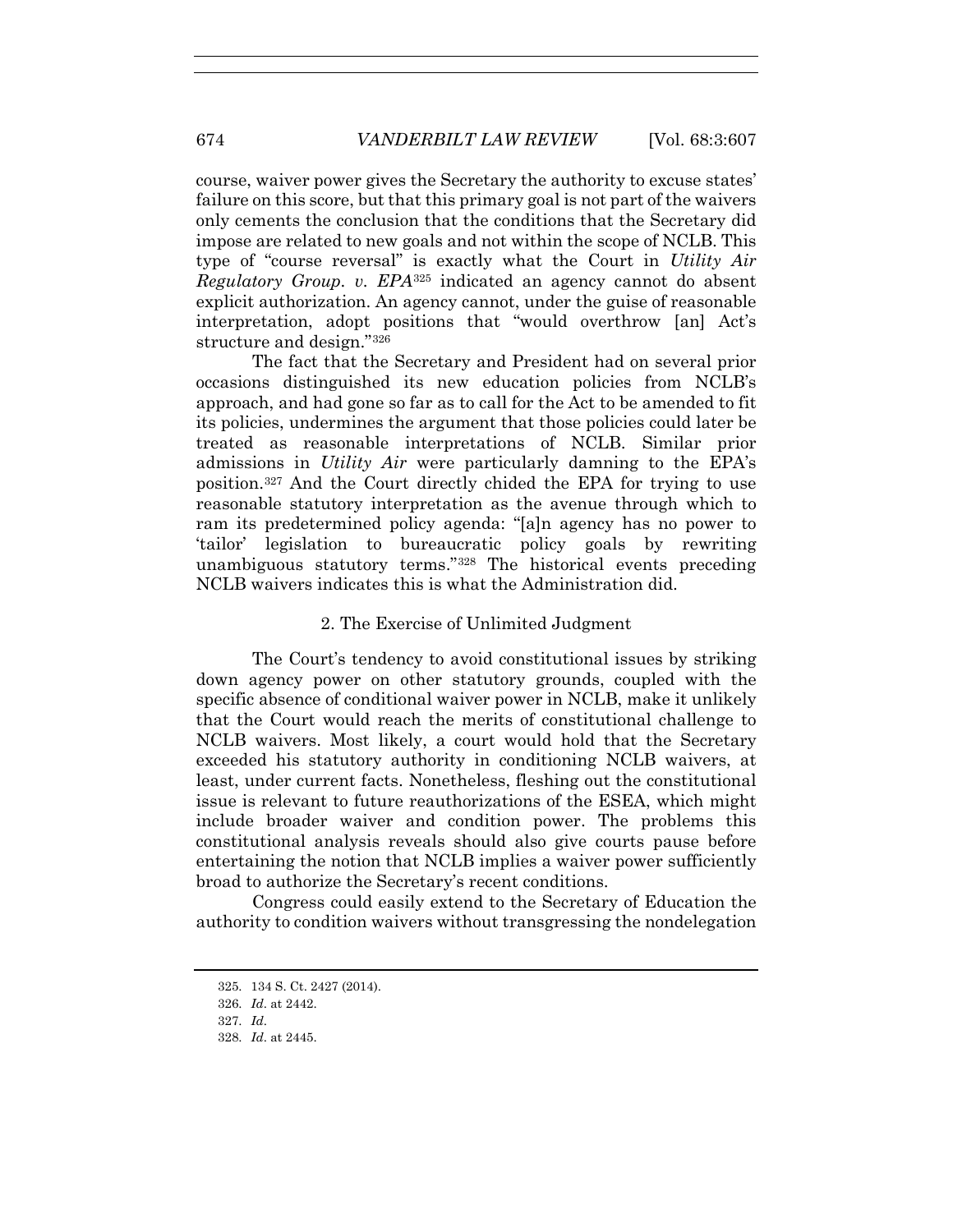doctrine, but the problem presented by the current waivers is distinct due to the breadth of the conditions imposed. The question here is whether a power to condition waivers, largely as the Secretary sees fit, would be a delegation so broad that it would amount to an unconstitutional delegation of Congress's lawmaking power. A broad and constitutional waiver delegation might have stated that "the Secretary shall have the power to waive the forgoing provisions and impose conditions on the grant of those waivers that facilitate the improvement of student achievement scores." Since Congress could have delegated such a power to the Secretary in the first instance without even bothering to have first articulated its own detailed accountability, testing, and teaching standards, Congress could grant the same authority through waiver should Congress's own standards prove ineffective. These are the circumstances that Barron and Rakoff envisioned and defended.329

But Congress would be going one step further were it to pass detailed legislation regulating education, granting the Secretary the power to waive that legislation, and indicating that the Secretary shall also have the power to condition waivers with terms that the Secretary "shall deem appropriate" or "deem consistent with the improvement of education." No intelligible principle inheres in either of these iterations of conditions. "Deem appropriate" merely provides that the Secretary shall have the power to set conditions within his discretion, not that he should act pursuant to an intelligible principle. One might attempt to infer that the scope of the underlying statute operates as a limit on the scope of conditions. Thus, an intelligible principle exists, but such an inference would be inconsistent with the waiver power granted: to impose conditions as the Secretary deems appropriate. In other words, this inference would prove the point: unbounded discretion to condition lacks an intelligible principle.

"Improvement of education" comes closer to articulating an intelligible principle. Improvement of education would place some options—those that hurt public education—off limits. Thus, Congress would have offered an intelligible principle and a universe of options within which the Secretary can exercise judgment and discretion. At the surface level, this would be enough for the Court to uphold the current waiver conditions.330

Cutting against this forgiving reading of "improvement of education" as an intelligible principle is the fact that the universe of

<sup>329.</sup> Barron & Rakoff, *supra* note 7, at 270–71, 335–36.

<sup>330.</sup> *See* Whitman v. Am. Trucking Ass'ns, 531 U.S. 457, 474 (2001) ("In the history of the Court we have found the requisite 'intelligible principle' lacking in only [*Panama* and *Schechter*.]").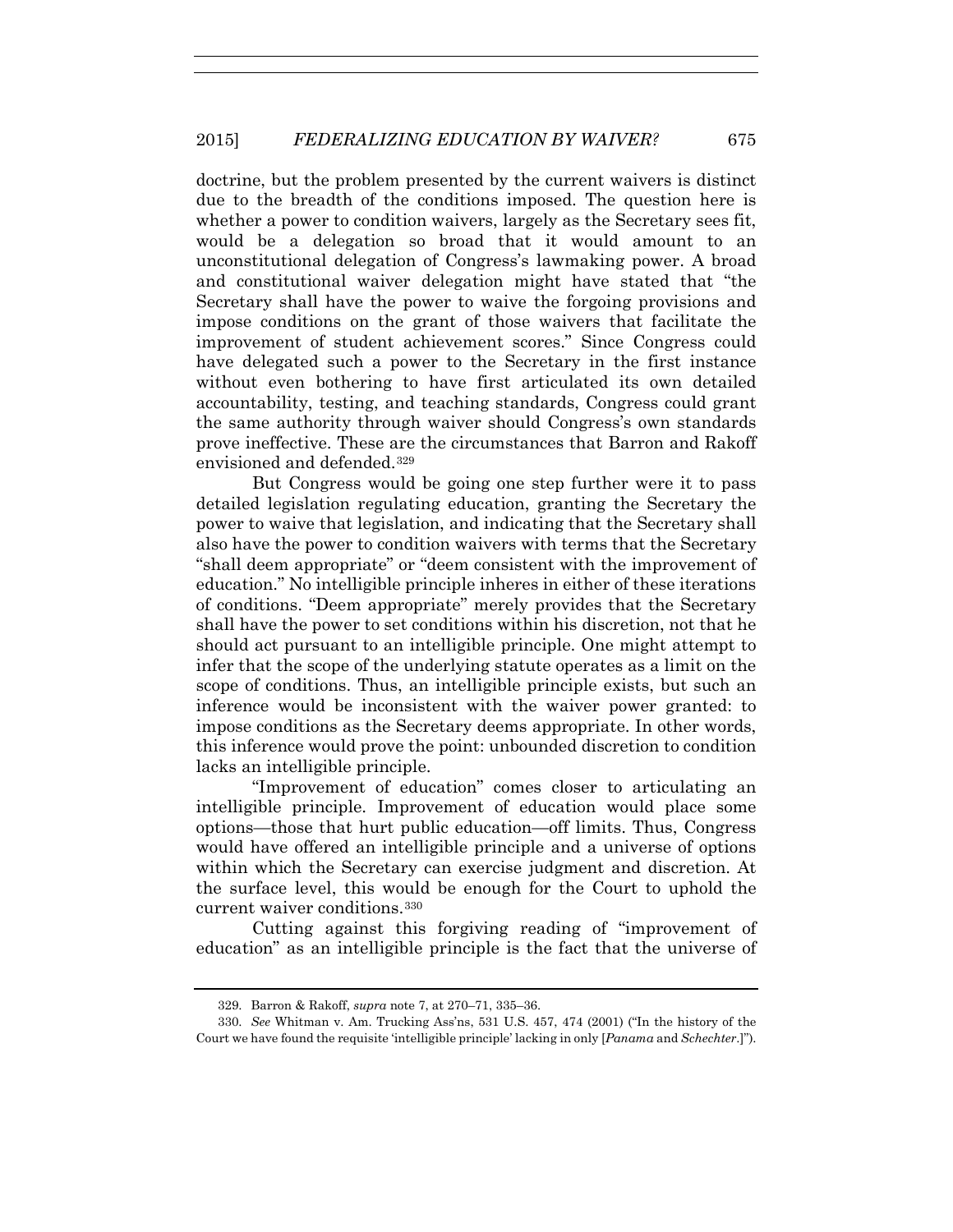options that the Secretary could reasonably believe might improve education is so broad that an "improvement of education" limitation on conditions is functionally no different than a "shall deem appropriate" limitation. Save a Secretary whose intent is to destroy education—a person who presumably could not survive confirmation—any action that a Secretary believed to be in furtherance of public education could meet this standard.

This breadth alone does not violate the intelligible principle standard. The Court has elsewhere found an intelligible principle in the power to "promulgate regulations fixing prices of commodities which 'in his judgment will be generally fair and equitable and will effectuate the [in some respects conflicting] purposes of th[e] Act,' "331 and in the power to enact broadcasting regulations in the "public interest."332 These cases may very well represent post facto rationalizations stemming from an absolute unwillingness to strike down delegation. But to the extent prior cases are doctrinally and factually grounded, not simply rationalizations, they are distinct from a broad conditional waiver power for the Secretary of Education, suggesting that an open-ended conditional waiver power in education goes too far.

First, the context in which a delegation occurs is crucial in assessing the permissible breadth of the delegating language. In *Whitman*, the Court indicated "that the degree of agency discretion that is acceptable varies according to the scope of the power congressionally conferred."333 For instance, "Congress need not provide any direction to the EPA regarding the manner in which it is to define 'country elevators,' which are to be exempt from new-stationary-source regulations governing grain elevators," but "it must provide substantial guidance on setting air standards that affect the entire national economy."334 In short, the thing to be regulated plays a significant role in determining how specific the intelligible statutory principle should be.

Second, while the delegating language in prior cases may have been broad, either statutory language or the context in which the language was to operate narrowed the power. For instance, *National Broadcasting v. United States*<sup>335</sup> involved one of the broadest forms of

<sup>331.</sup> Yakus v. United States, 321 U.S. 414, 420, 423–26, (1944).

<sup>332.</sup> Nat'l Broad. Co. v. United States, 319 U.S. 190, 225–26, (1943); *see also* N.Y. Cent. Secs. Corp. v. United States, 287 U.S. 12, 24–25 (1932) (Interstate Commerce Commission's power to approve railroad consolidations).

<sup>333.</sup> *Whitman*, 531 U.S. at 475 (citing Loving v. United States, 517 U.S. 748, 772–73 (1996); United States v. Mazurie, 419 U.S. 544, 556–57 (1975)).

<sup>334.</sup> *Id*.

<sup>335. 319</sup> U.S. 190 (1943).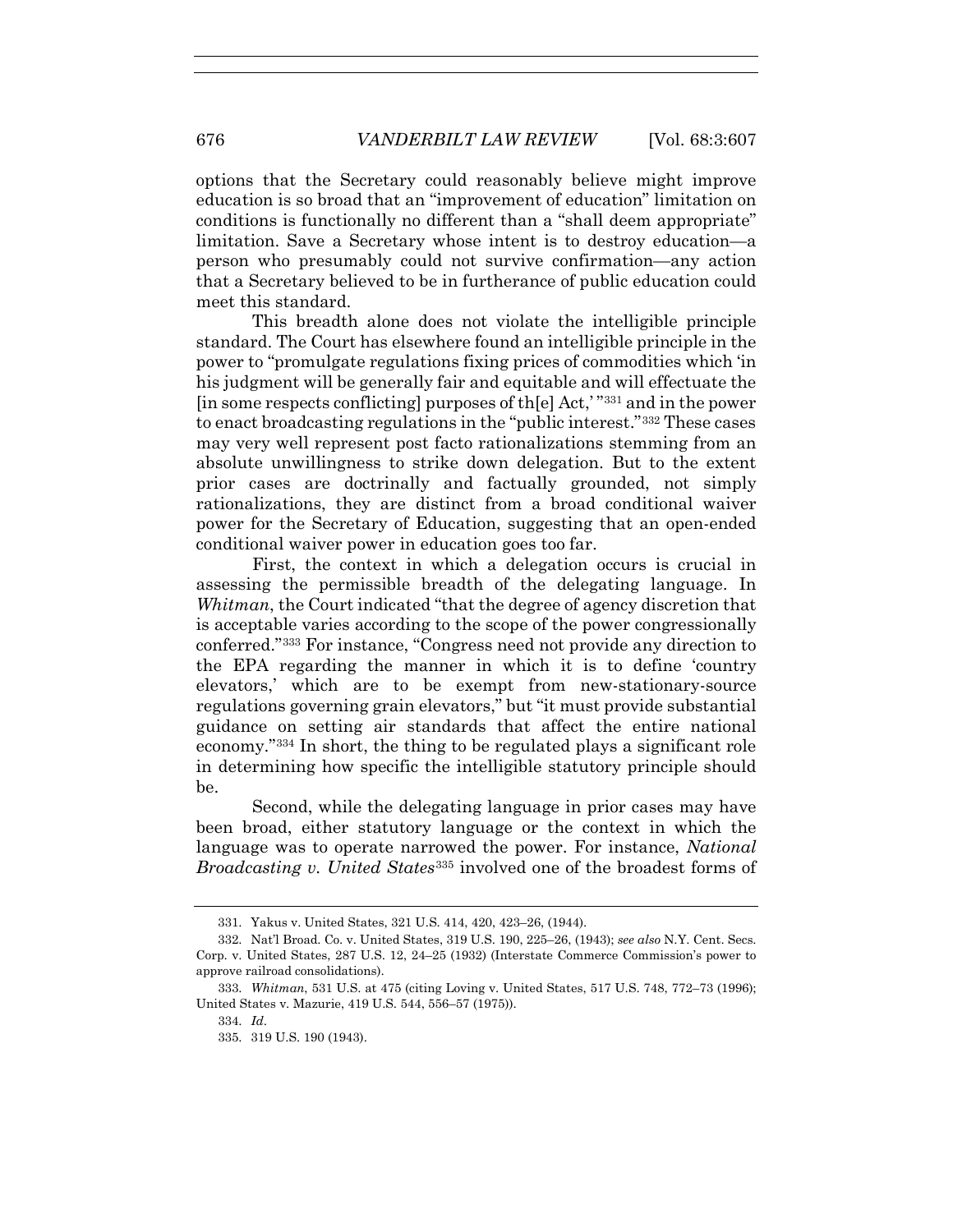delegatory language one could imagine: "in the public interest." But the context in which that delegation occurred was relatively narrow: public broadcasting. The contexts of regulation—radio and television—and those entities to be regulated were both relatively small in number.336 Moreover, the power at issue was not the power to generally regulate broadcasting "in the public interest" but the narrower power to grant public broadcasting licenses.337 The Court also emphasized that "public interest" was not "a mere general reference to public welfare without any standard to guide determinations"; rather, Congress articulated the term to be understood in light of the agency's experience in the market of granting licenses.338 Thus, the Secretary was not free to grant or deny licenses based on anything he deemed to be in the public interest. Under these circumstances, the intelligible principle was broad on its face but, in context, had a more specific meaning and operated within a bounded context in which the number of available options was necessarily small.

Likewise, the EPA's regulation of the environment may appear limitless, but statutory language explicitly narrows the scope in which broad delegating language operates. The EPA does not possess the power to regulate the environment in general. It only possesses the much narrower power to regulate certain aspects of the environment air, water, and waste—and only activities that emit particular "pollutants" in those aspects of the environment.339 Thus, again, broad delegating language is not necessarily equivalent to broad or unlimited power.

The same would not be true in regard to a broad power to condition waivers in education. The field of education itself is particularly broad—unlike broadcasting—and is not limited by categories, criteria, or activities—unlike the environment. An authority to condition waivers, limited only by the authority "to improve education," would permit a Secretary to impose almost any education strategy he could imagine. Thereby, the Secretary could control the operating procedures for over 13,000 school districts; the entire universe of things that that each of our nation's approximately 100,000 public schools might teach and how (along with sanctions for failing to do so); certification and employment terms for 3.1 million teachers; and grade promotion, graduation, and future life chances for 49.8 million

<sup>336.</sup> *Id.* at 216.

<sup>337.</sup> *Id*.

<sup>338.</sup> *Id*. at 226 (citing N.Y. Cent. Secs. Corp.v. United States, 287 U.S. 12, 24–25 (1932)).

<sup>339.</sup> *See, e.g*., Whitman v. Am. Trucking Ass'ns, 531 U.S. 457, 473 (2001) (noting that the text of the Clean Air Act requires the EPA to set standards for a "discrete set of pollutants").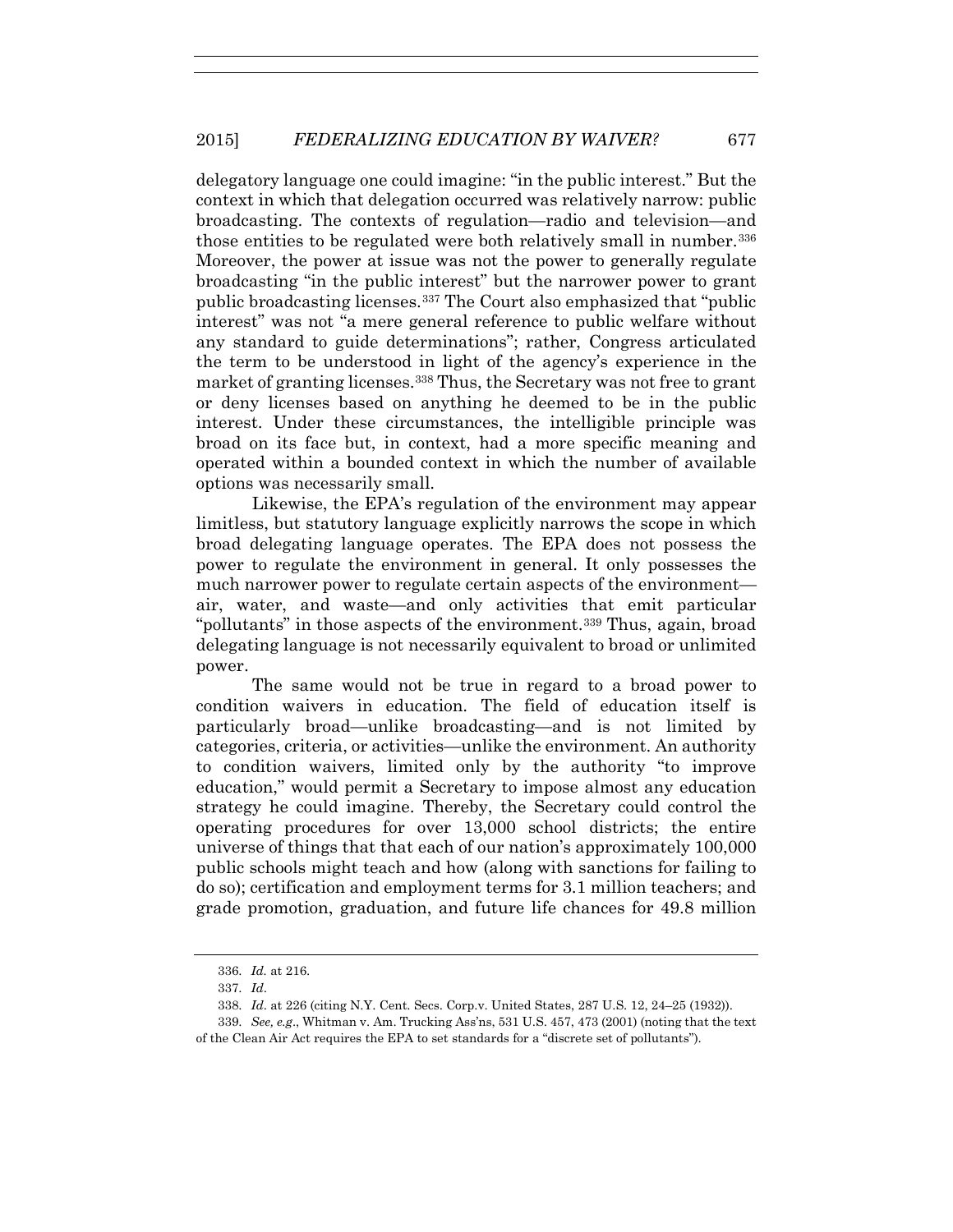students.340 Local school boards and superintendents currently oversee the largest, most visible, and most substantive expenditures in every community in the country. An open-ended conditional waiver power would grant the Secretary power over them all. Thus, delegations of power in education, per *Whitman*'s reasoning, should require a more definite intelligible principle than many of the cases that have previously come before the Court.

Third, the nature of public education itself, and the delivery of it, involves pedagogical and value-based assessments that are fundamentally different from many other areas of regulation.341 For instance, although not a perfect science, the regulation of air and water pollutants involves scientific data and research.342 An agency might exercise judgment in regard to how much particulate to allow in the air or water, but the existence of particulate and its harmfulness along a spectrum are scientific facts that are not in question.<sup>343</sup> Likewise, the Food and Drug Administration may make judgments about how "safe" or "efficacious" a food or drug must be, but hard science establishes the underlying safety or efficacy.344

The same cannot be said in education. There are open debates about what should be taught, how long to teach, and how to test or evaluate students, and relatively little hard evidence to substantiate competing claims. Even when consensus is reached on an item, all must readily admit that our assessments of students are rough approximations of what they learned. For these reasons, tough educational questions have, thus far, been answered by state and local elected officials. In other words, the democratic process answers these questions; it does not delegate them to the federal executive. To defer to the agency in regard to these educational judgments is not to defer to objective expertise but to permit the agency to decide disputed value judgments. The struggle over these disputed values has always occurred between local, state, and federal democratic bodies, not between state democratic bodies and federal administrative bodies.

<sup>340.</sup> *Fast Facts: Back to School Statistics*, NAT'L CTR. FOR EDUC. STATISTICS, http:// nces.ed.gov/fastfacts/display.asp?id=372, *archived at* http://perma.cc/FKT5-4XAP (last visited Jan. 16, 2015).

<sup>341.</sup> *See* BLACK, *supra* note 317.

<sup>342.</sup> *See, e.g.*, Am. Farm Bureau Fed'n v. EPA., 559 F.3d 512 (D.C. Cir. 2009) (discussing the role that the recommendations of the Clean Air Scientific Advisory Committee and other scientific data play in the Environmental Protection Agency's air quality standards).

<sup>343.</sup> *Id*.

<sup>344.</sup> *See* James O'Reilly, *Jurisdiction to Decide an Agency's Own Jurisdiction: The Forgotten Tale of the Hynson Quartet*, 58 ADMIN. L. REV. 829 (2006).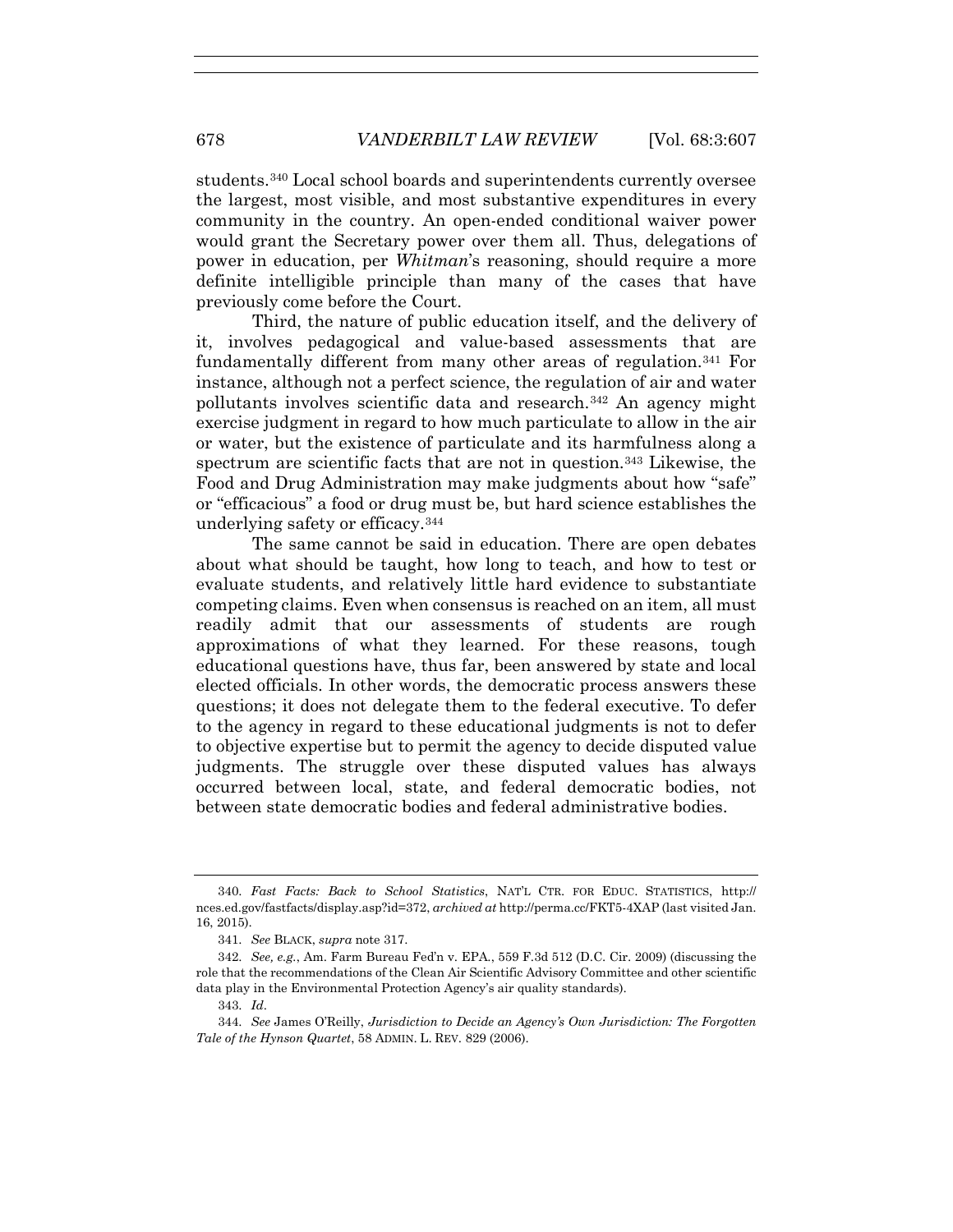The foregoing distinctions, at the very least, caution against lightly assuming that Congress could delegate an unbounded conditional waiver power to the Department of Education, or any agency for that matter, if the substance of the thing to be regulated is itself relatively unbounded. Granting the Secretary of Education the authority to waive major aspects of NCLB and impose conditions as the Secretary sees fit in exchange would likely be the most expansive delegation of authority to date, and one devoid of any intelligible or meaningful limiting principle. Thus, relying on the sliding scale principle of *Whitman*, a conditional waiver power in education requires either that the statute explicitly narrow the field of education in which that conditional power might operate or articulate a precise principle by which the Secretary might condition waivers. Without explicit bounds, a conditional waiver in education is, as a practical matter, necessarily a power lacking in an intelligible limiting principle.

## V. CONCLUSION

With no more power than the authority to waive noncompliance with NCLB, Secretary Arne Duncan achieved a goal that educational equality advocates had long sought but never secured: the federalization of certain aspects of public education. His path to the "holy grail" of education, however, was fundamentally flawed. He only reached it by imposing waiver conditions that were neither explicitly nor implicitly authorized by the text of NCLB. Thus, he exceeded his statutory authority and violated the Constitution's clear notice requirements regarding conditions on federal funds.

States only acceded to these new and unforeseeable terms because their impending noncompliance with NCLB put so much at stake financially, practically, and politically. By the time Secretary Duncan announced the conditions, states were devoid of options and left in a position where the Secretary could compel them to accept terms that, under most any other circumstances, they would reject. The Administration took the states' vulnerability as an opportunity to unilaterally impose policy that had already failed in Congress. In doing so, the Administration may have unconstitutionally coerced states.

An explicit grant of conditional waiver power could have cured some of these problems but not all. To have justified conditions as broad as Secretary Duncan's, the statute would have had to either explicitly authorize the types of conditions Secretary Duncan imposed or explicitly grant him an open-ended authority to condition waivers. The former is implausible because Congress does not possess perfect foresight. The latter is unconstitutional because it would not have been